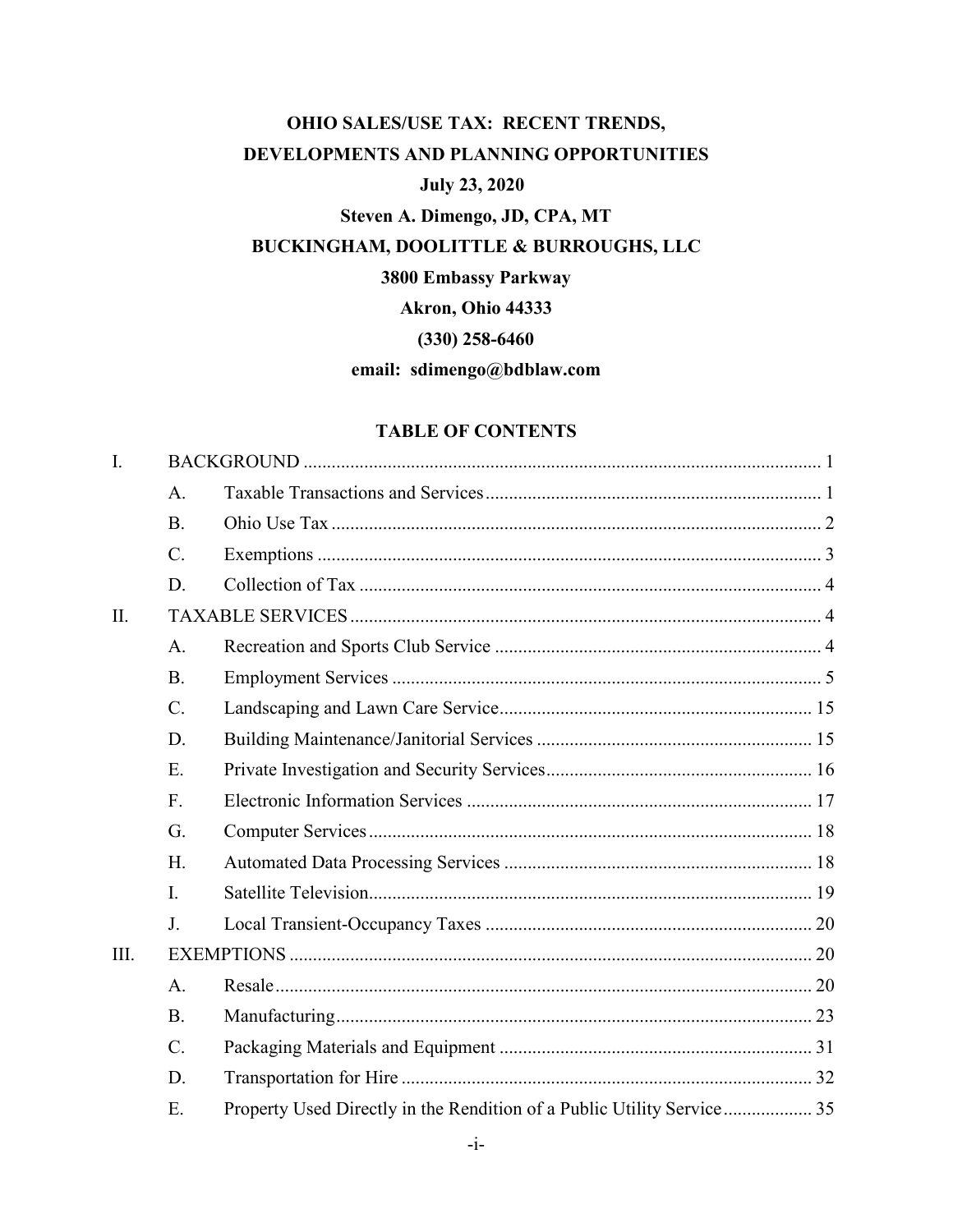# **TABLE OF CONTENTS**

## $\frac{1}{2}$  continued)

## Page

|     | F.                                                     |                                                                                                                                                     |  |
|-----|--------------------------------------------------------|-----------------------------------------------------------------------------------------------------------------------------------------------------|--|
|     | G.                                                     |                                                                                                                                                     |  |
|     | H.                                                     |                                                                                                                                                     |  |
|     | I.                                                     |                                                                                                                                                     |  |
|     | J.                                                     |                                                                                                                                                     |  |
|     | K.                                                     | Property Used in Storing, Transporting, Mailing, or Handling Purchased<br>Sales Inventory for Distribution Outside Ohio to Related Retail Stores or |  |
|     | L.                                                     |                                                                                                                                                     |  |
|     | M.                                                     |                                                                                                                                                     |  |
|     | N.                                                     |                                                                                                                                                     |  |
| IV. | MIXED TRANSACTIONS: PERSONAL AND PROFESSIONAL SERVICES |                                                                                                                                                     |  |
|     | A.                                                     |                                                                                                                                                     |  |
|     | <b>B.</b>                                              |                                                                                                                                                     |  |
|     | $\mathcal{C}$ .                                        |                                                                                                                                                     |  |
|     | D.                                                     |                                                                                                                                                     |  |
| V.  |                                                        |                                                                                                                                                     |  |
|     | A.                                                     |                                                                                                                                                     |  |
|     | <b>B.</b>                                              |                                                                                                                                                     |  |
|     | $\mathcal{C}$ .                                        |                                                                                                                                                     |  |
|     | D.                                                     |                                                                                                                                                     |  |
| VI. |                                                        |                                                                                                                                                     |  |
|     | А.                                                     | 51                                                                                                                                                  |  |
|     | <b>B.</b>                                              |                                                                                                                                                     |  |
|     | $C$ .                                                  |                                                                                                                                                     |  |
|     | D.                                                     |                                                                                                                                                     |  |
|     | Ε.                                                     | Quick Service Restaurants (QSR) Sales Tax Compliance Report: New                                                                                    |  |
|     | F.                                                     |                                                                                                                                                     |  |
|     | G.                                                     |                                                                                                                                                     |  |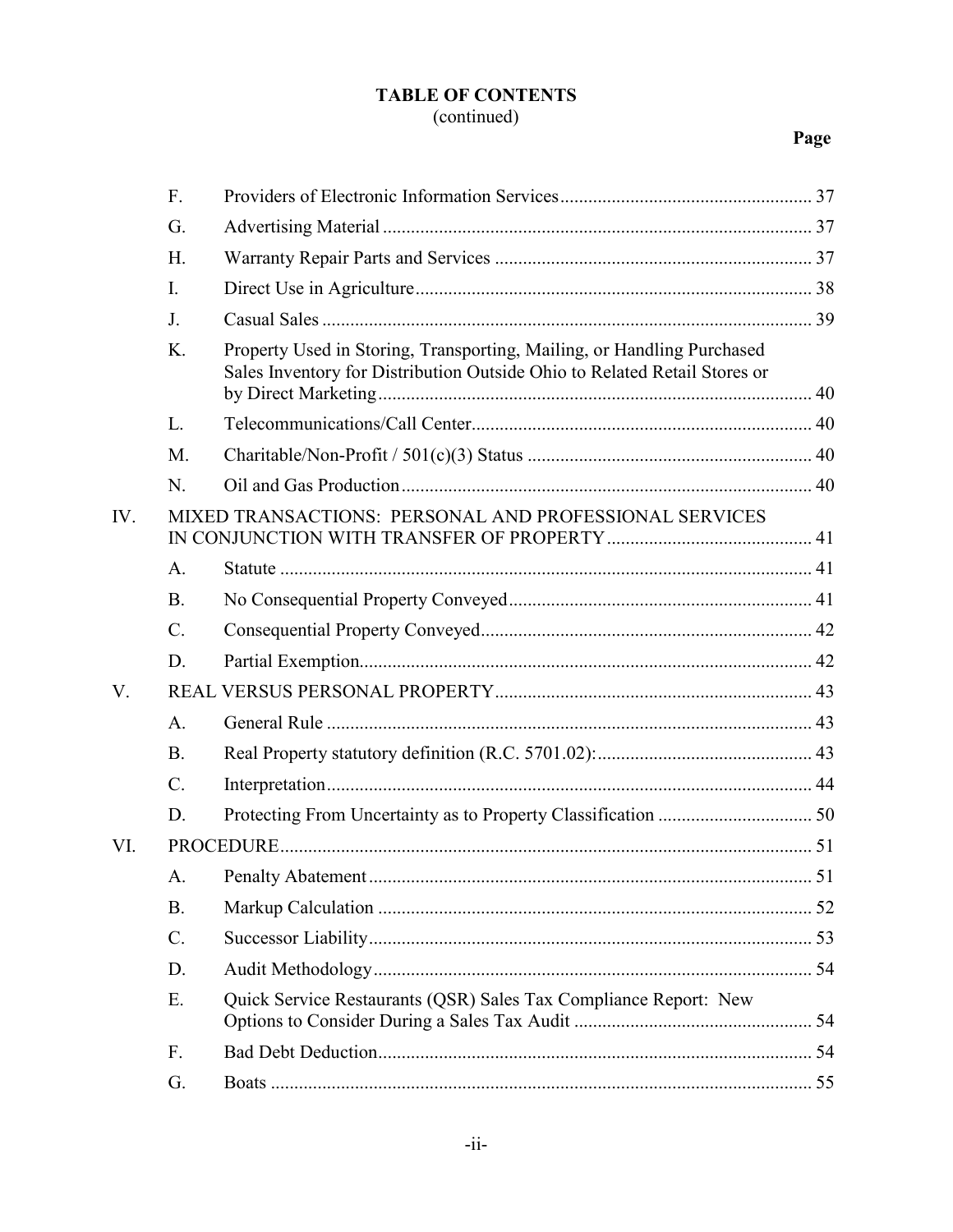## **TABLE OF CONTENTS** (continued)

## **Page**

|       | H.        | Personal Liability of Corporate Taxpayer's Officers or Employees for      |  |
|-------|-----------|---------------------------------------------------------------------------|--|
|       | I.        | Federalism Bars Challenge to Exemptions for Local Gas Suppliers 60        |  |
|       | J.        |                                                                           |  |
|       | Κ.        |                                                                           |  |
|       | L.        | Interest on 25% Refunds of Tax Paid on Equipment Used by Electronic       |  |
|       | M.        |                                                                           |  |
|       | N.        |                                                                           |  |
|       | O.        |                                                                           |  |
|       | P.        |                                                                           |  |
|       | Q.        |                                                                           |  |
|       | R.        |                                                                           |  |
|       | S.        |                                                                           |  |
|       | T.        |                                                                           |  |
|       |           |                                                                           |  |
|       | U.        |                                                                           |  |
| VII.  |           |                                                                           |  |
| VIII. |           | SIGNIFICANT OR "RECENT" LEGISLATION (or portions thereof)  64             |  |
|       | A.        |                                                                           |  |
|       | <b>B.</b> |                                                                           |  |
|       | $C$ .     |                                                                           |  |
|       | D.        | Conformity with the Streamlined Sales Tax Project (Effective July 1, 2003 |  |
|       | Ε.        | Extension of Tax Commissioner Authority to Attack Transaction             |  |
|       | F.        |                                                                           |  |
|       | G.        | Miscellaneous Modifications to Administrative Code to Conform with the    |  |
|       | Η.        |                                                                           |  |
|       | I.        |                                                                           |  |
|       | J.        |                                                                           |  |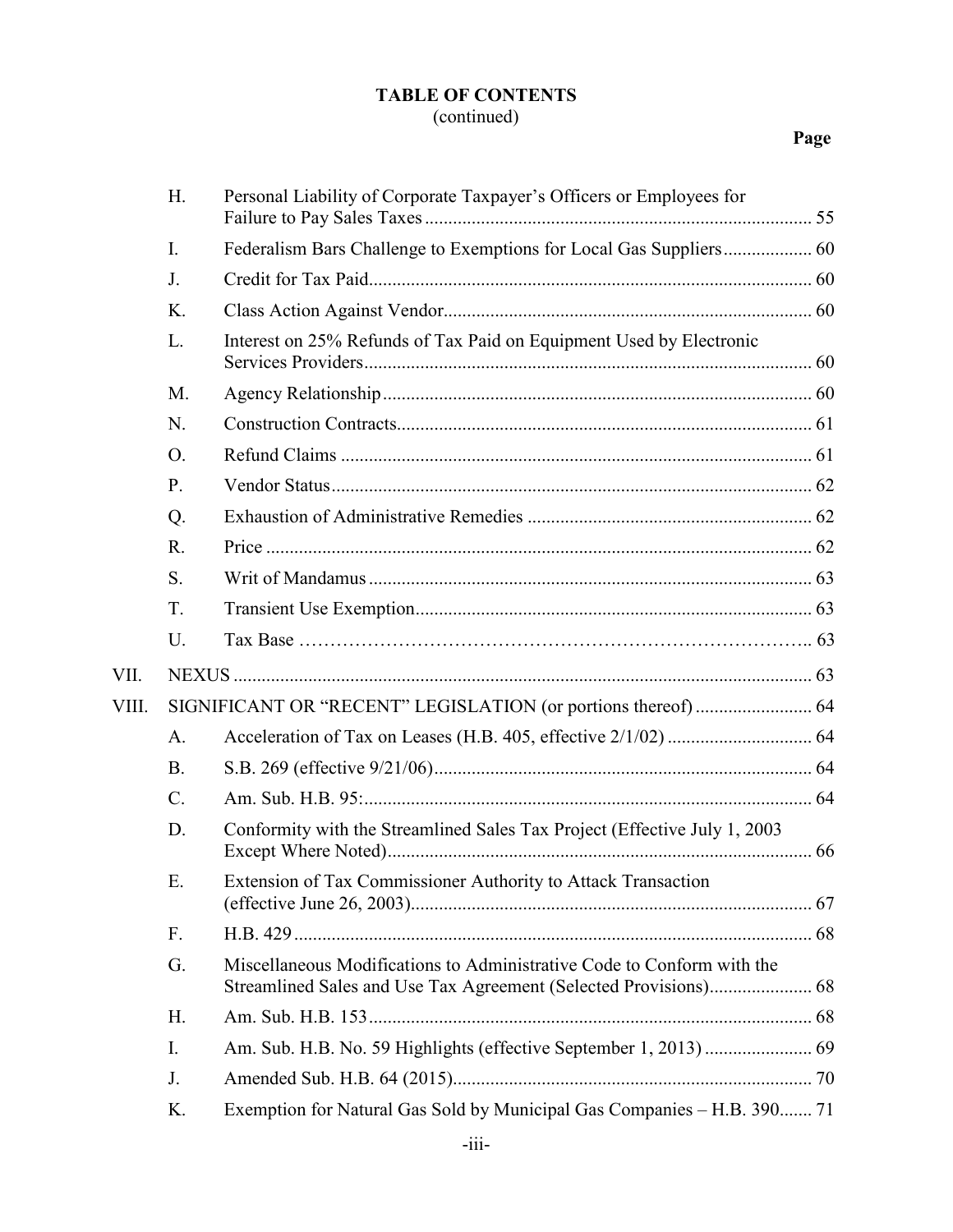#### **TABLE OF CONTENTS** (continued)

## **Page**

| L. |                                                                                                                                                                                                                                                                                                                                                                                                |  |
|----|------------------------------------------------------------------------------------------------------------------------------------------------------------------------------------------------------------------------------------------------------------------------------------------------------------------------------------------------------------------------------------------------|--|
| M. |                                                                                                                                                                                                                                                                                                                                                                                                |  |
| N. | Sub. H.B. $69$ – Counties and transit authorities may levy local sales / use<br>tax rates in increments of $0.1\%$ or $0.25\%$ . R.C. 5739.021 and R.C.<br>5739.023. Previous law (H.B. 49) had changed law to authorize 0.1%, but                                                                                                                                                             |  |
| O. | S.B. 8 – Corrective eyeglasses and contact lenses are exempt from sales /<br>use tax effective July 1, 2019. Added to definition of "prosthetic devices"                                                                                                                                                                                                                                       |  |
| P. | H.B. 430 (Oil/Gas Production) - Clarifies the exemption for property used<br>in the production of, or exploration for, crude oil and natural gas.<br>Technological advancements (specifically fracking operations) facilitated<br>the need to clarify and identify certain property and activities that are<br>exempt, but may not have been contemplated when the exemption was               |  |
| Q. | S.B. 226 makes sales tax holidays permanent beginning the first Friday<br>through Sunday in August each year. Sales tax holiday was held August 3<br>$-5$ , 2018 and will occur from August 2-4, 2019. The sales tax holiday<br>applies to: $(1)$ school supplies priced \$20 or less; $(2)$ school instructional<br>materials priced \$20 or less; and (3) clothing priced \$75 or less. R.C. |  |
| R. | L. 2018, H133: Exempts the temporary use in Ohio of any equipment by<br>an out-of-state disaster business to repair a public utility or<br>communications infrastructure damaged by a declared disaster during a                                                                                                                                                                               |  |
| S. |                                                                                                                                                                                                                                                                                                                                                                                                |  |
| T. |                                                                                                                                                                                                                                                                                                                                                                                                |  |
| U. |                                                                                                                                                                                                                                                                                                                                                                                                |  |
| V. |                                                                                                                                                                                                                                                                                                                                                                                                |  |
| W. | Exemption for Feminine Hygiene Products and Prescribed Diapers and                                                                                                                                                                                                                                                                                                                             |  |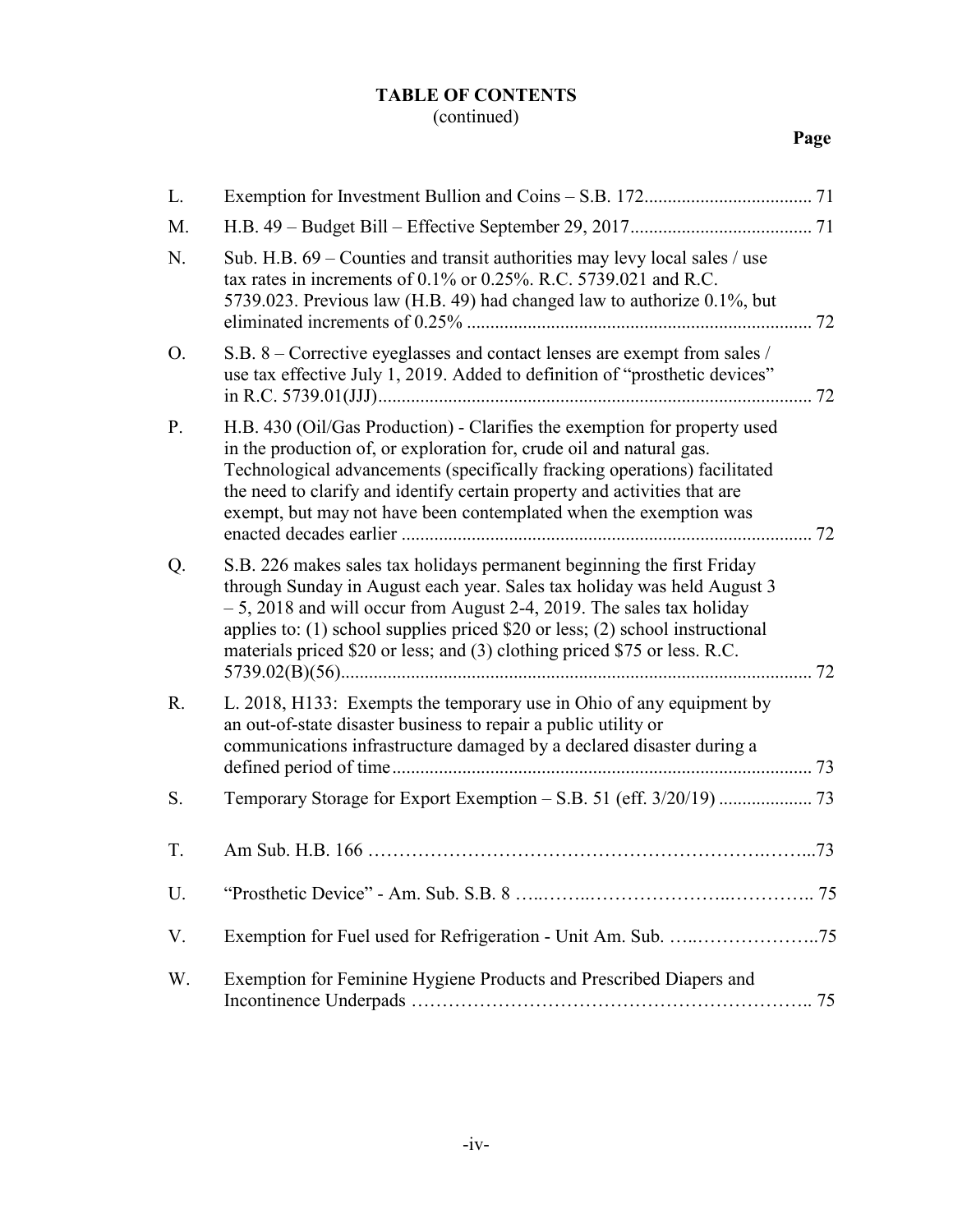#### **I. BACKGROUND**

A. Taxable Transactions and Services.

R.C. 5739.03 provides that all vendors making taxable sales are required to collect, and all consumers are required to pay, sales tax. Generally, taxable sales include the following transactions for consideration:

- 1. Transactions by which title to, or possession of, tangible personal property is transferred; and
- 2. The provision of certain services, such as:
	- a. repairs or installation of tangible personal property except property the purchase of which is exempt from tax;
	- b. cleaning, waxing, polishing or painting a motor vehicle;
	- c. laundry and dry cleaning services;
	- d. automatic data processing, computer services or electronic information services;
	- e. telecommunications services;
	- f. printing or lithographic services;
	- g. production or fabrication services;
	- h. landscaping or lawn care services (annual sales  $>$  \$5,000);
	- i. private investigation or security services;
	- j. building maintenance and janitorial services;
	- k. employment placement services (annual sales  $>$  \$5,000);
	- l. exterminating services;
	- m. physical fitness facility services;
	- n. recreation and sports club services;
	- o. employment services;
	- p. producing written or graphic matter;
	- q. warranty, maintenance or service contracts pertaining to tangible personal property;
	- r. lodging furnished by a hotel to transient guests (less than 30 days);
	- s. snow removal (annual sales  $> $5,000$ );
	- t. vehicle towing;
	- u. information services or tangible personal property ordered through "900" telephone calls;
	- v. personal care services;
	- w. satellite broadcasting services;
	- x. intrastate transportation of persons by motor vehicle or aircraft;
	- y. electronic publishing services; and
	- z. storage of tangible personal property.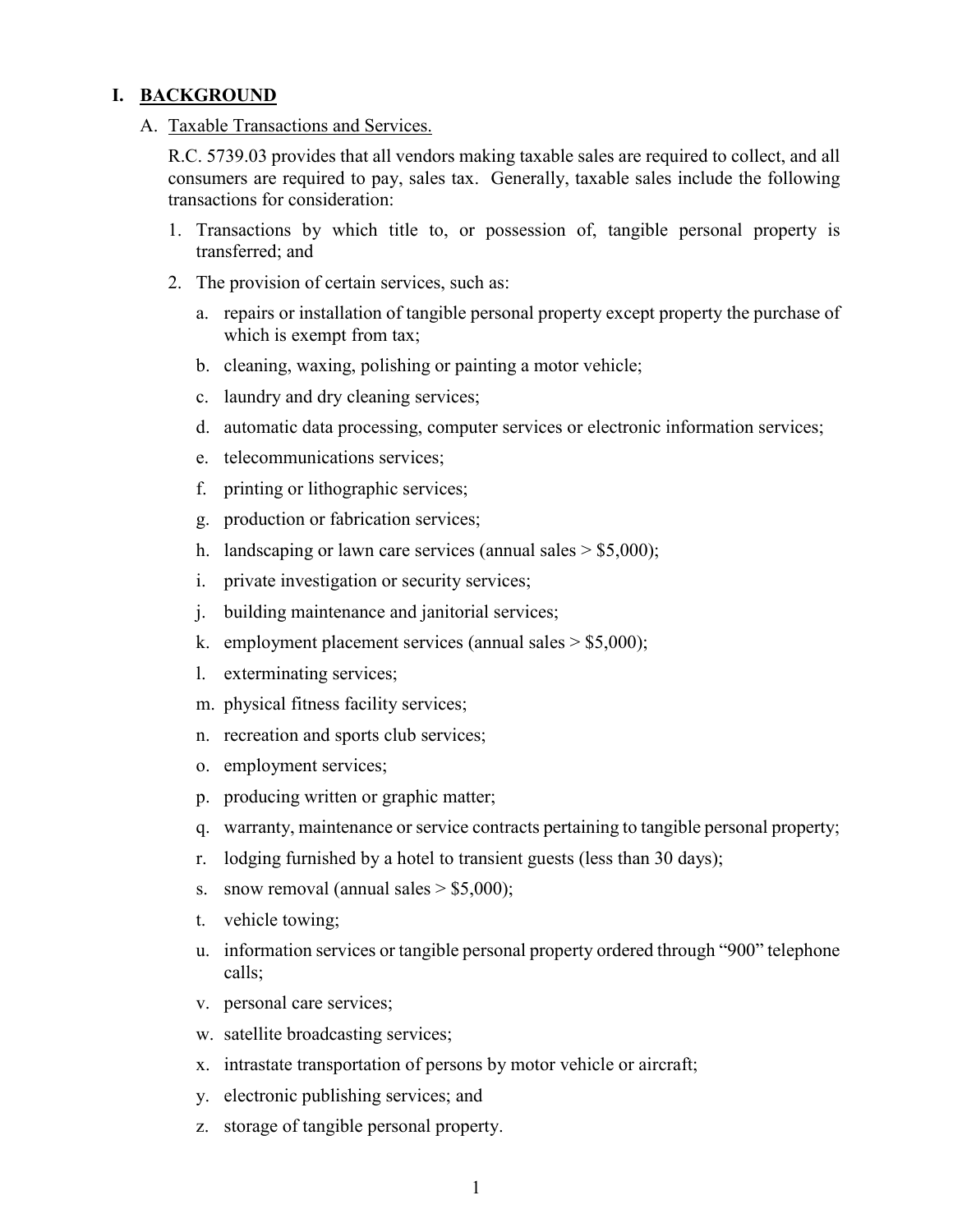- 3. Miscellaneous Transactions:
	- a. Sales of closely held stock or interests in pass-through entities not engaged in business and holding boats, planes, motor vehicles or other tangible personal property for the use and enjoyment of the owners.
	- b. The provision of guaranteed auto protection.
	- c. Certain Medicaid service transactions.
	- d. The provision of specified digital products.
- 4. Consideration must exist for "sale": *Dunagan v. Testa (*October 31, 2013), BTA Case No. 2011-1466. Transfer of vehicle from limited liability company to sole member was nontaxable due to the absence of consideration.
- B. Ohio Use Tax.

The Ohio use tax is complementary to the sales tax and is imposed upon the use, storage, or consumption of tangible personal property in Ohio or the receipt of the benefit of taxable services to the extent sales tax has not been paid. *See* RC Chapter 5741.

*DaimlerChrysler Corp. v. Levin*, Ohio Supreme Court, Slip Opinion No. 2008-Ohio-259, January 30, 2008. An automobile manufacturer was not the consumer of repair services and parts used by its dealers in "goodwill" repairs provided after the warranty period expired, the cost of which was reimbursed by the manufacturer and at no charge to the consumer in an effort to maintain loyalty. Customers had no contractual right to free repairs. Since such repairs did not relate to a charge separable from the automobile's price (such as a warranty payment), a portion of the car's sale price related to the anticipated cost of the goodwill repairs, thereby making the automobile owner the consumer of the repair parts and services.

The manufacturer was the consumer only when the parts were used to fulfill a separately acquired warranty (i.e., a separate contract right), not when they were provided as part of the price of the automobile. The Court's holding in *Gen. Motors Corp. v. Wilkins* 102 Ohio St. 3d 33, 204-Ohio-869 was distinguishable because such earlier case involved contracted for payments for parts and services under a warranty, thereby making GM the consumer of such parts and services used to fulfill its warranty obligations. In reaching its holding, the Court noted the unique relationship between automobile manufacturers and dealers and the obligations of dealers to service the vehicles they sell.

Three justices dissented. The dissenting opinions believed Gen. Motors governed since it addressed "special-policy repairs", also provided at no charge to the customers. Justice Moyer noted "the payment made to purchase a car is considered for the purchase of the car, not for the purchase of repairs performed long after the purchase of the car."

*Ameritech Publishing, Inc. v. Wilkins* (March 2, 2007), Ohio BTA No. 2005-M-238. A telecommunications company was liable for use tax on telephone directories acquired from an Illinois printer and distributed to Ohio customers at no charge through independent transportation companies on behalf of the company. The directories were under the company's direction and control thereby constituting a use within Ohio. Since the company consumed the directories (not paper and printing services), the exemption for materials consumed in the production of printed materials for market and sale was not applicable. *See* R.C. 5739.01(D)(4) (also deeming the company to be the consumer of printed matter distributed to the public without charge).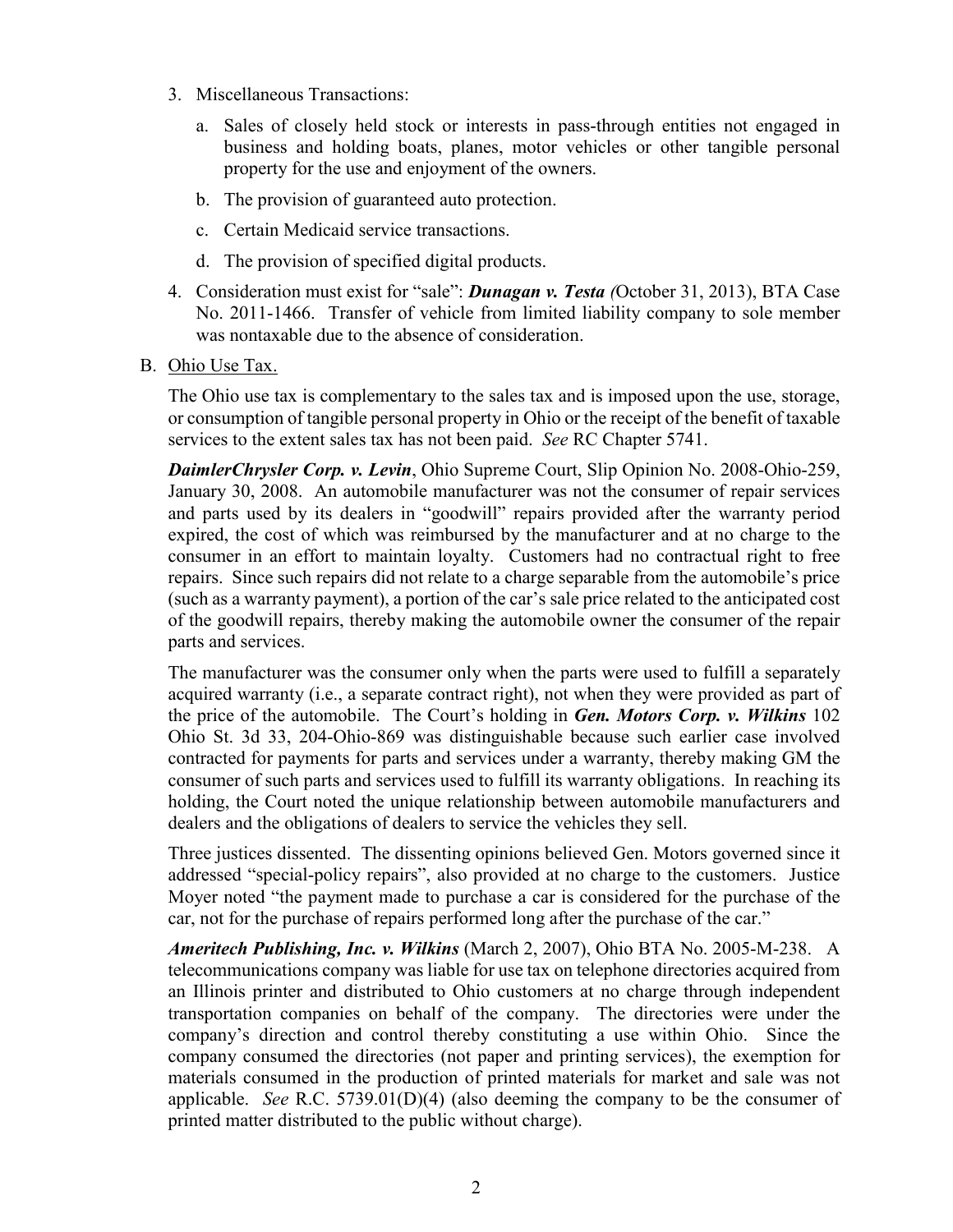*Doepke v. Testa* (April 8, 2014), BTA Case No. 2013-5989. The taxpayer's purchase of a motor home in Texas which had been used outside Ohio then brought into Ohio to be stored for a year while waiting to be sold was subject to use tax. When the motor home was stored in Ohio, the taxpayer exercised ownership and control over it thereby subjecting it to Ohio use tax.

#### Transient-Use Exemption:

*Gallenstein v. Testa*, 138 Ohio St. 3d 240, 2014-Ohio-98. R.C. 5741.02(C)(4) provides a use tax exemption for the following: "Transient use of tangible personal property in this state by a nonresident tourist or vacationer, or a nonbusiness use within this state by a nonresident of this state, if the property so used was purchased outside this state for use outside the state and is not required to be registered or licensed under the laws of this state." (Underline added). The taxpayers (Kentucky residents) qualified for this transient use exemption for their use of a boat that was primarily operated in non-Ohio waters although it was registered in Ohio.

The boat was purchased from an Indiana resident, and no sales/use tax was paid in either Kentucky or Indiana, nor was the boat registered in either of those states. It was primarily used in Kentucky and Indiana waters, passing through Ohio less than a dozen times during a three-year period. Nonetheless, the taxpayers voluntarily applied for an Ohio watercraft registration after having been stopped by Cincinnati police while boating.

The Court concluded that merely voluntarily registering in Ohio did not disqualify the taxpayers for the transient use exemption. The boat was registered in Ohio only for purposes of minimizing future contact with Ohio police and was not "required to be registered". Further, the taxpayers could have easily registered the boat in Indiana or Kentucky, which is contrary to any conclusion that registration in Ohio was "required" (and boats documented by the United States Coast Guard as temporarily transiting are exempt from registration).

*Guile v. Testa*, Ohio BTA Case No. 2017-2115 (September 5, 2018). Transient use exemption  $(R.C. 5741.02(C)(4))$  not available for Ohio resident's purchase of vehicle driven by him from Ohio dealer to Montana residence. Only non-residents are entitled to exemption.

C. Exemptions.

Exemptions from tax are available with respect to a number of transactions, operations or items, including the following:

- 1. resale;
- 2. manufacturing, processing, assembling, mining, refining and reclamation;
- 3. rendition of public utility services;
- 4. packaging materials and equipment;
- 5. food preparation;
- 6. carry-out food;
- 7. casual sales;
- 8. farming, agriculture, horticulture or floriculture;
- 9. commercial fishing;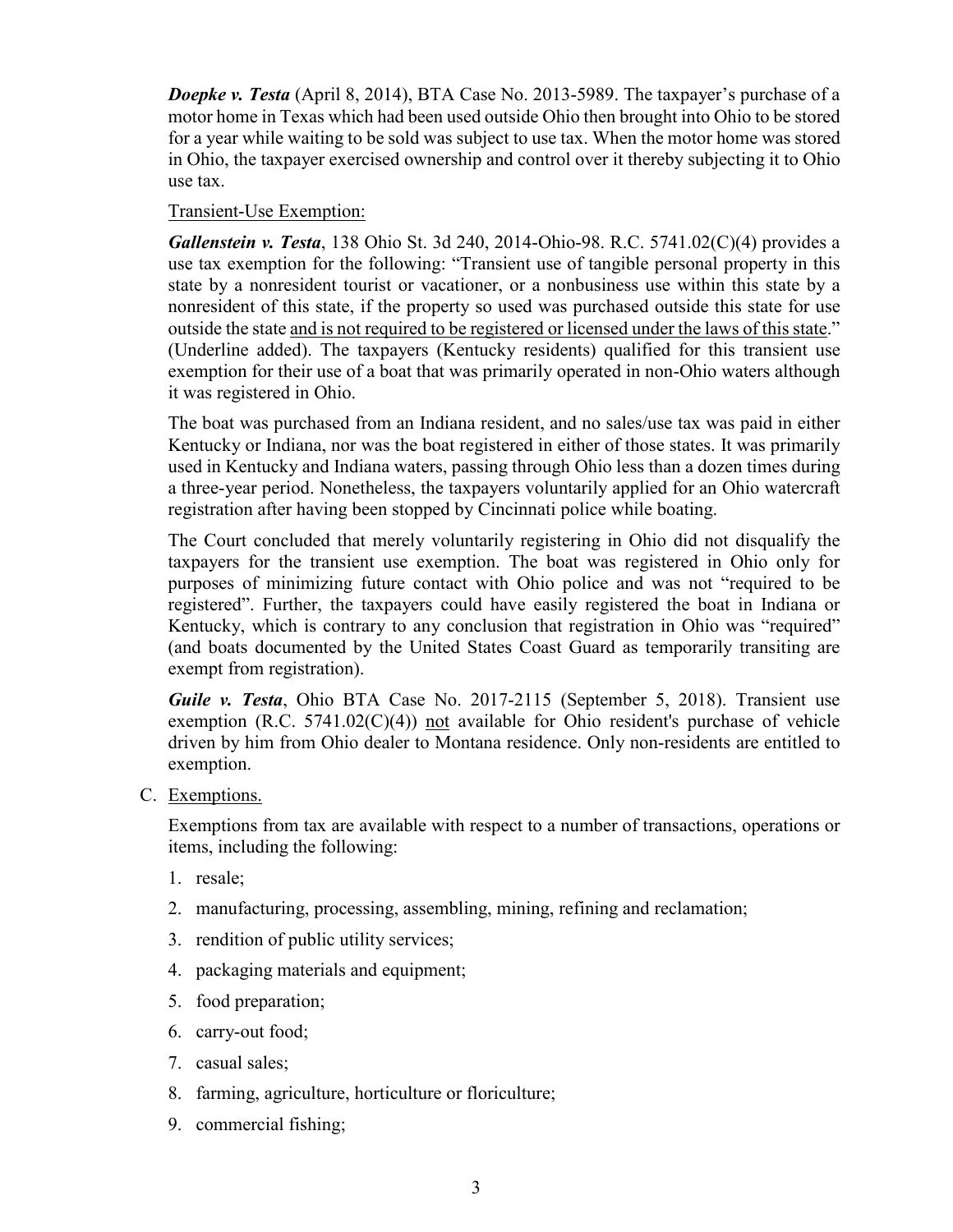- 10. production of magazines distributed as controlled circulation publications;
- 11. graphic matter production;
- 12. highway transportation for hire;
- 13. medical supplies and equipment;
- 14. egg preparation;
- 15. sales to Ohio or its political subdivisions;
- 16. sales to U.S. government and its agencies;
- 17. sales to churches and certain nonprofit organizations;
- 18. research and development equipment;
- 19. equipment used in certain warehouse or distribution centers;
- 20. certain advertising materials used in making retail sales;
- 21. property used to fulfill a warranty, maintenance or service contract;
- 22. computers and related equipment purchased by Ohio elementary and secondary school teachers;
- 23. motor racing vehicles, related repair parts and services purchased by Ohio professional racing teams; and
- 24. property used in generating, transmitting, or distributing electricity for use by others.
- 25. Rental vehicles provided by warrantor.
- D. Collection of Tax.

The vendor has duty to collect the tax, and the consumer has corresponding duty to pay the tax. If the vendor is assessed for failure to collect, it may seek reimbursement from consumer. R.C. 5739.13. *See also, Erb Lumber Co. v. L & J. Hardwood Flooring, Inc.* (1997), 118 Ohio App. 3rd 421. Lumber supplier entitled to reimbursement from purchaser for assessment of unpaid sales tax on lumber purchases. *See* R.C. 5739.13. However, purchaser was still entitled to assert common law defenses concerning breach of contract, promissory estoppel, and fraud.

#### **II. TAXABLE SERVICES**

#### A. Recreation and Sports Club Service.

*Findlay Country Club. v. Tracy*, Ohio TA Case No. 94-H-1307 (Feb. 23, 1996). A onetime fee paid by members of a country club was not taxable. The statute contemplates taxing only on-going, continuing obligations of a member paid to maintain a membership, not a one-time charge for a physical improvement. Furthermore, the Board stated: "the assessment was unarguably imposed not for membership but for the improvement."

*Akron Mgt. Corp v. Zaino* (2002), 94 Ohio St. 3d 101. R.C. § 5739.01(NN) defines a taxable recreation and sports club service as "all transactions by which a membership is granted, maintained, or renewed, including initiation fees, membership dues, renewal fees, monthly minimum fees, and other similar fees and dues, by a recreation and sports club, which entitles the member to use the facilities of the organization." The Court held that since the payments at issue (loans and equity contributions) were required as a condition to membership, and thereby served the same purpose as initiation fees, they were taxable.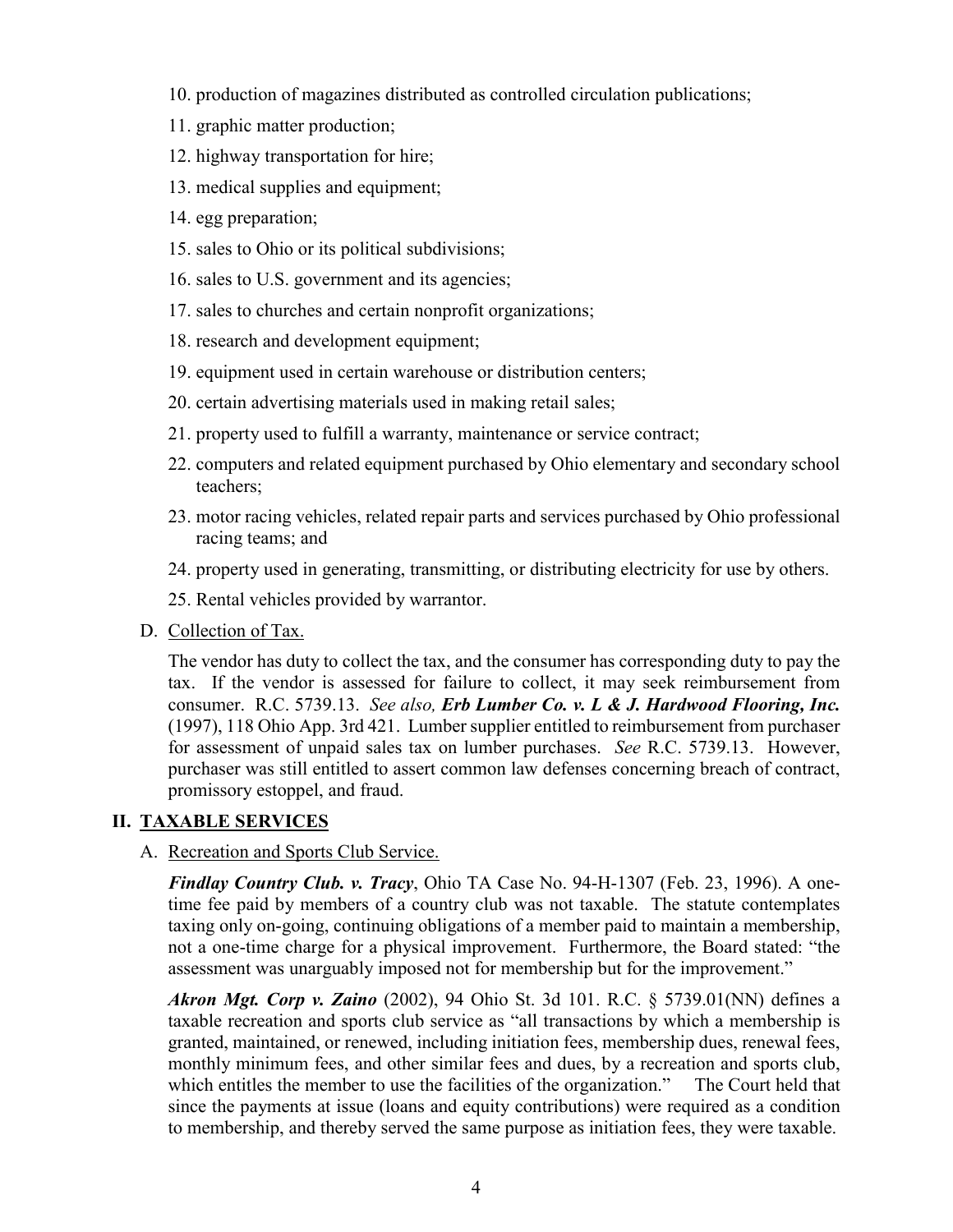The Court factually distinguished the Board's earlier decision in *Findlay Country Club v. Tracy* BTA Case No. 94-H-1307 (February 23, 1997), yet did not state whether it was correctly decided. Presumably, if the *Findlay* facts were before the Court, it would hold that such payments are taxable if they were required to maintain the membership, serving the same purpose as renewal fees.

B. Employment Services.

Taxable employment services involve providing personnel, on a temporary or long-term basis, to perform work or labor under the supervision or control of another, when such personnel receive their wages, salary or other compensation from the service provider (or, effective April 1, 2007, from a third party that provided the personnel to the provider). Exclusions from this definition include:

- the provision of medical and health care services;
- arrangements with contractors or subcontractors where the service personnel are not under the direct control of the purchaser;
- supplying personnel to a purchaser pursuant to a contract of at least one year where the contract specifies that each employee covered under the contract is assigned to the purchaser on a permanent basis;
- transactions between members of an affiliated group as defined in R.C. 5739.01(B)(3)(e); and
- transactions where the personnel so provided by a provider to a purchaser of an employment service are then provided or supplied by that purchaser to a third party as an employment service, except "employment service" does include the transaction between the purchaser and the third party (effective 1/1/07).

R.C. 5739.01(JJ).

#### Sub S.B. 235

R.C.  $5739.03(B)(1)(a)$  amended to provide that a vendor must obtain an exemption certificate if the consumer claims exemption under R.C.  $5739.01(JJ)(1)$  to (5) (applicable to employment services).

#### 1. Resale/Manufacturing Exceptions.

*Bellemar Parts Industries, Inc. v. Tracy* (2000), 88 Ohio St. 3d 351. The Court held that neither the resale nor manufacturing exception applied to the services provided to a manufacturer by leased employees. The Court reversed the Board of Tax Appeals' decision which held that the benefit of the services rendered by a manufacturer's leased employees was resold in the manufactured product. Having found the resale exception available, the Board did not address the manufacturing exception. Specifically, the Supreme Court held that the benefit of leased employee services was "a flexible, less costly, and more efficient work force," not the product being manufactured by the work force. Since this benefit was not resold (but was consumed) by Bellemar Parts, the resale exception was not available.

The manufacturing exception was not available since employment services are not within the list of taxable services specifically enumerated within the statutory definition of "things," a necessary characteristic for the manufacturing exception. "Things" are limited to the following specific services: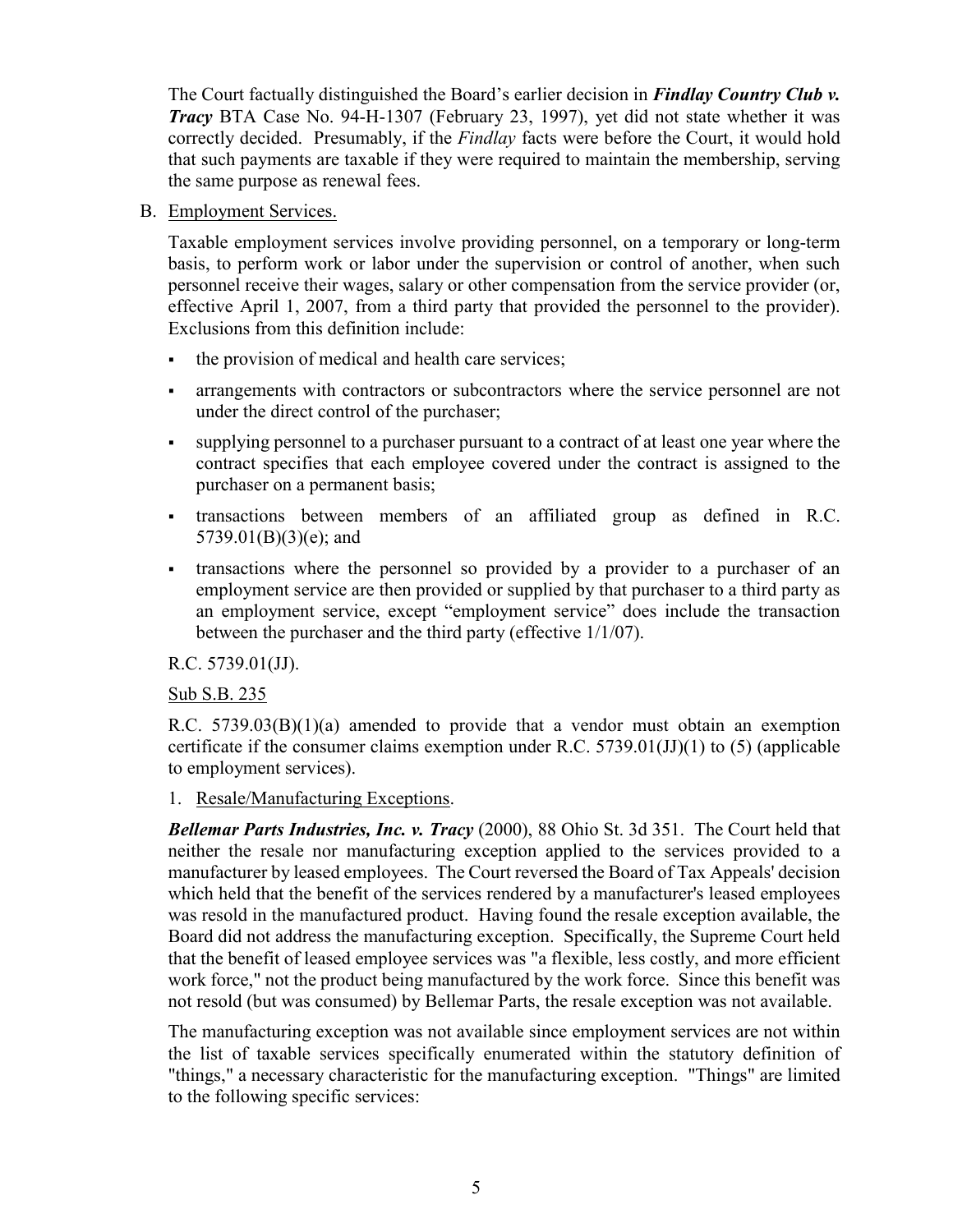| computer               | repairs      |
|------------------------|--------------|
| electronic information | installation |

automatic data processing

*Corporate Staffing Resources, Inc. v. Tracy* (October 27, 2000), BTA Case No. 97-M-538. Taxable employment services found to exist with respect to trained personnel leased to a repair company (Sarcom, Inc.) engaged in repairing computer equipment for other businesses (which was a taxable service itself). The Board held:

- Leased employees were under the supervision and control of the repair company, receiving their assignments therefrom.
- Although the employees were skilled, the taxpayer (lessor) was not acting as a subcontractor since it was not responsible for completion of specific tasks or projects.
- Applying *Bellemar Parts Industries, Inc., supra*, the resale exception was not available since the benefit provided by the taxpayer, which was not resold, was the "labor of the employees" (and not the product of services performed by the workers).
- For the same reasons, the services could not be considered exempt repair services purchased to meet the repair company's warranty obligations (they were not "things" for purposes of the exception available for purchases made to fulfill obligations under a warranty).

The Supreme Court affirmed on appeal. *See Corporate Staffing Resources, Inc. v. Zaino* (2002), 95 Ohio St. 3d 1. *Quoting Bellemar Parts Industries, Inc., supra*, the Court stated that a company's benefit in receiving temporary employees is "their contribution of temporary, flexible, and less costly labor to its work force." Other benefits include screening candidates for future employment and controlling benefits costs. The benefit Sarcom received was not the product of the workers' labor (computer repair) but a temporary and flexible work force having expertise. The screening and employee benefits were also received. Sarcom's customers did not receive these benefits but received the actual repair/maintenance services, the product of the labor.

*Crew 4 You, Inc. v. Wilkins* (2005), 105 Ohio St. 3d 356. The taxpayer provided crewing service personnel to trucking companies who were then used to operate trucking company equipment under the control of the broadcasting entities for sporting events. Reversing the Board of Tax Appeals, the Court held that the trucking companies who purchased the services and then conveyed them, along with their equipment, to the broadcasting entities were not entitled to the resale exception "[because the trucking companies did not sell a taxable 'employment service' to the broadcasting entities – because the provider of 'employment services' under R.C. 5739.01 (JJ) must pay the 'wages, salary or other compensation' of the workers, and Crew 4 You (rather than the trucking companies) paid the workers' wages – the trucking companies cannot be deemed to have resold the employment services that they purchased from Crew 4 You". In other words, an employment service is not resold unless the subsequent resale is an employment service. The Court also noted that the services were not conveyed in the same form since the trucking companies purchased employment services from the taxpayer yet conveyed the underlying technicians, along with equipment they were operating, to the broadcasting entities.The Court also held that the contractor/subcontractor exception for otherwise taxable employment services was not available to the taxpayer since it was not hired to reach a final result.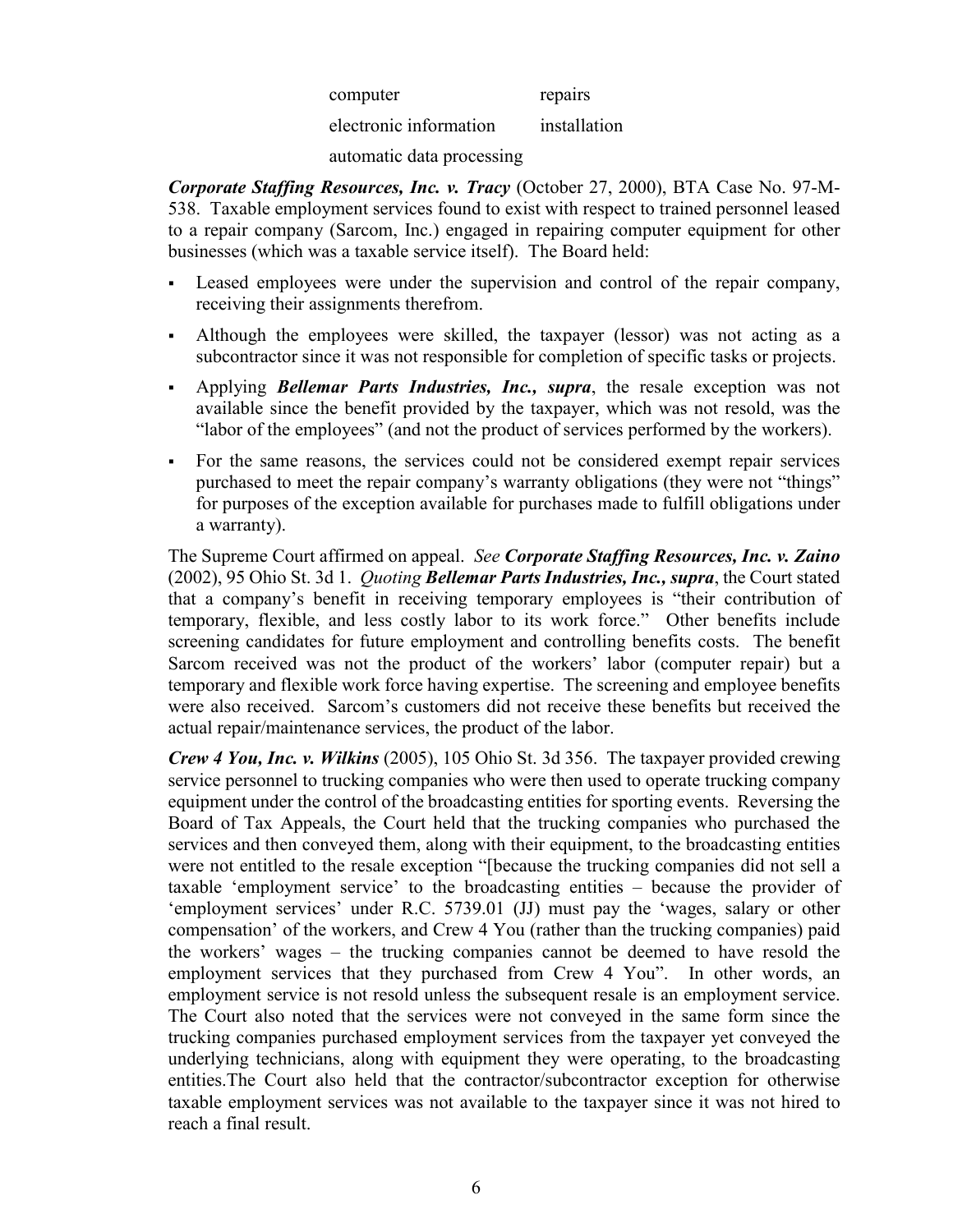#### **Comment**:

Under the language quoted above, the resale exemption is never available for employment services since the provider's customer can never provide an employment service to its customer because it does not pay their wages, salary or other compensation. The only available exemptions would appear to be those based upon the status of the user (e.g., charitable, IRC Section  $501(c)(3)$ , the state and political subdivisions thereof). However, effective January 1, 2007, sales to other employment service providers are not taxable. See Sub. H.B. 298.

2. Providing Personnel.

*Moore Personnel Serv., Inc. v. Zaino*, 2003-Ohio-1089. The taxpayer was found to be a Provider of personnel even though clients determined persons it hired.

#### **Sub S.B. No. 139 (effective 3/22/13)**.

Although there are no changes to sales/use tax provisions, R.C. 4125.042(B) states:

Shared employees whose services are subject to sales tax shall be considered employees of the client employer for purposes of collecting and levying sales tax on the services performed by the shared employee. Nothing contained in this chapter shall relieve a client employer or professional employer organization of any sales tax liability with respect to its goods or services.

What does this accomplish? Presumably, amounts paid to a PEO continue to be subject to sales tax, consistent with *Moore Personnel Serv., Inc. v. Zaino*, 2003-Ohio-1089, unless the one-year

exemption is met.

3. Supervision or Control.

*E.T.S., Inc. v. Tracy*, Ohio BTA Case No. 97-S-1613 (April 14, 2000). Taxpayer providing consulting, engineering and design services to manufacturers at their site was not providing an employment service. The taxpayer received specific projects from the manufacturers, selected the appropriate engineers from its staff to perform the work and retained control over such assigned employees.

*Sunbelt Transportation Service, Inc. v. Zaino*, Ohio BTA Case No. 01-V-997 (October 30, 2002). The provision of truck drivers to make deliveries was a taxable employment service because the taxpayer's customers controlled the mode, manner and timing of the driver's day-to-day assignments and activities. This included: when the deliveries were made, where the deliveries were made, the sequencing of the deliveries and the amount of time the drivers were on the road.

The Board also addressed whether the one year/permanent assignment exception was available. Although the contracts were for one year, they did not specify each employee was permanently assigned. Following the Board's earlier decision in *Advantage Services v. Zaino,* BTA Case No. 95-T-1391 (October 30, 1998), the Board would not allow parole evidence to add terms (i.e., a permanent assignment provision) or intentions not already expressed in the written contract.

For essentially the same facts, see also, *TLI, Inc. v. Zaino*, Ohio BTA Case No. 01-V-1006 (October 30, 2002).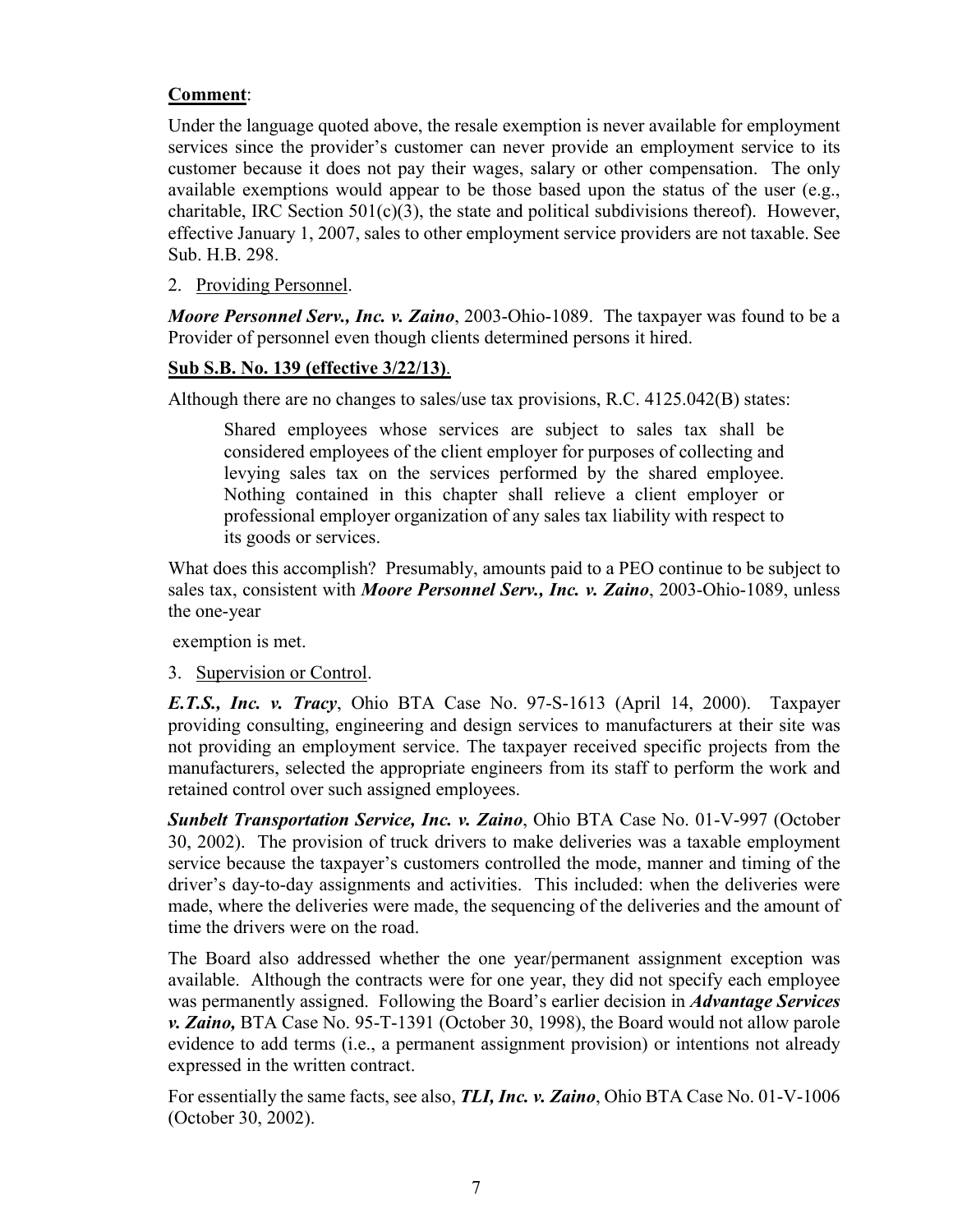*Reed Elsevier v. Zaino* (June 30, 2004), Ohio BTA Case No. 2003-J-1083. The taxpayer engaged a company to provide personnel to assist its own employees in completing the development of application software pertaining to its computerized information services (Lexis-Nexis) offered to subscribers. The taxpayer's project manager was found to have supervised the work performed by both its employees and the outside personnel, thereby making the services taxable "employment services" which did not qualify for the exception for "acting as a contractor or subcontractor".

There were a number of unfavorable facts which appear to have facilitated an expansive Board discussion of the scope of taxable employment services. These included the following:

- The personnel did not appear to clearly furnish special expertise unavailable from its own employees (although there was reference to using the personnel when the taxpayer's regular employees were not sufficiently "skilled").
- The personnel augmented the taxpayer's existing employment force performing the same or similar services.
- The provided personnel were used "to fill in gaps caused by occasional workload increases".
- The provided personnel "took direction" from the taxpayer's "project manager".

The Board also worked with the premise that in resolving disputes as to whether a relationship merits employment service characterization, it must be determined who supervised or controlled the work: the provider or the taxpayer. Nonetheless, presumably, there are nontaxable circumstances when neither party supervises or controls the personnel.

Helpful factors for avoiding employment service characterization include:

- The personnel provide services involving an expertise not readily available to the taxpayer; they bring some level of expertise/specialization the taxpayer did not already have.
- The services are clearly task oriented. The personnel are on site to merely complete an assigned objective, and there is essentially no/little interaction with the taxpayer other than communicating the assigned task.
- The services are provided off the taxpayer's premises (preferably at the provider's premises); and
- The provider of the personnel is clearly supervising and controlling the personnel.

To the extent a fixed fee and a flexible work relationship (i.e., the personnel can work at their own pace) can be incorporated into the above arrangements, that would also be helpful.

*Strategic HR Partners, Inc. v. Wilkins* (May 5, 2006), BTA Case No. 2005-V-100. A taxpayer's computer staffing service was taxable since the provided personnel were under the control of the client. The resale exception was not available because the clients did not resell employment services.

*Seaton Corp. v. Testa,* 2018-Ohio-4812. The Ohio Supreme [Court](http://www.supremecourt.ohio.gov/) affirmed the BTA's decision that services provided by a staffing agency (Seaton) to a manufacturer were not taxable employment services. The issue was whether the personnel were performing work under the "*supervision or control*" of the manufacturer when the staffing agency provided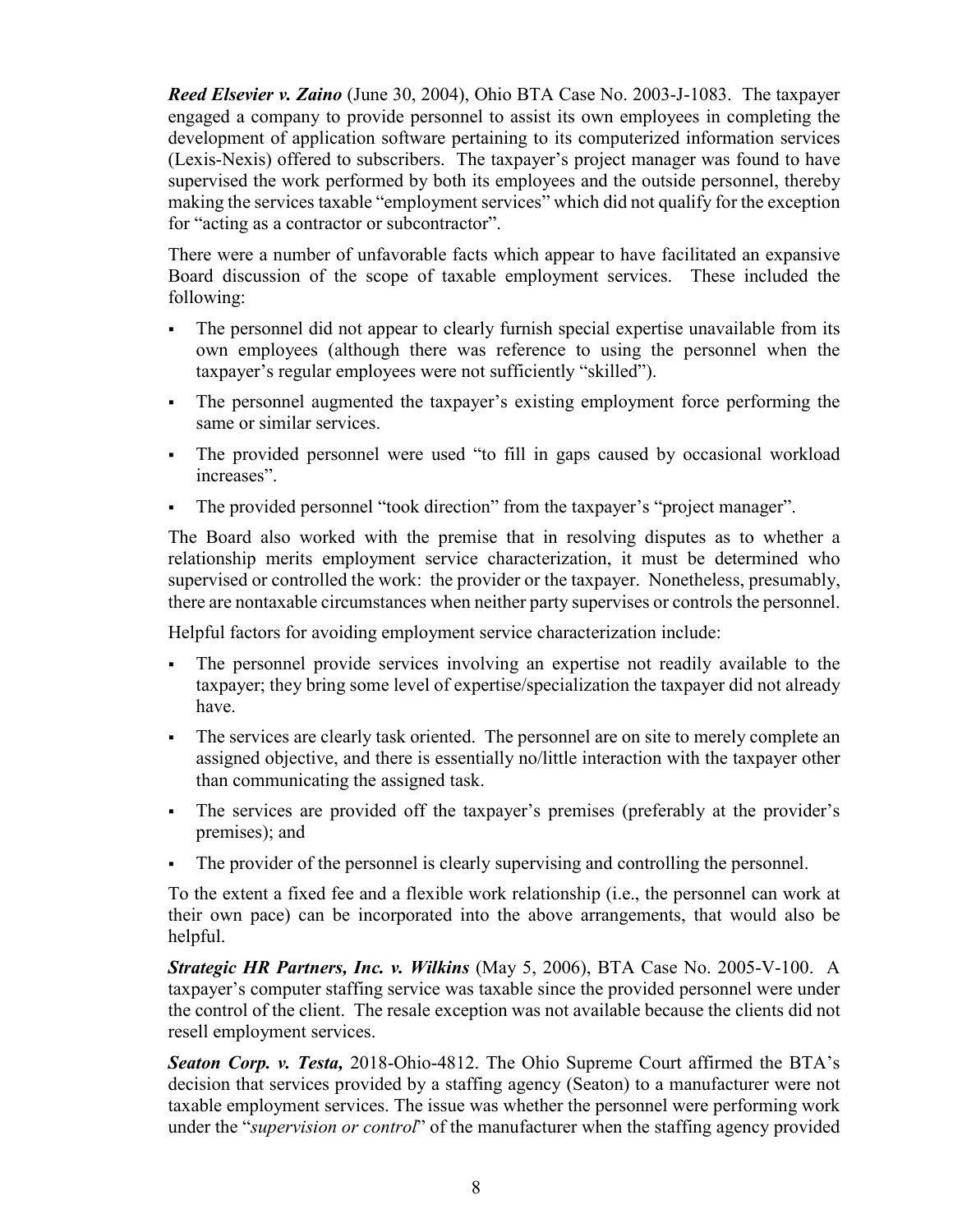on-site management of the workers*.* The Court found that in the context of this case supervision and control must be "*specific to* the *work or labor performed by the provided personnel—not an overall production process.*" The Taxpayer maintained control over training, scheduling, workplace assignments, and work tasks performed at the job site. Conversely, the manufacturer had no work related interactions with Seaton workers on the job floor.

The Tax Commissioner asserted that the manufacturer's general control over its own production process and manufacturing lines equated to supervision or control over the Seaton-supplied personnel who worked in those areas. However, the Court agreed with the BTA's finding that Seaton's control over on-site recruitment, employees' hiring, scheduling, job assignments, work production, safety, and communicating new procedures reflected clear control over the employees. Not only did Seaton perform these functions, but the contracts specifically granted it the exclusive right to control its employees and prohibited each party from directing each other's employees.

4. Affiliated Group Exception.

*Karvo Paving Co. v. Testa*, Ohio Ct App., 9<sup>th</sup> Dist., C.A. No. 28930 (September 30, 2019). The Court upheld the BTA's finding that leased employees provided to Karvo by a related company were exempt under the affiliated group exemption of R.C. 5739.01(JJ)(4). The Tax Commissioner contended that the companies were not affiliated because Mr. Karvounides owned 100% of Karvo and his wife owned a majority (55%) of the other company, K&H Excavating. Although there was no "common" ownership, they were still affiliated because the statutory definition of affiliated group includes companies owned *or controlled* by the same person. Mr. Karvounides controlled both companies.

5. One-Year Contract / Permanent Assignment.

*Excel Temporaries, Inc. v. Tracy*, Ohio BTA Case No. 97-T-257 (October 30, 1998). The Board held that an oral contract may satisfy the one-year exception. Excel established that the parties to the leasing arrangement clearly understood and expected that all personnel provided were assigned on a permanent basis (even though there may have been high turnover on the jobs because either the employee or employer/lessee was not satisfied).

Factors supporting this finding included evidence that:

- a. the customer needed positions filled permanently to gain the benefits of a substantial learning curve;
- b. leased employees were not reassigned to other customers;
- c. the arrangement was to be long-term; and
- d. a substantial number of leased employees were eventually hired by the customer.

Moreover, the parties specified that the personnel provided were assigned on a permanent basis. However, the Board found that the oral contract was not for at least one year. Either party to the contract had the authority to terminate the relationship at any time for any reason.

*Advantage Services, Inc. v. Tracy*, Ohio BTA Case No. 95-T-1391 (October 30, 1998). Oral contracts terminable within a year and performance under a subsequent written contract established that the employees were not permanently assigned. The Board noted that performance must "affirmatively demonstrate that such ongoing positions did exist and that they were filled with the expectation the employee would be placed there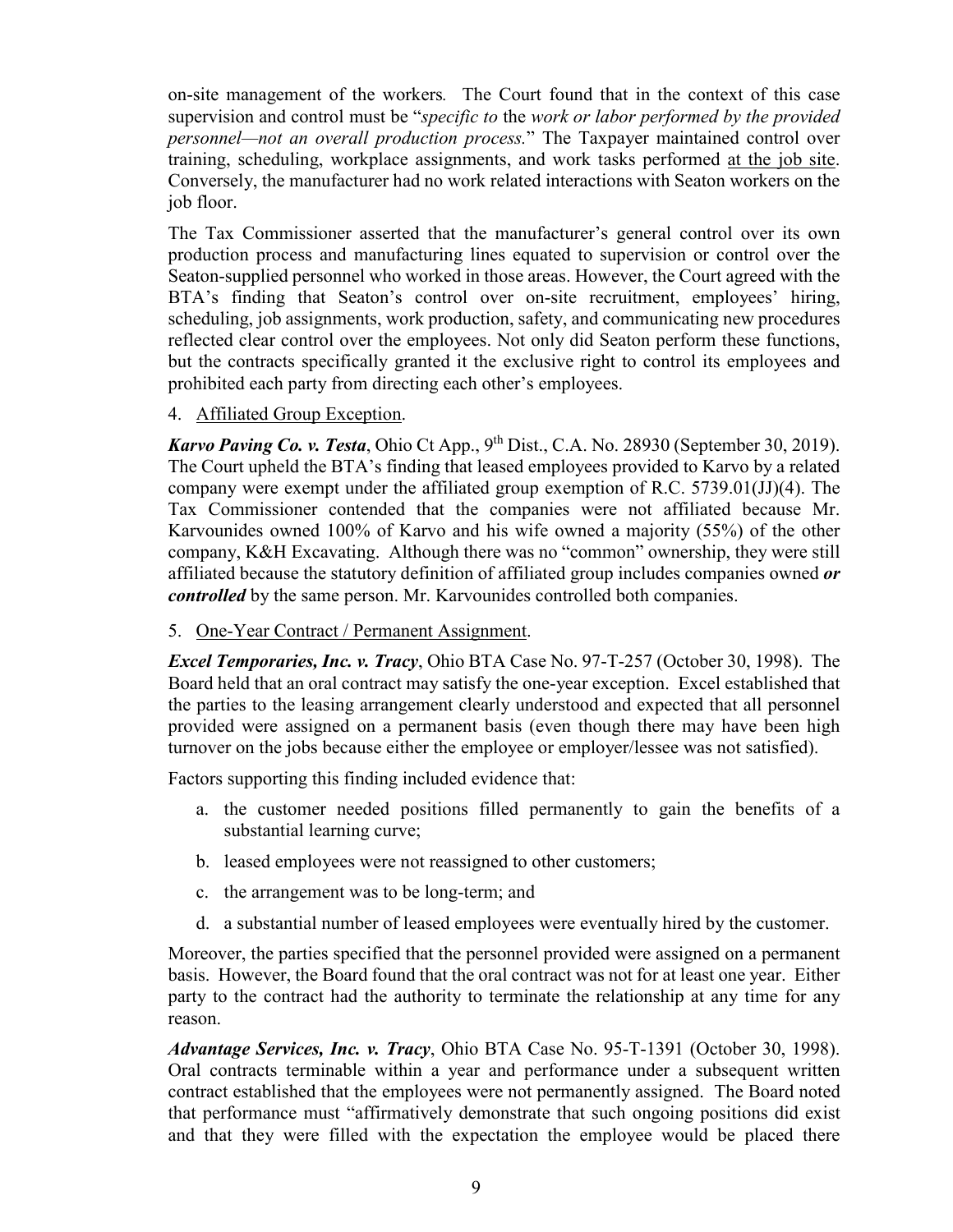permanently." The large fluctuations in leased employees supported a finding that the positions were not intended to be staffed permanently.

*Labor Pool of Cincinnati, Inc. v. Tracy*, Ohio BTA Case Nos. 98-A-491 and 98-A-761 (April 14, 2000). Leased industrial workers and office employees provided under oral contracts to customers were not permanently assigned under one-year contracts. There was no evidence that the oral contracts were to last for at least one year.

*Success Employment Services, Inc. v. Tracy*, Ohio BTA Case No. 98-A-489 (April 14, 2000). Leased production employees were exempt from tax, having been found to be permanently assigned under written contracts of at least one year in duration. Contrary to the Tax Commissioner's assertion, the names or positions of the permanently assigned leased employees were not required to be stated. Permanent assignment was established by the contract (specifying permanent assignment of "permanent core personnel") and the parties' course of dealing.

*B. J. Alan Company v. Tracy*, Ohio BTA Case No. 99-N-196 (March 1, 2002), appealed to the Ohio Supreme Court, Case No. 02-0500; then it was dismissed. The Board addressed whether a contract having an initial term of one year and month to month extensions (and a clause allowing termination upon fourteen days' notice) qualified for the one-year exception. The Board held that the contract was excepted for the first year since it was still in place after one year; the termination clause had no effect. However, the contract did not qualify for the exception after the first year since it had only monthly terms.

*H.R. Options, Inc. v. Zaino* (2004), 100 Ohio St. 3d 373. Following its decision in *Moore*  **Personnel Serv., Inc. v. Zaino** (2003), 98 Ohio St. 3d, the Court concluded that an employment service includes a company's activity of serving as employer of record for employees sent to it by its clients. The Court also reversed the Board as to the scope of the exception for otherwise taxable employment services for transactions involving "supplying personnel to a purchaser pursuant to a contract of at least one year between the service provider and the purchaser that specifies that each employee covered under the contract is assigned to the purchaser on a permanent basis". R.C. 5739.01(JJ). The parties agreed that the word "permanent" need not appear in the contract.

The Court reviewed the underlying contracts and performance thereunder. The Court stated, "[w]hen the Tax Commissioner's agents examine an employment contract, they must be able to determine at that time whether an employee has been assigned on a permanent basis. The contract, along with the facts and circumstances of the assignment, should permit the Tax Commissioner's agent to determine permanency. The actual length of the employee's assignment is only one of the factors to be used. Where the assignment is of a seasonal nature or serves to meet short-term workload conditions, these factors are also relevant."

After noting that an employee assigned on a permanent basis need not be assigned to an employer forever, the Court stated "... assigning an employee on a permanent basis means assigning an employee to a position for an indefinite period, i.e., the employee's contract does not specify an ending date and the employee is not being provided either as a substitute for a current employee who is on leave or to meet seasonable or short-term workload conditions." Even though the Court noted that these are "factors" and the contracts and facts and circumstances of the assignments must be considered in determining whether there is permanency, it proceeded to hold as being taxable those relationships involving "employee contracts" that specified an ending date or were clearly seasonal. The Court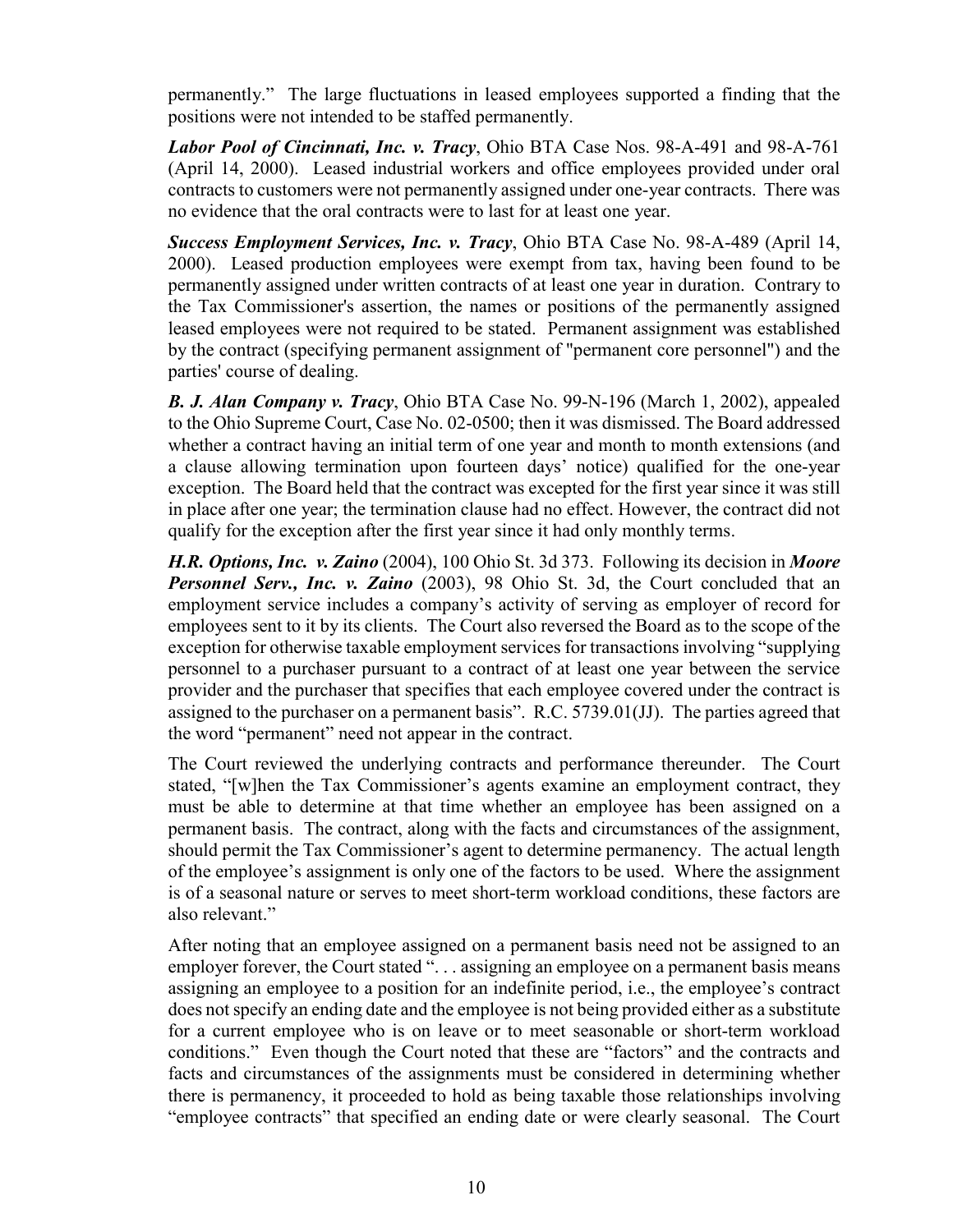allowed an exception from taxation for employee service contracts between the provider and its customers even though the particular contracts had a set term, considering only the actual contract between the provider and its employees (i.e., the "employee contracts") in determining whether the assignments had an "ending date".

*The Premium Glass Company, Inc. v. Zaino* (August 5, 2005), Ohio BTA Case No. 2003- T-1475. The taxpayer did not qualify for the one-year, permanent assignment exception. The case highlights the following:

- As a practical matter, it is very difficult, if not impossible, to establish that an oral contract meets the one-year, permanent assignment exception (since it is very difficult to support a one-year term).
- The BTA is not very receptive to respecting temporary to hire arrangements as being consistent with permanent assignment.

*J.Z.E. Electric, Inc. v. Wilkins* (May 19, 2009), BTA Case No. 2006-A-2218. The Board affirmed a sales tax assessment on an electrical contractor's leased employees. The relationship did not meet the one-year/permanent assignment exception. Since the contracts met the one-year requirement, the only issue was whether the personnel were permanently assigned to the contractor/lessee even though the contracts stated the workers were provided for "an indefinite basis as opposed to a short-term basis". Particularly important was the contractor's acknowledgement that some of the workers were in fact intended to be used for a temporary/limited duration, while the remaining ones were to be used indefinitely, consistent with such contract language.

In addressing whether the personnel were permanently assigned the Board, citing the Supreme Court's holding in *H.R. Options*, focused on whether a worker's permanence or temporary nature could be determined based upon all available evidence. Emphasis was placed on the contractor's/lessee's initial records indicating the intent for the employee's permanent or temporary assignment. The Board stated: "There is nothing in the contracts or *J.Z.E.'s* work records to definitively indicate whether a worker hired under such contracts was intended to work as a long term/permanent worker or a temporary worker and, ultimately, we are unable to accept an ambiguity in the record that fails to corroborate for us the precise nature of each employee's assignment." Since the contractor/lessee could not provide support for the permanent assignment of the individuals in question the contracts were taxable.

**COMMENT:** If some of the personnel provided under a contract are not intended to be permanently assigned, the lessee/taxpayer has the burden of specifically identifying those persons permanently assigned, as determined at the outset of the relationship (and reiterated through actual performance consistent with permanent assignment). At least the work records identifying the individual's tenure would appear necessary to support such permanent assignment. When all personnel are intended to be provided on a permanent basis from the outset of the contract and there is no inconsistent documentation, then presumably only performance under the contract must be reviewed to confirm consistency with permanent assignment.

*Bay Mechanical & Electrical Corp. v. Testa (2012), 2012-Ohio 4312.* As anticipated, the Court found against Bay Mechanical simply because it did not provide sufficient evidence of permanent assignment of the individuals at issue. The Court integrated prior decisions in clarifying exemption requirements. This included the following: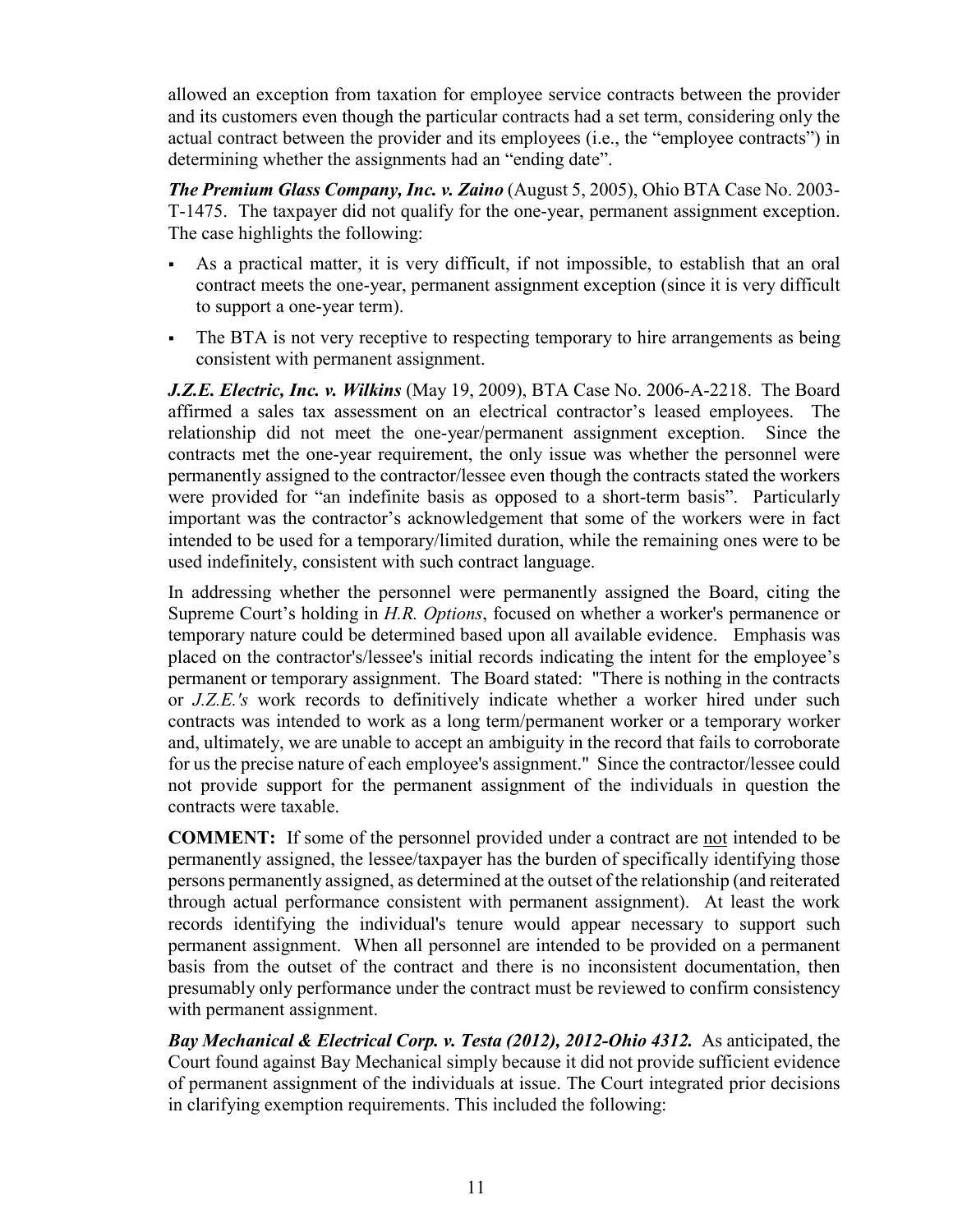- a. Per *H.R. Options, supra*, assignment on a permanent basis means "that an employee is 'assign[ed] to a position for an indefinite period', which in turn means that (1) the assignment has no specified ending date and (2) the employee is not being provided either as a substitute for a current employee who is on leave or to meet seasonal or short-term workload conditions".
- b. The R.C. 5739.01(JJ)(3) permanent assignment exception to "employment service" classification represents an exception/exemption to taxation. Thus, it must be strictly construed, with the taxpayer having the burden to prove entitlement to exemption.
- c. The permanent assignment exemption is not conditioned upon the existence of contracts between the provider and its personnel/employees.
- d. With respect to "permanent" assignment language, the mere presence of such language in the written contract does not automatically make the transaction exempt. The Court stated: "...we viewed the language of the contracts as one element that, along with the facts and circumstances of the individual assignments, established whether the provider was truly 'supplying personnel' in an exempt manner." Yet, this "one element" seems necessary in light of the statutory language that the "contract...specifies that each employee covered under the contract is assigned to the purchaser on a permanent basis". Nonetheless, although "permanent assignment" language, or its equivalent, should always be included in the relevant contract when possible, the following portions of the Court's decision support that such language may arguably not be required if the personnel were in fact permanently assigned and the contract language was not conflicting:
- "*H.R. Options* is additionally significant because we construed the exemption as turning on the facts of each employee's assignment rather than on the presence of 'magic words' in the employment-service agreements themselves".
- Footnote 4: "As Bay points out, the *H.R. Options* contracts contained no such language themselves. The contract language in that case was significant to the extent that it provided a contract term of at least one year and that it did not otherwise conflict with the conclusion that the personnel were assigned on a permanent basis".
- "Indeed, instead of requiring the commissioner to focus on contract language in *H.R. Options*, we directed that official to look at two types of evidence when auditing a claim of exemption: (1) the employment-services contract itself, to see whether it is consistent with the requirements set forth in  $(JJ)(3)$ , and  $(2)$  the facts and circumstances of the assignment, in order to ascertain whether in actual practice the assignment of the particular employees was 'indefinite' in character, or whether the assignments were seasonal, substitutional, or designed to meet short-term workload conditions.". (underlined added).
- "In *H.R. Options*..., the claim for exemption was potentially viable even though the contracts did not contain the magic words. That was so because *H.R. Options* viewed contract language as merely one important element of establishing entitlement to the exemption".
- " Despite R.C.  $5739.01(JJ)$  (3)'s explicit reference to contract language, the statute justifies the focus on 'what actually is being done' by requiring that the provider actually 'supply [ ] personnel' on a permanent-assignment basis...that the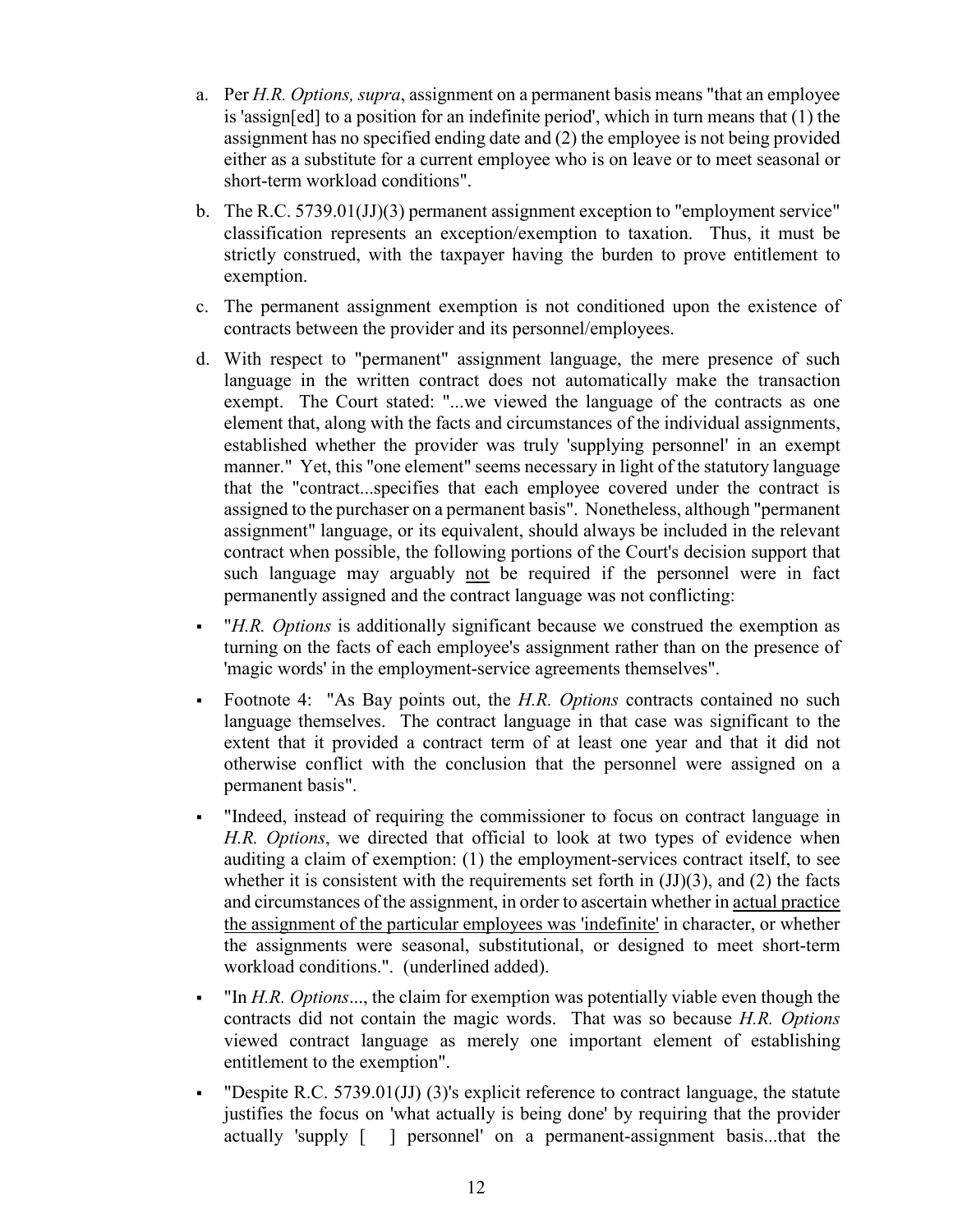employees are actually provided to work for an indefinite period--i.e., that they are not serving as seasonal workers, as substitutes for regular employees on leave, or as labor needed to meet a short-term workload".

The above arguably supports that, regardless of whether explicit contractual language exists, an assignment will be respected as an exempt permanent assignment arrangement as long as:

- (i) The contract has at least a one-year term and language consistent with permanent assignment, without the need to use specific wording (while any wording cannot be inconsistent with permanent assignment).
- (ii) The personnel are actually assigned indefinitely, rather than serving as seasonal workers, substitutes for regular employees on leave, or labor to meet a shortterm workload.

*A.M. Castle and Company v. Testa***[, Ohio BTA Case No. 2013-5851 \(March 9, 2015\)](http://ttrus.com/sites/default/files/oh/OH_Board_of_Tax_Appeals_2015-03-09.pdf)**. The taxpayer leased employees (truck drivers) "*as required to operate its vehicles.*" The [Tax Commissioner](http://www.tax.ohio.gov/communications/tax_commissioner_bio.aspx) asserted this contract language was insufficient to support their permanent assignment since it did not specifically state the number of provided personnel. However, consistent with most recent Supreme Court [precedent,](https://www.sconet.state.oh.us/ROD/docs/pdf/0/2012/2012-Ohio-4312.pdf) the [BTA](http://bta.ohio.gov/) found that the personnel were provided on a permanent basis in the absence of "*magic*" permanent assignment language. This was based upon the following:

- (iii)The "*course of action under the contract*" supported the personnel were intended to be permanently assigned and were not seasonal, temporary, or shortterm; and
- (iv)The individuals were not provided to other clients of the provider.

The [BTA](http://bta.ohio.gov/) noted the number of permanently assigned employees need not "*be a static, specific number, which cannot be varied or adjusted based upon extrinsic factors, such as changes in business/operating conditions or employee performance; such specificity would require a level of certainty, as to the provider's and recipient's future business requirements, that clearly would be difficult, if not impossible, to predict*."

Comment: This decision highlights the ability to support permanent assignment through the parties' course of dealings reflective of such intent that the personnel are provided for an indefinite period. In addition, the provided number of personnel need not be fixed.

*Accel, Inc. v. Testa,* Slip Opinion No. 2017-Ohio-8798. The Court found the leased employees provided by Resource Staffing were nontaxable, qualifying for the one-year permanent assignment exception of R.C. 5739.01(JJ)(3) even though the number of provided personnel fluctuated significantly throughout the year and was greatest during the fall, as the holidays approached.

Consistent with its prior precedent, the Court stated that both the contract and facts and circumstances must be reviewed to determine if exception is warranted.

• Contract: Although the contract in the record did not have explicit wording specifying permanent assignment, contract wording is not critical. To support assignment for an indefinite period, the contract simply cannot specify an ending date. So, the focus is on an open ended contract (i.e., no language limiting the assignment).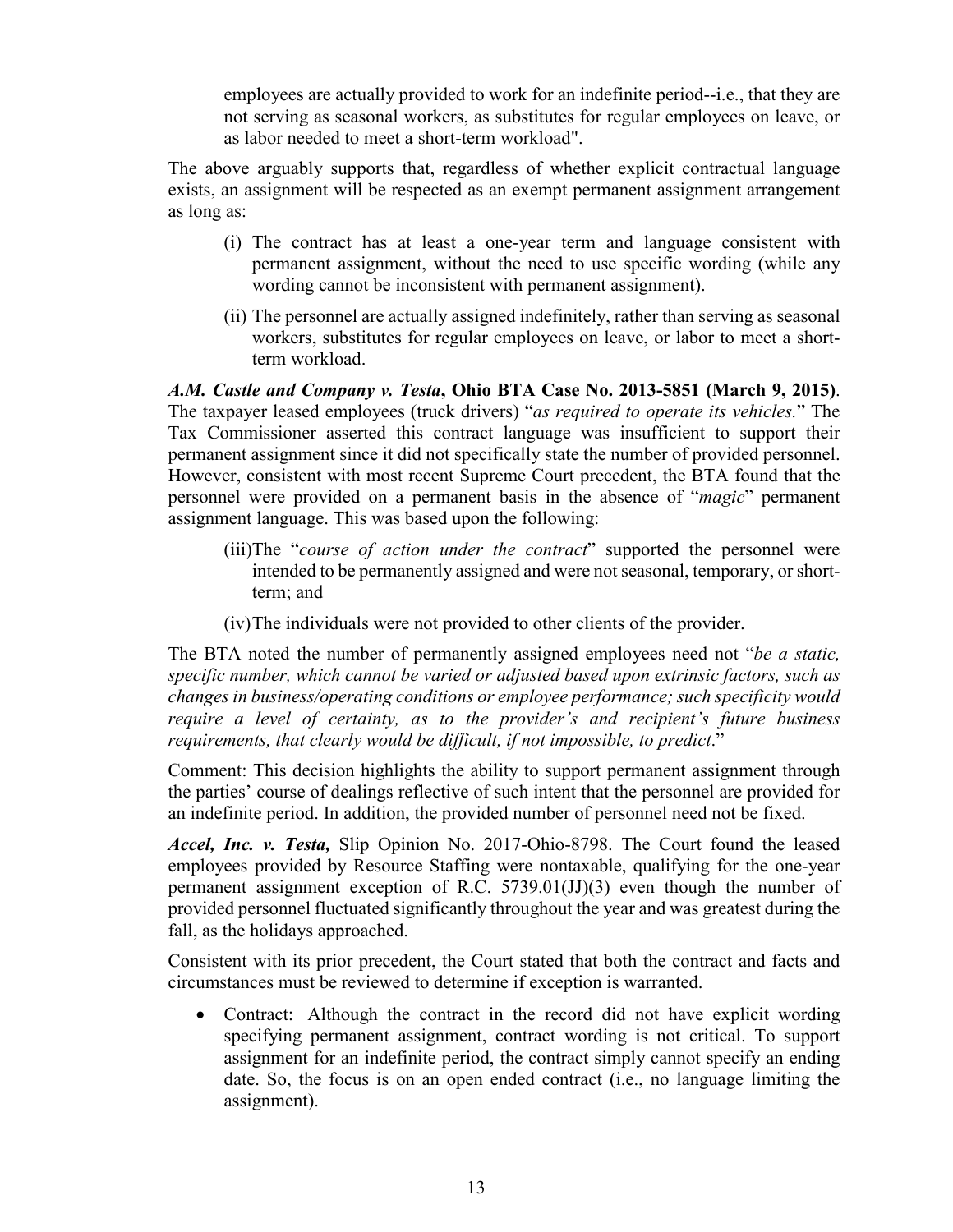• Purpose: The employee must not be provided as a substitute for a current employee who is on leave or to meet seasonal or short-term work load needs. In meeting this standard, the Court focused on the continuity of the workforce as supported by: (a) utilization of the same workers with only their hours being adjusted; and (b) the employees not being used for brief spikes associated with a busy season. The Court stated: "*Ultimately, the distinction between seasonal or short-term-work load employment and more regular employment is one of degree not of kind. In every enterprise, the workload may experience periods of ebb and flow.*"

Accordingly, the following facts should be present to support qualification for the one-year permanent assignment exception: 1) along with reciting a one-year term, the contract cannot include language supporting an ending date for any assignment; 2) the same employees should be supplied to the extent possible (i.e., while working for the provider and satisfactory to the client); and 3) the employees cannot be provided for work load spikes/busy season needs or as a substitute for a current employee on leave.

Comment: This decision highlights that the number of hours to be worked by permanently assigned employees need not be fixed.

*Career Staffing, LLC v. Testa*, Ohio BTA Case No. 2016-2617 (August 2, 2108). Employees provided to a meat processor/packager involving a physically demanding employment environment including severe cold and wet conditions were permanently assigned despite fluctuation in the number of leased personnel provided. The fluctuation in leased employees was not due to seasonality or short term workload needs, but rather unique circumstances of employment. The intent was to provide permanent employees despite the frequent turnover. Moreover, the difficult employment environment causing such turnover was further supported by the fact that the particular lessee/customer used three separate employment agencies to fill its positions, but still could never satisfy its staffing needs.

- 6. Alternative Positions.
	- a. Tax base: only tax fee for service of providing or supplying the personnel?
	- b. Sale to exempt entity or holder of direct pay permit.
- 7. Summary.
	- a. Neither the manufacturing nor resale exemptions are available for the purchase of an employment service. However, effective January 1, 2007 sales to other employment service providers are not taxable.
	- b. When drafting contracts, be cognizant of supporting lack of supervision and control.
	- c. To qualify for the permanent assignment exception:
		- (i) there should be a written contract (although the exception could theoretically be met with an oral contract, as a practical matter, rarely would there be sufficient support; the taxpayer should be able to support that a breach of the oral contract with the provider would have occurred if the provider did not comply with the relevant one-year, permanent assignment terms – a very difficult task);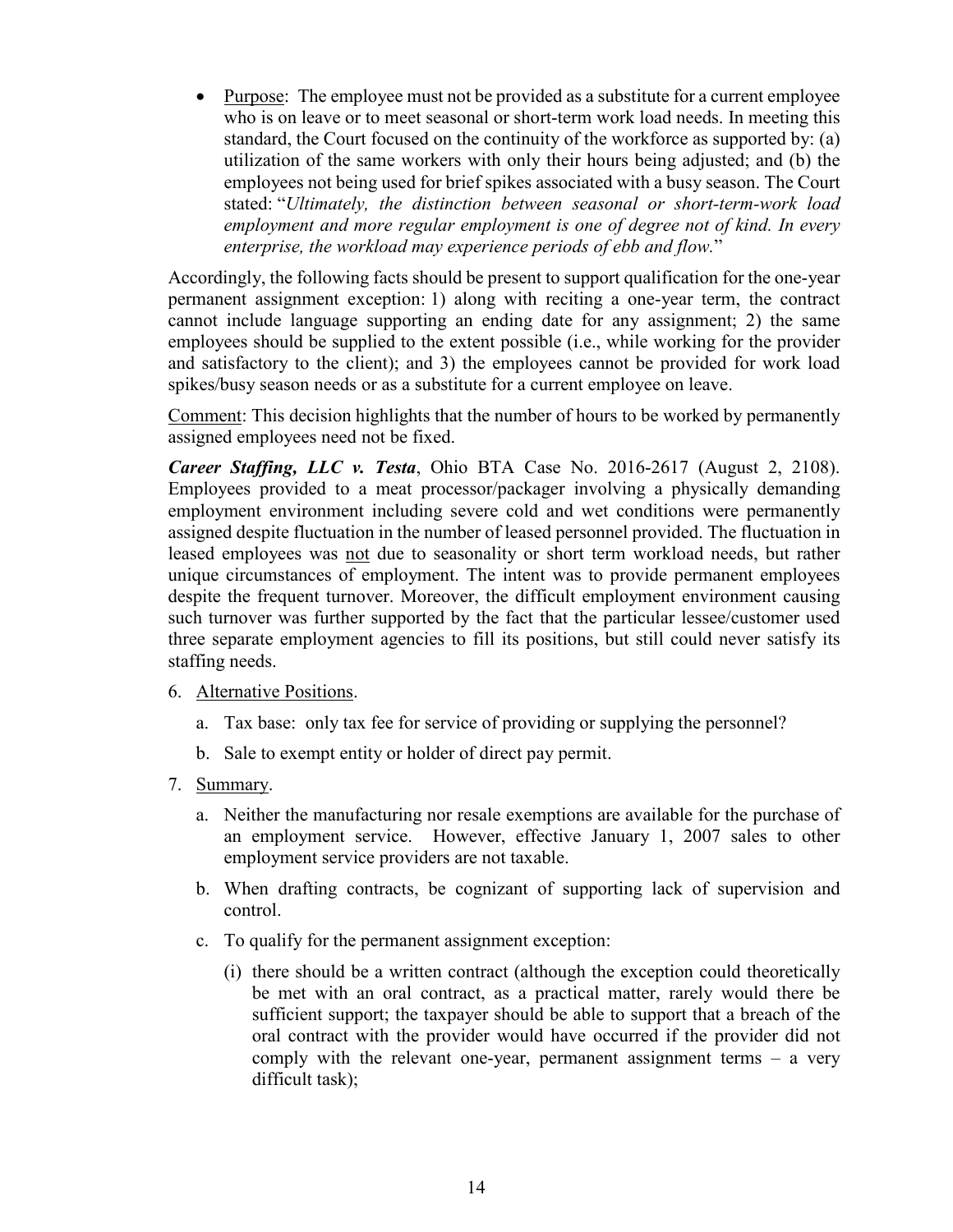- (ii) the contract should specify permanent assignment of the employees, using such language or similar language (and if it does not, any wording cannot be inconsistent with the intent to have personnel permanently assigned);
- (iii)all relevant documentation must be consistent with permanent assignment, and there must be performance consistent with permanent assignment of the employees, which should include the following:
	- Leased employees will not be rotated amongst different clients, meaning the provider cannot arbitrarily pull an assigned employee to provide such employee to another client (e.g., more profitable engagement).
	- Provided employees are just as permanently assigned as client employees.
	- The leased employee must not be provided as a substitute for a current employee who is on leave or to meet seasonal or short-term workload needs.
	- When a client's use of leased employee decreases for a short duration, the leased employee is not reassigned to another client. However, if necessary, a temporary reassignment should not be a problem as long as the decrease was unforeseeable and the employee returns to the original client.
- (iv)the contract must have an initial term of at least one year (and, if possible, automatic renewals for at least one year unless either party terminates the contract);
- (v) if the service provider has a contract with its employees, it can not specify an ending date.
- (vi)the provider's contract with its customer should be for an indefinite duration and not for clearly anticipated short-term assignments/projects or seasonal work; and
- (vii) employees that may potentially be considered not permanently assigned should be provided under a separate contract to avoid the Tax Commissioner's "one bad apple" policy.
- C. Landscaping and Lawn Care Service.

*Maintenance Unlimited, Inc. v. Zaino*, Ohio BTA Case No. 2000-N-1861 (August 9, 2002). Although taxable services include land clearing services, taxable services must be for ornamentation purposes and not for a construction / development purpose as in the instant case.

D. Building Maintenance/Janitorial Services.

*Cousino Constr. Co. v. Wilkins* (2006), 108 Ohio St. 3d 90. A construction company was engaged in making restoration improvements to real property damaged by fires. At issue were charges for specialized cleaning services paid to the company's subcontractors performed on schools damaged by fires before the company commenced the restoration process. The Court found the company to be the consumer of the services and, thus, liable for tax on their purchase. The resale exemption was not available since the benefit of the services was not resold in the same form as had been received but was consumed as part of the construction services.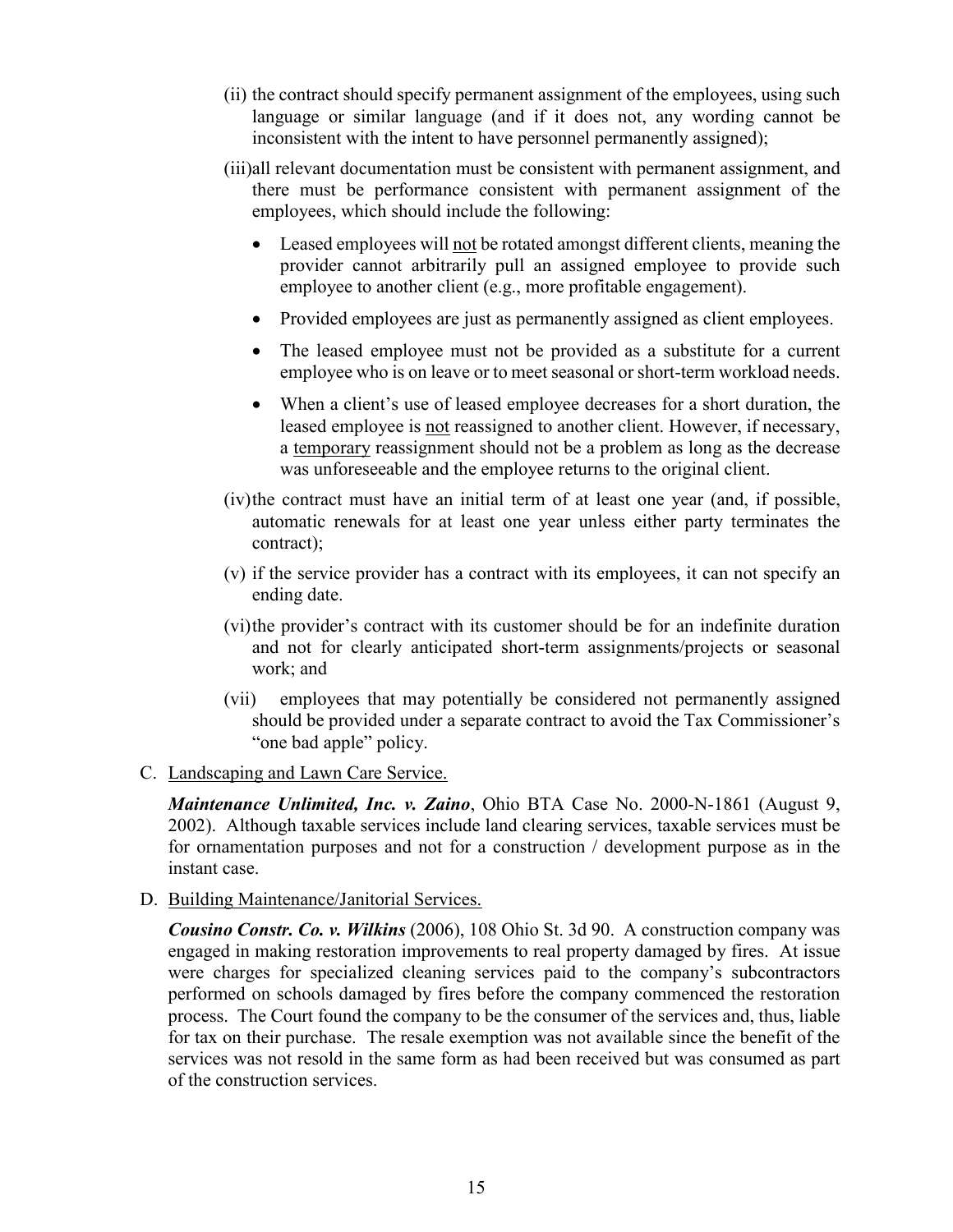*Two Moms & A Mop, Inc. v. Wilkins* (October 27, 2006), Ohio BTA Case No. 2005-T-1070. Taxable services include cleaning residential homes (and are not limited to cleaning commercial buildings).

*Dunlop and Johnston, Inc. v. Testa*, BTA Case No. 2014-1513 (February 19, 2015). Contractor's purchase of cleaning services on a construction project was taxable even if the real property was owned by a state or political subdivision since the services were not incorporated into such improvement (i.e., not affixed to the permanent structure but were post-construction activities).

**Am. Sub. Bill 64 (2015)**: Building maintenance and janitorial services excludes sanitation services provided to meat slaughtering or processing operations necessary to comply with federal meat safety regulations under 21 U.S.C. 608.

*Champion Cleaning Specialists, Inc. v. Testa*, Ohio BTA Case No. 2015-788 (April 6, 2016). Taxpayer provided taxable cleaning services pertaining to kitchen exhaust hoods and ventilation equipment (but did not provide tangible personal property used to clean property used in the food service operation, as had been asserted, which would be exempt under R.C. 5739.02(B)(27)(c)).

*Great Lakes Bar Control, Inc. v. Testa,* 2018-Ohio-5207. The Taxpayer serviced customers draft beer systems by monitoring and inspecting the systems, unclogging lines when necessary (applying cleansing solutions), and other measures to "*ensure that the draft system is operating at its optimum performance*." Since cleaning was only a small/incidental aspect of the regular monitoring/inspection service, which included more than simply clearing the beer lines of clogging deposits, the BTA held that the services were not taxable building maintenance and janitorial services, as cleaning the lines was ancillary to a nontaxable monitoring/inspection service.

The Ohio Supreme Court affirmed the BTA's decision further expanding upon its rationale based upon the meaning of "*cleaning*" in the context of a "*janitorial service*, rather than applying a "*hyper literal meaning of each word*." An expansive interpretation incorrectly ignores the context in which the term "*cleaning*" is used and is contrary to the law's intent. "*Cleaning*" is to be narrowly defined in the context of "*janitorial service*," leading to the conclusion that the activity of flushing beer lines was not a "*janitorial service*" under a common understanding interpretation.

The Court provided a non-exhaustive list of taxable janitorial services, such as washing floors, removing trash, vacuuming, and dusting. On the other hand, under an expansive interpretation of taxable janitorial services, which the Court refused to adopt, many nonjanitorial services involving cleaning property would become taxable simply because the property was located inside a building. Such services would include hard-drive cleaning, data cleansing, dry cleaning, and fish cleaning (e.g., scaling, gutting), as all these services involve cleaning tangible personal property within a building.

The Ohio Tax Commissioner has been broadly applying taxable "*building maintenance and janitorial services*" to many types of non-janitorial type services simply because they involve cleaning tangible personal property in a building. The Court has now clarified that such application based upon a hyper literal meaning of the statutory definition is incorrect.

E. Private Investigation and Security Services.

*Beck v. Zaino* (August 20, 2004), Ohio BTA Case No. 2003-14-1257. The taxpayer was in the business of selling, installing and maintaining electronic security systems for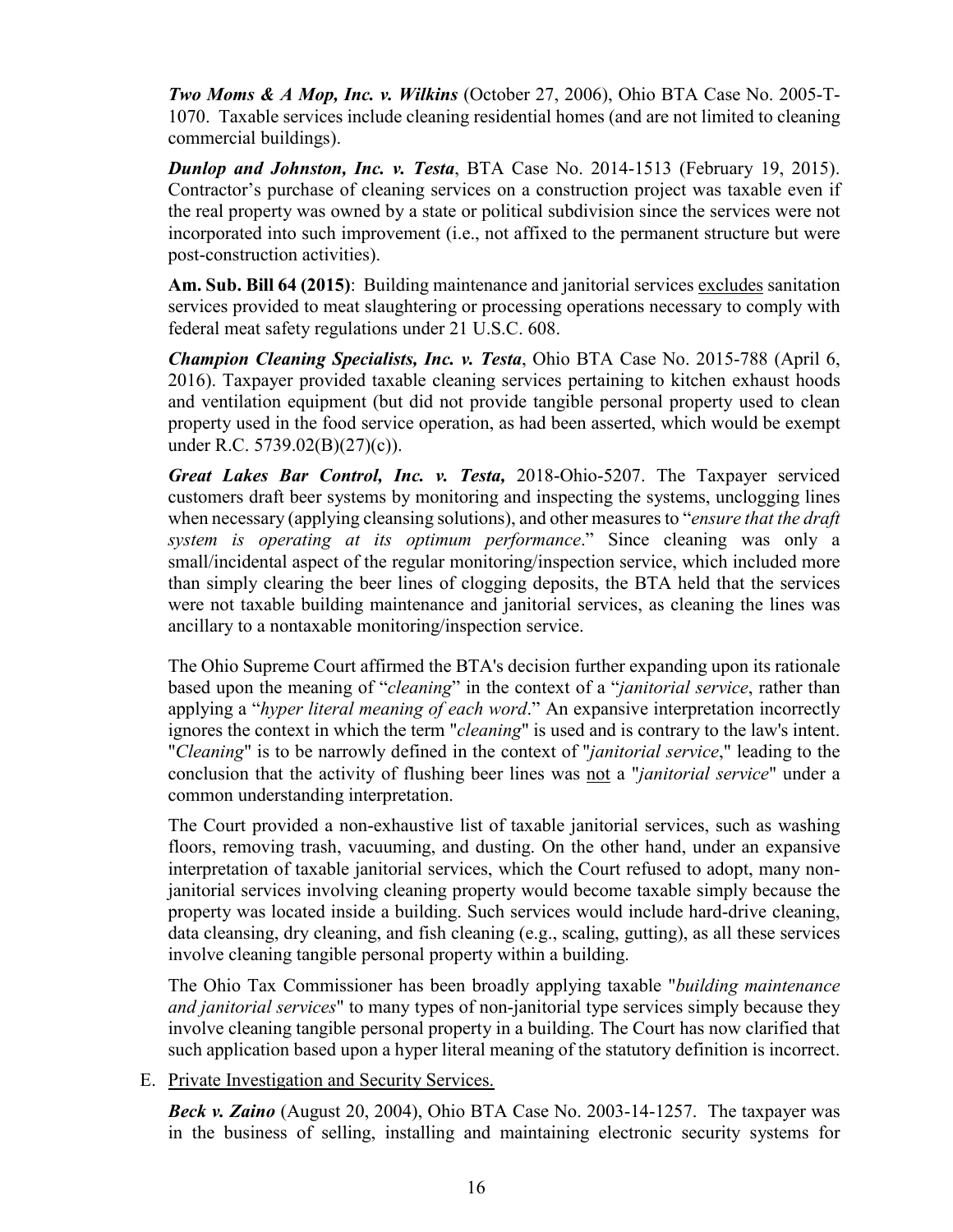industrial, commercial and residential customers. It did not actually provide the subsequent monitoring service, but accepted payment for the service which, presumably, was remitted to the monitoring company. At issue was the taxability of the monitoring service fees collected by the taxpayer - whether the taxpayer was providing a "private investigation and security service." The Board held that since the taxpayer accepted payment for the monitoring services, it was the "vendor" of such services, thereby requiring it to collect tax.

#### F. Electronic Information Services.

An "*electronic information service*" is defined as: "*providing access to computer equipment by means of telecommunications equipment for the purpose of either of the following: (i) examining or acquiring data stored in or accessible to the computer equipment; (ii) placing data into the computer equipment to be retrieved by designated recipients with access to the computer equipment.*" R.C. 5739.01(Y)(1)(c)

*Marc Glassman, Inc. v. Levin*, Ohio Supreme Court, Slip Opinion No. 2008-Ohio-3819 (August 5, 2008). A pharmacy's purchase of a service involving the electronic transmission of customers' medical insurance claim information from the relevant insurance companies was nontaxable and not an "electronic information service". To be taxable, the pharmacy must have access to computer equipment to receive data. The Court adopted the rationale of the Ohio Board of Tax Appeals in *PNC Bank, Inc. v. Tracy* (1995), BTA No. 93-T-1316 involving the mere transmission of credit card authorization information which was found to be a nontaxable service. The Court concluded that the pharmacy did not receive data, but merely the insurance companies' conclusions as to coverage. Moreover, the pharmacy did not have access to the insurance companies' computers.

**COMMENT:** The Tax Commissioner was prepared to extend a taxpayer loss to many other transactions such as credit card authorization transactions.

#### H.B. 466 (2016).

"*Digital advertising*" services are now expressly excluded from an otherwise taxable electronic information services. R.C. 5739.01(Y)(2)(k). This is defined as: "*providing access, by means of telecommunications equipment, to computer equipment that is used to enter, upload, download, review, manipulate, store, add, or delete data for the purpose of electronically displaying, delivering, placing, or transferring promotional advertisements to potential customers about products or services or about industry or business brands.*" R.C. 5739.01(RRR).

The statute now clearly exempts inventory advertising services and portions of mass emailservices that had been determined to be taxable by the Tax Commissioner (Information Release ST 1999-04 - On-Line Services and Internet Access Revised Dec. 2015). Exemption applies on a prospective basis.

*America's Pizza Co., LLC v. Testa*, BTA Case No. 2016-1551 (September 5, 2017). A vendor (pizza restaurant) was taxed on services involving an Internet-based food ordering system. The system was used to receive, price and transmit orders placed by customers originating from a web browser filled by businesses that provided carryout food or delivery services. The food vendor (taxpayer) placed all of its information (i.e., menu, price specials, coupon and delivery time information) into its own computer equipment for purposes of being acquired by the service provider for its use in creating, updating or changing the taxpayer's order site. The services were taxable electronic information services because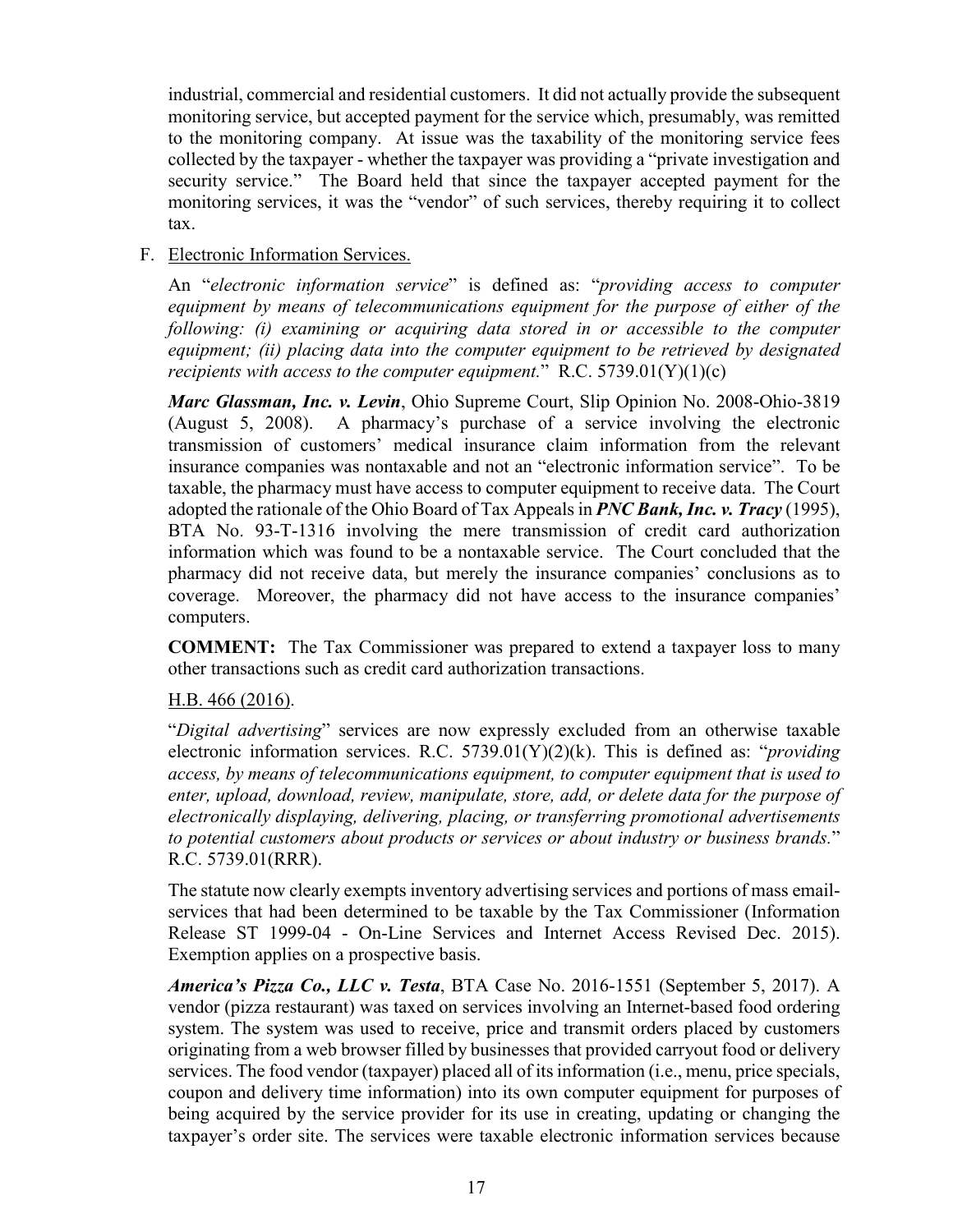the service provider received food order data from customers via computer equipment and such data was accessible to the taxpayer's computer equipment. A hearing before the BTA was not held.

G. Computer Services.

*Global Knowledge Training, L.L.C. v. Levin*, 2010-Ohio-4411 (September 23, 2010). At issue was the scope of taxable computer services. The taxpayer provided training courses with respect to the use of routers and switches, as well as training for beginning computers users (as opposed to experienced programmers). The Supreme Court held:

- 1. The taxpayer's Constitutional objections (violation of First Amendment/freedom of speech and Equal Protection) could not be considered due to the Court's lack of jurisdiction from the failure to specify the objection before the BTA. The objections could not be raised for the first time before the Court as being a "facially unconstitutional" content based violation because the statutory language making computer services taxable did not distinguish between application and system software. Only the Ohio Administrative Code made such a distinction, and per Supreme Court precedent only the text of the statute may be considered when evaluating "facial" challenges.
- 2. The claim that the terms "computer equipment" and "computer systems" were unconstitutionally vague could not be considered since it was not specified in the notice of appeal filed with the Court.
- 3. "Computer systems" include routers and switches so that training with respect to the same was taxable.
- 4. Two computer training courses pertained to application software and not system software, thereby making them nontaxable.
- 5. Taxable computer training is not limited to training core computer personnel (e.g., IS / IT type personnel). Training of any employees with respect to the operation of a computer is taxable. This effectively reverses the BTA's decision in *Mentor Technologies Ltd. Partnership v. Tracy* (August 25, 1995), BTA No. 94-A-1058.

#### H. Automated Data Processing Services.

*Tax Commissioner Opinion 14-0001* (February 4, 2014). The wholesale of software applications via access to the taxpayer's computer hardware to support the customer's telecommunications equipment is taxable as an automatic data processing service. The core purpose for such cloud-computing services was allowing customers to access computer hardware equipment to process their data. This includes the separate charges for software hosting services. The service is sitused to Ohio for customers accessing it within Ohio (and thereby benefiting in Ohio). However, the taxpayer need not collect tax upon receipt of a multiple points of use exemption certificate (so that the customer must pay tax on Ohio use).

The taxpayer's software and hardware used to provide the cloud based services was not subject to Ohio tax due to its location outside Ohio.

*Tax Commissioner Opinion* **14-0002** (February 4, 2014). Collection services consisting of performing billing and collection activity for healthcare providers were nontaxable. However, the preparation of reports and entering data was taxable as an automatic data processing service, while the separate statement fees for printing and mailing statements (including return envelopes) was deemed to be the taxable sale of tangible personal property. The Tax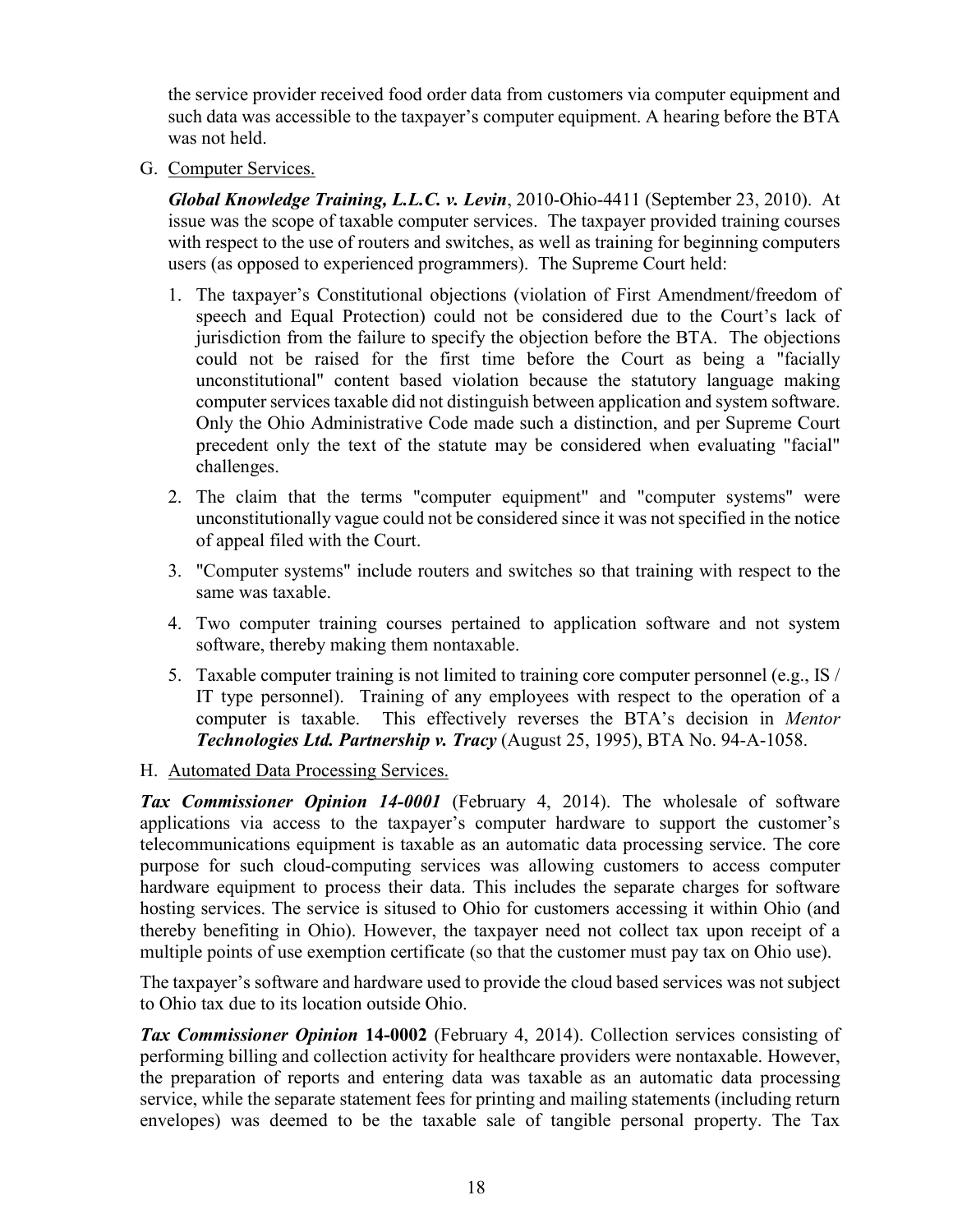Commissioner suggested that the price for the taxable items be separately stated to avoid the entire fee being taxable.

*Columbus Oncology Associates, Inc. v. Testa*, Ohio BTA Case No. 2014-3984 (September 28, 2015); *Dayton Physicians, LLC v. Testa*, Ohio BTA Case No. 2014-3986 (September 28, 2015). Medical transcription services were taxable automatic data processing services (not personal/professional services). The transcriptionist merely reduced a physician's recordings to a precise written form and did not alter, analyze, interpret or adjust the physician's dictation (i.e., verbatim transcript of physician's spoken words). The Board further noted the transcriptionists had no specialized training, licensing, certification or overseeing regulatory authority.

*Dayton Physicians, LLC v. Testa*, Ohio Ct. App., Dkt. No. 26881 (August 12, 2016). Affirming the BTA, the Court of Appeals found medical transcription services to be taxable ADP. The purchaser's sole objective was to create a verbatim record of the physician's dictation, while the transcriptionist did not apply any cognitive skills or analytical thought to study, alter, analyze, interpret or adjust the data so as to become personal or professional services.

*Ankle & Foot Care Centers, LLP v. Testa*, Ohio BTA Case No. 2016-208 (January 10, 2017). Consistent with earlier decisions, medical transcription services were not nontaxable personal/professional services but were taxable automatic data processing. The transcriptionists did not study, alter, analyze, interpret or adjust the dictation (but merely reduced the physician's oral statements to writing). They had no specialized training, no licensing or certification process, and were not subject to a regulatory authority. Accordingly, the Board noted, consistent with most recent precedent, such services may be nontaxable if the relevant contract specified that each transcriptionist must hold a certificate from an approved college program and was to utilize specific professional skills acquired from such program to complete his/her tasks. *See Dayton Physicians, LLC v. Testa*, 2nd Dist. Montgomery No. CA 26881, 2016-Ohio-5348.

I. Satellite Television.

*DirecTV, Inc. v. Levin*, Slip Opinion No. 2010-Ohio-6279 (December 27, 2010), U.S. Supreme Court, Dkt. No. 10-1322, petition for certiorari denied June 25, 2012. The issue was whether the Ohio statute imposing sales tax on satellite broadcasting services violated the Commerce Clause of the United States Constitution since cable broadcasting services are not taxed. The Court held as follows:

- 1. The Commerce Clause protects interstate commerce, but not particular interstate firms or particular structures or methods of operation in a retail market, by prohibiting measures that provide a direct commercial advantage to in-state economic interests thereby discriminating against out-of-state competitors. However, differential tax treatment of two categories of companies resulting solely from differences between the nature of their business, and not from the location of their activities, does not violate the Commerce Clause.
- 2. Thus, imposing a sales tax on satellite broadcasting services but not on cable broadcasting services does not violate the Commerce Clause because the tax is based on differences between the nature of those businesses, not the location of their activities. Moreover, it does not favor in-state interests at the expense of out of state interests.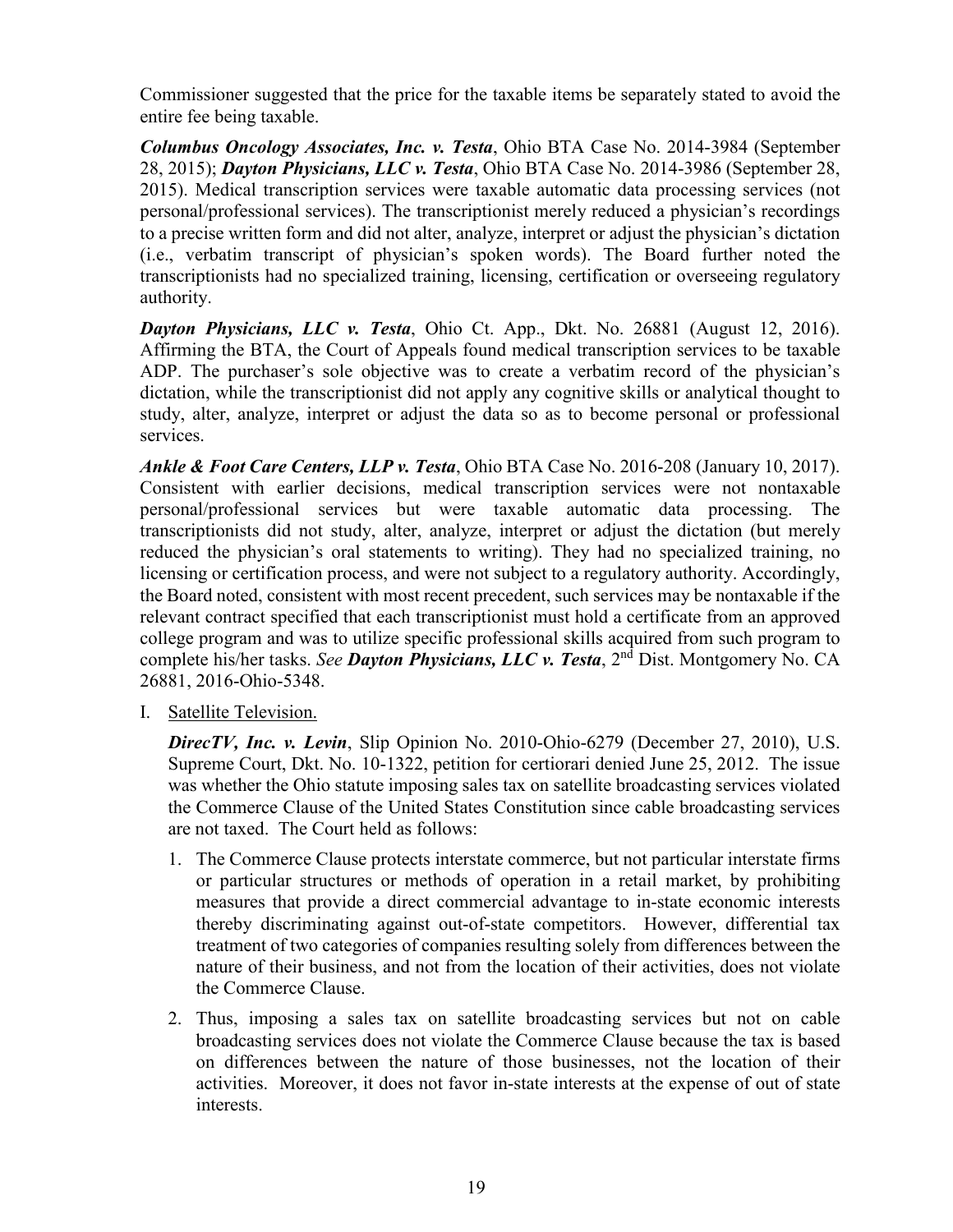3. Ohio's statute taxing satellite broadcasting services focuses on the technological mode of operation, not the geographic location, and while distinguishing between different types of interstate firms, it does not favor in-state interests by discriminating against out-of-state enterprises. The sale of satellite broadcasting services is subject to tax regardless of whether the provider is an in-state or out-of-state business and without regard to local economic activity or investment in Ohio.

This holding is consistent with all other non-Ohio jurisdictions addressing the issue.

J. Local Transient-Occupancy Taxes.

*City of Columbus, et al. v. Hotels.com, et al.* (September 10, 2012), U.S. Court of Appeals, 6th Circuit No. 10-4531. Online travel companies (OTCs) were not liable for local transient-occupancy taxes authorized by R.C. 5739.08 since they did not perform functions associated with "owning" or "operating" hotels as required by each of the relevant local ordinances. The cities asserted the OTCs owed tax on the spread between the customer retail charge and their wholesale rate. Moreover, the OTCs did not collect from customers' amounts designated as taxes that should have been remitted to state or local authorities. No evidence was presented that the OTCs advised customers they collected "taxes".

#### **III.EXEMPTIONS**

A. Resale.

Property or the benefit of services that are resold in the same form in which received by the vendor are exempt from tax upon their purchase. *See* RC §5739.01(E)(1). In order to have a sale, there must be consideration in support of the transfer of the property or the benefit of the service.

*Bank One, Akron v. Limbach*, Ohio BTA Case No. 89-N-944 (December 31, 1992). Credit authorization equipment conveyed to retail merchants was resold since the bank received sufficient consideration. Consideration includes an act or forbearance to act. The agreements between the bank and retail merchants contained many required acts and forbearances (i.e., displaying signs notifying public of acceptance of the bank's credit card).

*Laurel Transp., Inc. v. Zaino*, (2001), 92 Ohio St.3d 220. Exemption was not available for aircraft and related costs provided as part of a charter service even though the taxpayer's employees did not operate the aircraft. The taxpayer contracted with another entity to maintain the aircraft and furnish the fuel and pilots. The taxpayer was deemed to be the "provider" of an operator (thus, remaining in possession and control of the aircraft) even though such operator was not the taxpayer's employee. The Court stated: "Laurel controlled the aircraft by contracting with [the other entity] to fly the aircraft." Different result if customer contracted directly with the separate entity to provide the airline pilot?

*A.M. & J.B., Inc. v. Zaino*, Ohio BTA Case No. 99-T-1387 (December 14, 2001). Following the Supreme Court's decision in *Laurel Transp. Inc. v. Zaino* (2001), 92 Ohio St. 3d 220, the Board held that an airplane was not leased to another entity, which provided the flight crew and other management services used in chartering the airplane. Since A.M. & J.B. retained significant control over the airplane and the management entity was its agent, there was no true sale (via lease) of the airplane.

The Board's decision denying the resale exception for charter aircraft was affirmed. Sufficient control over the aircraft was not relinquished to the "lessee". Cuyahoga County Court of Appeals, Eighth Appellate District, No. 80734 (December 26, 2002).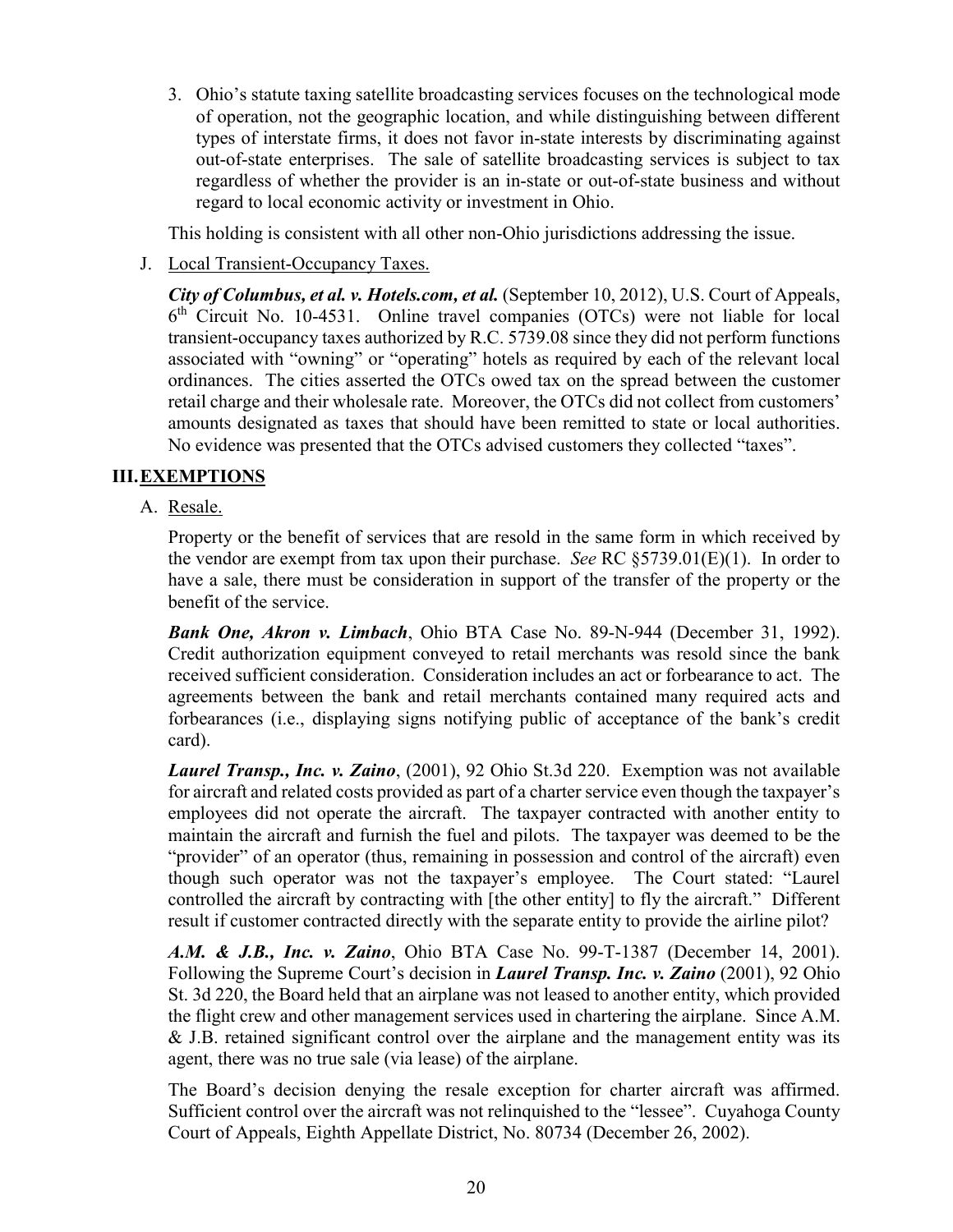*Standards Testing Laboratories, Inc. v. Zaino* (2003), 100 Ohio St 3d 240. The Court affirmed the Board's decision allowing the resale exception for tires and special parts purchased by a tire testing lab on behalf of its customers. When the lab took delivery from its vendors on behalf of its customers, it simultaneously completed performance and delivery to its customers, passing title thereto in exchange for consideration; thus, a resale of the property occurred. The purchase of property was first authorized by the customer and then identified as pertaining to the customer when it was received. The property was also separately invoiced to the customer.

*KB Learning Center, Inc. v. Wilkins* (November 10, 2005), Ohio BTA Case No. 2004-R-1161. A company providing computer training services was liable for use tax on computer equipment, software and training materials since they were deemed consumed as an inconsequential component of a personal service for which there was no separate charge. Accordingly, the resale exemption was not available for their purchase.

*Handl-It Inc. v. Wilkins* (March 7, 2008), Ohio BTA Case No. 2006-M-492. A company providing packaging services for businesses did not resell its packaging material because it was not conveyed in the same form in which it had been received. However, the Board noted that this objection could not be considered because it was not preserved by the taxpayer in the administrative appeal before the Tax Commissioner or in its notice of appeal filed with the Board.

**COMMENT:** The Board recited testimony as to plastic being heated to form molds; its shape and form was changed. This would seem to support exemption for the materials as a component of a manufactured product for sale. *See Express Packaging, Inc. v. Limbach* (September 18, 1992), Ohio BTA Case No. 89-K-22 (requisite transformation in state or form existed with respect to shrink wrapping and blister packaging operations performed for other companies).

*Beckstadt v. Levin* (April 20, 2010), BTA Case No. 20007-U-936. The taxpayer's extensive personal use of a boat (650-hour trip) precluded application of the resale exemption. A taxable purpose was also supported by the fact that the boat was financed in the taxpayer's and his wife's names and he insured the boat in his individual name (rather than the name of his business). Further, the boat was sold two years after its purchase.

*Tan Pro, Inc. v. Levin* (April 8, 2014), Ohio BTA Case No. 2010-A-2425; appeal pending with Ohio Supreme Court (Case 2014-0725). The taxpayer claimed the resale exemption with respect to tanning beds, ultra-violet radiation, tanning lamps, privacy partitions, sanitation chemicals, and disposable wipes. However, this *property* was not resold to the taxpayer's customer in the same form as purchased (nor was it permanently transferred to the customers) so as to qualify for the resale exemption. The taxpayer was the consumer of these items rendered in providing its personal care services.

*Reflex Traffic Systems, Inc. v. Testa* (October 24, 2014), BTA Case No. 2012-2997. Electronic monitoring equipment used in traffic enforcement was not sold to the underlying municipalities under a limited license. It was used by the contractor in providing its monitoring services to the municipalities. Critical to the BTA's finding was that the contractor "*retains exclusive title and possession of the property*". The municipal customers had no interaction with the property after its placement. They had no meaningful access or control over the underlying equipment.

*Dotzauer v. Testa*[, BTA Case Nos. 2014-2030, 2014-2076 \(February 27, 2015\).](https://ohio-bta.modria.com/casedetails/500313) At issue were six cars purchased outside Ohio but brought into Ohio and subsequently shipped back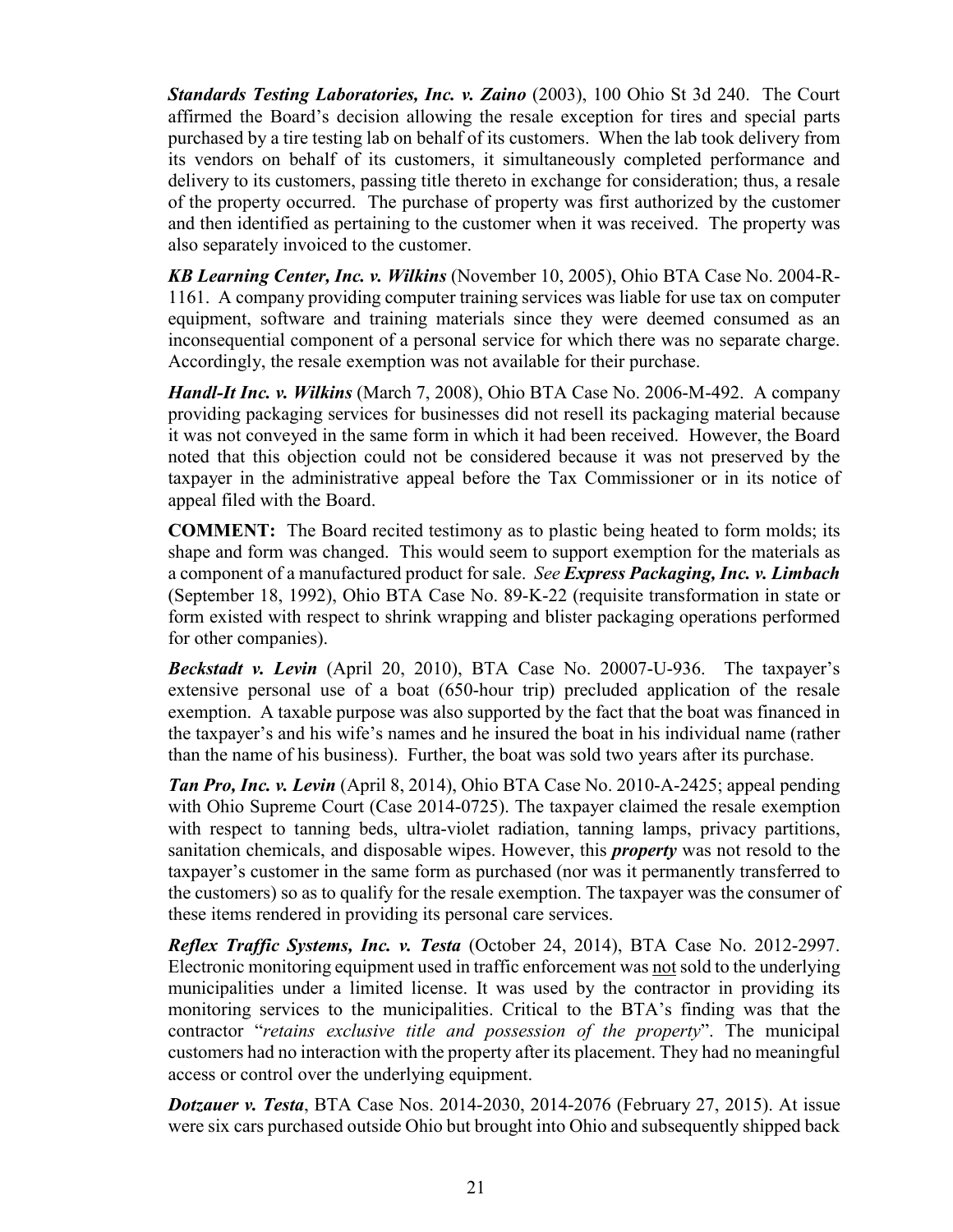out. The taxpayers asserted they were "brokers/agents" and had no intent to "use" the vehicles in Ohio or to do business in Ohio. The vehicles were simply transported through Ohio on their way to a port for delivery outside the United States. They also asserted exemption from use tax because they were engaged in sales for resale.

The [BTA](http://bta.ohio.gov/) disagreed, noting that although the six vehicles were physically in Ohio at the taxpayers' residence for periods ranging from a few hours to less than one week while waiting to be transported outside Ohio, the taxpayers exercised ownership and control over the vehicles. The [BTA](http://bta.ohio.gov/) also denied the resale exemption since the taxpayers were not licensed motor vehicle dealers, but rather "brokers/agents." Therefore, by not being properly licensed to legally sell motor vehicles, the taxpayers could not "avail themselves of the exemption from the sales / use tax of such sales."

Comment: The [BTA](http://bta.ohio.gov/) denied the resale exemption because the taxpayers were not licensed since, presumably, they were not required to be licensed due to the sales not occurring in Ohio. Moreover, there are many situations where vehicles are resold via lease to related entities in the absence of licensing. Nonetheless, the resale exemption is still available.

*Pi in the Sky, LLC v. Testa*, 2018-Ohio-4812. The Taxpayer, purchased an airplane for lease (via "dry lease") to its sole corporate member, Mitchell's Salon and Day Spa (Mitchell's). The purchase was financed by a personal loan from Mitchell's president, Deborah Schmidt, and guaranteed by the Taxpayer. The Taxpayer then leased the aircraft to Mitchell's. The Court affirmed the BTA's conclusion that the Taxpayer/lessor was not "*engaging in business*," as required by the resale exemption of R.C. 5739.01(E).

A person claiming the resale exemption must show that it purchased and resold the item "*with the object of* gain*, benefit, or advantage.*" *See* R.C. [5739.01\(F\).](http://codes.ohio.gov/orc/5739.01) In this case, the following factors supported that the Taxpayer was not engaged in business and its lease to Mitchell's lacked substance:

- The lease's rental rate was far under FMV (although Mitchell's was responsible for all operating, maintenance, and storage costs related to the aircraft).
- Mitchell's lacked a business purpose for the airplane, as its hair salons and spas were located in Cincinnati.
- Deborah Schmidt executed the lease on behalf of both lessor and lessee.
- The airplane was not advertised, marketed, or leased to any other lessees.
- The airplane was financed through a personal loan obtained by the owner / corporate officer (Deborah Schmidt).
- Flight logs indicated a lack of business-related destinations or passengers in fact, many flights appeared to be to or from Ms. Schmidt's lake house in northern Michigan.

While the Court focused on whether the Taxpayer was "*engaged in business*" (i.e., operating with the purpose of earning a profit or gain), the Tax Commissioner had invoked the rarely used sham transaction doctrine to disregard the airplane lease. R.C. 5703.56(A)(1).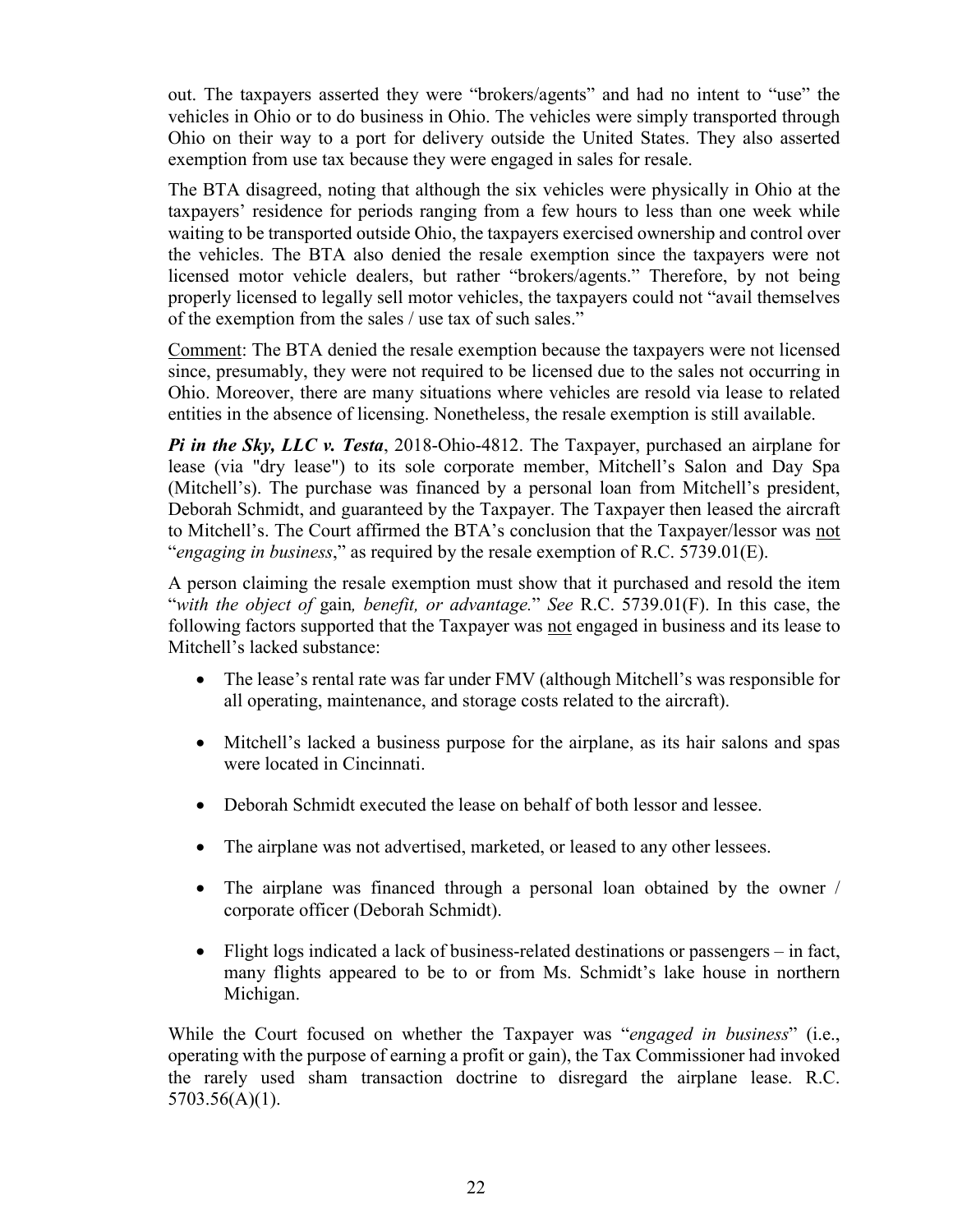Although this case presented particularly unfavorable facts, compounded by the Taxpayer waiving its right to present evidence to refute these facts at the BTA evidentiary hearing, it serves as a caution that the form of transactions may be disregarded when lacking any substantive business purpose.

*Cincinnati Reds, LLC v. Testa,* 2018-Ohio-4469. In reversing the BTA, the Court held that the Reds were exempt from tax on its purchase of bobbleheads and other promotional items. The promotional items were resold, i.e., conveyed to the attendees for consideration, since their cost was included in the ticket price and induced the ticket purchase. *"[F]ans did not receive the promotional items unexpectedly or by chance. Instead, the unique promotional items were an explicit part of the bargain, along with the right to attend the game, that the fans obtained in exchange for paying the ticket fee."*

The Reds advertised the promotional items before the games, and fans purchased tickets "*with the expectation they will receive a promotional item.*" Moreover, the Reds attempted to purchase enough items so that all attendees received one and tried to remedy the situation for fans who do not receive them. Therefore, the Reds received "*consideration*" since the promotional items were part of the bargain of the fans' ticket purchase and attending the game. The Court distinguished these promotional items, which the Reds were obligated to provide, from other items fans have no expectation of receiving, such as t-shirts tossed into the stands or a foul ball.

*Karvo Paving Co. v. Testa*, Ohio Ct App., 9<sup>th</sup> Dist., C.A. No. 28930 (September 30, 2019). The Court upheld the BTA's finding that Karvo leased traffic maintenance property, such as barrier walls, traffic signs, etc., to ODOT during road paving contracts. ODOT possessed this property while Karvo performed its contracts because ODOT specified the type, quantity, and placement of the equipment, while Karvo had no interaction with the property after it was installed. Further, this property was used by ODOT to fulfill its public duty to safely maintain traffic on Ohio's highways. Accordingly, the traffic maintenance property was entitled to the resale exemption upon Karvo's purchase..

B. Manufacturing.

Exemption is available for property primarily used in a manufacturing operation to produce tangible personal property for sale. RC  $\S$ RC 5739.02(B)(42)(g) and 5739.011.

1. Status.

*Accel, Inc. v. Testa*, Ohio Supreme Court, Slip Opinion No. 2017-Ohio-8798. The taxpayer assembled gift sets, consisting primarily of health and beauty products (i.e., shampoos, lotions, shower gels, etc.), for major retailers such as Bath and Body Works and Victoria's Secret. There was a three stage process – a design phase, a planning phase, and an assembly phase. The gift sets were found to be a discrete consumer good, not packaging. Although the operation to produce a gift set was not typical manufacturing involving a change in state / form, the taxpayer was found to be engaged in "*assembly*" – putting together various parts to make an operative whole. Assembling is included within the definition of a "manufacturing operation" under R.C.  $5739.01(S)$  – a new functional (or in this case, aesthetic) whole. Any packaging aspect was incidental to the assembly which created a new product.

2. Use In Manufacturing Tangible Personal Property For Sale.

*Stein, Inc. v. Tracy*, Ohio (1999), 84 Ohio St. 3d. Taxpayer was engaged in the business of slag/scrap reclamation activities on property owned by various steel manufacturers.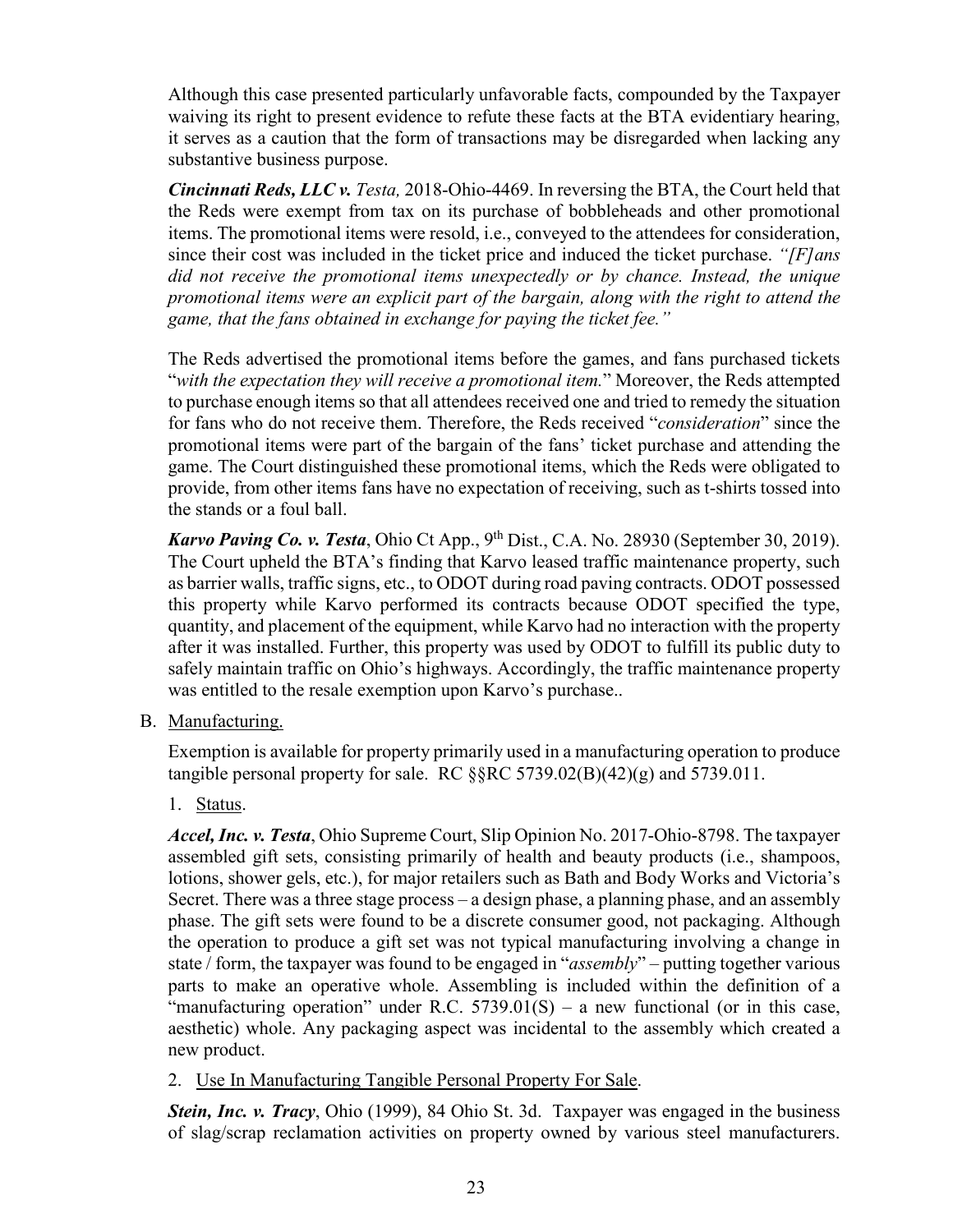Equipment provided to the steel manufacturers with operators was not considered leased thereto since the operators were employees of the taxpayer. Therefore, the resale exemption was not available. However, the Court held that since the equipment was used directly in the production of steel exemption was available even though the taxpayer did not sell the steel being manufactured.

3. Beginning of Manufacturing Operation.

The manufacturing operation begins when the raw materials are committed to the manufacturing process. OAC Rule 5703-9-21(B)(1). Raw materials are committed upon the earlier of:

- a. the cessation of material handling from initial storage (or place of receipt if no initial storage); or
- b. the point at which the materials are mixed, measured, blended, heated, cleaned or otherwise treated or prepared for the manufacturing process. Id.

To evidence commitment, the materials should be used shortly after the point of commitment under the above rules. Id.

*Sims Brothers, Inc. v. Tracy* (1998), 83 Ohio St. 3d 162. Scrap metal recycling company was not entitled to exemption for crane and related items. The cranes were used before and after production (and did not participate in any transformation). For example, some of the cranes were found to merely load the crusher (scrap segregating activity was pre manufacturing and did not involve a commitment of such raw materials). Most disturbing about the decision is the Court's statement that materials are not "committed" until they are "changed in such a manner that their original form is altered, such as when a liquid and solid are mixed to create a solution." This is contrary to OAC Rule  $5703-9-21(B)(1)$ .

*CWM Resource Recovery, Inc. v. Tracy*, Ohio BTA Case No. 97-L-811 (June 30, 2000). The taxpayer's activity of reclaiming and recycling industrial solvents and other materials for sale was a manufacturing operation, even though the volume of generated waste product exceeded the saleable product. Accordingly, exemption was available for various items used primarily in the manufacture operation. This included:

- a. supplies used in equipment that automatically records test results (apparently distinguishable from the taxable computer in Example 19 of OAC Rule 5703-9-21 since it records the test results automatically); and
- b. tanks, coolers and a nitrogen chiller system necessary to safely maintain nitrogen used in manufacturing.

In determining whether material in drums was committed to the manufacturing process, thus marking commencement of production, the Board applied the Supreme Court's test set forth in *Simms Bros., Inc. v. Tracy* (1998), 83 Ohio St.3d 162, which focuses upon when a change in state or form of the material occurs. Again, this is contrary to OAC Rule 5703-  $9-21(B)(1)$ . Accordingly, exemption was not available for a hydraulic lift used to lift and load drums (which had previously been transported from initial storage by a forklift) into a nitrogen evacuation chamber of the drum dispersion unit. The manufacturing process commenced in the drum dispersion unit.

*Safety-Kleen Corp. v. Tracy*, Ohio BTA Case No. 95-L-1092 (December 11, 1998). Conebottom tanks used in the taxpayer's solvent recycling business to separate materials in solvents were exempt from tax. The taxpayer established that the manufacturing process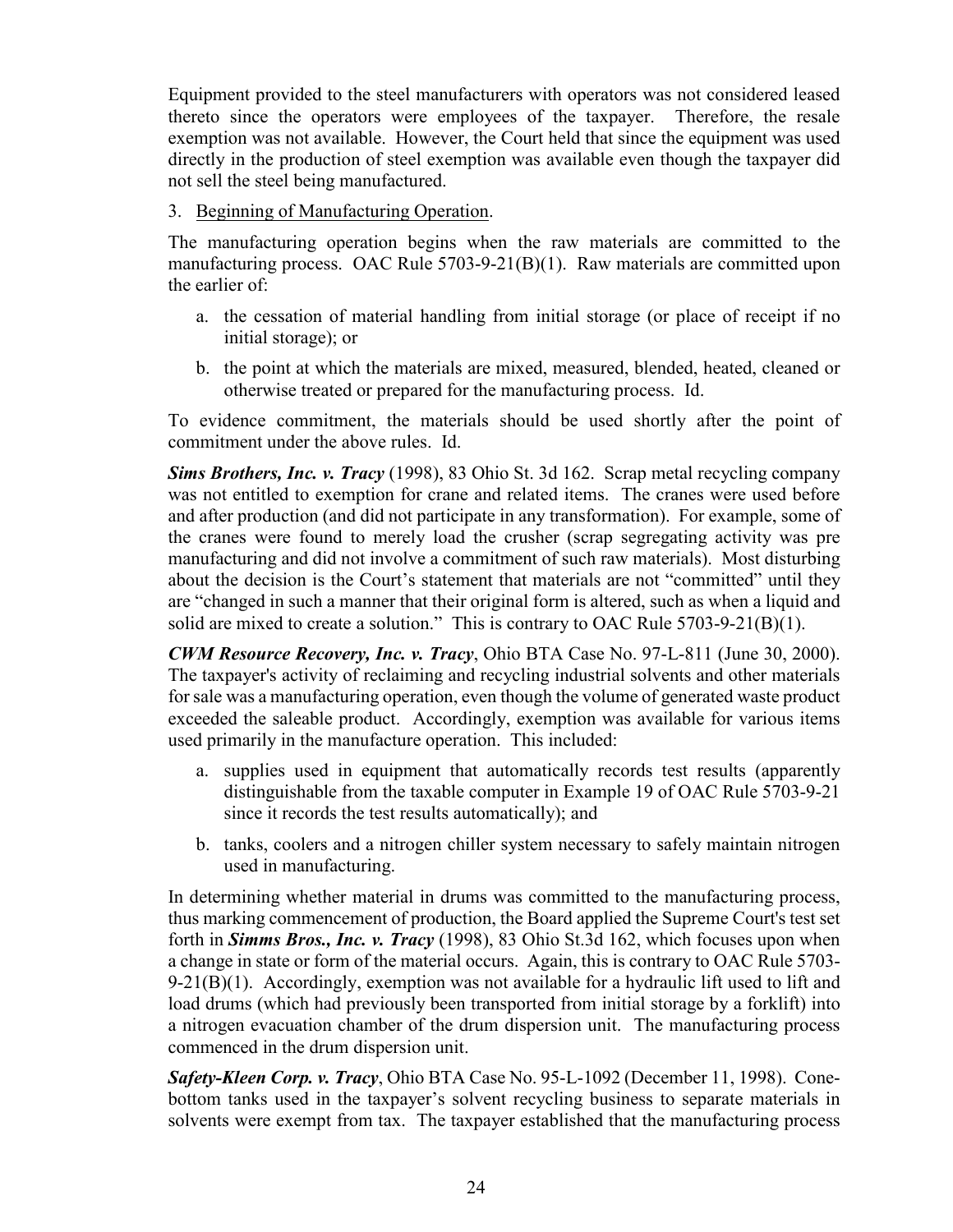began in the tanks where heavy metals and particulates separate out of the solvent to the bottom of the tank through gravity. High level alarms utilized to warn when tank levels were high were not exempt from tax (not exempt safety property since they warned all persons in the facility not just production workers).

*Harsco Corporation Heckett Multiserv Division v. Tracy*, Ohio BTA Case No. 97-P-1560 (April 14, 2000). Manufacture of slag began when unprocessed molten slag was poured into Harsco's slag pots. The unprocessed slag was a byproduct of the steel-making process that contained entrained metals. Harsco separated and removed the metals which were then sold to the steel-maker. The conical shape of Harsco's slag pots promoted a gravity separation process causing metallic elements to settle to the bottom of the slag as part of Harsco's first stage of separating the entrained metals. Exemption for the slag pots was available since the change in state or form of the slag occurred when the slag was in the pots, which were designed to effect the desired change. The slag pots were primarily used for that purpose (and not to facilitate transportation).

Slag pot carriers were also exempt from tax since they participated in the various processes conducted to separate the metal.

*Aeroquip Corporation v. Tracy*, Ohio BTA Case No. 97-T-1612 (December 15, 2000). Manufacturing process commenced upon application of a stencil to bar stock. The Board exempted a furnace chart monitor attached to the company's brazing furnace and used to track the internal temperature of the furnace. In addition, the following property was exempt:

- bridge cranes (in process transportation); quantified primary use established through a time study (primary use could also have been established by other means, such as amount processed).
- bar carts (holding committed materials).
- mist collection system as well as coolant/chip processing system (recycling materials back into the manufacturing process).
- repairs to an oscilloscope used for testing.
- software that programmed production equipment

A CADCAM system was found to be taxable as being used for producing drawings to be used for programming equipment rather than used for producing construction sets that program machines. Also taxable were environmental control systems (not totally enclosed or sealed area) and software used to simulate manufacturing processes.

*Haessly Hardwood Lumber Co. v. Zaino*, Ohio BTA Case No. 00-J-1623 (September 20, 2002). A manufacturer of hardwood lumber was entitled to exemption for saw sharpening equipment since the equipment actually re-manufactured dull saw blades which were an integral part of manufacturing equipment used to saw wood (i.e., use on use exemption). The equipment was also exempt as being necessary for the functioning of production machinery and equipment and the continuation of the manufacturing operation. The Tax Commissioner had contended the property was taxable repair equipment.

*Aeroquip Corporation v. Zaino*, Ohio BTA Case No. 00-161 (November 15, 2002). The Board exempted a conveyor transporting raw material to a saw connected to the conveyor. Even though the material was not converted or transformed, it was committed to the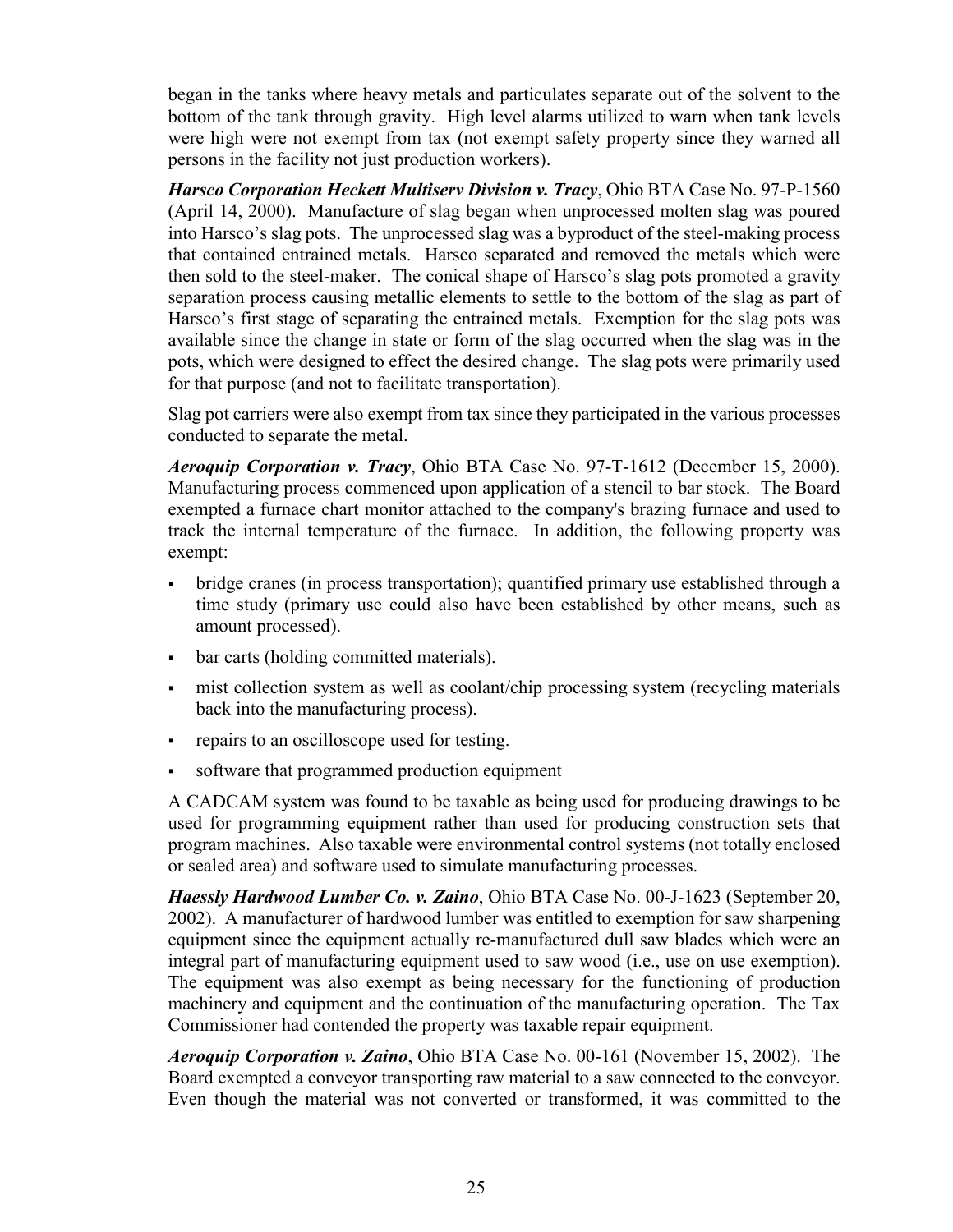manufacturing process, having been placed onto the conveyor by a crane which removed the material from storage.

*Ellwood Engineered Castings Co. v. Zaino* (January 23, 2004), Ohio BTA Case No. 2000- M-391 on remand from the Ohio Supreme Court, 98 Ohio St. 3d 424. Recognizing an independent contractor's activities of transforming Ellwood's raw material inventory (ingot molds) was a separate manufacturing process within Ellwood's manufacturing facility, the Board held that Ellwood's boom crane which subsequently handled such ingot molds was taxable because the molds were not "committed" raw materials for purposes of marking the commencement of Ellwood's manufacturing operation since Ellwood did not participate in their prior transformation in state or form. The Board relied upon the Supreme Court's decision in *Simms Bros., Inc. v. Tracy* (1998), 85 Ohio St. 3d 162. The Board's decision appears to be inconsistent with the manufacturing rule (OAC. Rule 5703- 9-21) which specifically provides that raw materials are "committed" to the manufacturing process when either material handling from initial storage has ceased or there has been some affirmative action, such as their mixing, measuring, blending, heating, cleaning, treating or preparation (and not necessarily whether they have been transformed in state or form). Although only one of these events need be proven to mark commencement of the manufacturing process, both occurred prior to the handling of the broken molds by Ellwood's boom crane at issue. Nonetheless, the Board held that the molds were not committed. It was not clear that either event occurred in *Simms*.

Note: My understanding is that as part of obtaining consensus on the major changes made in the manufacturing exemption in 1990, there was to be an acceleration of the deemed beginning point of the manufacturing process, consistent with the current manufacturing rule. The parties who negotiated the legislation agreed that there need not be a transformation of raw materials to commence the manufacturing process.

*Lafarge North America, Inc. v. Testa*, 2018-Ohio-2047. The taxpayer used bull-dozers, loaders, and dump trucks to break up and transport slag from a slag mountain where it had been stored as a by-product from molten ore during steel making. The bull-dozers ripped slag from the slag mountain, crushing it to form a pile. Then, front-end loaders transferred the crushed slag to dump trucks to be transported to a screening plant on the premises, where it was sorted by size and used in manufacturing steel. The taxpayer asserted this equipment was entitled to the manufacturing exemption since it changed the form of the slag (not for purposes of facilitating transportation from initial storage) and transported it as work-in-process.

The issue was when the manufacturing operation commenced – when the slag was broken up from the mountain or not until it had been transported to the screening plant? A manufacturing operation begins when raw materials are committed to the manufacturing process. [Ohio Admin. Code 5703-09-21\(](http://codes.ohio.gov/oac/5703-9-21v1)B)(1). As relevant to these facts, raw materials are committed when some affirmative action is taken in furtherance of manufacturing, such as mixing, measuring, heating, or otherwise treating or preparing the materials for manufacturing.

The Supreme Court found that the slag, a raw material in steel production, was committed to manufacturing when it was broken up and cut from the slag mountain. At this point, the slag was transformed into smaller, marketable pieces to be transported to the screening plant and used in manufacturing steel. Therefore, the equipment at issue, including its fuel and repair parts, was exempt from Ohio use tax.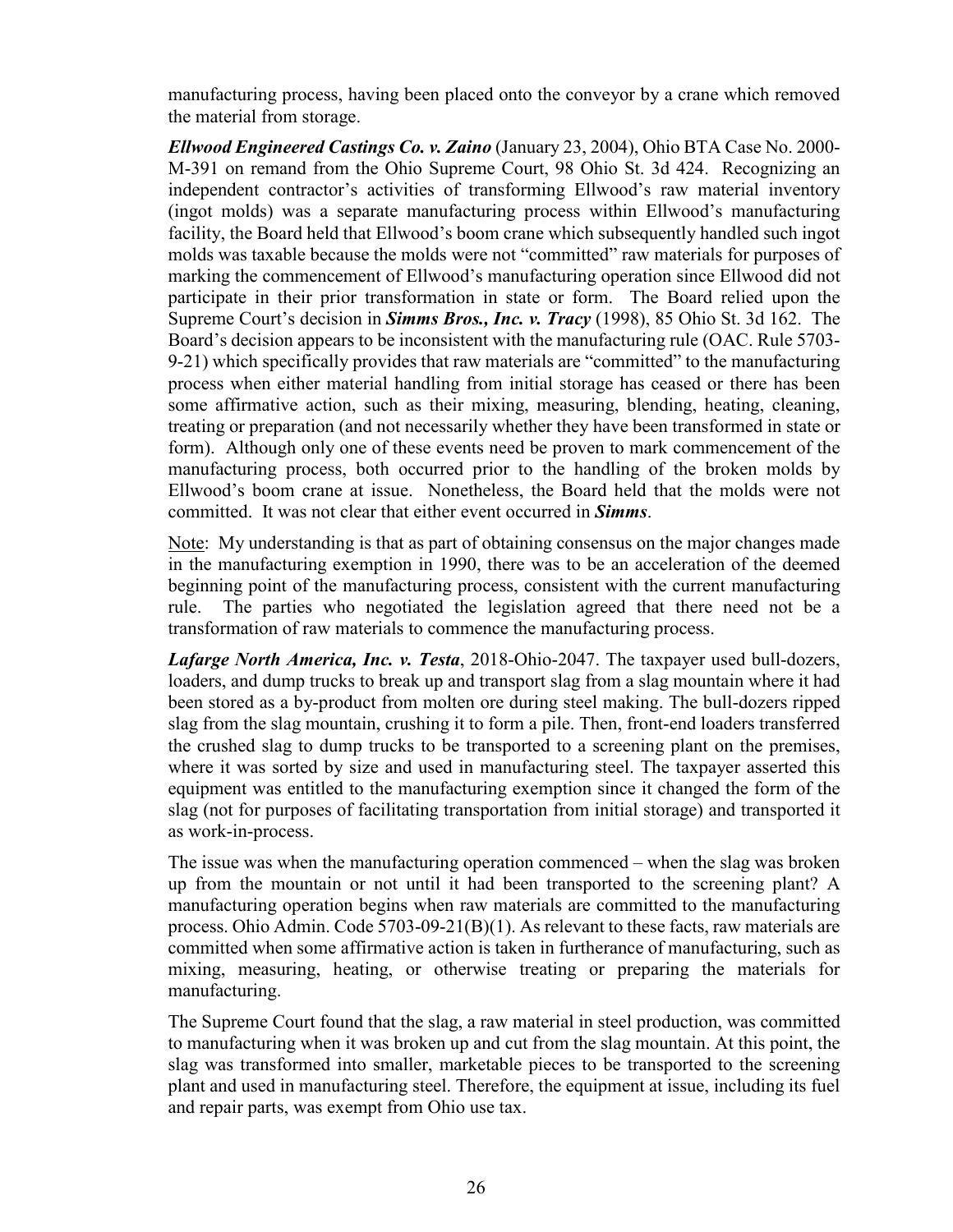*Marion Ethanol, LLC v. McClain*, Ohio BTA Case No. 2017-337; 2017-338 (May 16, 2019). The BTA held that the Taxpayer's manufacturing / refining operation for cornbased products commenced when the corn passed a magnet, rather than at a subsequent point at the "scalper." Taxpayer delivered corn by truck and emptied it into hoppers which then funneled the corn onto a conveyor transporting the corn past a strong magnet designed to remove any metal contaminates. After passing the magnet, the corn is emptied into bins and then proceeds into a scalper where more debris is removed.

The corn was committed to the manufacturing process, thereby making the commencement thereof, at the magnet because the magnet "refined" the corn by removing metal contaminants and readying the corn for manufacturing. The BTA further explained that, as required for exemption, the corn was committed at the magnet due to the continuous, integrated manufacturing operation where the corn, after passing by the magnet, could not be removed from the manufacturing operation without proceeding through the remainder of the manufacturing process.

Additionally, the Taxpayer sought a refund for hydrogen peroxide used during the manufacturing operation, despite signing an agreement with the Tax Commissioner that 95% of the hydrogen peroxide used by Taxpayer was for taxable cleaning uses. The agreement contained a provision that the agreement did not constitute an admission of liability or prevent the Taxpayer from appealing. However, the BTA held that the agreement was still valid, precluding the Taxpayer from challenging that less than 95% of its hydrogen peroxide was used for cleaning.

#### 4. End of Manufacturing Operation.

The manufacturing operation ends when the product is complete. The product is complete when it is in the form and condition as it will be sold by the manufacturer. An item is complete when all processes that change or alter its state or form or enhance its value are finished, even though the item will subsequently be tested to ensure its quality or be packaged for storage or shipment. ORC §5739.011(A)(5). *See*, OAC Rule 5703-9-21, Example 64 (ice cream is not complete until it leaves the hardening room; processes that change its state or form are not complete until then).

*Anheuser-Busch, Inc. v. Tracy* (1999), 85 Ohio St. 3d 514. A beer manufacturer's production process ended after the beer was pasteurized in its capped, unlabeled bottles. Pasteurization promoted its shelf life by killing bacteria. Therefore, property pertaining to the placement of labels on the bottles was not exempt production equipment. This consisted of bottle dryers, a video jet coding machine and glue rollers. The Court stated: "they play no role in changing, converting, or transforming ingredients into beer."

This property was not exempt under the packaging exemption either. The Court stated "because codes and labels are not essential in restraining movement, the equipment that prepares the bottle for labeling and coding, applies glue to labels, or codes the bottle does not qualify as packages or packaging material under R.C. 5739.02(B)(15)." Moreover, the equipment at issue was not an integral part of machinery or equipment used to place the product in a package. It was "not used to place the beer into packages."

*The Iams Co. v. Zaino* (June 30, 2005), Ohio BTA Case No. 2003-B-1254. Property used in screening produced pet food before being packaged was exempt from tax. The screener's vibrating motion removed small burrs to change the form and smooth the rough edges into its final saleable state (enhancing its value).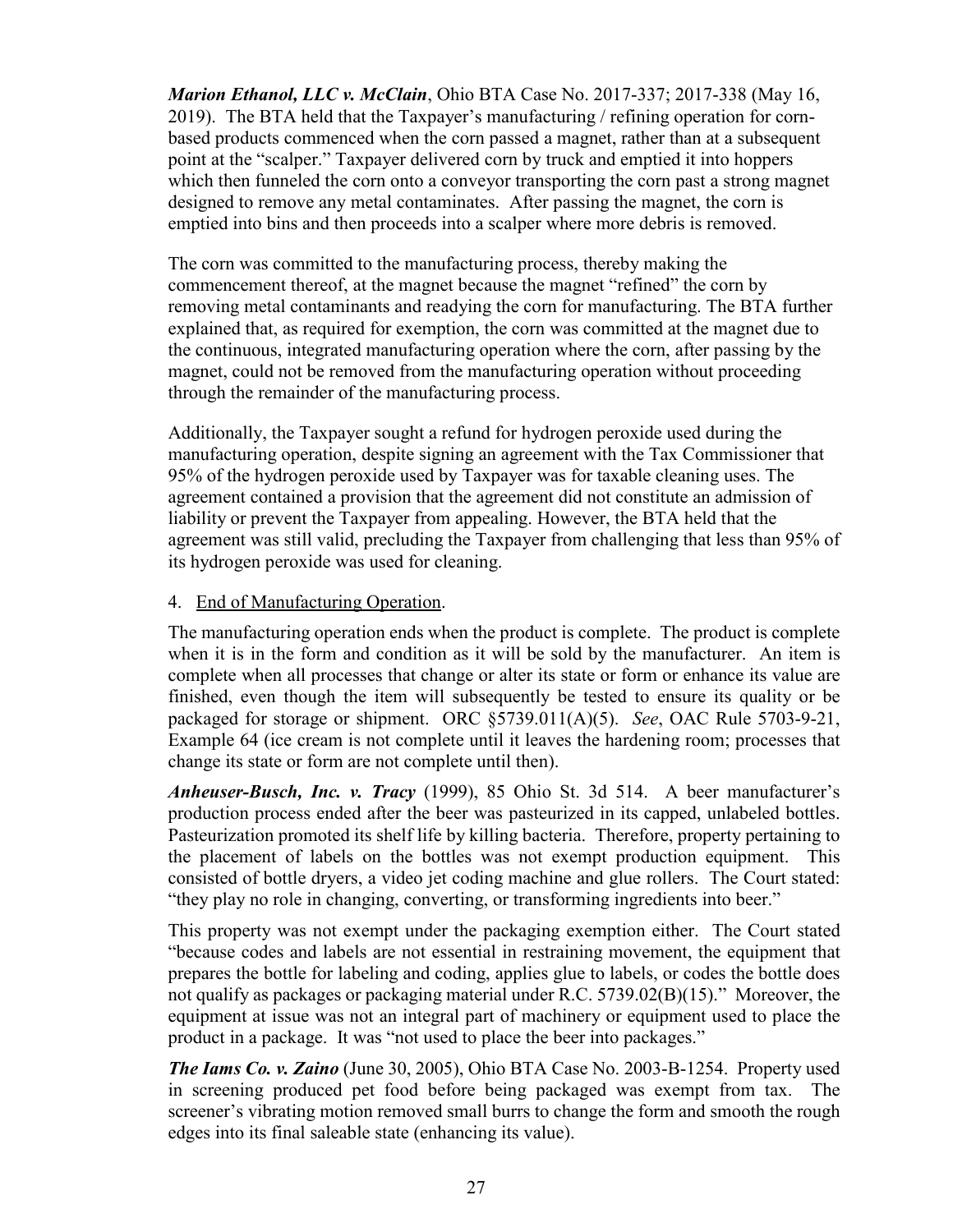#### 5. Material Handling Equipment.

*Navistar International Transportation Corporation v. Tracy*, BTA Case No. 93-H-1000 (October 20, 1995). Equipment at issue (automatic skid retrieval system) qualified for the pre and post July 1, 1990 exemption available for transportation equipment used in intraplant or interplant transfers of work in process, even though it merely stored and selected skids upon which the product was subsequently processed. The product was not being processed while the retrieval system was in operation. A scissors lift, which assisted in the return of the empty skids to storage, was also exempt material handling equipment.

The Board interpreted the Supreme Court's decision in *AT&T Technologies, Inc. v. Limbach* (1994), 71 Ohio St. 3d 11, to expand what constitutes being "in the process of production" (even though such case involved equipment that actually transferred work in process).

6. Used During and Necessary for Production.

**Wyandot, Inc. v. Tracy**, Ohio BTA Case No. 95-J-1338 (October 3, 1997). A snack food manufacturer was not entitled to exemption for a mezzanine and stairs that provided access to kettles used during the cooking process. They were found to be used to merely monitor the manufacturing process and did not play a direct role.

*Landmark Plastic Corp. v. Lawrence*, Ohio BTA Case No. 99-K-499 (March 31, 2000). The taxpayer manufactured plastic products for horticulture packaging. Overhead cranes used to install tooling into the taxpayer's thermo-forming machines and to load injection molds into its injection molding machines were exempt under RC 5739.011 (B)(4) as being necessary for the functioning of production machinery and the continuation of its manufacturing operation. The Board did not address OAC Rule 5703-9-21(C)(5) and (D)(9) which appear to clearly make the cranes taxable. See also, Ex 18, 55, 56, and 58.

The taxpayer's cranes used in its maintenance and tool room to "build and modify equipment, molds and tools" were taxable. Should exemption have been available under the "use on use" exemption.

*Q3 Stamped Metal, Inc. v. Zaino* (2001), 92 Ohio St.3d 493. Reversing the Ohio Board of Tax Appeals, the Supreme Court found that a forklift used to remove and replace dies in a stamping press did not qualify for exemption. The dies were changed whenever the product changed. The forklifts were not used "during" the manufacturing operation. Moreover, the press functioned, and production continued, without the forklifts.

*L-S II Electro Galvanizing Co. v. Zaino*, BTA Case Nos. 98-G-412 and 99-G-244 (June 29, 2001). A steel producer's grindstone system used in the production of galvanized steel was exempt from tax since it prevented imperfections from appearing on conductor rolls transferred to steel strips. The grindstones were necessary to make galvanized steel saleable; any cleaning purpose was ancillary.

*McCarthy Industrial Contractors, Inc. v. Zaino*, Ohio BTA Case No. 2002-N-1197 (May 30, 2003). Equipment used to remove metal shavings that fell into a grinding machine from its grinding wheel was exempt from tax. The equipment removed the shavings similar to a vacuum cleaner. It was exempt under R.C. 5739.011(B)(4) since it was necessary for the functioning of production equipment, which was impaired and would eventually cease if the shavings were not removed.

*Perren v. Testa* (August 29, 2014), Ohio BTA Case No. 2013-614. The Board denied exemption for the taxpayer's purchase of a "caustic" solution applied to a die after a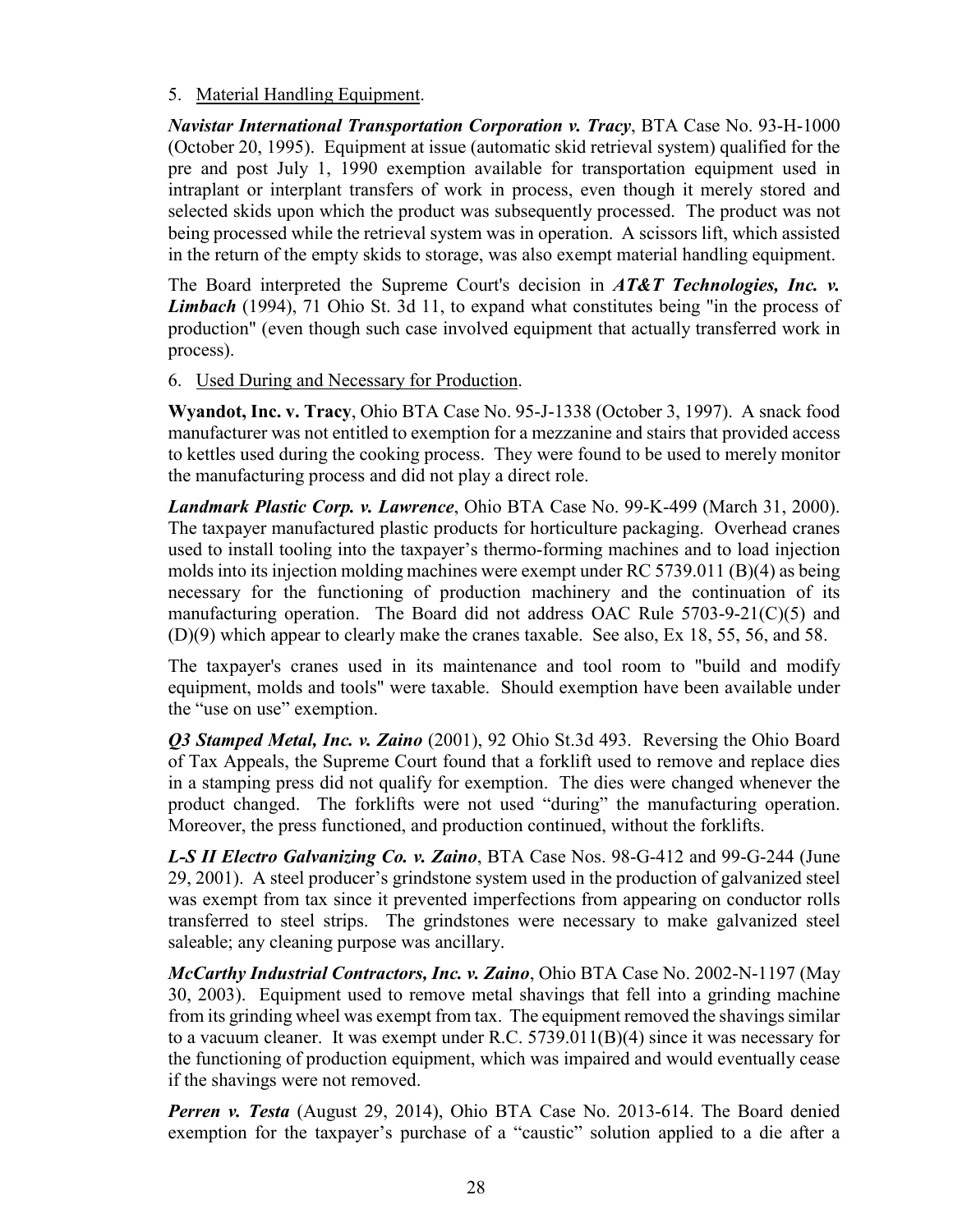manufacturing cycle as part of the die's prep for the next production run. The caustic solution was used to remove aluminum residue that collects in a die from a current manufacturing run. It was taxable because it was used to maintain/repair the dies for use in manufacturing and not necessary for the continuation of the manufacturing operation, being used only when manufacturing had ceased. The Board relied upon the Supreme Court's decision in *Q3 Stamped Metal, Inc. v. Zaino* (2001), 92 Ohio St. 3d 493 which found to be taxable a forklift used to remove dies from a press before/post manufacturing.

*The Granger Plastic Company v. Testa*, BTA Case no. 2014-2884 (July 16,2015). A platform used to hold underground tornado shelters while they were being manufactured was exempt. Parts were welded and bolted onto the shelters while they were on the platform.

7. Testing Property.

*USS/Kolbe Steel Company v. Tracy*, Ohio BTA Case No. 98-J-731 (January 14, 2000). Steelmaker's moisture analyzer that tested the moisture content of coke and coal to ensure the quality of the finished product was exempt as testing equipment used as part of a continuous manufacturing operation; the testing was physically and functionally integrated between steps on the production line. (Apparently, such a finding was necessary since the coal and coke served as a raw material and a fuel.)

8. Handling Scrap For Re-Use.

*Landmark Plastic Corp. v. Lawrence*, Ohio BTA Case No. 99-K-499 (March 31, 2000). The taxpayer manufactured plastic products for horticulture packaging. A dust collection system was exempt under R.C. 5739.011 (B)(7) since it handled and temporarily stored scrap resin materials intended to be reused in the manufacturing process.

9. Environmental Control Property.

*Hamilton Fixture Co. v. Tracy*, Ohio BTA Case No. 93-K-870 (June 9, 1995). Equipment collecting dust generated from the Taxpayer's woodworking operation did not qualify for exemption since, as explicitly required by ORC  $\S 5739.011(C)(5)$ , it failed to "totally regulate(s) the environment in a special and limited area of the manufacturing facility where the regulation is essential for production to occur." Exemption was not available since the equipment:

- a. was used throughout the facility; and
- b. collected only 80-85% of the dust (not "total" regulation).

*The Dannon Company Co., Inc. v. Tracy*, Ohio BTA Case No. 97-M-233 (September 11, 1998). A clean-in-place ("CIP") sanitation system used in processing by a yogurt manufacturer qualified for the manufacturing exemption (even though ORC §5739.011(C)(9) deems to be taxable equipment used to "clean, repair or maintain real or personal property in the manufacturing facility"). The system cleaned production lines and equipment after in-process yogurt passed through them. The system's primary purpose was to totally regulate the environment within the equipment holding in-process product which was essential for production to occur. See ORC  $\S 5739.011(C)(5)$ . Yogurt cultures added to the milk needed the contaminant free environment to allow them to grow and transform the milk into yogurt.

For blended yogurt, the production process ended at the surge tanks (prior to the fillers) since the milk had become yogurt at such point. However, "traditional yogurt" was not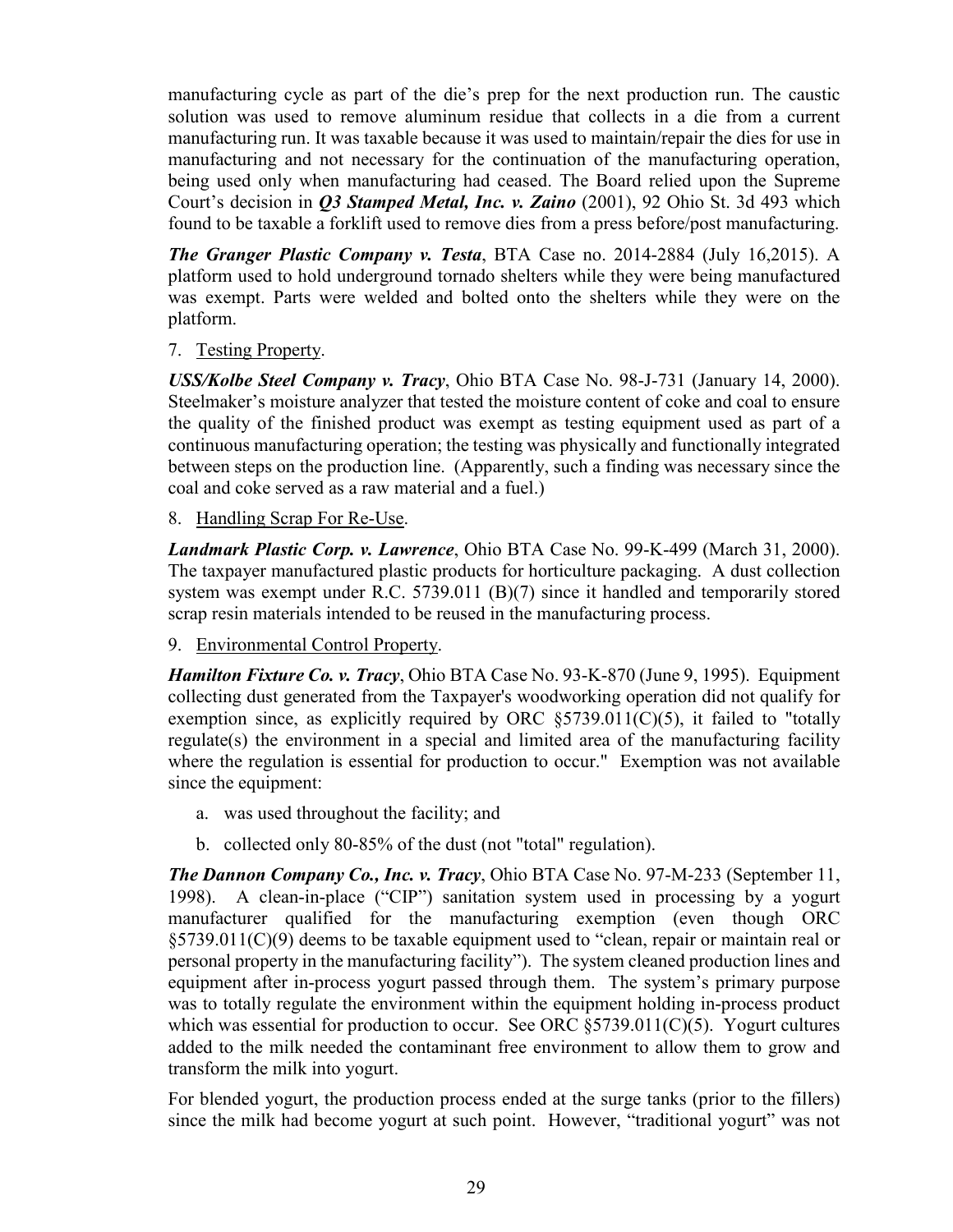complete until after the filling process since yogurt cultures were added when the yogurt was placed in the cup. Therefore, the corresponding portions of the CIP system through such points were exempt from tax.

*Sub H.B. No. 149, Exemption for Property Used to Clean Dairy Processing Equipment, Effective April 2, 2007*. Exemption is available for equipment and supplies used to clean processing equipment that is part of a continuous manufacturing operation to produce milk, ice cream, yogurt, cheese, and similar dairy products for human consumption.

*Appleton Papers, Inc. v. Tracy*, Ohio BTA Case No. 98-T-1444 (October 5, 2001). Manufacturer could not establish that air conditioning systems within drive rooms were exempt environmental control property that totally regulated the environment in a special limited area of the manufacturing facility which was essential for production to occur. The manufacturer did not establish that the drive rooms were completely isolated from the rest of the facility. Moreover, the extent of regulation through the air conditioners was not established or that such property was even necessary.

*Aeroquip Corporation v. Zaino*, Ohio BTA Case No. 00-161 (November 15, 2002). Exemption was available for cleaning room ventilation.

*Mfg. Corp. v. Testa*, 2018-Ohio-2923. A manufacturer of custom aluminum trucks asserted exemption for natural gas used to maintain portions of multiple buildings to a temperature of at least 50°F. Regulating the temperature was necessary to enable extensive welding throughout each trailer. Welding in this environment eliminated condensation on the aluminum and ensured a good welding bond. Although the areas in which welding occurred were not fully enclosed, the manufacturer asserted they were still special/limited areas of each building whose environments must be totally regulated for production.

Consistent with R.C. 5739.011( $C(5)$ , the Court held that temperature regulation of an entire plant necessary for production is not exempt even if the focus is on a particular area of the plant, akin to Example 48 (candy cane manufacturer) in Rule 5703-9-21. Temperature regulation is only exempt if it is restricted to a special/limited area of the plant (presumably meaning the area must be fully enclosed) and such total regulation in the confined environment must be essential for production to occur (i.e., all three requirements of the environmental control exemption are met). Since the heating constituted "*temperature regulation*" of entire buildings and not limited areas, any property used for such heating was excluded from the definition of "*thing transferred*" for use in manufacturing. Thus, exemption was not available as items necessary for production or gas used in production under R.C. 5734.011(B)(4) and (8). The Court Stated: "*R.C. 5739.011(C)(5) is a more specific provision that excludes from exempt status those items that are used for temperature control, even if those items would otherwise fall under the more general exempting language of R.C. 5739.011(B)*."

#### 10. Safety Property.

*Q3 Stamped Metal, Inc. v. Zaino* (2001), 92 Ohio St.3d 493. The Court affirmed the Board's determination that welding equipment (i.e., helmets, glasses and lenses) was exempt because its primary purpose was to enable the welder to view the welding being done as part of the taxpayer's manufacturing process.

#### 11. Miscellaneous.

*Appleton Papers, Inc. v. Tracy*, Ohio BTA Case No. 98-T-1444 (October 5, 2001). A fly ash system installed on the manufacturer's coal-fired boilers to collect airborne particles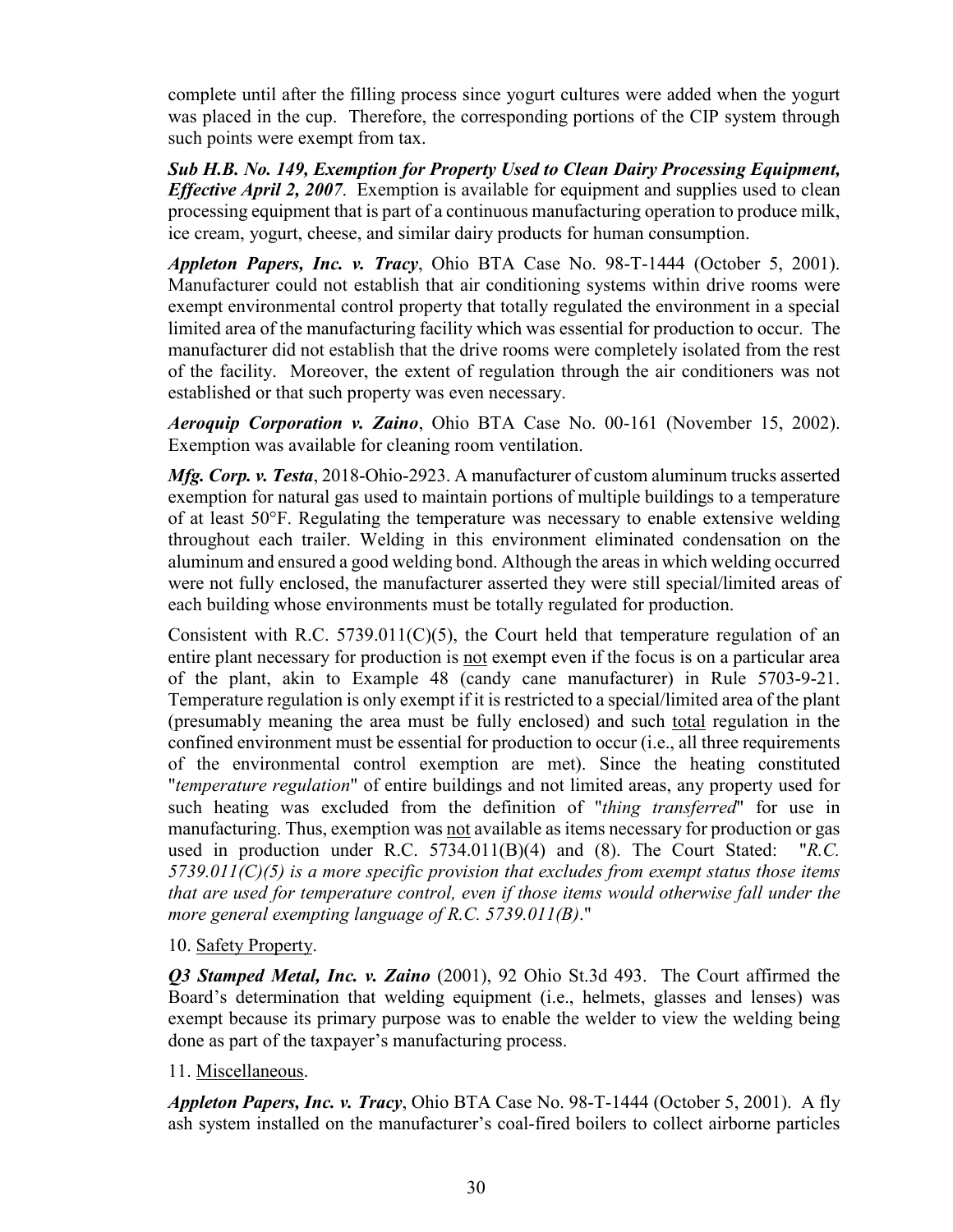released during the burning of coal was taxable since the manufacturer did not establish that the system was a component part of the exempt boilers (boilers being exempt since they produce steam for the manufacturing process).

*USS/Kolbe Steel Company v. Tracy*, Ohio BTA Case No. 98-J-731 (January 14, 2000). Steelmaker's coke and coal bins were exempt from tax due to their use in transporting the coke and similar materials utilized in the manufacturing operation from the point of generation to the actual manufacturing operation. They were not used for storage.

*Miller v. Zaino* (July 15, 2005), Ohio BTA Case No. 2003-V-373. Exemption was available for components of a water sprinkling system utilized in a mulch and boiler fuel production business. The water supplied by the sprinkling system was essential to their production, being added to raw, composting bark. R.C.5739.011(B)(a) expressly exempts "water, … used in the manufacturing operation; machinery and equipment used for, … producing or extracting those substances; machinery, equipment, and other tangible personal property used to treat, filter, pump, or otherwise make the substance suitable for use in the manufacturing operation; … .".

- C. Packaging Materials and Equipment.
	- 1. Requisite Status.
		- a. Exemption is available for persons engaged in the following activities:
			- making retail sales refining
			- manufacturing • mining
			- assembling • rendering a public utility service
			- processing
		- b. Those who contract out manufacturing in accordance with their specific designs are also entitled to exemption.
		- c. Special provision for food packages (Ohio Constitution Article XII, Section 13): Exemption for packaging for food (or its ingredients) for human consumption.
	- 2. Packaging Material.
		- a. The essential characteristic of a package is that it restrains movement of the enclosed contents in more than one plane of direction.
		- b. Exemption is not limited to packaging in which the merchandise is delivered to the retail customer. *See*, *Newfield Publications, Inc. v. Tracy* (1999), 87 Ohio St. 3d 150. Bulk boxes used to transport packaged products to the post office were packages since they restrained movement of the products in more than one plane of direction and their purpose was to facilitate shipping and handling of the products. Therefore, the predominate purpose of the bulk boxes was to function as a package. A tilt-tray conveyor used to place the packaged products into the boxes was exempt since it was part of a continuous operation which was an integral and essential part of the equipment used in placing the product in the package (see discussion below concerning packaging equipment).

*See also*, *Limited Stores, Inc. v. Tracy*, Ohio BTA Case No. 91-K-1287 (March 18, 1994) (packaging exemption available for cardboard cartons, etc. used in packaging clothing items for delivery from distribution center to retail store). However, *see*,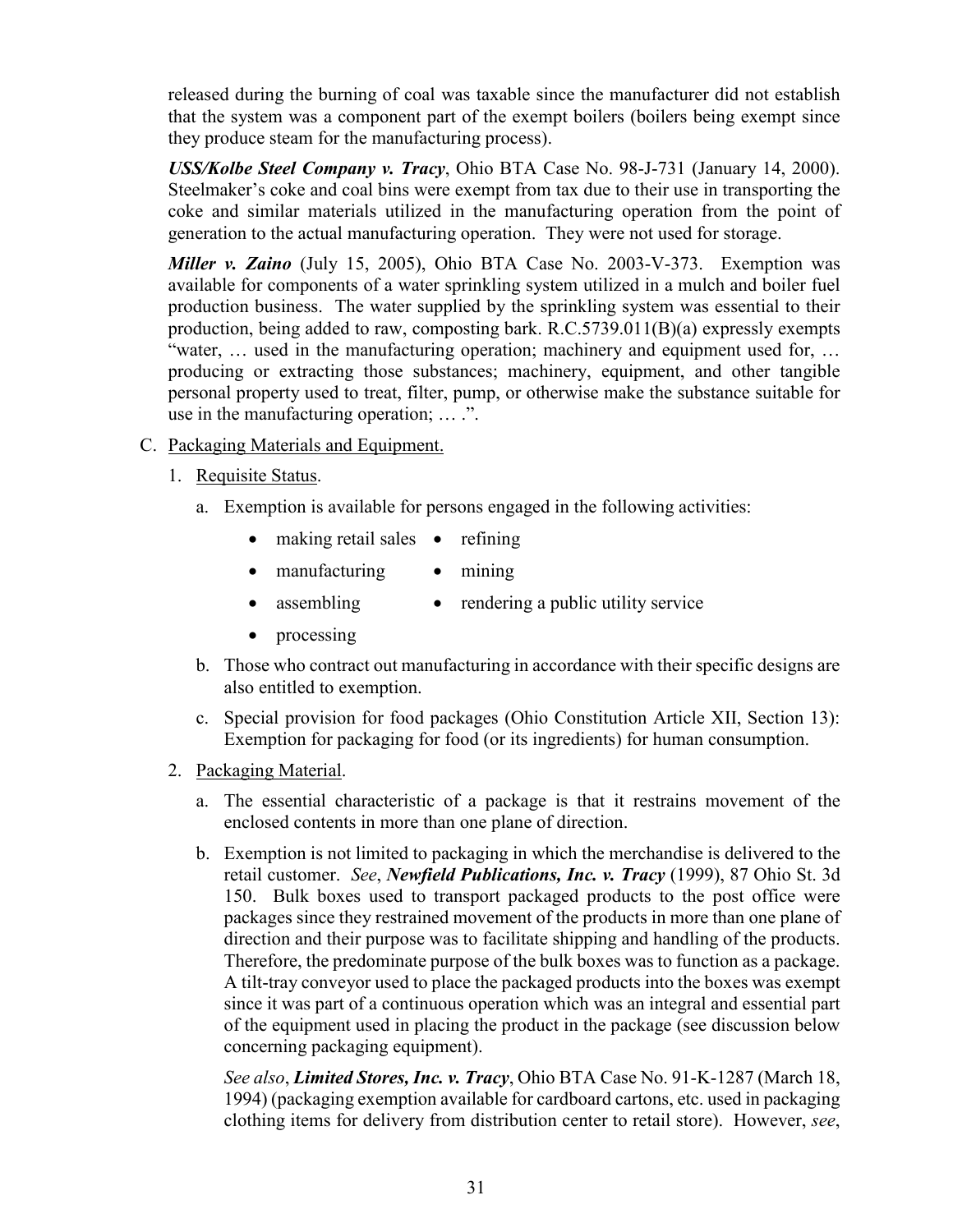*International Paper Co. v. Zaino*, Ohio BTA Case No. 2003-B-713 (March 11, 2005) (no exemption for baler line equipment since the paper being packaged was not for sale but merely being transferred between divisions of the same company).

- c. *Moulton Gas Serv., Inc. v. Zaino* (2002), 97 Ohio St. 3d 48. A liquid propane delivery truck's bobtail tanks did not constitute packages exempt from tax. Even though the items restricted movement in more than one plane of direction, they were taxable since they were not specified in R.C. 5739.02(B)(15) or similar to items specified. The Court cited *Southwestern Portland Cement Co. v. Lindley (1981)*, 67 Ohio St. 2d 417, which denied exemption for trucks and railroad cars since they were not similar to property listed on R.C. 5739.02(B)(15). Accordingly, the tanks and charges for related property were taxable, which included bulk tanks used to store liquid propane transferred from truck tanks.
- 3. Packaging Equipment.
	- a. ORC §5739.02(B)(15) provides that "'packaging' means placing therein." Nonetheless, exemption is not limited to property that actually places the product in the package. Exemption is available for property that is an "integral part of" machinery or equipment used in placing the product in packages. See, *Kroger Co. v. Limbach* (1990), 53 Ohio St. 3d 245; and *Hawthorn Mellody, Inc. v. Lindley*  (1981), 65 Ohio St. 2d 47.
	- b. *Anheuser-Busch, Inc. v. Tracy*, Ohio BTA Case Nos. 95-T-922 and 95-T-923 (October 24, 1997). Beer manufacturer's vision system (ensuring all kegs were properly sealed), foreign liquid detectors and empty can rinser qualified for the packaging exemption. They were an integral and essential part of a continuous packaging operation.
	- c. *International Paper Co. v. Zaino* (March 11, 2005), BTA Case No. 2003-B-713. A jogger-aerator which only shuffled and jogged paper into position (and did not place the paper into any packaging) before the paper being packaged actually reached the packaging line was not exempt as being used in packaging or as an integral part of packaging.
- 4. Expansion of Packaging Exemption (H.B. 640, effective September 14, 2000).

Exemption for packaging materials and equipment extended to labels and property used to: 1) make labels or packages; 2) prepare packages or products for labeling; or 3) label packages or products.

- 5. Restriction of Packaging Exemption (Effective October 21, 2003).
	- a. Packaging exemption not available for persons engaged in highway transportation for hire (deemed consumer status).
	- b. "Package" does not include motor vehicles, bulk tanks, trailers or similar devices attached to motor vehicles.
- D. Transportation for Hire.

Exemption is available for property used in the transportation of property belonging to others for consideration as long as the carrier has a permit from Ohio or the federal government authorizing such transportation over public roads. R.C. 5739.01(Z).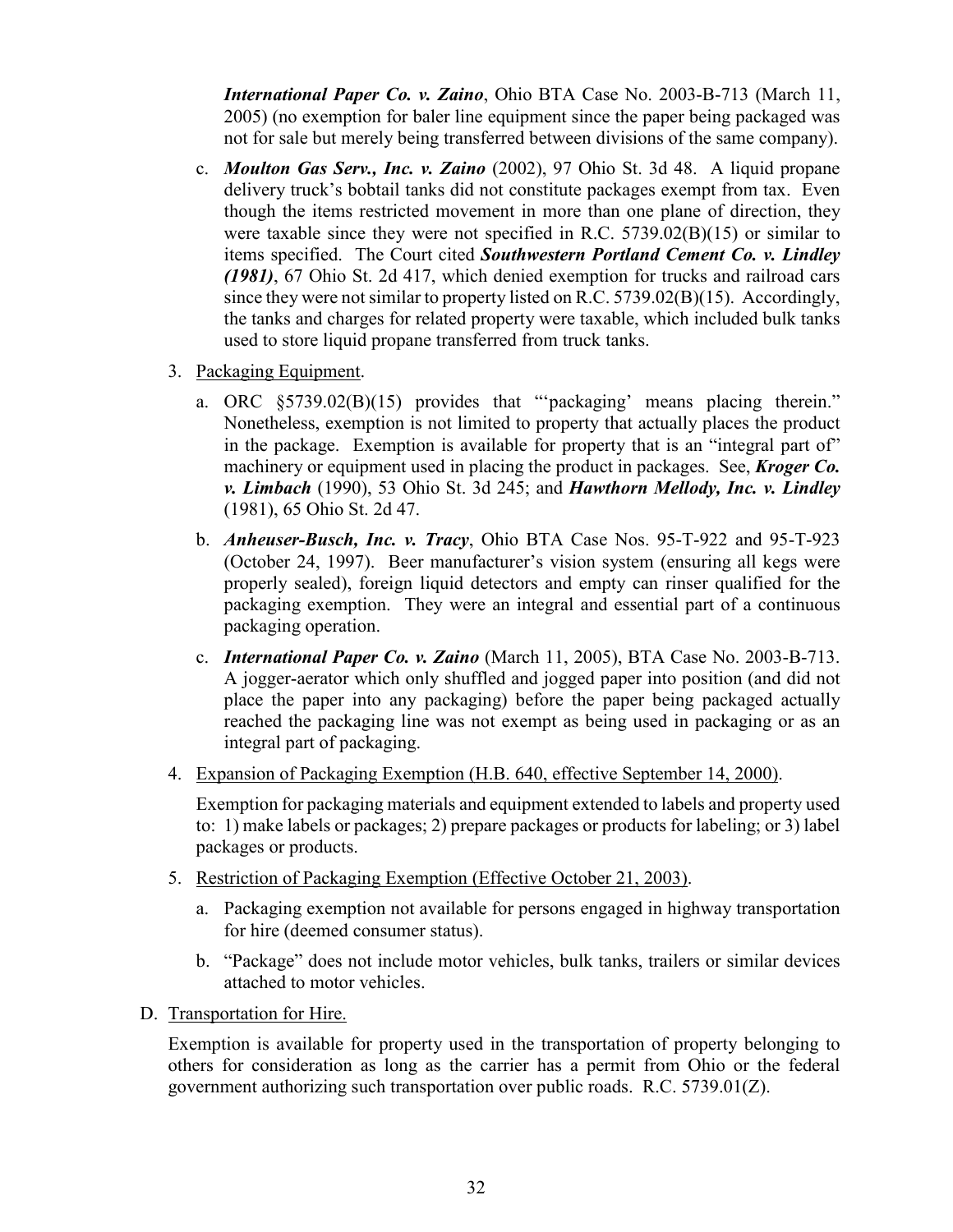*Case Leasing & Rental, Inc. v. Tracy*, Ohio BTA Case No. 96-T-956 (June 30, 1998). Truck lessor was entitled to claim exemption even though it did not use the trucks for highway transportation for hire. Moreover, supplies used for cleaning and sanitizing the trailers were exempt due to their maintenance purpose.

*Triad Transport, Inc. v. Tracy*, Ohio BTA Case No. 97-K-164 (September 18, 1998). Contract carrier certified by the PUCO was entitled to exemption for vehicles used to transport waste materials since the materials constituted tangible personal property belonging to another.

*Associated Paper Stock, Inc. v. Tracy*, Ohio BTA Case No. 98-A-390 (December 10, 1999). The Taxpayer was engaged in transporting its customers' corrugated paper to paper mills for recycling. It received payment from the mill and remitted the same to its customers after deducting its transportation fee. The Taxpayer was entitled to the highway transportation for hire exemption since it did not own the paper being transported. The Board exempted the Taxpayer's trucks, trailers and forklifts used to load the trucks.

*Rumpke Container Serv., Inc. v. Zaino* (2002), 94 Ohio St. 3d 304. Waste hauler's trucks did not qualify for exemption for both of the following reasons:

1. It did not hold a permit or certificate from a federal or state agency to transport property belonging to others. A permit from a county general health district to collect and haul garbage did not qualify since it did not regulate the business of motor transportation of personal property belonging to others for consideration on public thoroughfares (and only extended to local, versus statewide, activity).

Likewise, a U.S. Department of Transportation identification number for its trucks was merely an administrative number and not the required permit or certificate authorizing the holder to engage in the transportation of personal property belonging to others for consideration.

2. The Company was not transporting property "belonging to others" because the customers relinquished control of the waste to be transported to the landfill. Moreover, citing nontax cases and administrative code provisions, the Court held that waste was not even classified as property.

*Findlay Truck Lines v. Tracy*, BTA Case No. 97-M-1167 (November 24, 2000). Truck and trailer washings qualify for exemption, being necessary for maintenance of motor vehicles used in highway transportation for hire. Pallets were not exempt since they were not attached to the vehicles. Likewise, the packaging exemption was not available for the pallets since the taxpayer was not engaged in the requisite activity (i.e., manufacturing, making retail sales, etc.). Although the exemption for "the transportation of persons or property" includes packaging materials used and consumed in the transportation of property, exemption was not available for the pallets since they were consumed by Findlay's customers and not Findlay.

*R.K.E. Trucking, Inc. v. Zaino* (2003), 98 Ohio St 3d 292. Exemption is available only if the property being transported belongs to another.

*Yellow Transportation, Inc. v. Wilkins* (May 26, 2006), BTA Case No. 2004-V-1113. Yard tractors used to move and re-arrange loaded and unloaded trailers qualified for exemption even though they never left the trucking company's terminal. They moved property of others which need not occur on a public roadway.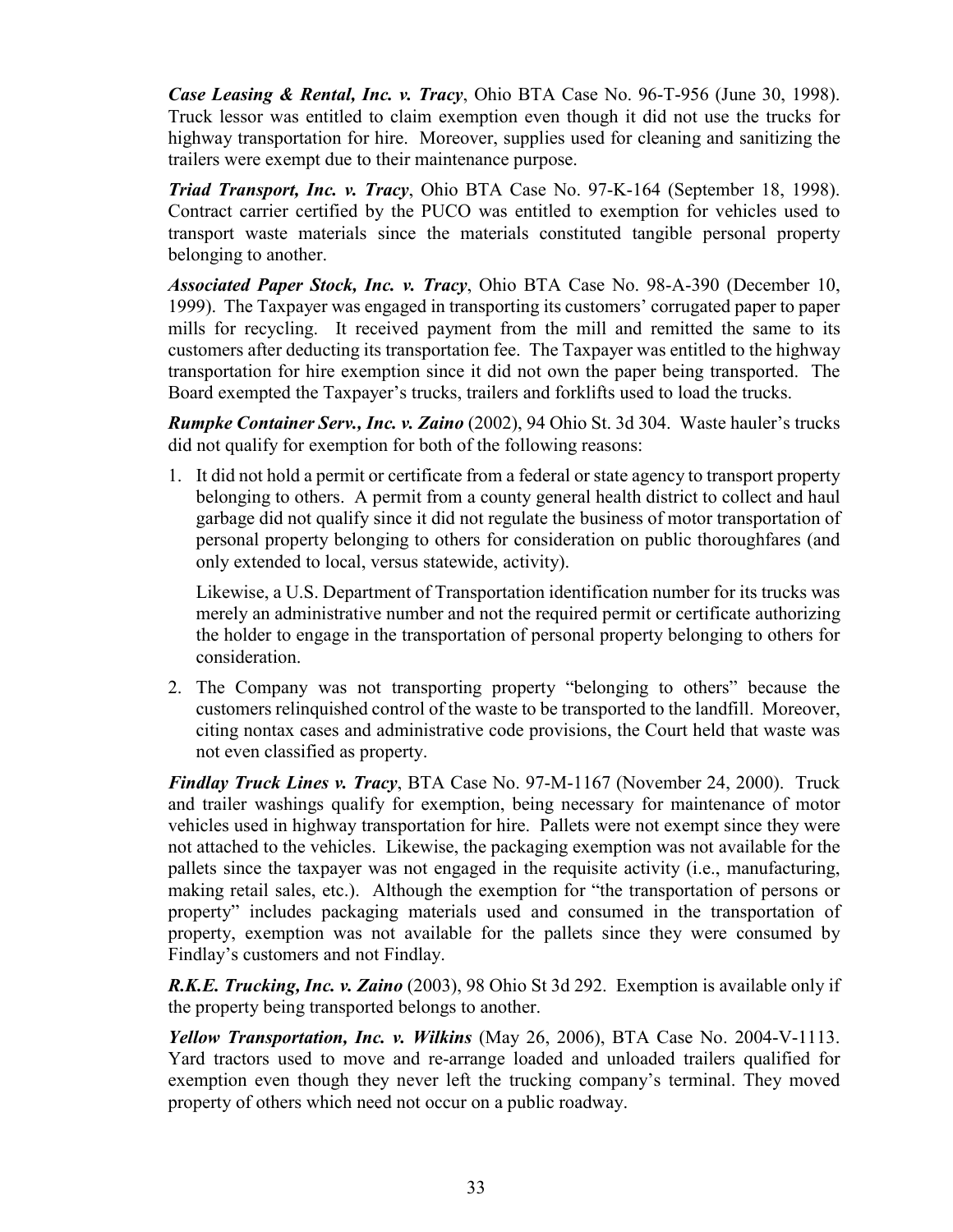*Pallet World, Inc. v. Levin* (June 22, 2010), Ohio BTA Case No. 2007-M-116. Exemption was not available because the taxpayer failed to establish that the property being transported (pallets) belonged to others.

*Refuse Transfer Systems, Inc. v. Levin* (October 2, 2013), BTA Case No. 2009-1710. A solid waste contract hauler used "tippers" to unload waste material at a landfill. The tippers remained at the site, not being attached to the trailers until they were at the site, and played no role in transporting the waste from origin to such destination. Since the tippers were used after transportation ceased, exemption was not available.

*Cisco Transport, LLC v. Testa* (April 8, 2014), Ohio BTA Case No. 2013-4603. Exemption was not available for a truck since the taxpayer failed to use it primarily to transport property belonging to others. The truck was used to transport construction materials to job sites, as well as construction waste to landfills. However, the Ohio Supreme Court has held that relinquished waste does not qualify as property belonging to others.

*Arcaro v. Testa* (October 22, 2014), BTA Case No. 2014-432. Exemption was not available due to insufficient evidence taxpayer used its trucks primarily to transport property belonging to others. The transportation involved hauling waste, including construction debris, which does not qualify as property belonging to others per existing Ohio Supreme Court precedent.

*Vance Property Management v. Testa* BTA Case No. 2014-3427 (May 27, 2105). Exemption was not available for the taxpayer's purchase of a jeep used to transport customer documents, including invoices, bills of lading, driver logs, and fuel reports that resulted from its transportation of customers' commodities using separate trucks that were not at issue. The taxpayer was not hired for this document transportation purpose (and there was no evidence that the jeep was primarily used for this purpose).

*Boyco Trucking, LLC v. Testa*, Ohio BTA Case No. 2014-4951 (November 17, 2015). Taxpayer provided insufficient evidence (i.e., non-descriptive invoices) to support vehicle was used primarily to transport tangible personal property belonging to others.

*Dumpsters, Inc. v. Testa*, Ohio BTA Case No. 2015-1279 (May 27, 2016). Affirmed assessment due to failure to support or provide proof that truck was used for transportation of property of others for consideration. For same result, *see, Two Star Leasing, LLC v. Testa*, Ohio BTA Case No. 2015-1358 (June 6, 2016).

*SE Enterprises, LLC v. Testa*, Ohio BTA Case No. 2016-240 (November 10, 2016). Fourdoor automobile was taxable since no evidence to support nature of taxpayer's business or that vehicle was used to transport tangible personal property belonging to others for consideration.

*Dombrowski Bordonaro Enterprise v. Testa*, Ohio BTA Case No. 2016-226 (November 10, 2016). Although the taxpayer was accepted as being registered with the Public Utilities Commission of Ohio, truck was taxable since there was no evidence it was used to transport tangible personal property belonging to others (other than unsworn statements accompanying the notice of appeal). There was no evidentiary hearing. For same result/analysis, *see also*, *24-Seven Transportation v. Testa*, BTA Case No. 2016-285 (November 29, 2016).

*The R.L. Best Company v. Testa*, Ohio BTA Case No. 2015-2237 (December 4, 2017), appeal pending in the Seventh District Court of Appeals. The BTA found that the Taxpayer was not entitled to exemption for its transportation property (i.e., trucks / trailers) for two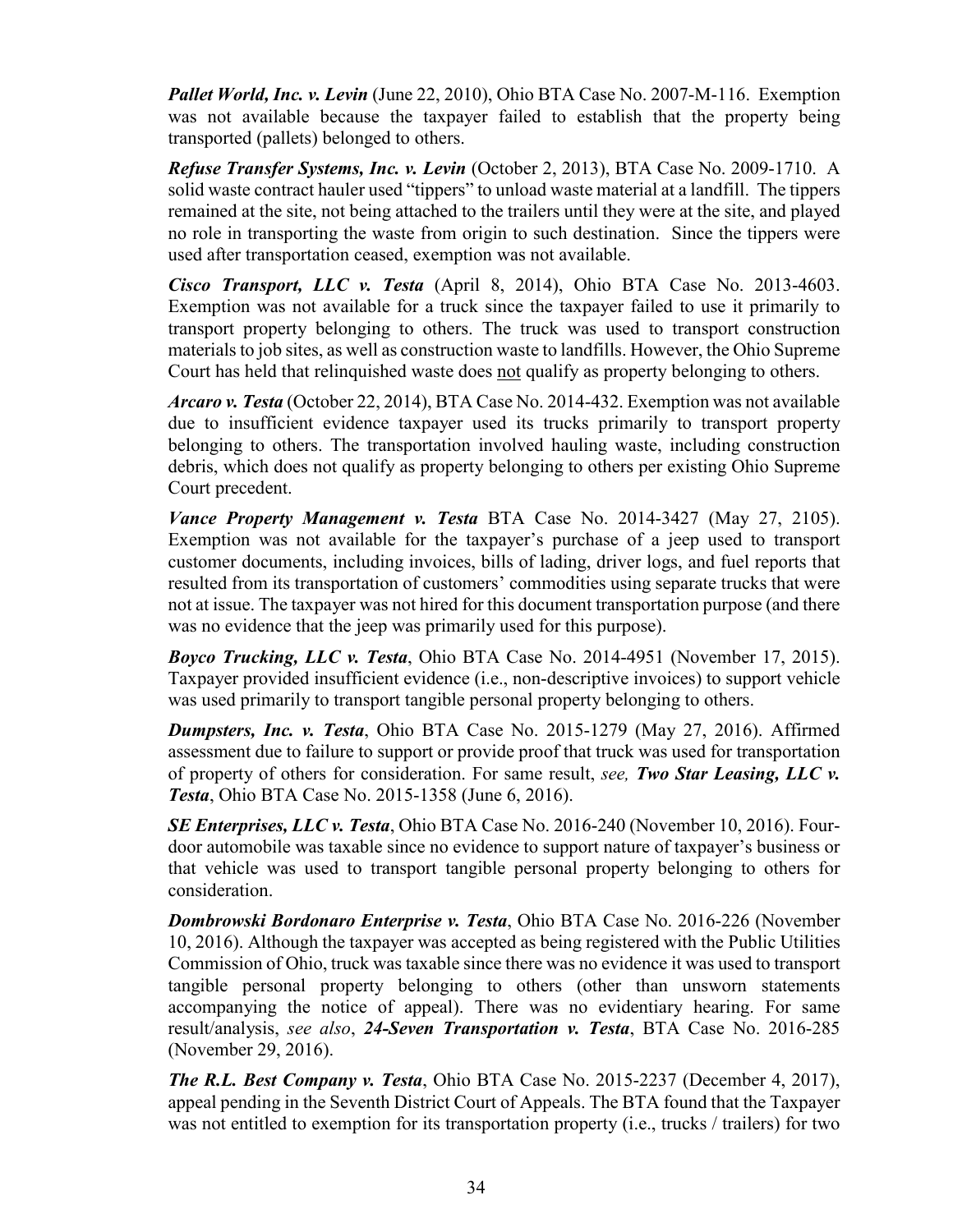independent reasons. First, the Taxpayer did not separately charge for the transportation of customer property to or from its facility where it had been repaired, although the BTA acknowledged that costs associated with the transportation were included in the Taxpayer's cost recovery for the overall charge to repair the customer's property. Accordingly, although the BTA acknowledged that the Company built the transportation charge into its repair costs, exemption was not available since it did not separately charge for such transportation, being found to be provided as a courtesy (even though the customer only received transportation if it made the repair purchase).

As the second basis for exemption denial, the BTA determined that "dead mileage" occurring when the truck was empty either en route to pick up property to be repaired or to deliver property that had been repaired must be ignored in the numerator for purposes of determining whether the 50% test was met (i.e., use of trucks/trailers more than 50% of the time to transport other person's property), even though the only purpose for the trucks/trailers' movement while empty was to accomplish the customer property transportation. Only "loaded" trips are to be considered in determining primary use of the trucks/trailers.

For the appeal, *see The R.L. Best Co. v. Testa*, Ohio Ct. App., Dkt. No. 18 MA0001 (Dec. 28, 2018). The Seventh District Court of Appeals affirmed the BTA's decision that the Taxpayer was not entitled to the transportation for hire exemption for its property (i.e., trucks/trailers) since no "*consideration*" was received for the transportation service. The Taxpayer did not separately charge for the transportation of customer property to or from the Taxpayer's facility where it had been repaired. Although the Taxpayer built the transportation cost into its repair price, exemption was not available since it did not separately charge for such transportation, which was found to be provided as a courtesy (even though its cost was substantial and only provided in conjunction with the repair service contract).

In affirming the BTA, the Court of Appeals noted that, although the Taxpayer asserted it was implicitly obvious, there was nothing in the record to establish that the Taxpayer's customers knew they were contracting for transportation services. Rather, the Court agreed that the transportation was an integral part of the repair business.

*N.A.T. Transportation, Inc. v. McClain*, Ohio BTA Case No. 2018-55 (December 23, 2019). Consistent with existing Supreme Court precedent, exemption was not available for trucks primarily used to transport waste since it does not "*belong to others*", as the waste generators relinquished control. However, the BTA acknowledged that exemption would have been available if the taxpayer had established the customer controlled the destination of its transportation.

## E. Property Used Directly in the Rendition of a Public Utility Service.

*USAir, Inc. v. Tracy* (1997), 80 Ohio St.3d 411. Permissive use tax was properly assessed on complimentary soft drinks given to passengers by airline service. The soft drinks were not used in rendering a public utility service (essential in rendering the transportation service), but were provided merely as a convenience. As to liquor purchases, the case was remanded to the Board of Tax Appeals to determine whether the resale exemption applies and the purchase price of the liquor if such exemption is not available.

*Continental Cablevision of Ohio, Inc. v. Tracy*, Ohio BTA Case No. 96-K-6 (July 10, 1998). Cable television company's purchases of automatic data processing services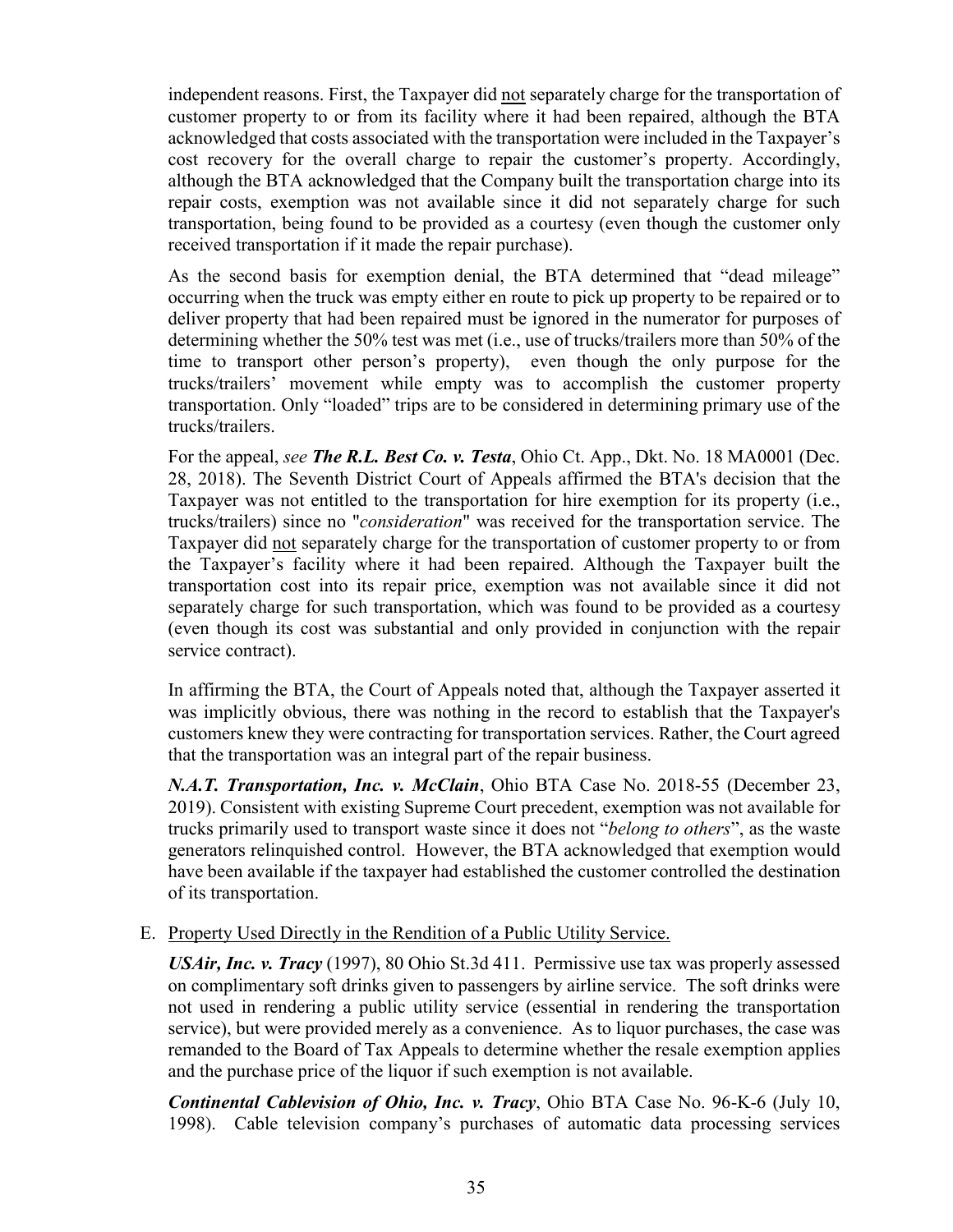involving the use of a subscriber management system were excepted from tax because they were used directly in the rendition of its public utility service. The system enabled the company to better coordinate and monitor the delivery, maintenance, repair and termination of its cable services and to respond to its customers' inquiries and changing needs. Moreover, the system ensured prompt and accurate billing. For these reasons, the subscriber management system made the company more efficient for the benefit of the public.

*Suchy v. Zaino*, Ohio BTA Case No. 2000-R-82 (March 14, 2003). Limousines were not used in rendering a public utility service. Although the taxpayer was issued a license to operate by the City of Toledo and must meet certain insurance requirements, it was not sufficiently regulated by the City (in comparison to taxi cabs) so as to be considered a public utility. Moreover, the service was not devoted to a public use, operating instead pursuant to private contracts for the transportation of persons.

*Castle Aviation, Inc. v. Wilkins* (2006), 109 Ohio St. 3d 290. An on-demand air freight carrier, licensed as a common carrier under FAA regulations (Part 135), did not provide a public utility service since it was not subject to special regulation and control by a governmental regulatory agency (other than with respect to safety and regulations applicable to most businesses). There was no governmental control over the carrier's customer relationships. The Court suggested that carriers holding a certificate of public convenience and necessity were sufficiently regulated to constitute public utilities.

*Epic Aviation, LLC v. Testa***,** Ohio Supreme Court, No. 2016-Ohio-3392 (June 15, 2016). The taxpayer sold jet fuel to a consumer who used it in a multiple transportation services, including package delivery at published times and schedules. The Court reversed the BTA, finding the consumer to be a common carrier with respect to this portion of its business because it transported at pre-published times/places and at reasonable/non-discriminatory prices (i.e., not operating as a contract carrier). The consumer's separate contract carrier/charter operations did not qualify for exemption. The case was remanded to the Tax Commissioner to determine the portion of fuel purchases used for the exempt package delivery purposes as a common carrier.

Contrary to the BTA / Tax Commissioner's determinations, the taxpayer was sufficiently regulated to qualify as a public utility even though it did not have a "*Certificate of Public Convenience and Necessity*". The relevant statutory provisions allowing exemption for property used in rendering a public utility service  $(R.C. 5739.02(B)(42)(a)$  and  $5739.01(P)$ ) did not preclude exemption simply because the provider lacked a Certificate, but rather automatically allowed exemption for taxpayers having such a Certificate.

*Time Warner Operations, Inc. v. Wilkins* (2006), 111 Ohio St.3d 559, 2006-Ohio-6210. Converter box sales to cable customers were taxable. The public utility exemption only extends to property consumed by the utility (and not property it sells).

*Childers v. Wilkins* (May 18, 2007), Ohio BTA No. 2004-R-1326. A transportation company providing limousine services was not sufficiently regulated to qualify for exemption. Its regulation was substantially less than a taxi cab service.

## H.B. 699 (2007).

Exemption amended to clarify that a "public utility" includes a citizen of the United States holding, as required, a certificate of public convenience and necessity issued under federal law that authorizes the holder to provide air transportation.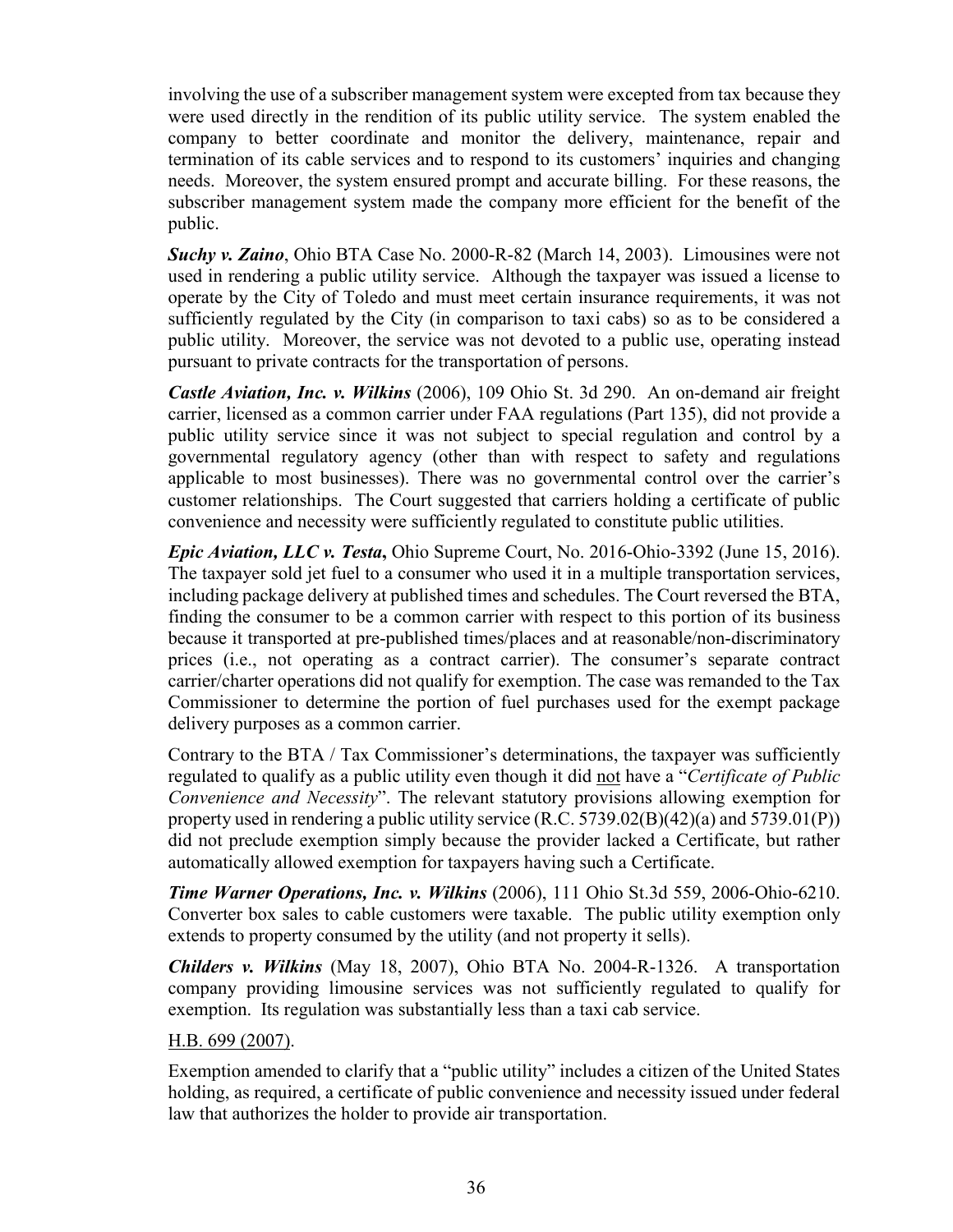F. Providers of Electronic Information Services.

*Key Serv. Corp. v. Zaino* (2002), 95 Ohio St. 3d 11. The refund provision of R.C. 5739.071, allowing a 25% refund of sales/use tax paid on purchases of computers and related equipment by providers of electronic information services, was available to the taxpayer even though its services were provided to members of an affiliated group. The Tax Commissioner argued that since such services occurring between members of an affiliated group are deemed nontaxable sales, a refund is not available. See R.C.  $5739.01(X)$  defining "providing a service" with reference to "anything described in" R.C. 5739.01(B)(3) (which sets forth the taxable services). The Court found that electronic information services were so described, whether or not they were provided between members of an affiliated group. Moreover, the taxpayer was a provider of "electronic information services" as statutory defined in R.C.  $\S$  5739.01(Y)(1)(c). The case was remanded to the Board to determine the extent such services were provided.

Observation: Extending the Court's reasoning makes the partial exemption very broad. Exemption would appear to be available to equipment used in providing a web site (including ancillary equipment and otherwise taxable services) if the primary purpose of the property is to provide electronic information services to business customers. An "electronic information service" is defined as "providing access to computer equipment by means of telecommunications equipment for the purpose of either of the following: (i) examining or acquiring data stored in or accessible to the computer equipment; (ii) placing data into the computer equipment to be retrieved by designated recipients with access to the computer equipment." See R.C.  $\S 5739.01(Y)(1)$ I.

*International Business Machine Corp. v. Levin* (June 23, 2009), BTA 2007-Z-1140; appeal pending with the Ohio Supreme Court (Case No. 09-1296). Interest is not payable on the refund since the statute allowing the refund does not explicitly provide for the payment thereof. The general refund statute (R.C. 5739.07) providing for the payment of interest on refunds of illegal or erroneous payments of sales or use tax did not apply.

G. Advertising Material.

R.C. 5739.02(B)(37) provides an exemption for "*…newspaper inserts, catalogues, coupons, flyers, gift certificates, or other advertising material that prices and describes tangible personal property offered for retail sale*".

*Doyle v. Tracy*, Ohio BTA Case No. 98-V-131 (August 10, 2001). A distributor of direct mail advertising packets was liable for tax on its charges to advertisers for advertisements included in its packets that did not display or describe and price items offered for sale. The Board interpreted the exemption to require all exempt materials to price and describe the property offered for sale, even though specifically enumerated advertising material, such as coupons and flyers, would appear to be automatically exempt regardless of whether it prices and describes tangible property. Since each advertisement was for a different advertiser, the Board required separate scrutiny of each item and would not apply Highlights for *Children, Inc. v. Lindley* (1985), 27 Ohio App. 3d 284, which allowed exemption for a package of advertising materials that were part of one advertiser's distribution even though some of the items did not price and describe. *See also B.J. Alan Company v. Tracy*, Ohio BTA Case No. 99-N-196 (March 1, 2002).

H. Warranty Repair Parts and Services.

*Mitsubishi Motor Sales of America, Inc. v. Zaino*, Ohio BTA Case No. 01-V-181 (October 11, 2002). The R.C.  $5739.01(E)(13)$  exemption for purchases to fulfill a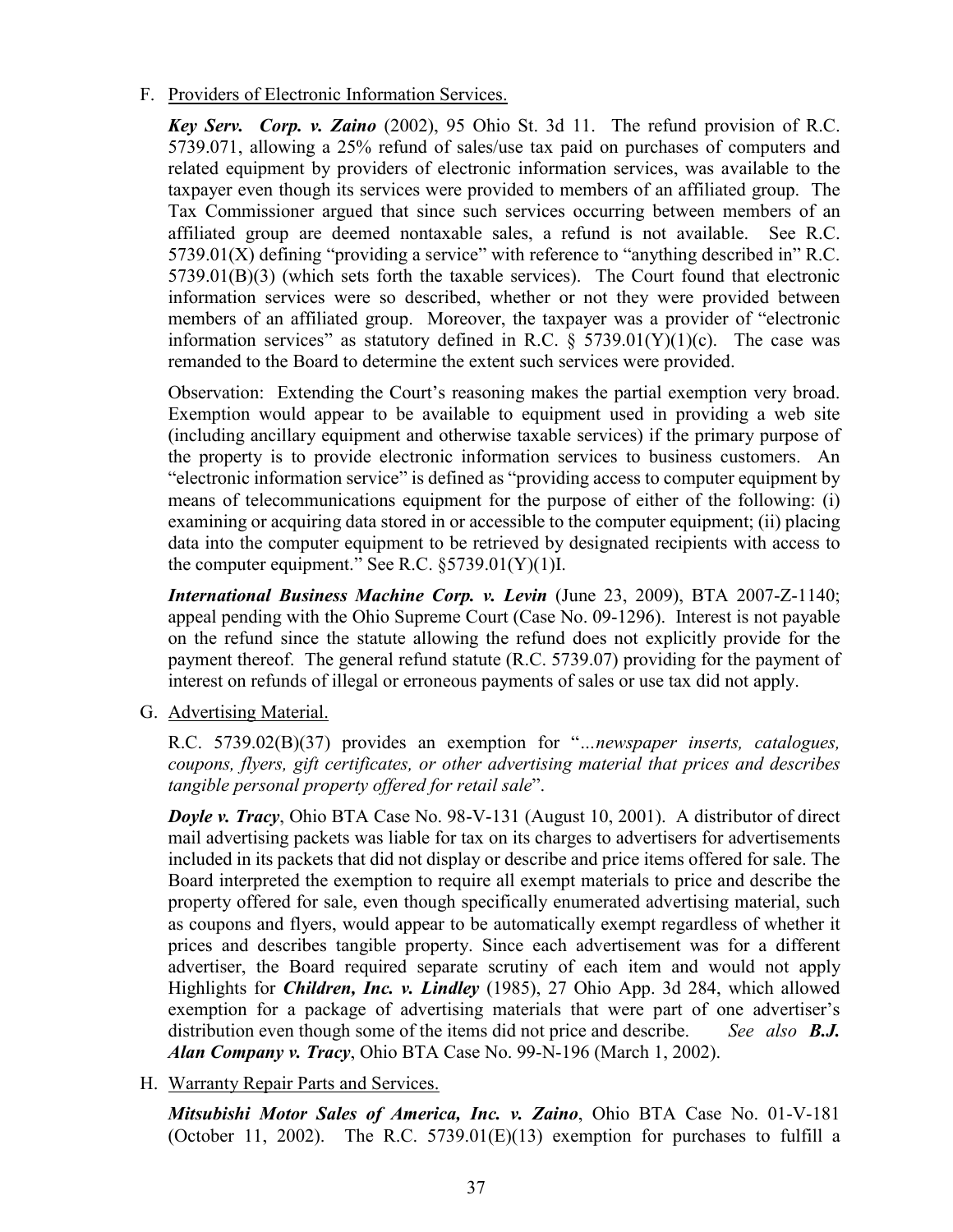contractual warranty obligation was available for a manufacturer's warranty reimbursement payment to dealers since the manufacturer was contractually obligated to perform under the warranty even though the claim was made after the warranty period. The contract obligation arose since the abnormality existed during the warranty period.

I. Direct Use in Agriculture.

*Blanchard Valley Farmers Cooperative, Inc. v. Zaino*, Ohio BTA Case No. 00-P-1341 (March 21, 2003); appeal pending with Ohio Supreme Court. Agricultural cooperative was exempt from tax on costs pertaining to its grain storage terminal and liquid fertilizer plant. They were used directly in the pursuit of agricultural activities.

*Dairy Farmers of America v. Wilkins* (2004), 101 Ohio St. 3d 100. At issue was cleanin-place ("CIP") chemicals used to clean and disinfect property used in the storage and processing of milk of an agricultural cooperative. The cooperative bought raw milk from its member farmers and processed it into dairy products. R.C. 5739.01(E)(2) exempts property used "directly in producing a product for sale by… agricultural". The exemption is separate from the manufacturing exemption. The Supreme Court noted that R.C. 1.61 states: "agriculture includes… dairy production [and] the processing, drying, storage, and marketing of agricultural products when those activities are conducted in conjunction with, but are secondary to, such husbandry or production." The Court then noted that the dictionary definition of "dairy production" includes "the production of milk, butter, and cheese." Since the cooperative was engaged in milk production, it was engaged in agriculture and was, thus, entitled to exemption for its CIP chemicals since they were used in producing the milk for sale. The Court effectively recognized that the scope of the "direct use in agriculture" exemption was broader than the manufacturing exemption.

The decision would appear to support exemption for all of a commercial dairy's CIP related costs (i.e., chemicals, equipment, repairs, maintenance and installation). There would appear to be no basis for extending the exemption to only cooperative dairies for the benefit of farmers or taxpayers that were actual farmers. See also, Sub H.B. No. 149, Exemption for Property Used to Clean Dairy Processing Equipment, Effective April 2, 2007. Exemption is available for equipment and supplies used to clean processing equipment that is part of a continuous manufacturing operation to produce milk, ice cream, yogurt, cheese, and similar dairy products for human consumption.

*Hemmelgarn & Sons, Inc. v. Zaino* (April 9, 2004), Ohio BTA Case No. 2002-T-473. The taxpayer raised chickens for their eggs through contract farmers and, then, processed the eggs for sale. The taxpayer was found to be in control of the entire operation even though it used contract farmers. At issue was the taxability of refrigerated trailers used to transport the eggs to the taxpayer's processing facility from the contract farmers and trucks used to transport feed from its milling facility to the contract farmer. The transportation property was exempt under the agricultural exemption since it carried feed to the contract farmers – an essential part of raising the flock of chickens and ensured that the feed being administered was healthy (and not contaminated). By maintaining the optimum temperature during transportation, the refrigerated trailers were also exempt because they were primarily used to prevent the growth of harmful bacteria in the eggs while the eggs were being transported from the contract farmers back to the taxpayer's processing facilities.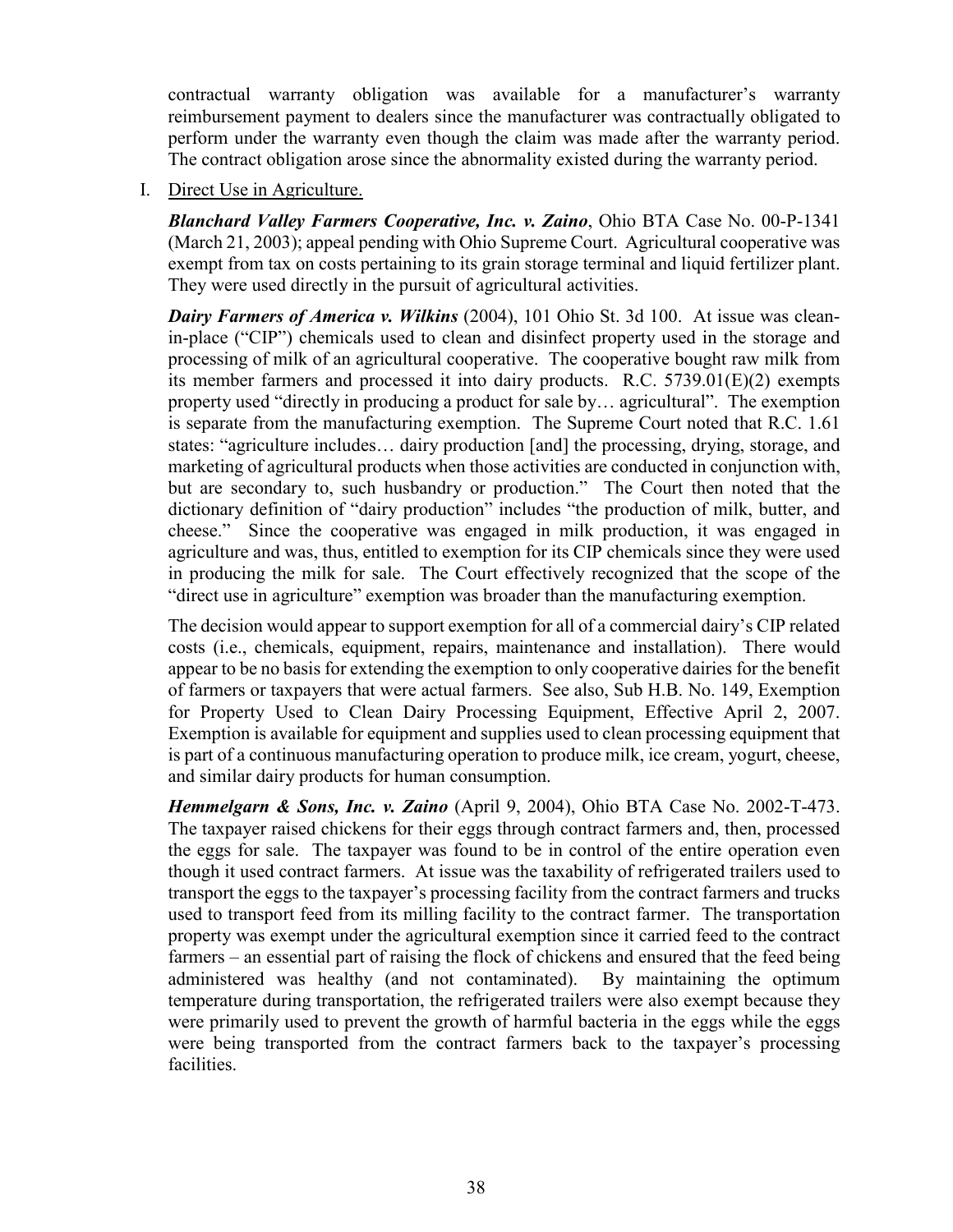*Reichenbach v. Testa* (June 28, 2013), BTA Case No. 2011-A-2726. Tractor and back hoe were exempt due to direct use in farming even though no farm income had been earned in first year of use. The taxpayer's activity laid the foundation for the next year's income.

*Iron Works Farm, LLC v. Testa*, Ohio BTA Case No. 2014-537 (January 26, 2015). A utility terrain vehicle (UTV) was exempt as being used in a start-up hay farm operation that did not produce income until two years later.

*Kaufman v. Testa*, Ohio BTA Case No. 2015-2369 (September 26, 2016). All-terrain vehicle was taxable since no evidence of direct use in farming (and the record did not even address whether taxpayer was engaged in farming business).

*Hedman v. Testa*, Ohio BTA Case No. 2018-373 (Oct. 12, 2018). Trailer was not exempt as property used directly in farming. It was used only to transport livestock to customers over the road which did not qualify for exemption since such activity played no part in actually raising the livestock.

**Bahan Farms, LLC v. McClain**, Ohio BTA Case No. 2017-2180 (March 11, 2019). The BTA held that a semi-tractor (a gator) was taxable as being used for transportation purposes, rather than directly in farming. It was used to haul seed, fertilizer and equipment to/from various fields of a 4800-acre farm, as well as haul harvested grain to the main facility for processing/storage.

The BTA held that equipment used primarily for transportation was not exempt under the farming exemption. The BTA noted only "*implements and articles used to cultivate or stimulate the growth of crops or flowers which are to be sold are within the scope of the exemption*." Ohio Admin. Code 5703-9-23. *See also,* **Meyer v. McClain**, Ohio BTA Case No. 2018-1033 (March 4, 2019) no exemption for all-terrain vehicles used to transport materials used in agriculture; similarly, equipment/tools used in performing landscaping services are taxable per R.C. 5739.01(D)(5)).

J. Casual Sales.

*Parbro Air, Inc. v. McAndrew* (August 26, 2005), Ohio BTA Case No. 2004-M-134. Casual sale exemption was not available because the aircraft was purchased from a broker (i.e., an entity in the business of making retail sales).

*Schlegel v. Levin* (May 23, 2013), BTA Case No. 2010-A-1757. Taxpayer did not support casual sale exemption for an aircraft purchase. There must be evidence that the aircraft had been used by the seller.

*Karvo Paving Co. v. Testa*, Ohio Ct App., 9<sup>th</sup> Dist., C.A. No. 28930 (September 30, 2019). The Court considered Karvo's assignment of error that the BTA incorrectly held that a lease of property could not qualify for the casual sale exemption. K&H leased equipment to Karvo which K&H had previously used in its excavating business, before its operations were wound down. The BTA had ruled the casual sale exemption could not apply to a lease since the lessor (K&H) was solely engaged in the business of leasing the property during the audit period. However, the Court noted that the definition of casual sale only requires that the property had been: (1) acquired for the person's own use, at least initially; and (2) previously subject to any state's taxing jurisdiction. Both conditions were satisfied since K&H previously acquired and actually used the property in its excavation operations, at which time the property was subject to Ohio tax (although an exemption applied). Thus, the Court held that the leased property in this case could qualify for the casual sale exemption. Further, Karvo need not establish that tax had previously been paid on the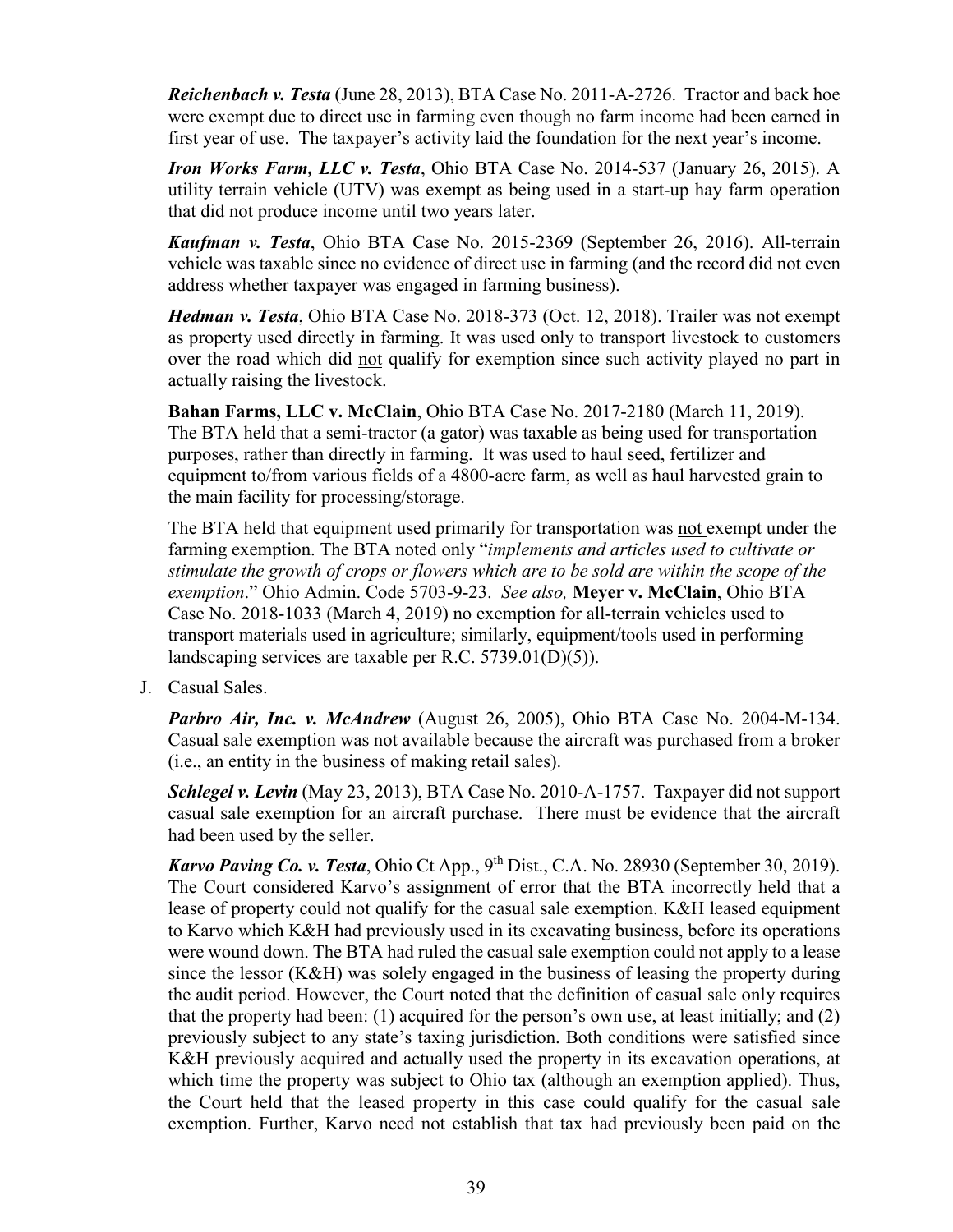property. This issue was remanded to the BTA for further proceeding as to availability of the casual sale exemption consistent with the Court's guidance.

K. Property Used in Storing, Transporting, Mailing, or Handling Purchased Sales Inventory for Distribution Outside Ohio to Related Retail Stores or by Direct Marketing.

*Fruedenberg NOK General Partnership v. Wilkins* (April 13, 2010), BTA Case No. 2006- K-1556. "Direct marketing" is defined with reference to sales to consumers who order by U.S. mail, delivery service or telecommunications. Even though most of the vendor's sales were to retailers, the exemption for direct marketers was available since retailers meet the broad definition of "consumer" in R.C. 5741.01(F) (which includes "any person that has purchased tangible personal property").

L. Telecommunications/Call Center.

*The 409 Group, Inc. v. Testa* (January 28, 2014), BTA Case No. 2010-1531. To qualify for the exemption for sales of telecommunication services used directly/primarily to perform call center functions, the call center must employ at least 50 full-time employees (or FTEs) engaged in call center activities (i.e., placing or receiving a high volume of calls for the purpose of making sales, marketing, customer service, technical support or other specialized business activity). The taxpayer failed to meet this threshold; disqualified positions included personnel involved in marketing, human resources, and real estate activities.

M. Charitable/Non-Profit / 501(c)(3) Status.

*Anyana Kai, Inc. v. Testa* (October 29, 2014), BTA Case No. 2014-1486. Taxpayer could not support claimed federal tax exempt status. Its apparent status as a Nemenhah Native American Band is not a federally recognized tribe. Moreover, its application for non-profit status as a church for alternative healing was denied by the IRS, while it was not even located on tribal land (since no such land is located in Ohio).

*Central Ohio Numismatic Association v. Testa*, Ohio BTA Case No. 2017-2094 (Oct. 1, 2018). A nonprofit organization was not involved in a charitable purpose. In response to the organization's assertion it was exempt due to its primary educational purpose, the BTA held that it did not meet the prerequisites of an exempt educational organization because:

- 1. It was not an institution of learning;
- 2. It does not have a static location where education occurs; and
- 3. It did not disseminate scientific or technical information (but only historical information).

#### N. Oil and Gas Production

*Keller v. Testa*, Ohio BTA Case No. 2015-1749 (July 6, 2016). Case remanded to determine whether taxpayer's off-road vehicle was exempt based upon use in oil and gas production. The taxpayer asserted the truck was used for purposes of carrying: (1) a welder to different well locations for use in repairs; and (2) a generator used in the drilling, grinding and performing other repairs. Since this argument had been preserved but not considered by the Tax Commissioner, the case was remanded for such consideration.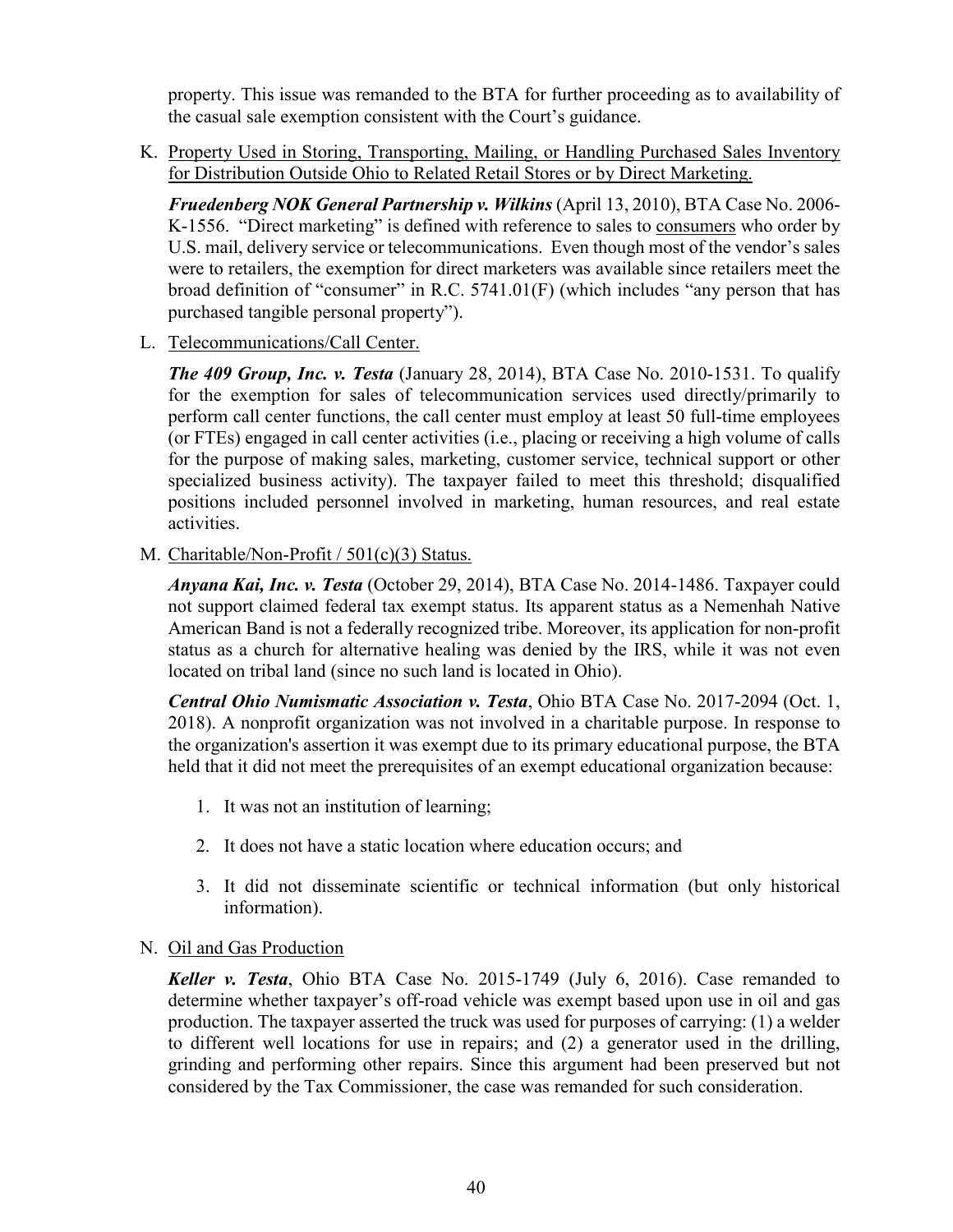*[Stingray Pressure Pumping, LLC v. Tax Commr. of Ohio](https://www.supremecourt.ohio.gov/rod/docs/pdf/10/2019/2019-Ohio-5198.pdf), 2019-Ohio-5198.* The [Tenth](https://tenthdistrictcourt.org/)  [District Court of Appeals](https://tenthdistrictcourt.org/) applied a statutory amendment clarifying the oil & gas exemption retroactively. Interestingly, as discussed below, while this appeal was pending at the [BTA,](https://bta.ohio.gov/) the legislature amended the statute to clarify the scope of the exemption for fracking equipment.

The issue was whether exemption applied to certain equipment used by Stingray Pressure Pumping, LLC in the production of crude oil and natural gas by fracking. The BTA initially denied exemption for equipment used to mix liquids and materials before being pumped into wells. Under previous case law, this type of property was taxable since it was considered *adjunct* to the drilling process, rather than used *directly* in the production of oil and gas. *See Indep. Frac Serv. v. Limbach,* No. 1989-J-863 (June 28, 1991); *Lyons v. Limbach,* 40 Ohio St.3d 192 (1988); and *Kilbarger Constr., Inc. v. Limbach,* 37 Ohio St.3d 234 (1988).

However, while Stingray's appeal of the BTA's decision was pending, the General Assembly amended R.C. 5739.02(B)(42) to clarify the scope of the exemption for fracking equipment by identifying certain exempt property and activities that may not have been contemplated when the sales tax exemption was originally enacted decades earlier. *See*  [H.B. No. 430;](https://www.legislature.ohio.gov/legislation/legislation-summary?id=GA132-HB-430) [R.C. 5739.02\(B\)\(42\)\(q\).](http://codes.ohio.gov/orc/5739.02) Although legislation is generally applied prospectively, this amendment was remedial and expressly stated that it clarified existing law and applied retroactively, including to current appeals. The BTA did not have the opportunity to apply the clarified statute and, therefore, the Court remanded the appeal to the BTA to determine the taxability of the equipment under the clarified scope of the sales tax exemption.

## **IV.MIXED TRANSACTIONS: PERSONAL AND PROFESSIONAL SERVICES IN CONJUNCTION WITH TRANSFER OF PROPERTY**

A. Statute.

RC §5739.01(B)(5) exempts professional, insurance, or personal services transactions if tangible personal property sold in connection therewith is inconsequential and no separate charge is made therefor. Thus, such a service is taxable if it is part of a transaction involving a transfer of tangible personal property as a consequential element and the person performing the service does not make a separate charge for the property.

B. No Consequential Property Conveyed.

*WBNS TV, Inc. v. Tracy* (1996), 75 Ohio St. 3d 572. Television station's purchase of ratings information from a media market research firm ("Nielsen") was exempt from tax. Nielsen compiled, interpreted and collated survey data which was then conveyed to WBNS on a quarterly basis in the form of a written report. Other customers of Nielsen received the same report.

The fact the Nielsen's reports were not customized was not relevant. The transaction was exempt since:

 Nielsen performed a personal service involving an intellectual and manual act which utilized a recognized skill (identifying the pool and securing their participation, telephone interaction, and the collection and analysis of polling results); and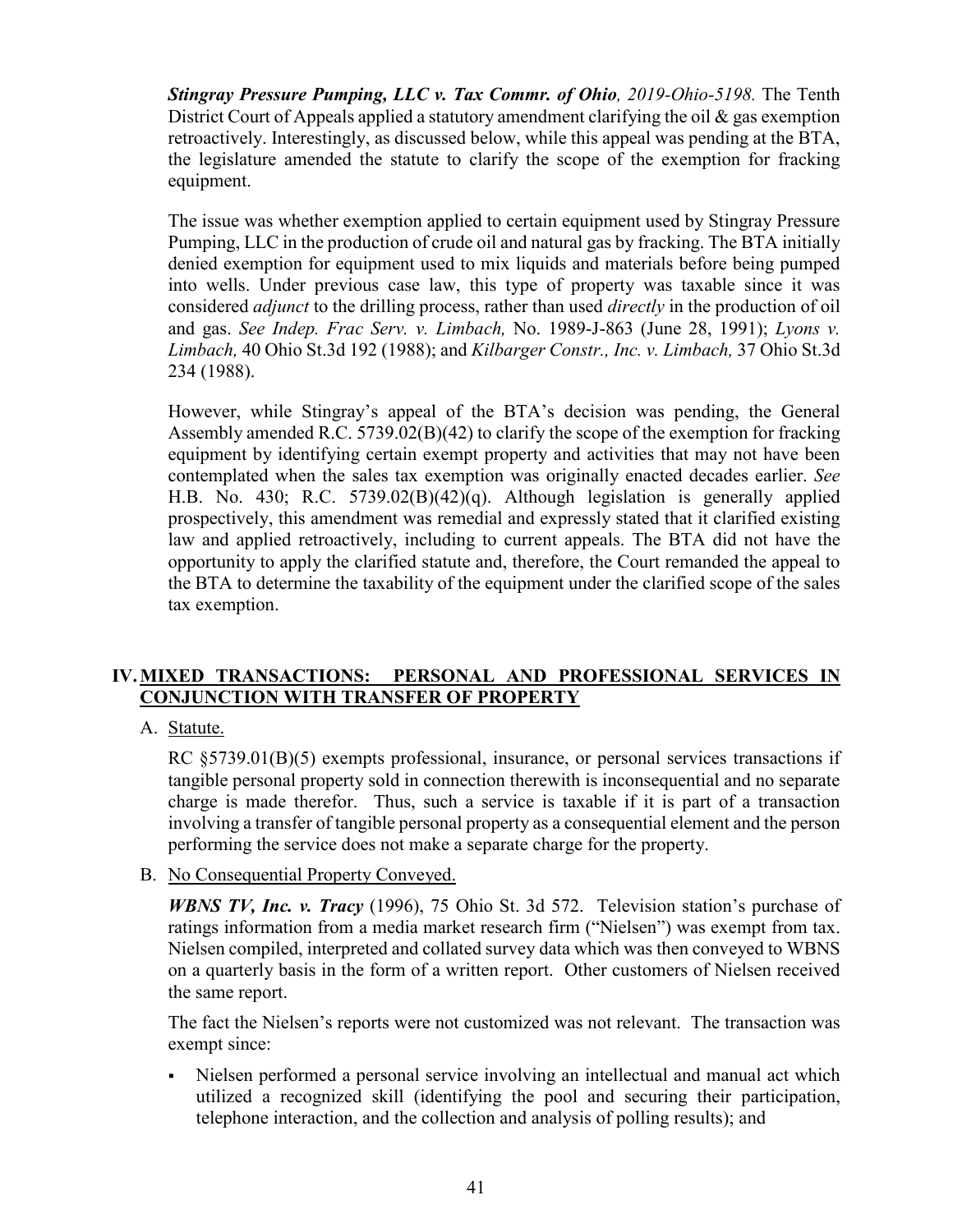• The overriding purpose of WBNS was not to receive the reports. "It was the intellectual and manual personal efforts of employees of Nielsen that were sought by WBNS and not the inconsequential tangible personal property which was transferred, for purposes of communication, as an incidental element without separate charge."

*McGraw-Hill Co., Inc. et al. v. Tracy*, Ohio BTA Case No. 96-A-465 (June 19, 1998). For multiple customers on a customized basis, the taxpayer compiled information concerning various construction projects, expending significant skill and efforts (i.e. personal services) in locating, recording, and disseminating information within a database of approximately 750,000 construction projects. Relying on *WBNS TV, Inc. v. Tracy* (1996), 75 Ohio St.3d 572, the Board found the reports to be inconsequential tangible property transferred for the purpose of communication. The Board also held that it could consider the testimony of the taxpayer's employee concerning the motive of its customers.

*TV Fanfare Publications, Inc. v. Tracy* (1999), 87 Ohio St. 3d 165. An advertising company's separately-charged fees for placing advertising materials in exhibited advertising media, such as shopping carts, sign holders and retail store sign boards, were nontaxable service charges. The fees were separated from the cost of producing the taxable advertising. After July 18, 1990, advertising charges for ads placed in free magazines and cash register tapes were not taxable due to a statutory change; prior to such date, the company placing the ad in such distributed advertising media was deemed to be the taxable consumer of such property.

#### C. Consequential Property Conveyed.

*Diversa, Inc. v. Tracy*, Ohio BTA Case No. 96-T-843 (January 9, 1998). Advertising and public relations firm was found liable for uncollected sales tax because the overriding purpose of its customers was to obtain consequential tangible property. The company's separation of charges for services versus the tangible personal property conveyed (upon which tax was collected) did not have any effect. The Board noted that it has consistently concluded that advertising services are like the services provided by a photographer; the purchaser's overriding interest is to obtain the tangible product (i.e. a piece of advertising). *See also*, *Watt, Roop and Co. v. Tracy*, Ohio BTA Case No. 95-P-906 (January 30, 1998) (taxation not avoided by merely separately stating services on invoice since the taxpayer's clients sought finished advertising product which included services necessary for completion; however, the following services did not involve the transfer of consequential property: public relations, research, data gathering, creative consulting, and concept presentation).

*Satisfaction Charter Services, Inc. v. Levin* (March 15, 2011), BTA Nos. 2008-M-940. The true object of marketing services at issue was the receipt of mailing lists, which were taxable tangible personal property.

#### D. Partial Exemption.

As an alternative to attempting to establish exemption for the entire transaction, the "halfapple" approach might be pursued whereby a separate charge for the property is identified and tax paid thereon, while no tax is paid on any payments that do not pertain to the transfer of property. *See Roxane Laboratories, Inc***. v. Tracy**, Ohio BTA Case No. 91-A-1240 (December 3, 1993) (separately identified charges for shipping and delivery as well as travel expenses, were removed from the assessment). However, this approach will work only where the service is not an integral part of the tangible personal property being sold.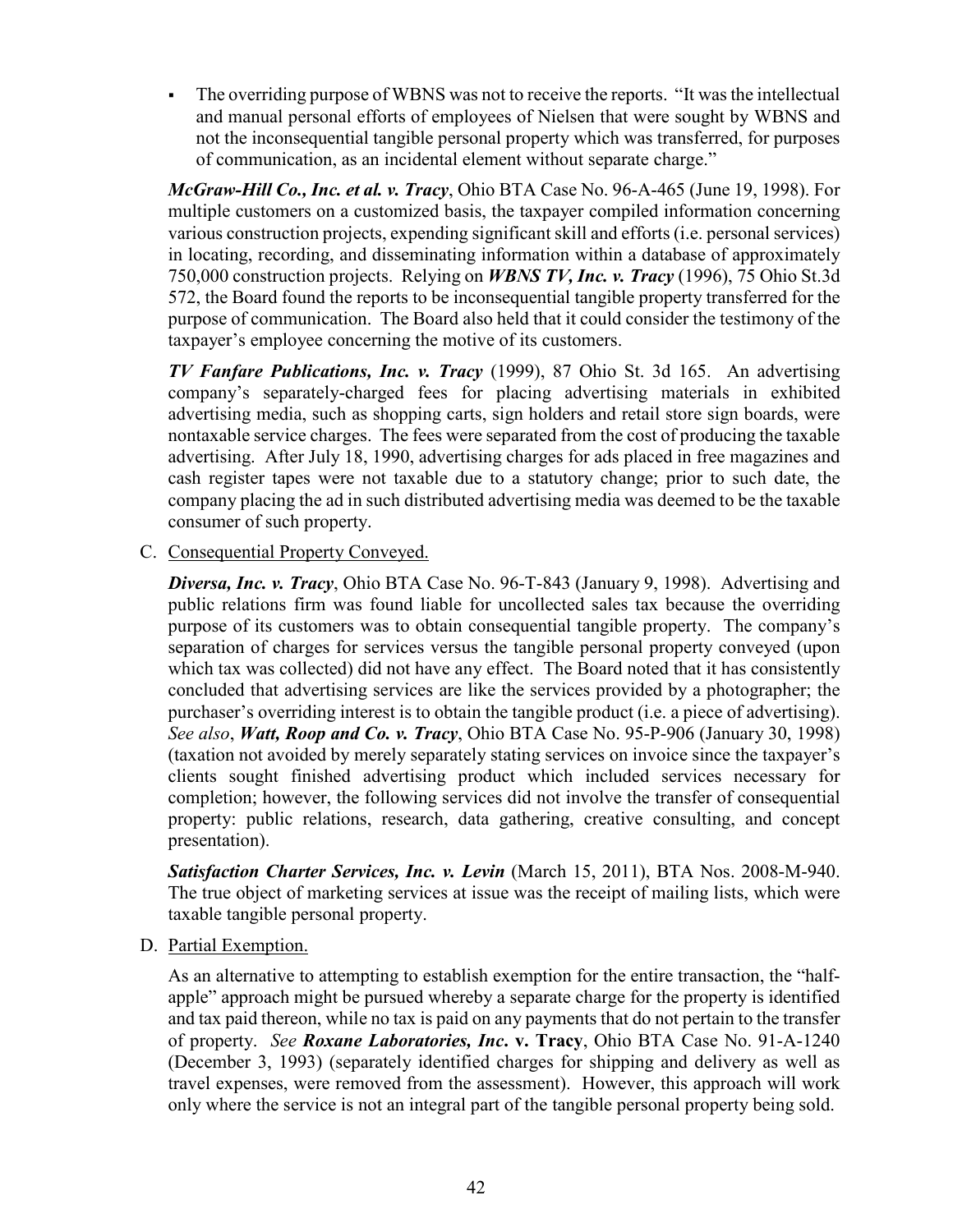In *Terry Robie Industrial Advertising, Inc. v. Tracy*, Ohio BTA Case No. 93-S-1301 (July 28, 1995), an advertising firm, conveyed the following property to its clients for use in their advertising campaigns:

- book jackets
- promotional postcards
- report covers
- logos
- open house invitations
- business cards

Such property was found to be "consequential," thereby making the entire fee for the advertising service taxable. The Taxpayer was unsuccessful in contending that charges for the service component ("creative and design" time) separate from the charge for the property were exempt since the creative work was an integral part of the tangible personal property sold; the taxpayer's creative efforts without the finished product would be of no value to its customers. To make this determination, the Board also looked to Tax Commissioner Rule 5703-9-41 ("The full amount charged on the sale or production of tangible personal property is subject to sales tax even though a part of the charge may be billable as 'service charge,' 'fee,' or 'commission'"); *The Lubrizol Corp. v. Tracy*, BTA Case No. 92-M-1342 (September 9, 1994).

*Ameritech Publishing, Inc. v. Wilkins*, 111 Ohio St.3d 114, 2006-Ohio-5337. Ameritech paid a production company to produce telephone directories and was charged a "paper management" fee for the production company's cost of efficiently maintaining the proper paper stock to produce the directories. The fee was taxable since it was not for a separable nontaxable personal service but was paid in conjunction with the purchase of tangible personal property.

# **V. REAL VERSUS PERSONAL PROPERTY**

A. General Rule.

A construction contract pursuant to which tangible personal property is incorporated into a structure or improvement on, or becoming part of, real property is not a sale of such tangible personal property. R.C. 5739.01(B)(5). The construction contractor is deemed to be the consumer of such tangible personal property. *Id.*

Exceptions for:

- 1. the sale and installation of carpeting, agricultural land tile and portable grain bins; and
- 2. the provision of landscaping and lawn care services and the transfer of property as part of such service. *Id.*
- B. Real Property statutory definition (R.C. 5701.02):
	- 1. Building: a permanent fabrication or construction, attached or affixed to land, consisting of foundations, walls, columns, girders, beams, floors, and a roof, or some combination of these elemental parts, that is intended as a habitation or shelter for people or animals or a shelter for tangible personal property and that has structural integrity independent of the tangible personal property, if any, that it is designed to shelter.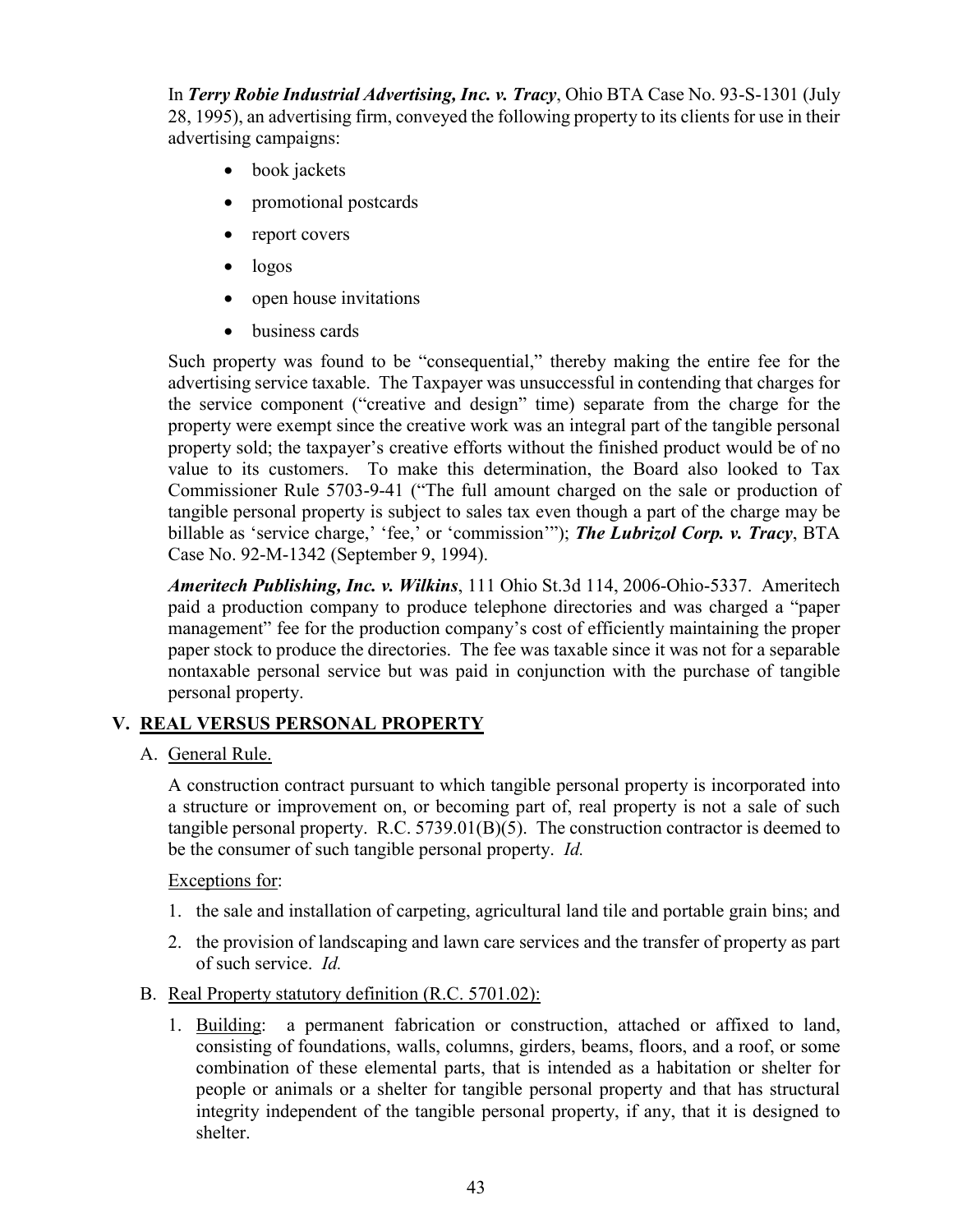- 2. Fixture. An item of tangible personal property that has become permanently attached or affixed to the land or to a building, structure, or improvement and that primarily benefits the realty and not the business, if any, conducted by the occupant on the premises.
- 3. Improvement: with respect to a building or structure, a permanent addition, enlargement, or alteration that, had it been constructed at the same time as the building or structure, would have been considered a part of the building or structure.
- 4. Structure: a permanent fabrication or construction, other than a building, that is attached or affixed to land and that increases or enhances utilization or enjoyment of the land. This term includes, but is not limited to, bridges, trestles, dams, storage silos for agricultural products, fences, and walls.

The definition of "personal property" includes a business fixture. R.C. 5701.03(B) defines "business fixture" as an item of tangible personal property that has become permanently attached or affixed to the land or to a building, structure, or improvement and that primarily benefits the business conducted by the occupant on the premises and not the realty.

Specifically included within the definition of a business fixture are: signs; storage bins and tanks; transportation, transmission, and distribution systems; and machinery, equipment, and foundations and supports therefor. Specifically excluded therefrom are general purpose heating, ventilating, and air conditioning systems, potable water lines, tanks and towers, and electrical and communication lines. The usage aspect of the definition of real property is further expanded by excluding special purpose components of a building or structure from the definition of real property.

- C. Interpretation.
	- 1. *F.P. & E., Inc. v. Tracy* (March 18, 1999), Ohio BTA Case No. 96-M-806. Canopies installed at gas stations were personal property (business fixtures). They "have more benefit to the business conducted upon the land than to the land itself." They are "related to the service station business and are not common to other businesses that have opened in former service stations." Moreover, they have value independent of the realty.
	- 2. *Meijer, Inc. v. Tracy* (February 8, 2001), Ohio BTA Case No. 97-M-1618. A refrigeration system and indoor and outdoor signs were classified as personal property, meeting the definition of "business fixtures." They were permanently attached to the land or building and primarily benefited the business being conducted by the taxpayer.
	- 3. *Haessly Hardwood Lumber Co. v. Zaino* (September 20, 2002), Ohio BTA Case No. 00-J-1623. The manufacturer's purchases of stone and gravel used for the mill yard and concrete used for various ramps in the mill floor did not become business fixtures, but were real property since they were not designed specifically for a business purpose but were common to buildings and improvements to the land generally (even though a portion of such items actually supported material handling equipment). Accordingly, the manufacturer had to pay tax on the cost of its materials.
	- 4. *Funtime, Inc. v. Zaino*, 2004-Ohio-6890. In a four to three decision, the Court held that property associated with an amusement park consisting of a water ride (Grizzly Run), a roller coaster (Mind Eraser) and an enclosed ride that elevated patrons to the top of a "needle" to view the park (Skyscraper), as well as their station houses, were personal property being classified as "business fixtures". Under the Court's two prong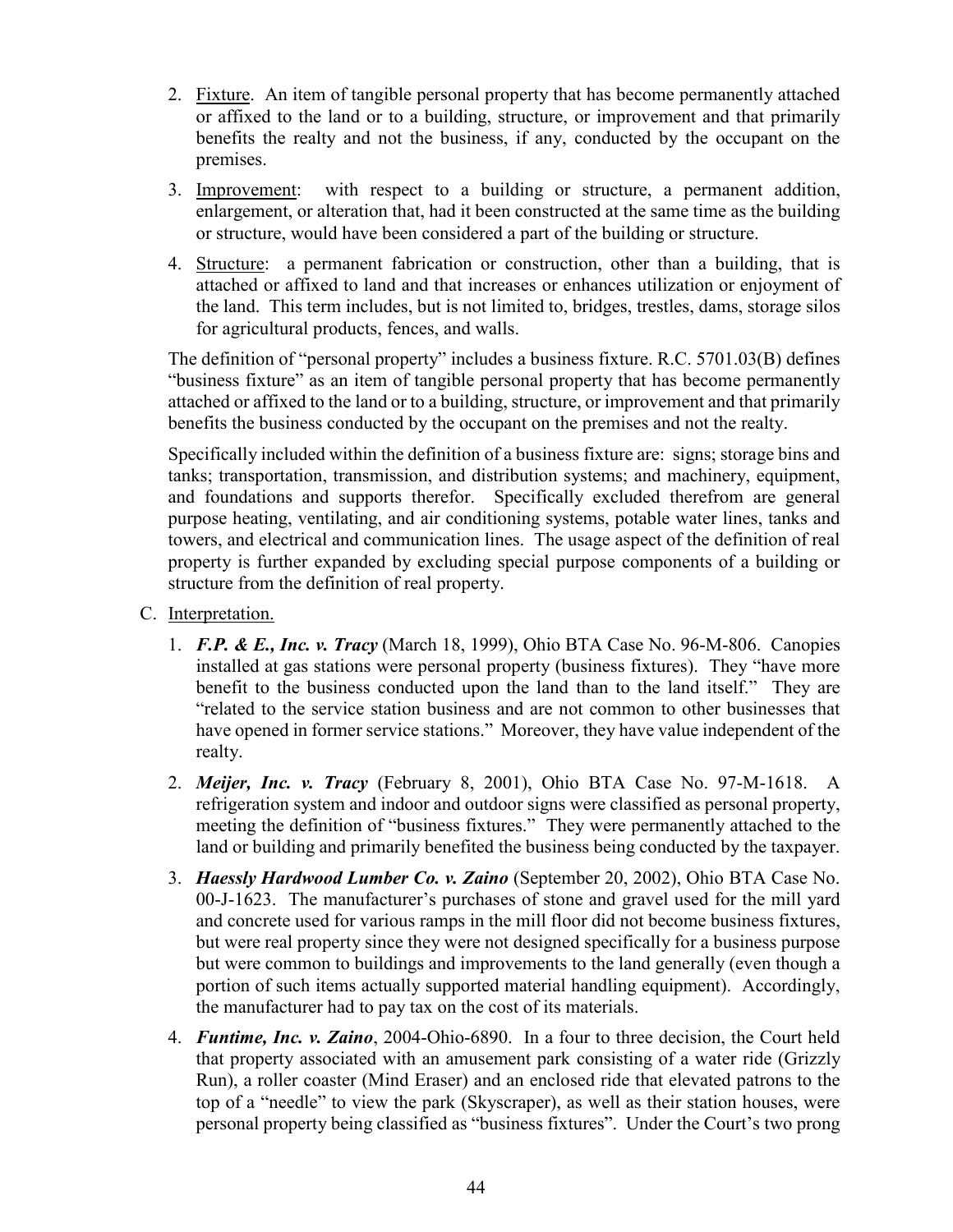test, an item is real property only if it: 1) fits the definition of one of the enumerated categories of real property set forth in the statute; and 2) is not within the definition of "business fixture" because it does not primarily benefit the business conducted by the occupant. Conversely, any property that primarily benefits a business is personal property.

Applying the test, the Court held that special use buildings and structures are personal property. Although the Grizzly Run, Mind Eraser and Skyscraper were structures or buildings, they were personal property because:

- a. "There was no evidence that the rides would be of any benefit to a buyer of the land who engaged in a different business."
- b. "No use independent of the amusement park business was shown for the Mind Eraser station house."

Comment: The scope of the Court's test for determining whether an item is real property is interesting because it potentially results in personal property classification for all buildings and structures peculiar to a specific business. Moreover, applying the Court's test, the statutory definitions added in 1992 for the enumerated categories of real property would appear to serve no purpose since property with primarily a business purpose is personal property even when it meets a real property definition.

The Court's decision would appear to have changed the historic priority given to the definition of real property. Prior to the 1992 statutory amendments which added specific definitions for the various categories of real property, the Court held that an item is real property if it constitutes one of the enumerated categories of real property even though it may otherwise be personal property under common law. In addition, the Court did not provide guidance in determining whether a particular property primarily benefits the business conducted on the land. How specialized must the item of property be before it becomes a business fixture? For example, are the following properties personal property?

- a. Shopping mall: only used for retail businesses.
- b. Columbus' Crew Stadium: only used for the business of sporting events (particularly soccer).
- c. Progressive Field: only used for the business of baseball entertainment.
- d. FirstEnergy Stadium: only used for the business of football entertainment.
- e. Cleveland's Quicken Loans Arena: only used for the business of entertainment events, actually taking the place of the Richfield Coliseum (which was demolished after its occupant moved to this arena). Since no one could find a use for the Coliseum, it was demolished, even though it was only 25 years old.
- f. A bridge between two manufacturing plants or stadiums. Even though bridges are included in the statutory definition of structure, such a bridge is presumably for the benefit of the businesses.

A common characteristic for all of these properties is that their utility to any buyer is the same as the prior owner/occupant. Under the Court's decision, arguably, all of these items are subject to sales/use tax and personal property tax (and not real estate tax). Even land can be modified so as to be in a form that benefits the particular business occupying it (i.e., sand and gravel pit).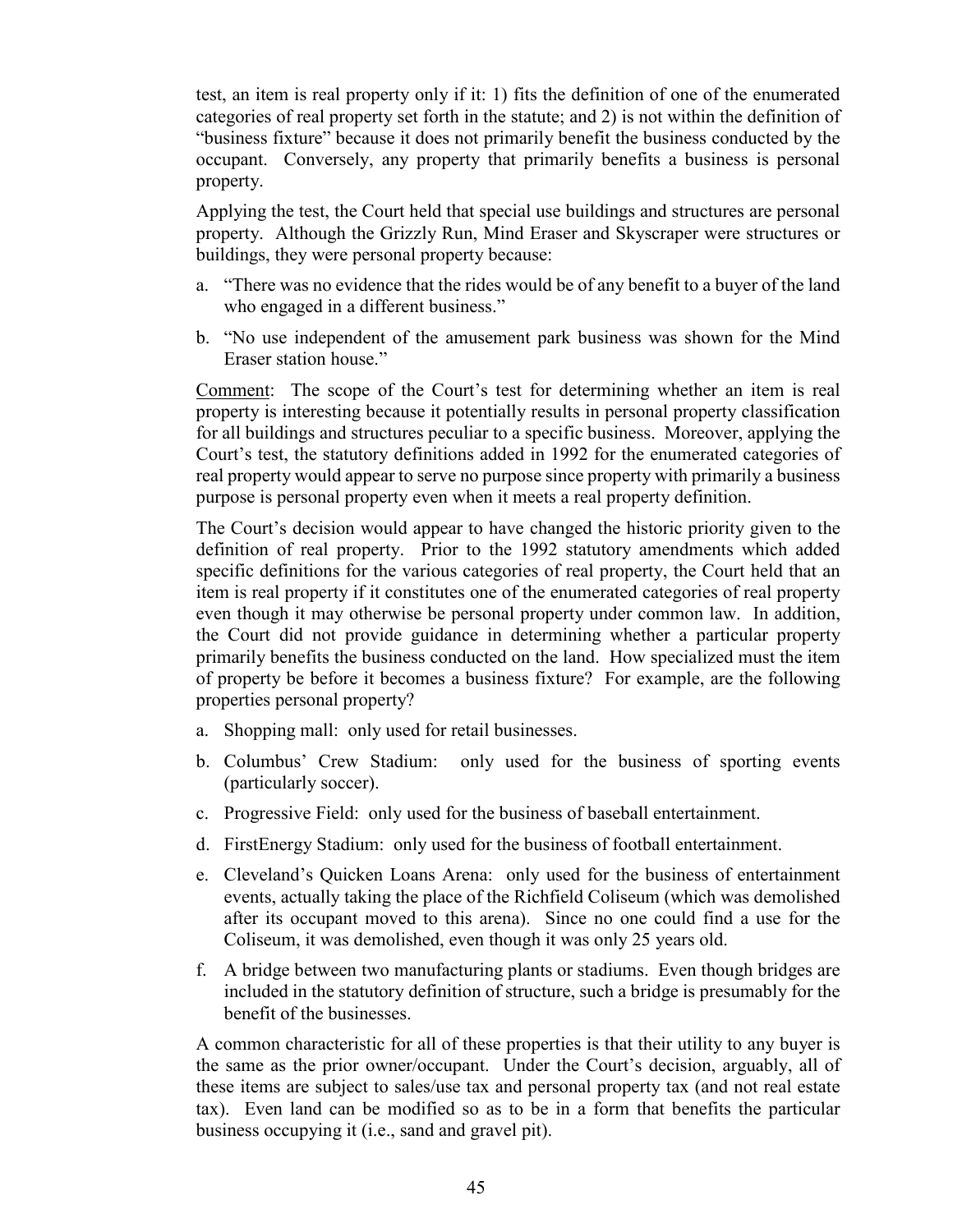- 5. *Oregon Ford, Inc. v. Wilkins* (January 27, 2006), Ohio BTA Case No. 2005-A-111 (property tax case). An automobile dealership's parking lot lighting was personal property. It did not increase or enhance utilization of the land on which it was located (e.g., structure definition), but benefited the business conducted on the land. The lighting would not benefit the land if the particular business conducted on the land ceased.
- 6. *Polaris Amphitheater Concerts, Inc. v. Delaware County Board of Revision*, et al (January 26, 2007), Ohio BTA Case No. 2004-V-1294 (property tax case). An outdoor amphitheater was determined to be real property. The following was also considered to be real property:
	- Cafeteria and six dressing rooms
	- Hospitality building with patio and deck
	- Paved parking lots and walkways
	- Wood fence around amphitheater
	- Dock-height loading bays
	- Food concession buildings and restrooms
	- Storage buildings
	- Covered outdoor bar/lounge area and restrooms
	- Ticket sale building
	- Concessions booths and sales buildings

All of these items are buildings or structures because they are permanent fabrications or constructions affixed to land that are: 1) intended as habitation for people, animals or shelter for tangible personal property; and 2) increase the utilization or enjoyment of the land.

The Board did not consider whether the items were "business fixtures" that primarily benefit the business conducted on the property, because they were not items of personal property attached to land. The Board stated:

R.C. 5701.03(B) provides "'[b]usiness fixture' means an item of tangible personal property that has become permanently attached or affixed to the land, \*\*\*." The evidence before us concerning the nature of the buildings, improvements and structures fails to demonstrate that any of them are items of personal property that have become permanently attached to the subject property. The buildings, improvements, and structures before us are borne from permanent fabrication and construction upon the property (e.g., brick and mortar construction "consisting of foundations, walls, columns, girders, beams, floors, and a roof"), rather than item(s) of personal property (e.g., "machinery, equipment, signs, storage bins and tanks, \*\*\*, broadcasting, transportation, transmission, and distribution systems") that have been otherwise delivered and permanently attached to the land.

It is unnecessary to consider whether or not the buildings, improvements and structures before us "primarily benefit the business conducted" on the property because the brick and mortar buildings, improvements and structures fail to constitute "[an] item of personal property" under R.C. 5701.03(B) in the first instance.

• • •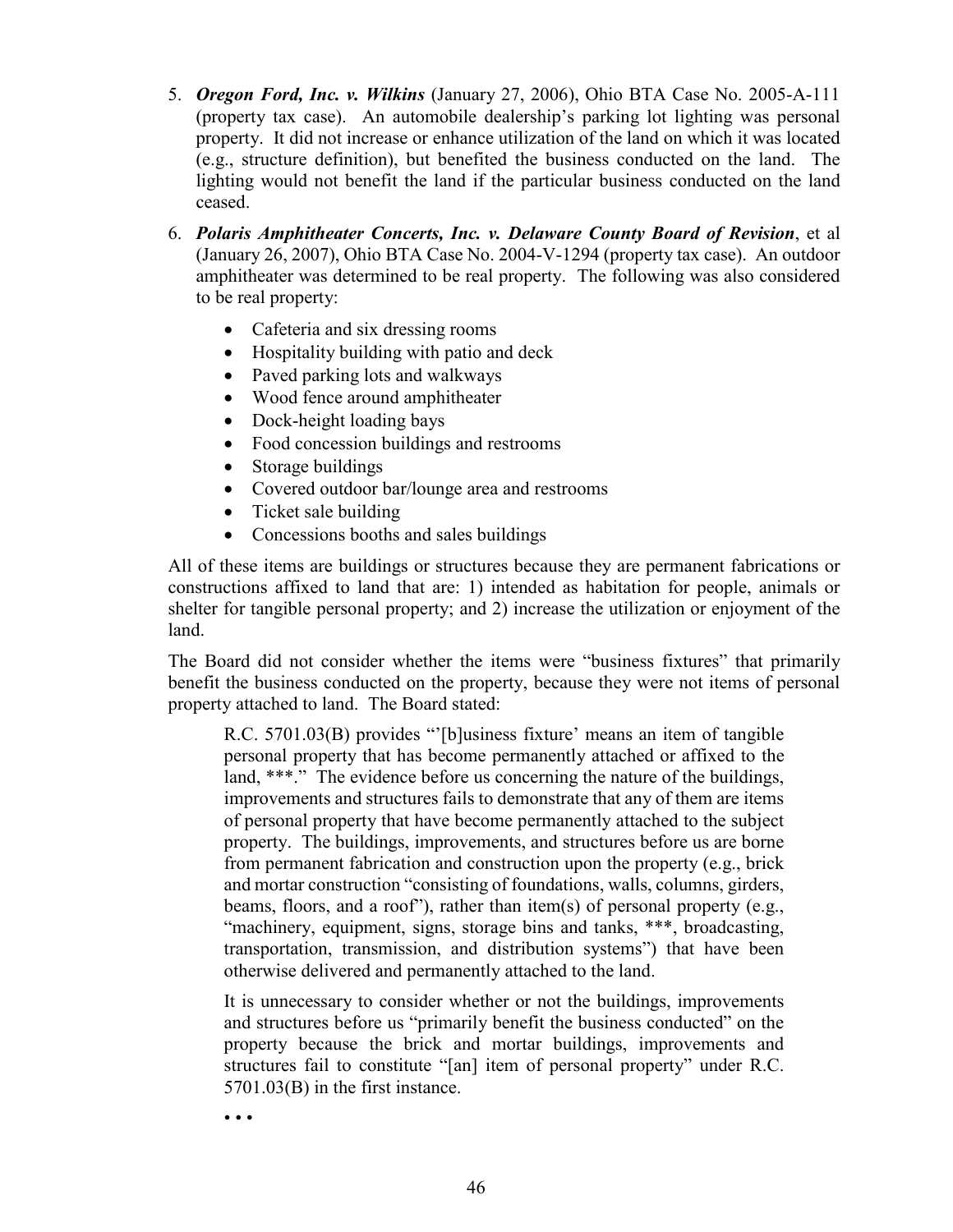As the Ohio Supreme Court held in Funtime, supra, R.C. 5701.02 and 5701.03 must be interpreted in pari materia. The distinction between real property and personal property does not hinge upon the singular distinction of whether property is used in business or a commercial venture. Rather, only the distinction of whether an item of personal property constitutes a "fixture" under R.C. 5701.02I and is therefore defined as real property, or whether an item of personal property constitutes a "business fixture" under R.C. 5701.03(B) and is therefore defined as personal property does hinge upon the determination of whether the item of personal property is used in business.

The limited inclusion of language by the legislature in the definition of business fixture permits foundations and supports specifically designed for machinery, equipment, and the like to be classified as business fixtures. [FN5] If we were to accept Polaris' argument, the definition of business fixture would necessarily eclipse all the definitions of real property found in R.C. 5701.02 and require that all buildings, structures and improvements (e.g., car washes, office buildings, retail stores, banks, gas stations, indoor and outdoor arenas) be classified as personal property solely because they are all used for a commercial purpose. We fail to read the statutory enactments and the court's holdings to produce this result.

FN5. All of the examples cited within the definition of business fixture found in R.C. 5701.03(B) support the conclusion that business fixtures are items of personal property that have been brought upon the land and otherwise affixed (i.e., machinery, equipment, signs, storage bins and tanks; broadcasting, transportation, transmission, and distribution systems).

7. *Opinion of the Tax Commissioner*, No. 07-001, March 29, 2007. The Opinion addresses golf course improvements. Real property includes:

Fixtures: Paved cart paths

- Buildings: Restrooms **Canopies on barns and sheds** 
	- Storage sheds **Golf** cart storage area
		-
	- Machinery shed
	- Maintenance facility Golf course club house
- Structures: Pole barns Clubhouse patio
- - Pole-constructed shelter Gazebo
	- Parking lots

For these first three categories of property, the Tax Commissioner concluded the improvements would be of use to a subsequent owner not engaged in the same business.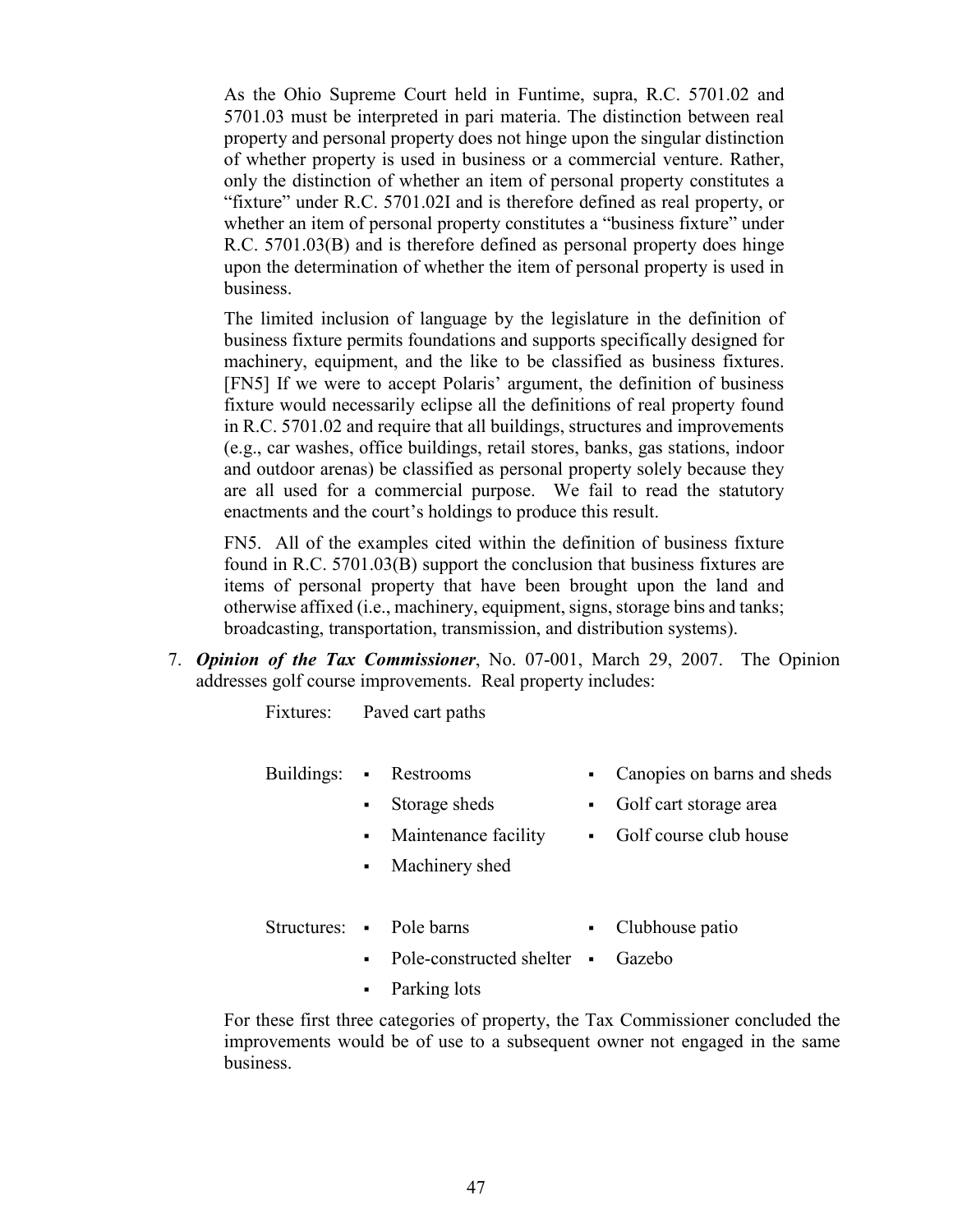## Land:

- Practice greens
- Driving ranges
- Greens
- Sand traps
- Man-made lakes, streams, other water hazards and an irrigation pond

## Personal Property included:

- Underground irrigation system, above-ground attached fixtures and control boxes
- Driving range mats and practice pins
- Water coolers and associated wooden posts
- Waste disposal cans
- Yardage markers, out-of-bounds markers and tee signs
- **Scoreboard**
- Ball washers
- 8. *Inverness Club v. Wilkins*, (May 11, 2007), Ohio BTA Case 2004-R-338. Golf course improvements were determined to be real property and not personal property or taxable landscaping services. The improvements included:
	- moving a hill
	- changing fifty-seven bunkers
	- reconstructing thirty-eight tees
	- adding yardage
	- tee drainage
	- fairway construction
	- new irrigation on fifteen holes

In finding the golf course improvements to be real property, the Board limited the scope of taxable landscaping services to transactions that make the property "prettier or more ornamental." As to real property classification, the Board found the improvements to be "land itself". The Board then addressed whether they were business fixtures and cited its decision in *Polaris*, limiting "business fixtures" to items of personal property (with a physical existence separate and apart from the land) that have become permanently attached but can be removed without causing significant injury to the land, versus permanent fabrication and construction. The Board also cited a July 21, 2006 Portage County Court of Common Pleas decision involving golf course improvements found to be real property, distinguishing *Funtime* "because the use of the amusement rides 'was confined exclusively to the business of an amusement park and were not of any practical use to a different business'."

9. *Goofy Golf II, Inc. v. Levin* (November 4, 2008), Ohio BTA Case No. 2007-A-199. Following the Ohio Supreme Court's decision in *Funtime, Inc. v. Wilkins*, 105 Ohio St. 3d, 2004-Ohio-6890, two specialty water park pools, consisting of a "Lazy River" and main activity pool, were classified as personal property (business fixtures) since they primarily benefited the particular business conducted on the land and would be of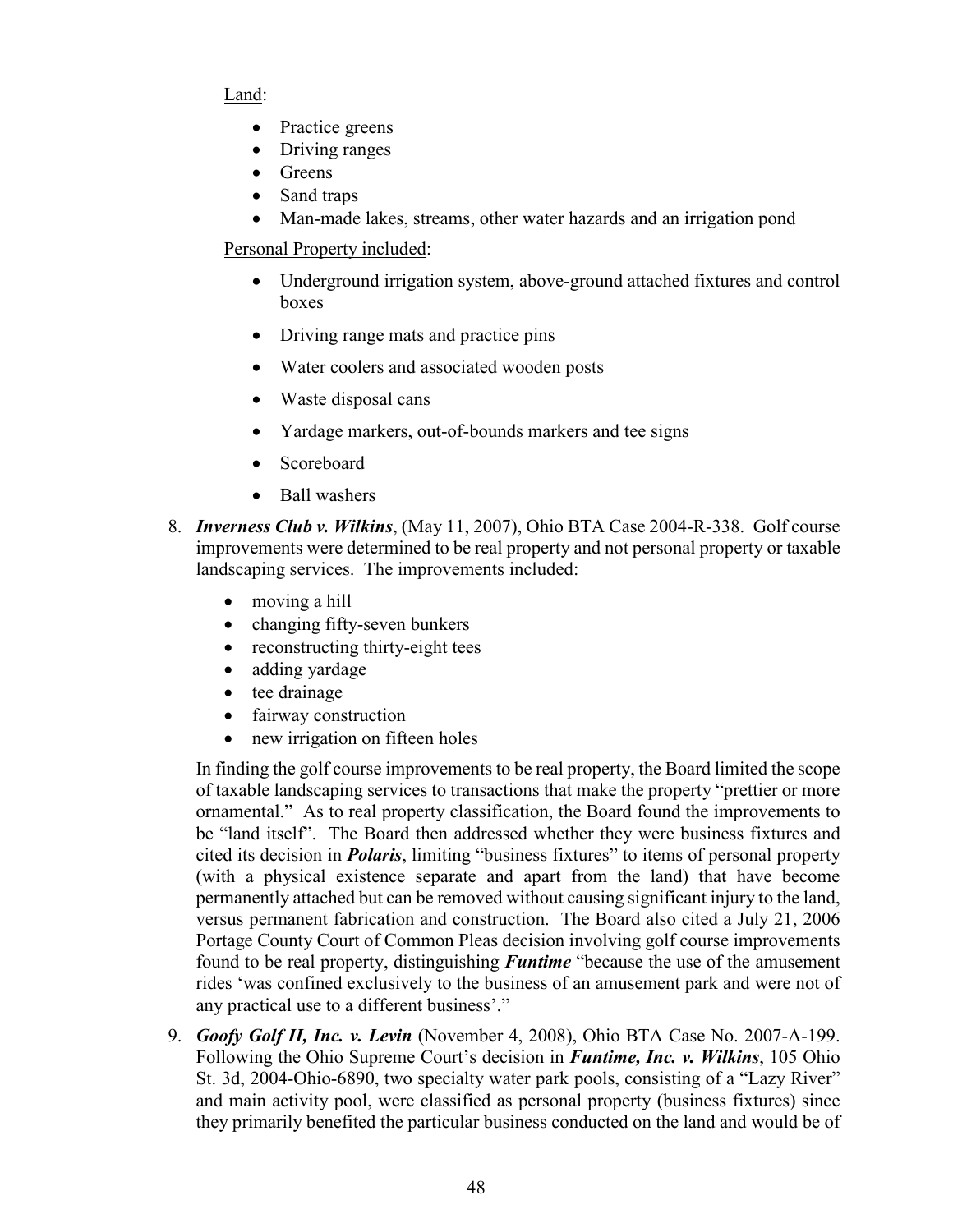no benefit to the land if the water park's business was terminated. The Tax Commissioner found that an in-ground pool and adult pool were real property.

**COMMENT:** Did the Board retreating from its restrictive interpretation of *Funtime* set forth in *Polaris*? Perhaps the Board felt a bit constrained since the pools at issue appear to be similar to Funtime's Grizzly Run water ride found to be personal property (business fixture).

- 10. *Funtime, Inc., v. Wilkins* (May 24, 2011), BTA No. 2006-K-730. ("Funtime II"). Narrowly construing the Supreme Court's decision in *Funtime, Inc. v. Wilkins*, 105 Ohio St. 3d 74, 2004-Ohio-6890, fencing and railing around an attraction were found to be real property, being a "structure" without unique business characterization. It served a general purpose of protecting, building and restricting pedestrian traffic, as well as separating from view one area from another. Therefore, the fencing/railing was not a business fixture. This is consistent with the BTA's decision in *Polaris*.
- 11. **SSN II, LTD v. Warren County Board of Rev.**, 12<sup>th</sup> District Appellate Court, No. CA2012-04-037 (March 25, 2013). The taxpayer asserted that various golf course improvements were personal property (business fixtures) and not real property for real estate tax purposes. The improvements consisted of teeing grounds, cart paths, sprinkler systems, drainage systems, water hazards such as ponds and streams, fairways, bunkers, roughs putting greens, and holes. The Court adopted the BTA's rationale in *Polaris* and *Inverness* in holding that all of these improvements (except the sprinkler systems) were real property. In addition, a canopy deck was found to be a fixture since it was common to buildings.
- 12. *Hoffman Properties Limited Partnership v. Testa*, Ohio Ct. App. 9<sup>th</sup> Dist., Dkt. No. 14C0041-M (September 28, 2015). Ohio Supreme Court appeal pending, Case No. 2015-1779. The court affirmed the Board's holding that a golf course irrigation system was a "*business fixture*" and, thus, not real property. It was highly specialized and designed/installed to address the unique needs associated with the golf course operation, primarily benefitting the business and not the land. Moreover, its removal would only cause repairable, temporary damage (and not permanent damage). Although subject to debate, the Court found the Board's decision in *Inverness Club v. Wilkins*, Ohio BTA Case No. 2004-R-338 (May 11, 2007) to be distinguishable as addressing only whether improvements constituted landscaping or lawn care services; the court stated that the Board found the construction company services to be construction, not landscaping, and did not address the characterization of an irrigation system.
- 13. *Pep Boys – Manny, Moe & Jack of Delaware, Inc. v. Testa*, Ohio BTA Case No. 2015- 706 (April 4, 2016). Assessment affirmed with respect to burglar/fire alarms, outdoor illuminated sign, electrical wiring and switches, a security surveillance system, store remodeling, and an air compressor. Although the Tax Commissioner acknowledged that some of the items assessed as "*store remodelers*" may be real property, there was insufficient evidence since the taxpayer did not attend the hearing.
- 14. *Palace Hotels, LLC v. Testa*, Ohio BTA Case No. 2016-1300 (March 5, 2018). Resort hotel's waterpark improvements/amenities were real property. This included a roof/dome, fiberglass decks, plumbing, electric and concrete foundations. The Tax Commissioner accepted in-ground pools as real property. Relying upon its earlier decisions in *Polaris Amphitheater* (2007) and *Inverness Club* (2007), the Board noted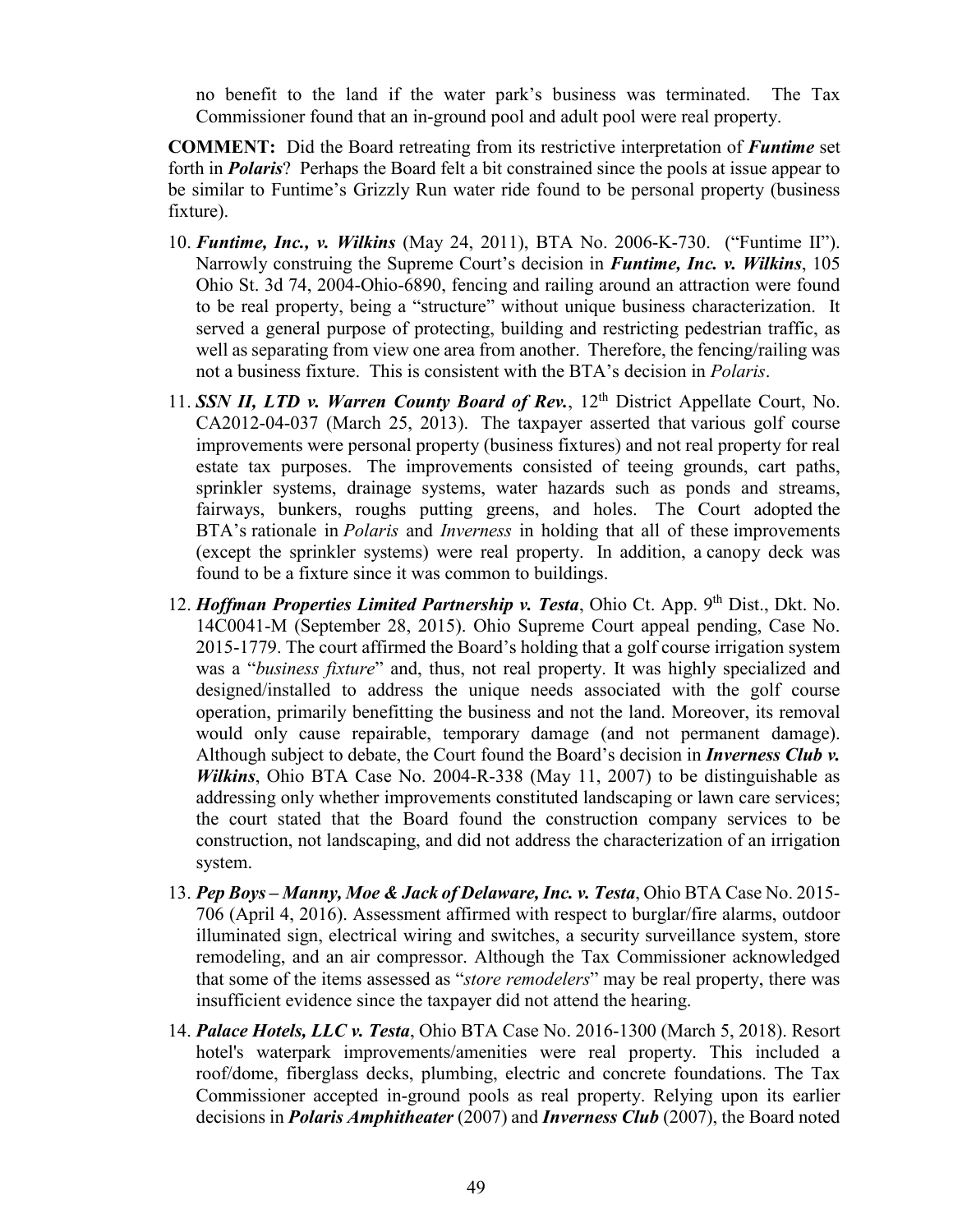that an item can have a commercial purpose and still be real property (rather than a business fixture). Moreover, professional engineering services were nontaxable, being a part of the price for the waterpark construction (i.e., real property improvements).

15. *[Nationwide Mutual Insurance Co. v. McClain](https://ohio-bta.modria.com/download?BID=925990),* Ohio BTA Case No. 2018-313 [\(October 22, 2019\).](https://ohio-bta.modria.com/download?BID=925990) Installation of industry-standard communication lines (CAT-5 and CAT-6 cabling) constituted nontaxable real property improvements, rather than taxable business fixtures. Despite a previous ruling (discussed below) that such cabling was a business fixture, the BTA found this type of high-speed computer cabling was not a business fixture because it was no longer unique to specific businesses and is common in any commercial property. The parties stipulated that if Nationwide abandoned the buildings where the cabling was installed, any business could use the cabling for its voice and internet communications. Common building elements, including electrical and communication lines, are excluded from the definition of "*business fixture*." [R.C.](http://codes.ohio.gov/orc/5701.03)  [5701.03\(B\).](http://codes.ohio.gov/orc/5701.03)

Accordingly, certain improvements once taxable as business fixtures may evolve into nontaxable real property improvements. In the 1990s, the BTA held internet cable installations were taxable business fixtures because they were not common in every building and primarily benefited the specific business occupant instead of the realty. *See Newcome Corp. v. Tracy*[, BTA No. 97-M-320 \(Dec. 11, 1998\).](https://ohio-bta.modria.com/download?BID=200852) Now, this type of high-speed computer cabling is so commonplace that any subsequent business occupying the property would use the installed cabling for its own benefit. The BTA noted that when *Newcome* was decided the type of high-speed communication cable installations were tailored to the specific customers' business, as the existing cabling was rarely used when systems were upgraded, and similar cabling was not found in every commercial building nor usable by other building occupants. Although the BTA noted there might be some specialized cable installations that constitute business fixtures that was not the case here where only industry standard cabling was installed.

Conclusions:

- a. Per the BTA's interpretation of *Funtime* in *Polaris, Inverness*, *Funtime II*, *SSN II, LTD* and *Palace Hotels*, business fixture classification is confined to distinct items of tangible personal property that:
	- (i) do not become part of a permanent fabrication or construction on the property whose removal would cause "significant injury to the land"; and
	- (ii) have a very specific business purpose.

Special purpose buildings and structures are real property. Where does *Goofy Golf* fit in? Is it an aberration, or does it bring us back to a restrictive interpretation of *Funtime*?

- b. Actual components of land are real property.
- D. Protecting From Uncertainty as to Property Classification

If it is unclear whether tangible personal property becomes real property upon installation, the contractor may request certification from the customer as to what will constitute real property and what will retain its classification as tangible personal property after installation. The request must be sent to the customer by certified mail, return receipt requested, before entering into the contract to perform the work. The contractor may rely in good faith on the customer's certification and is protected from erroneous classification as long as it acts consistent with the customer's certification. If the customer does not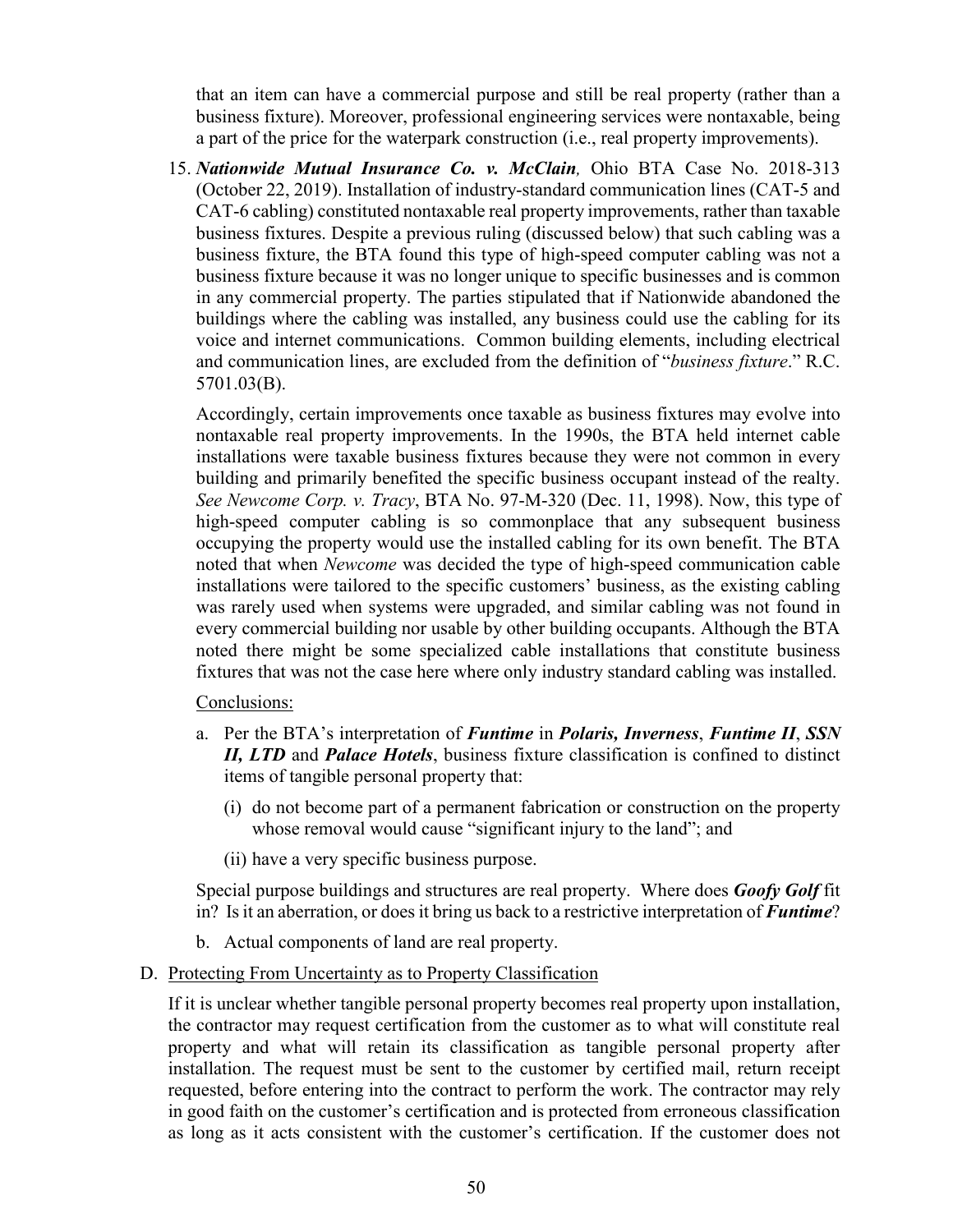provide a certification, the contractor can make a good faith determination as to which property becomes real property after installation and pay sales/use tax accordingly; under such circumstances, the contractor will be excused from liability for tax on materials if the Tax Commissioner determines more of the contract was properly characterized as a real property improvement.

# **VI.PROCEDURE**

## A. Penalty Abatement.

*Smink Electric, Inc. v. Wilkins* (January 19, 2007), Ohio BTA No. 2005-B-1277 (appeal pending with the Ohio Supreme Court). Under the abuse of discretion standard, penalty remission was granted due to the taxpayer's "exceptional good faith demonstrated," which included relying on competent professionals for advise on tax matters. Before the liability arose, the company also contacted the Ohio Department of Taxation for specific instructions concerning tax compliance.

*Cottonwood, Inc. v. Levin* (April 19, 2011), Ohio BTA No. 2009-K-5. The Tax Commissioner assessed a struggling business deficient sales tax, interest and penalties. The taxpayer appealed requesting a waiver of interest and penalties, but without challenging the tax, based upon the fact that the deficient sales tax had been paid and the business' financial hardship. In affirming the penalty, the BTA noted that the Tax Commissioner has considerable discretion to include interest and penalties in an Ohio sales/use tax assessment pursuant to R.C. 5739.13 to 5739.133. A taxpayer challenging the use of this discretion must show more than an error of law or judgment, but rather that the Tax Commissioner's decision was unreasonable, arbitrary or unconscionable which did not exist in this case.

*Smedley Chevrolet Sales, Inc. v. Levin* (October 9, 2012) Ohio BTA Case No. 2011-A-760. Normally, a penalty can be challenged only through a timely filed Petition for Reassessment. However, a penalty refund (and interest thereon) is allowed in the absence of a Petition for Reassessment in "egregious circumstances" which, in this case, included employee fraud (theft of company funds) discovered after the period during which a Petition for Reassessment could be filed. It also appeared helpful that the taxpayer had prosecuted the employee and paid all of the outstanding assessments, consistent with a previous record of timely paying all taxes.

*S2K, Inc. v. Testa* (September 24, 2014), BTA Case No. 2013-2423. 50% penalty affirmed since taxpayer did not meet burden of establishing Tax Commissioner abused his discretion. The seven-year assessment period, the significant time elapsing before discovering and addressing the delinquent filing, and the failure to timely remit taxes for a subsequent period supported the Tax Commissioner's denial of penalty abatement.

*Neptune v. Testa*, Ohio BTA Case No. 2014-4620 (November 12, 2015). Penalty assessment upheld due to failure to support a Tax Commissioner abuse of discretion. The taxpayers asserted one spouse's long-standing severe health conditions forced them to rely on the other to maintain proper records for the remittance of sales tax. The Tax Commissioner abated a portion of the penalty, and there was no evidence the Tax Commissioner abused his discretion.

*J&T Washes, Inc. v. Testa*, Ohio BTA Case No. 2015-470 (March 14, 2016). The taxpayer failed to establish that the Tax Commissioner abused his discretion by not remitting the entire penalty. The BTA had no statutory authority to address abatement of interest.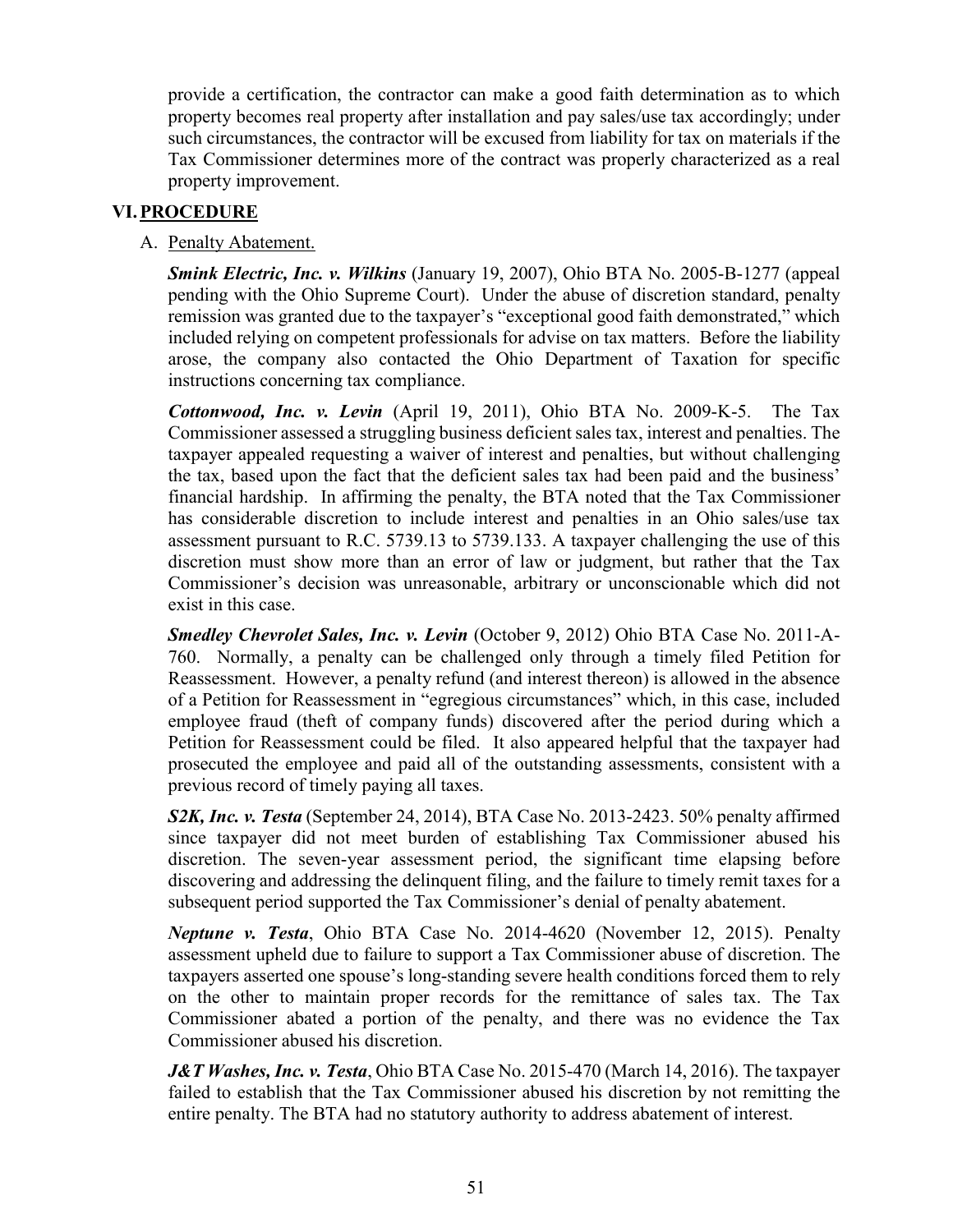*J&T Washes, Inc. v. Testa*, Ohio BTA Case Nos. 2015-2389; 2016-594; 2016-612; 2016- 636 (October 3, 2016). Consistent with the Board's recent, prior decision, the Tax Commissioner did not abuse his discretion by not remitting the entire penalty (and the BTA has no statutory authority to address interest abatement). For same result/analysis*, see also, Alan Rehbein*, Ohio BTA Case No. 2016-372 (December 8, 2016) and *Porter v. Testa*, Ohio BTA Case No. 2016-484 (January 6, 2017) (taxpayer asserted that it was forced to close business in absence of relief).

**Fiddle Stix Boutique, LLC v. McClain**, Ohio BTA Case No. 2018-69 (April 29, 2019). A penalty was affirmed even though the Taxpayer asserted it had paid the sales tax liability at issue and received a confirmation that it had paid. However, the Department of Taxation never took the funds out of the Taxpayer's account. The BTA had to limit its review to determine if the Tax Commissioner had abused his discretion in denying penalty abatement, and determined that he did not.

#### B. Markup Calculation.

*Shaks-Korner, Inc. v. Zaino*, Ohio BTA Case No. 99-M-1442 (September 7, 2001). The Tax Commissioner's gross markup calculation from the test check period used to determine taxable sales of a convenience store was incorrect because it included exempt sales pertaining to lottery tickets and check cashing fees. Rather than removing such actual sales from the vendor's computed gross sales, they should have been removed from sales in the computation of the gross markup percentage. The Board accepted the vendor's objection even though it had signed a letter of agreement since there was a mutual mistake of fact.

*Our Time, Inc. v. Testa* (December 5, 2013), BTA Case No. 2011-4719. Assessment against convenience store based upon markup analysis was affirmed. There was no evidence to support vendor's assertions as to employee theft and purchases erroneously attributed to vendor.

*Woodville One Stop Center* (April 8, 2014), BTA Case No. 2013-5988. Taxpayer/vendor was not allowed to challenge markup percentages since an agreement had been signed. Furthermore, the taxpayer could not support spoilage and employee theft.

*A.B.C. Foods, Inc. v. Testa* (April 29, 2014), BTA Case No. 2013-6479. Although it appears there was no markup agreement executed, the auditor's markup calculation was accepted due to lack of evidence to support lower markup percentages.

*Lotto Express, Inc. and Christine Markho v. Testa* (May 18, 2014), BTA Case No. 2013- 6569. The auditor did a markup analysis (apparently without an executed agreement) which was upheld due to lack of evidence to support lower markup percentages.

*Murali, Inc. v. Testa* (October 22, 2014), BTA Case No. 2014-1169. Markup assessment against convenience store affirmed due to lack of sufficient evidence to support lower liability. *See also, Tabateh, Inc. v. Testa* (October 22, 2014), BTA Case No. 2014-1150 (markup assessment affirmed); and *Manes v. Testa* (September 2, 2014), BTA Case No. 2013-5590. Markup analysis affirmed consistent with executed memorandum of agreement.

*M&A Food Store, Inc. v. Testa,* BTA Case [No. 2013-4504 \(January 27, 2015\).](https://ohio-bta.modria.com/casedetails/59586) The Board affirmed the [Tax Commissioner'](http://www.tax.ohio.gov/communications/tax_commissioner_bio.aspx)s sales tax assessment against a retail convenience store. The taxpayer attempted to support its contention that the assessment was overstated by offering its 2010 corporate income tax return and an email from a [Department of Taxation](http://www.tax.ohio.gov/communications/tax_commissioner_bio.aspx) representative regarding potential allowable adjustments based upon previously provided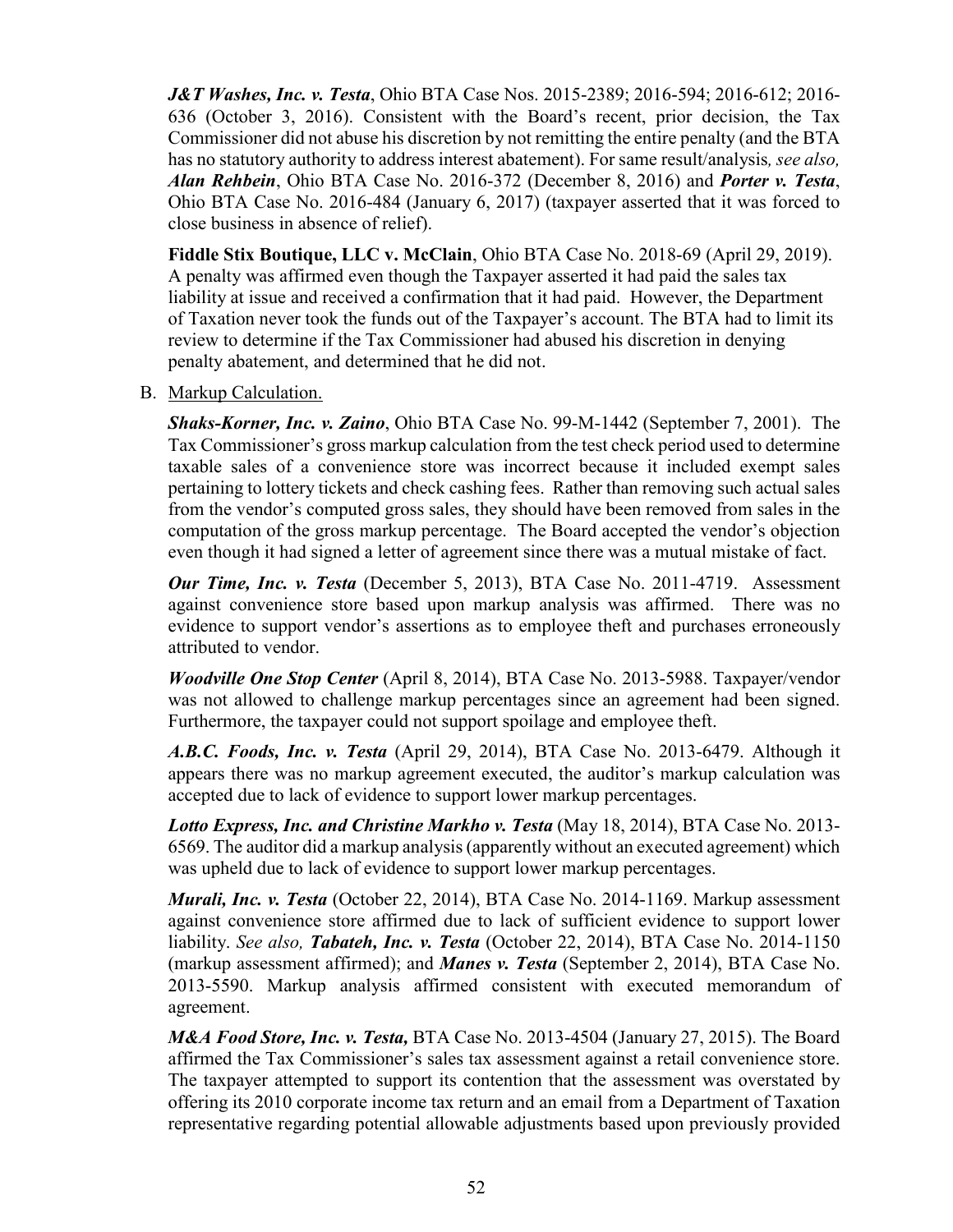records. The [Board](http://bta.ohio.gov/) treated the Department's email as a settlement offer, but found insufficient evidence supporting the adjustments discussed in the email. The tax return and email were not probative evidence to reduce the assessment without testimony from the taxpayer's representative to corroborate the representations therein.

*Castle's Gas & Deli, LLC v. Testa*, Ohio BTA Case No. 2015-311 (January 11, 2016). This is one of the few favorable BTA decisions at least initially rejecting the Tax Commissioner's mark-up analysis when the vendor (convenience store operator) could support it had relevant records that were not considered – those records that reflected total daily taxable sales. There appeared to be conflicting evidence as to whether the records detailed the specific items sold. More importantly, the Tax Commissioner asserted such records did not identify all of the sold inventory (i.e., presumably, additional imputed unreported cash sales were not captured). Regardless, the BTA found that all "*appropriate*" records should have been considered. Since there was no evidence the vendor's records were deficient, the case was remanded back to the Tax Commissioner for full consideration of the vendor's "*sales tax records*" to determine the accuracy of the amount assessed.

However, in a second case, the BTA affirmed a second assessment against this vendor because it failed to provide any new documentary evidence challenging the assessment or the mark-up methodology (and the record was complete as to all of the evidence the auditor considered in arriving at the mark-up liability). *See Castle's Gas & Deli, LLC v. Testa*, Ohio BTA Case No. 2016-1477 (June 29, 2016).

*Baker v. Testa*, Ohio BTA Case No. 2015-1479 (June 24, 2016). Mark-up audit of a dance/entertainment nightclub / bar was affirmed because the taxpayer provided only bare assertions as to the incorrectness of the assessment. When contesting the Tax Commissioner's determination, the Taxpayer has the burden to establish his "*actual tax liability*", as well as other errors in the assessment through "*competent, probative*" evidence. *See also, Saim Inc. v. Testa,* Ohio BTA Case No. 2015-317 (January 22, 2016).

*The Dukester, LLC v. Testa*, Ohio BTA Case No. 2016-2168 (December 6, 2016). Markup audit of small bar was affirmed due to evidence that insufficient tax was collected and the absence of primary records. The taxpayer did not provide alternative methodologies to determine taxable sales. For same analysis/result, *see also, Cantax, Inc. v. Testa*, Ohio BTA Case No. 2016-217 (December 7, 2016) (convenience store audited consistent with Memorandum of Agreement signed by the taxpayer).

*Willard Drive Thru v. Testa*, Ohio BTA Case No. 2016-16 (January 19, 2017). A convenience store mark-up audit was affirmed. The four core deemed sale categories (beer, wine, liquor/other alcohol and cigarettes) were determined by the state statutory minimum pricing, while the mark-ups for other products fell within the ranges of the vendor's own product checklist (as well as industry standards).

C. Successor Liability.

*Ohio Department of Taxation v. B/G 98 Co., LLC*, 141 Ohio App.3d 678 (Ham. Cty.; March 2, 2001). The judicial sale exception to successor liability did not apply to a courtsupervised sale under the bankruptcy code. Such exception only applies when the court assumes the role of vendor, which is not the case in a court-supervised sale where the debtor-in-possession remains the vendor. Therefore, the purchaser of the debtor company's assets was responsible for the debtor's unpaid Ohio sales tax; it could have withheld a sufficient amount from the purchase price to pay the taxes.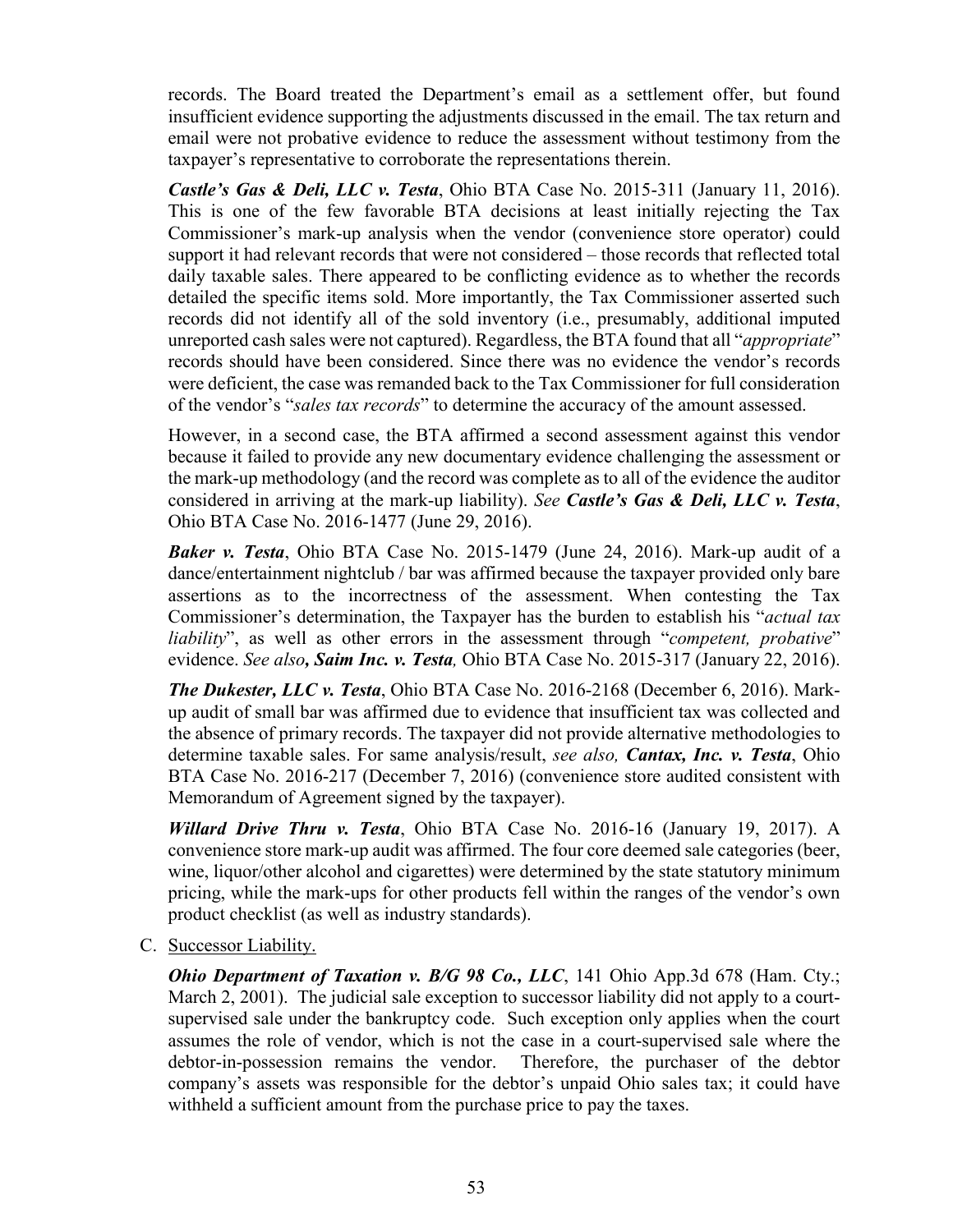## D. Audit Methodology.

*MCI Telecommunications Corp. v. Tracy*, Ohio BTA Case No. 98-K-1299 and 98-K-1300 (April 19, 2002). Telecommunications service provider (calling cards) was liable for uncollected permissive tax even though it did not have the ability to determine the Ohio county to which its sales were sitused. The Board found that an impossibility exception to sales tax collection did not exist.

*Beck v. Zaino*, (August 20, 2004), Ohio BTA Case No. 2003-14-1257. The Board held that the inclusion in the test sample of an installation charge erroneously accounted for by the taxpayer as a monitoring charge, when the examining agent had acknowledged installation charges were properly accounted for by the taxpayer, skewed the sample result and was, thus, permitted to be excluded from the sample.

E. Quick Service Restaurants (QSR) Sales Tax Compliance Report: New Options to Consider During a Sales Tax Audit

Following a series of interested party meetings, the Department issued its [QSR Sales Tax](http://www.tax.ohio.gov/Portals/0/communications/QSR%20REPORT%20FINAL.pdf)  [Compliance Report](http://www.tax.ohio.gov/Portals/0/communications/QSR%20REPORT%20FINAL.pdf) presenting additional audit options QSR vendors may utilize, as well as a new "*restaurant compliance program*" (RCP). If the Department initiates an audit, the QSR may choose from: (1) standard test check; (2) modified test check with expanded days / hours and seasonality considerations; (3) managed test check to be conducted by the QSR or a third-party; and (4) enhanced statistical analysis agreement whereby a taxable sales percentage based upon a comparable peer group is agreed upon. Additionally, the Department implemented a voluntary RCP which reduces the likelihood of an audit and allows the QSR to avoid the 15% penalty if audited. The RCP includes education for the QSR's employees and requires the taxpayer's POS system to default to taxable (except registers separated for drive-through sales), among other compliance measures.

F. Bad Debt Deduction.

*Chrysler Financial Co. L.L.C. v. Wilkins*, 102 Ohio St. 3d, 2004-Ohio-3922. The taxpayer (financing company) was not entitled to a bad debt deduction for installment accounts acquired from its dealers since it was not the "vendor", which is a prerequisite to such deduction under R.C. 5739.121. A "vendor" is defined as a person by whom the transfer affected by a sale is to be made. Accordingly, the taxpayer would be a vendor with respect to the transactions at issue only if it was the entity that made the transfers generating the sales for which a bad debt deduction is being claimed. Since the taxpayer did not make the sales, it was not the vendor and, thus, was not entitled to the bad debt deductions.

*O.A.C. 5703-9-44 (effective 4/26/2005)*. Allows multi-state vendors to allocate their bad debt deduction among multiple states, claiming the appropriate amount against their Ohio sales as supported by the vendor's books and records.

*Home Depot USA, Inc. v. Levin,* 121 Ohio St. 3d 482, 2009-Ohio-1431. The "merchant discount" attributable to credit card sales did not reduce the vendor's taxable sales as a bad debt since it was not reflected as a loss on the merchant's books. The vendor must actually experience the bad debt to take the deduction.

Ohio Admin. Code § 5703-9-44 (Bad debts) (Effective June 14, 2018) – To qualify for the bad debt deduction when the vendor assigns account receivables or uses a third party to facilitate financing, the claimant must be the vendor and the bad debt deduction must appear on the vendor's books and records.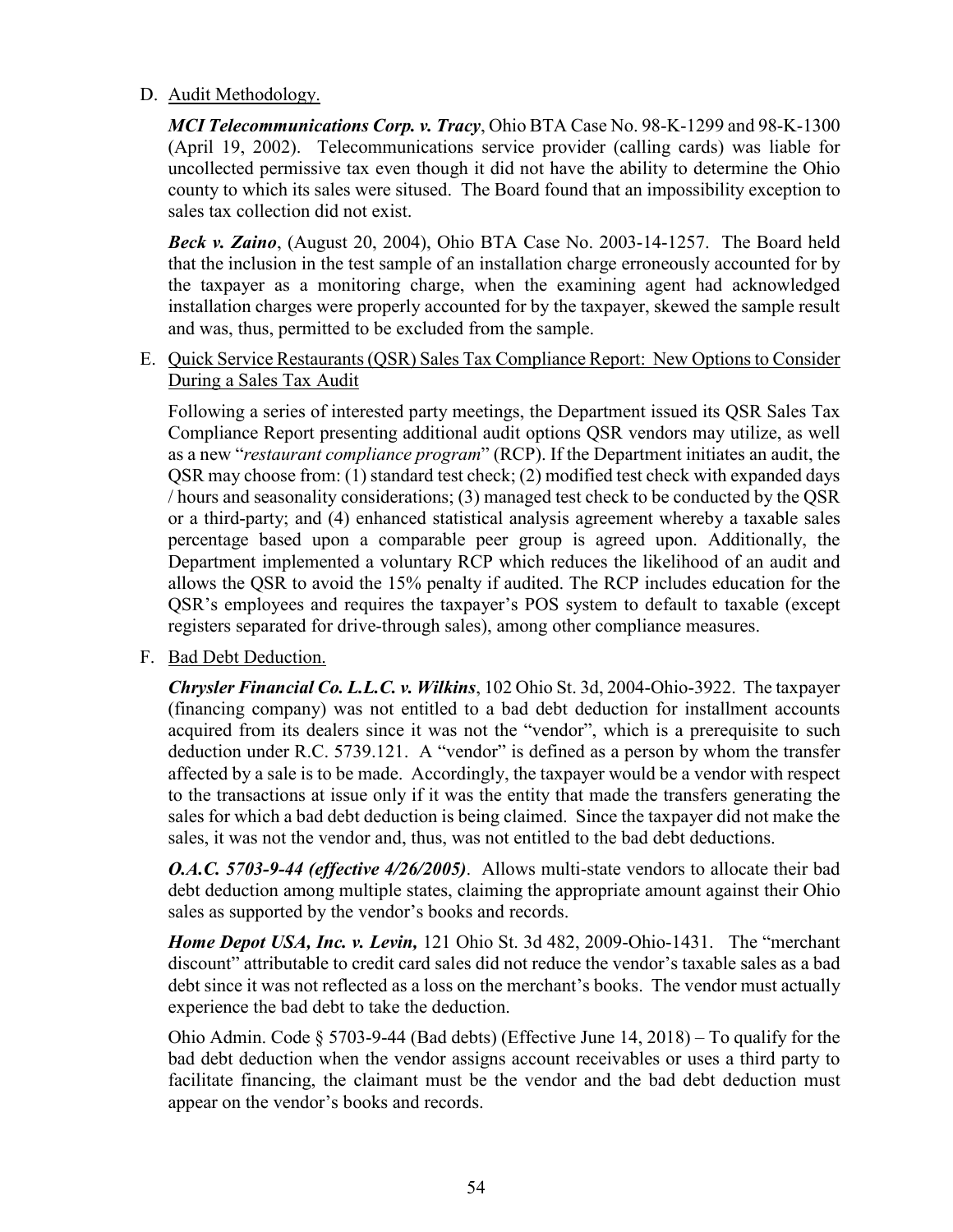G. Boats.

*Lipinsky v. Zaino* (May 7, 2004), Ohio BTA Case No. 2003-G-923. A vessel used in Ohio was taxable even though it had been documented by the U.S. Coast Guard.

*Satullo v. Wilkins* 111 Ohio St.3d 399, 2006-Ohio-5856. The Ohio Supreme Court affirmed the assessment of use tax on boats used in Ohio, making the following determinations:

- 1. In holding the boats were not held for resale, the Court recited many facts to support they were essentially purchased by the individual for his personal use. The documentation was not consistent with the individual's position as to a related corporation's ownership for business use (and primarily being held for resale).
- 2. The nonresident, "transient use" exception of R.C. 5741.02(C)(4) did not apply because the individual was an Ohio resident and the boats were not purchased for use outside Ohio.
- 3. Assessments of the same liability against the individual and a related corporation were acceptable since the liability would only be collected once.
- 4. The reduction in tax base for a nonresident business consumer's temporary use in Ohio is only available if a nonresident conducts business in Ohio with such property.
- 5. A trade-in credit was not allowed since the boat was not purchased from an Ohio licensed dealer.
- H. Personal Liability of Corporate Taxpayer's Officers or Employees for Failure to Pay Sales Taxes.
	- 1. Responsible Party Status.

*Hyan Kyung Kim v. Tracy*, Ohio BTA Case No. 1998-S-228 (March 17, 2000). Even though appellant was misled by her business partner as to full payment of taxes, she was liable for the sales tax delinquency as a responsible corporate officer.

*Lehman v. Tracy*, Ohio BTA Case No. 97-N-1573 (July 27, 2001). An officer was found to be a mere investor in a tavern and not responsible for unpaid sales taxes. The other owner/operator of the business withheld all relevant information from such investor. Although the investor had filed the corporation's returns in the past, for the period at issue, he did not file any returns since he was shut out from the business.

*Davis v. Tracy*, Ohio BTA Case No. 98-P-1037 (June 8, 2001). A corporate secretary was not liable for the unpaid sales taxes of the delinquent corporation even though he owned 45% of the stock and was part of an officer group that owned more than 50% of the corporation's shares. Ohio Administrative Code Rule 5703-9-49 (F), which effectively deems such officers to be automatically liable, could not be applied in the absence of acts that show the requisite control over financial affairs of the delinquent corporation. There was no evidence that substantiated the Tax Commissioner's contention that the officer was in control of financial matters of the corporation beyond mere title as secretary and stock ownership. He was responsible for overseeing the marketing and sales of the business. Although he had check writing authority, he was not responsible for the corporation's financial matters, and never signed sales tax returns or had responsibility for the same. See also, *Pallay v. Zaino*, Ohio BTA Case No. 00-M-884 (December 14, 2001) (officer not liable under similar circumstances).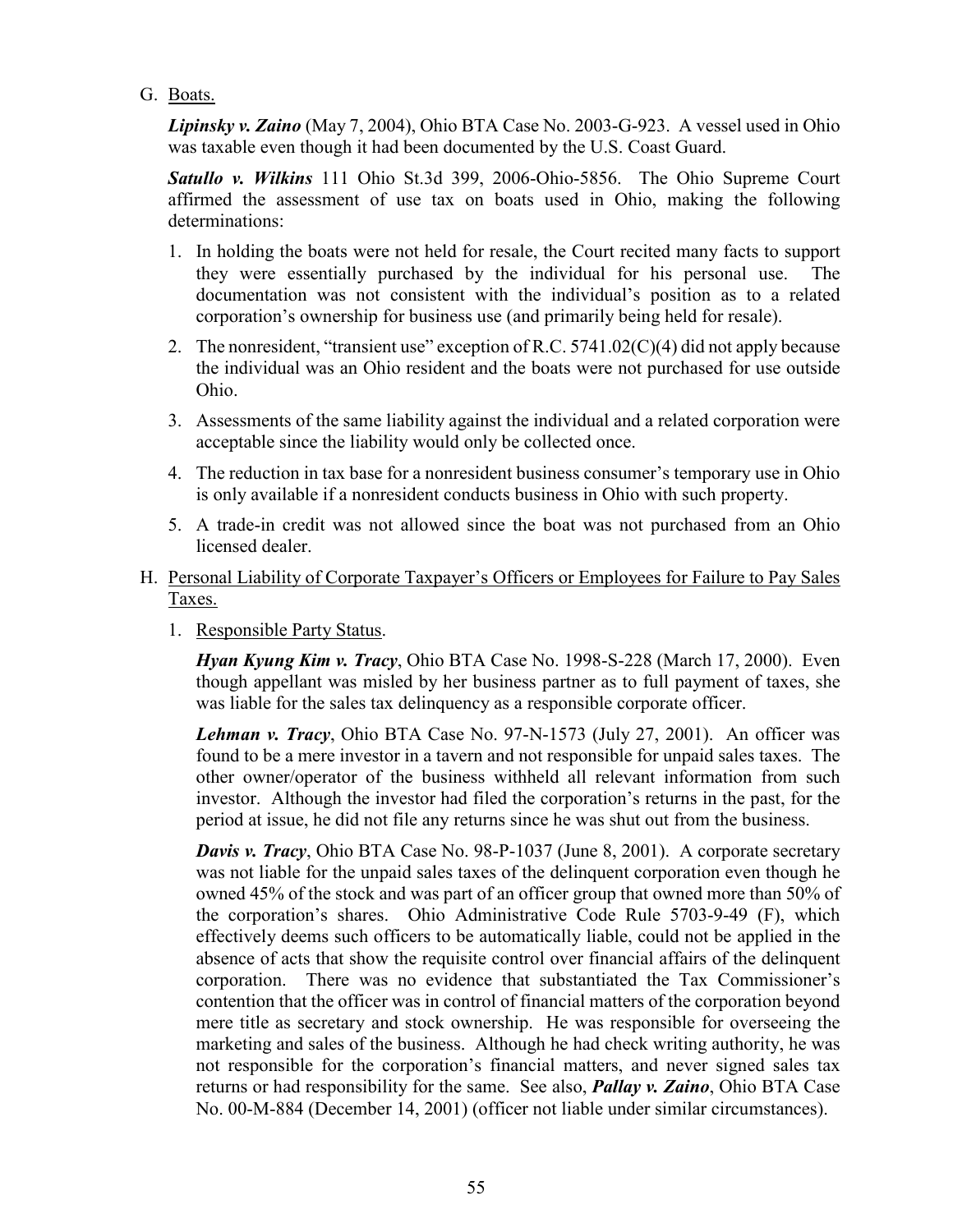*Nusseibeh v. Zaino* (2003), 98 Ohio St. 3d 292. Pending the transfer of the underlying liquor permit, a purchaser of a convenience store took possession of the store under a management agreement. The sole officer of the corporate seller was per se liable for the corporation's unpaid sales taxes accruing during the period covered by the management contract. The sole officer could not delegate his responsibility for execution of the corporation's fiscal responsibilities.

*Brandia Graves, d.b.a. Unique Fashions v. Zaino* (December 20, 2002), Ohio BTA Case No. 2002-J-478. An officer was liable even though the outside accountant was convicted of filing false sales tax returns and retaining the corporation's sales tax (having been sentenced to 3 years in prison).

*Palmquist v. Zaino* (November 14, 2003), Ohio BTA Case No. 2003-J-220. The secretary/treasurer of an interior design company was not liable for unpaid sales tax because she had mere check signing authority but was not allowed to sign checks. She was not involved in the day-to-day management of the company or aware that sales tax obligations were delinquent.

*Morrow v. Zaino* (April 9, 2004), Ohio BTA Case No. 2003-R-542. An attorney assessed as a responsible party for unpaid sales tax paid the assessment and filed a refund claim contending he was not personally liable. The Board agreed. In reaching its holding, the Board held that the attorney had standing to obtain a refund of his previously paid assessment even though he was not a vendor.

*Johnson v. Zaino* (December 3, 2004), BTA Case Nos. 2003-M-2113 and 2004-M-605. The president of the delinquent corporation was responsible for unpaid taxes even though she did not actually participate in financial matters. She did have check writing authority and periodically filed sales tax returns (with the sales tax remittance). Since fiscal matters were ordinarily within the scope of her responsibilities even though she may not have exercised such responsibilities, she was personally liable for the delinquency.

*Smith v. Wilkins* (September 30, 2005), Ohio BTA Case No. 2004-R-371. A 49% shareholder that was vice president and secretary was not responsible for the corporation's deficiency even though he had check signing authority. He essentially had no financial responsibilities and was not connected to the sales tax returns. He only had production responsibilities.

*Myer v. Wilkins* (March 24, 2006), BTA Case No. 2005-A-127. One–third shareholder and officer (secretary/treasurer) was a responsible party even though bank controlled collection and disbursement of funds due to a loan arrangement.

*Errington v. Levin* (December 20, 2011), BTA No. 2009-A-282, 2009-A-283. Personal liability found even though trust fund taxes (sales tax) to be remitted by delinquent company were seized by lending bank. The BTA relied upon the Supreme Court's decision in *Willis v. Lindley* (1980), 61 Ohio St.2d 356 (personal liability even though delinquent corporation's funds controlled by bank which determined creditors to be paid).

*Borger v. Levin* (January 10, 2012), BTA No. 2008-A-1905. No personal liability because the individual was neither an officer nor employee of delinquent corporation. For purposes of personal liability, an individual is not an "employee" if he/she does not receive compensation from the business for personal services rendered. The BTA did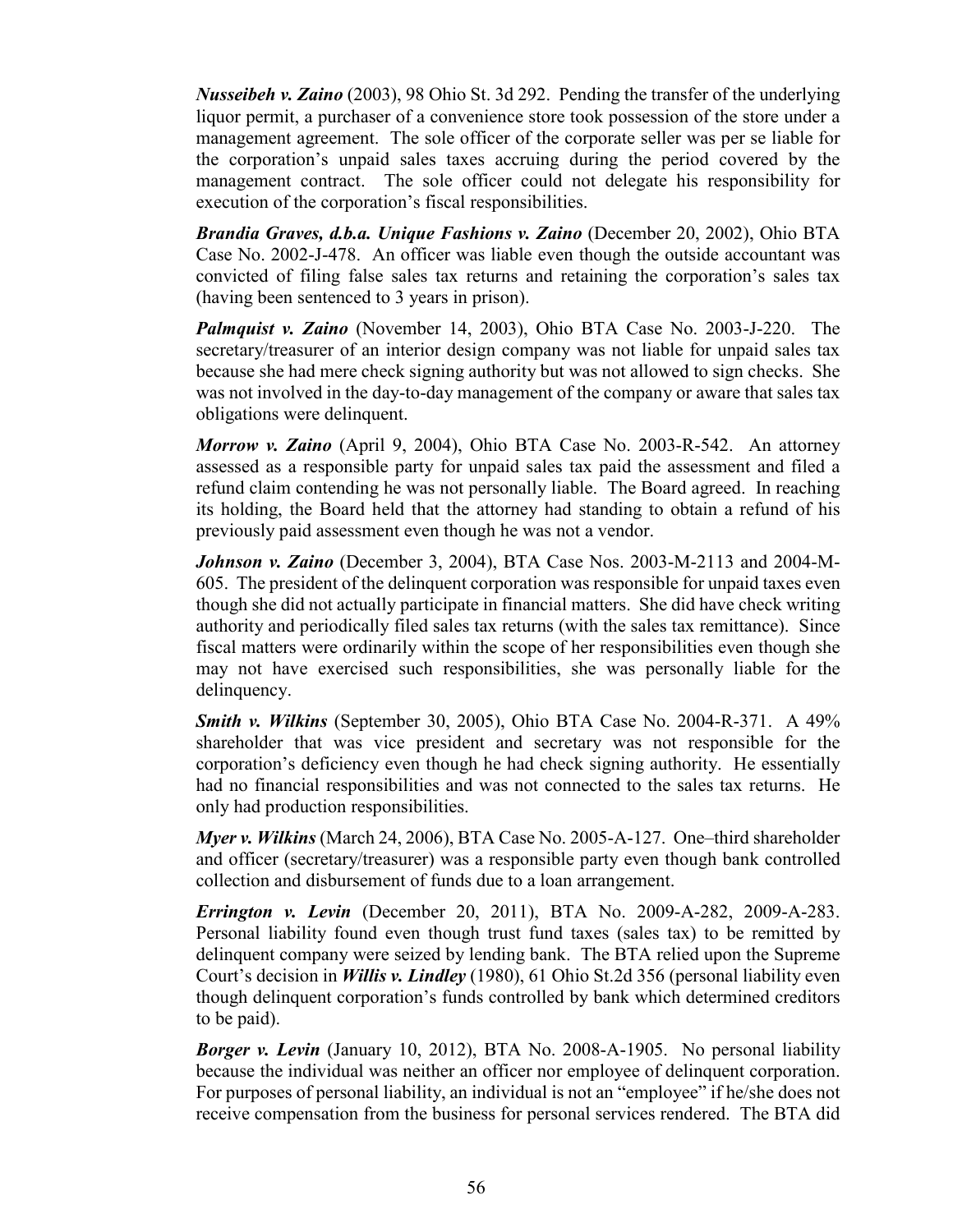not consider affidavits provided by the individual's parents which supported his personal liability, relying upon his testimony instead.

**State v. Smith** (February 13, 2012), 197 Ohio App 3d 742 (3<sup>rd</sup> District Court of Appeals). Criminal conviction for failure to timely file two sales tax returns was upheld. The criminal penalty under R.C. 5739.99(B) applies to sales tax returns filed late or never filed. Defendant was a corporate officer responsible for filing sales tax returns based upon the following evidence:

- Defendant's admissions regarding responsible officer status.
- Vendor's license listed defendant as secretary/treasurer.

*Radigan v. Testa* (December 18, 2013), BTA Case No. 2012-892. Fifty-one percent shareholder who served as president, maintained check-signing authority and signed sales tax returns was personally responsible for corporate delinquency.

*Gillan v. Testa* (October 22, 2014), BTA Case No. 2014-1340. Assessment against responsible party affirmed even though there may be "more responsible" individuals (including a corporate controller). There can be multiple responsible parties.

*Qaimari v. Testa* (October 22, 2014), BTA Case No. 2014-538. Consistent with Supreme Court precedent, assessment against responsible party affirmed even though person had delegated responsibilities to a third party. Also, the taxpayer was precluded from challenging the underlying assessment against the business, as the appeal is limited to responsible party status.

*Wilson v. Testa* (September 19, 2014), BTA Case No. 2013-1349. Person asserting mere investor status was liable due to his display of fiscal responsibilities by:

- Signing two loan agreements (personally guaranteeing both);
- Having check signing authority;
- Soliciting new investors; and
- Paying delinquent sales tax.

This case is interesting in that the individual was not a responsible party for federal payroll taxes, as accepted by the IRS. The BTA noted that a different standard applied.

*Leishman v. Testa*, Ohio BTA, Dkt. No. 2013-6262 (February 3, 2015). The taxpayer asserted the company was managed by another individual who independently determined the sales tax due and reported that amount to the taxpayer, who then paid the stated amount. The taxpayer's involvement was "*merely on paper*" and the result of pressure from her then-husband. She was not involved in day-to-day operations. Despite being sympathetic to the taxpayer regarding coercion by her ex-husband, the [Board](http://bta.ohio.gov/) stated she "*clearly had financial responsibility*" for the company, as evidenced by her signing checks, filing sales tax returns, and being listed as president of the store's ownership entry. Moreover, the [Board](http://bta.ohio.gov/) affirmed that "*delegation of the day-to-day business responsibilities to another . . . does not relieve one of responsibility under R.C. 5739.33.*" She still had the relevant authority/responsibility.

Comment: The individual was liable even though the decision did not reflect officer or employee status.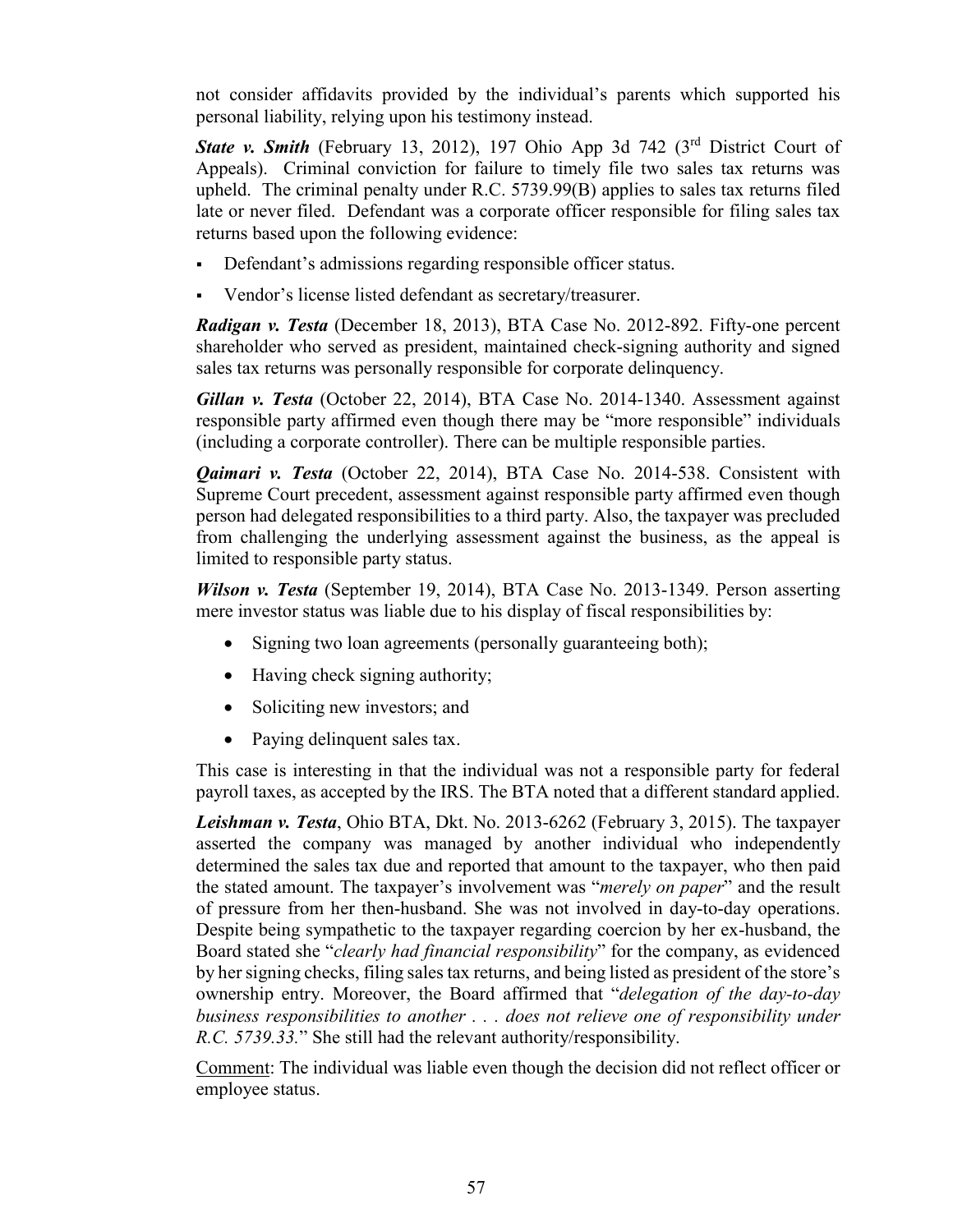*Painter v. Testa*, Ohio BTA Case No. 2015-111 (February 26, 2015). President / sole shareholder was found liable as responsible party since fiscal duties were within his responsibility even though he delegated management under separate management agreements with potential buyer.

*Kingery v. Testa*, Ohio BTA Case Nos. 2012-887; 2012-888; 2012-889; 2012-890 (January 27, 2015). The Board found the taxpayer was not a responsible party. She was "*not an Officer, Stock Holder, or an employee*," but was hired as an independent contractor, working part-time on financial matters (and presented a consulting service agreement confirming such arrangement). Despite earlier being the secretary/treasurer and vice president of the company, the [Board](http://bta.ohio.gov/) found she was not a responsible party because the corporate minutes clearly showed she resigned well before the years at issue. Furthermore, the [Board](http://bta.ohio.gov/) found she was not an employee, having received no compensation for services performed.

*Singh v. Testa*, Ohio BTA Case No. 2017-1160 (September 10, 2018). Assessment affirmed since convenience store liquor license was in individual's name who continued to be associated with the business as a responsible party/owner.

2. Defenses.

*State of Ohio, Department of Taxation v. Lomaz* (Ohio Court of Appeals Decision, Portage County Decision, 11<sup>th</sup> Appellate District, Number 2000-P-0106, 2001 Oh App. Lexis 4717 dated October 19, 2001). Responsible corporate officer was allowed to raise as an affirmative defense against a collection action against him that he never received notice of the relevant tax assessment.

*Hill v. Testa* (June 13, 2013), BTA Case No. 2012-Q-4709. Appeal of responsible party assessment dismissed for lack of jurisdiction (i.e. failure to specify an error) because appellant did not assert lack of responsible party status. Appellant only objected to the validity of the corporate assessments.

*Tanner v. Testa* (December 18, 2013), BTA Case No. 2013-2425. Taxpayer's appeal of responsible party liability assessment asserting liability had been paid was dismissed because the only appealable issue of a responsible party assessment is the lack of responsible party status.

*Cruz v. Testa,* 2015-Ohio-3292. The Supreme Court held that although an officer cannot challenge a corporate assessment for which he/she is derivatively responsible on the basis of a substantive tax law error (e.g., delinquent corporation's sales were exempt), the officer may challenge a corporate assessment on the basis it is procedurally defective. This is because the assessment is derivative in nature, allowing procedural delinquencies with respect to the corporate assessment to inure to the officer's benefit. Moreover, this is consistent with officers' due process rights in terms of ensuring the corporate assessment was the subject of proper notice and an opportunity to be heard before becoming final.

In this case, the officer established that the delinquent corporation was not properly served with respect to quite a few assessments, thereby invalidating them as well as her resulting derivative liability. If the merits of the liability were at issue, she would have been precluded from contesting the same in her proceeding, as the only issue would be whether she was a responsible corporate officer.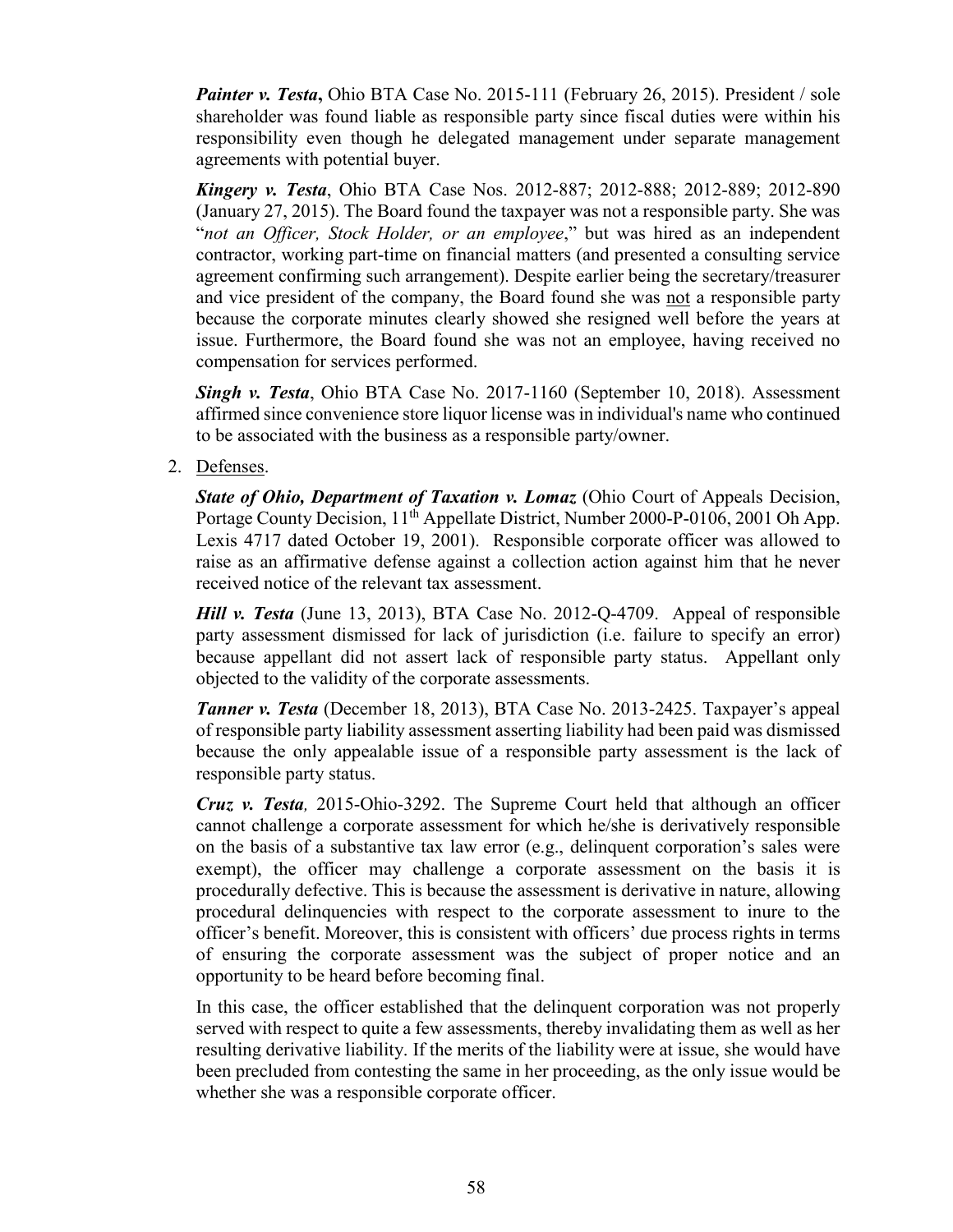*Cruz v. Testa*, Ohio BTA Case No. 2013-1010 (December 29, 2015). Following Supreme Court's remand, the Board held that the twenty underlying corporate assessments had been properly served so that the corresponding personal assessments against the individual taxpayer were valid.

3. Direct Pay Returns.

*John H. Shaver v. Tracy*, Ohio BTA Case No. 98-696 (November 22, 2002). The delinquent corporation held a direct pay permit, thereby requiring it to remit sales tax on its purchases, filing a return under R.C. 5739 for both sales and use tax. The Board addressed whether a corporate officer was potentially liable for unpaid sales tax due on the corporation's purchases. While noting there was incomplete evidence linking the officer to the responsibility for remitting tax due on the direct pay payment, the Board stated R.C. 5739.33 "should only be predicated upon the failure to remit sales tax collected by a vendor at the consummation of a retail sale". The Board further noted, "indicative of the doubtful authority of the Tax Commissioner in this instance to assess sales tax due on purchases is the legislative omission of personal liability of responsible corporate officers or employees for unpaid use tax assessed upon use or consumption of tangible personal property pursuant to Chapter 5741." Accordingly, the Board held that the officer was not personally liable for unpaid sales tax on the delinquent corporation's purchases.

Comment: A.M. Sub. H.B. 95 (effective July 1, 2003) now extends personal liability provisions to direct pay permit holders.

*Dulay v. Testa*, Ohio BTA Case No. 2014-2074 (December 3, 2015), appeal pending with Ohio Supreme Court as Case No. 2015-2111. Assessment affirmed with the Board only receiving evidence relevant to taxpayer's assertion that his equal protection and due process rights were violated through the application of the responsible party liability provisions to him. R.C. 5739.33.

4. Procedure

*Maysalum Samad v. Testa*, Ohio BTA Case No. 2016-952 (June 8, 2017). The Tax Commissioner filed a motion to dismiss because prior to issuance of the Final Determination appellant did not object in writing to asserted responsible party status, although she did orally object during the administrative appeal hearing before the Tax Commissioner. On such basis, the BTA was prepared to dismiss the appeal. However, since the Tax Commissioner actually addressed responsible party status in the Final Determination, the BTA found that the Commissioner assumed jurisdiction over the issue which also gave the BTA jurisdiction. Nonetheless, the BTA affirmed responsible party status since the appellant identified herself as "president" of the company, and there was no testimony to support lack of responsible party status (i.e., only written statements accompanying the notice of appeal which could not be verified).

*Houser v. Testa*, Ohio BTA Case No. 2015-221 (November 30, 2015). Appeal dismissed for lack of jurisdiction since individual admitted responsible party status and limited objection to challenging underlying corporate liability.

*Columbus Cleaning Solutions, Inc. v. Testa*, Ohio BTA Case No. 2015-347 (September 11, 2015). Appeal dismissed for lack of jurisdiction due to taxpayer's failure to object to responsible party liability status. The taxpayer asserted she should not be liable because the underlying delinquent corporation operated under a payment plan to satisfy its outstanding sales tax liability and remained current under the plan.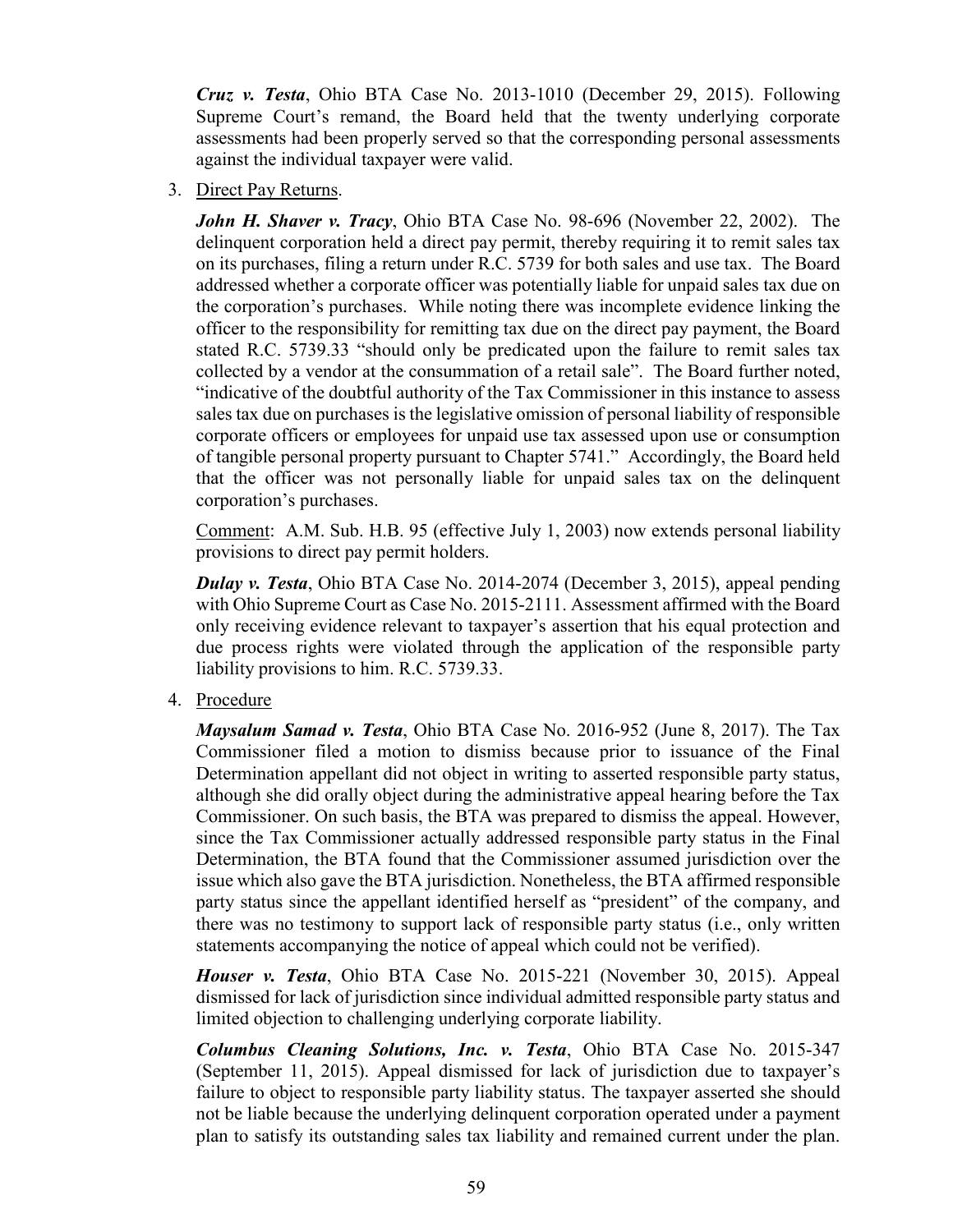The payment plan did not release responsible parties (of course until it was fully satisfied).

*Derouchie v. Testa*, Ohio BTA Case No. 2017-1264 (September 5, 2018). Assessment affirmed since individual did not contest status as responsible party, but only asserted that corporate assessment was erroneous. Per Ohio Supreme Court precedent, the BTA did not have jurisdiction to address merits of underlying corporate assessment.

I. Federalism Bars Challenge to Exemptions for Local Gas Suppliers.

*Commerce Energy, Inc. v. Levin*, U.S. Supreme Court, Dkt. 09-223 (June 1, 2010). Under the federal judicial doctrine of comity, retail natural gas suppliers were not allowed to challenge in federal court the exemptions from sales/use taxes and commercial activities tax that were available only to local gas suppliers. An adequate state-court forum was available to hear and decide the claims.

J. Credit for Tax Paid.

*Equilon Enterprises LLC v. Levin* (February 9, 2010), BTA Case No. 2007-V-441. Agreements with contractors for improvements to gas stations did not contain a reference to a specific amount of sales tax. Since sales tax was not specifically identified (and it was not established that the contractors actually remitted tax), the consumer did not receive credit for having paid any tax.

*Gearheart v. Testa*, Ohio BTA Case No. 2014-4592 (November 5, 2015). The case was remanded for the Tax Commissioner to consider additional evidence concerning the sale of an automobile to a family member which presumably included the price and payment of tax.

K. Class Action Against Vendor.

*Ingrassia v. Ganley Management Co.* (August 19, 2010), Ohio Court of Appeals, 8<sup>th</sup> District, No. 942661. Taxpayer's class action against vendor for over charging sales tax was dismissed. Since the injunction sought against the vendor would affect the state treasury, the claim was required to be brought in the Court of Claims which is the forum for claims against Ohio and its agencies.

L. Interest on 25% Refunds of Tax Paid on Equipment Used by Electronic Services Providers.

*International Business Machines Corp. v. Levin*, Ohio Supreme Court No. 2009-1296 (May 5, 2010). Statute allowing refund does not specifically refer to the payment of interest (unlike the general refund statute which applies to taxes illegally or erroneously paid). Therefore, interest was not payable on this refund.

M. Agency Relationship.

*Cincinnati Golf Mgt., Inc. v. Testa* (June 27, 2012), 132 Ohio St. 3d 299. Company that managed City's golf course was not its agent with respect to purchases for the City's benefit for purposes of the R.C. 5739.01(B)(1) exemption for sales to political subdivisions. Therefore, the Company was liable for tax on such purchases. The Court stated: "A sale is a sale to a political subdivision under R.C.  $5739.02(B)(1)$  only if the political subdivision is in actuality the purchaser that is consummating the sale by means of its agent – with the city thereby assuming and bearing the primary and essential liability to the vendor (rather than its agent doing so)." The asserted agent must have actual authority to bind the principal. Applying this test, the Court noted the Company could not bind the City on its purchases because the management contract expressly disclaimed an agency relationship.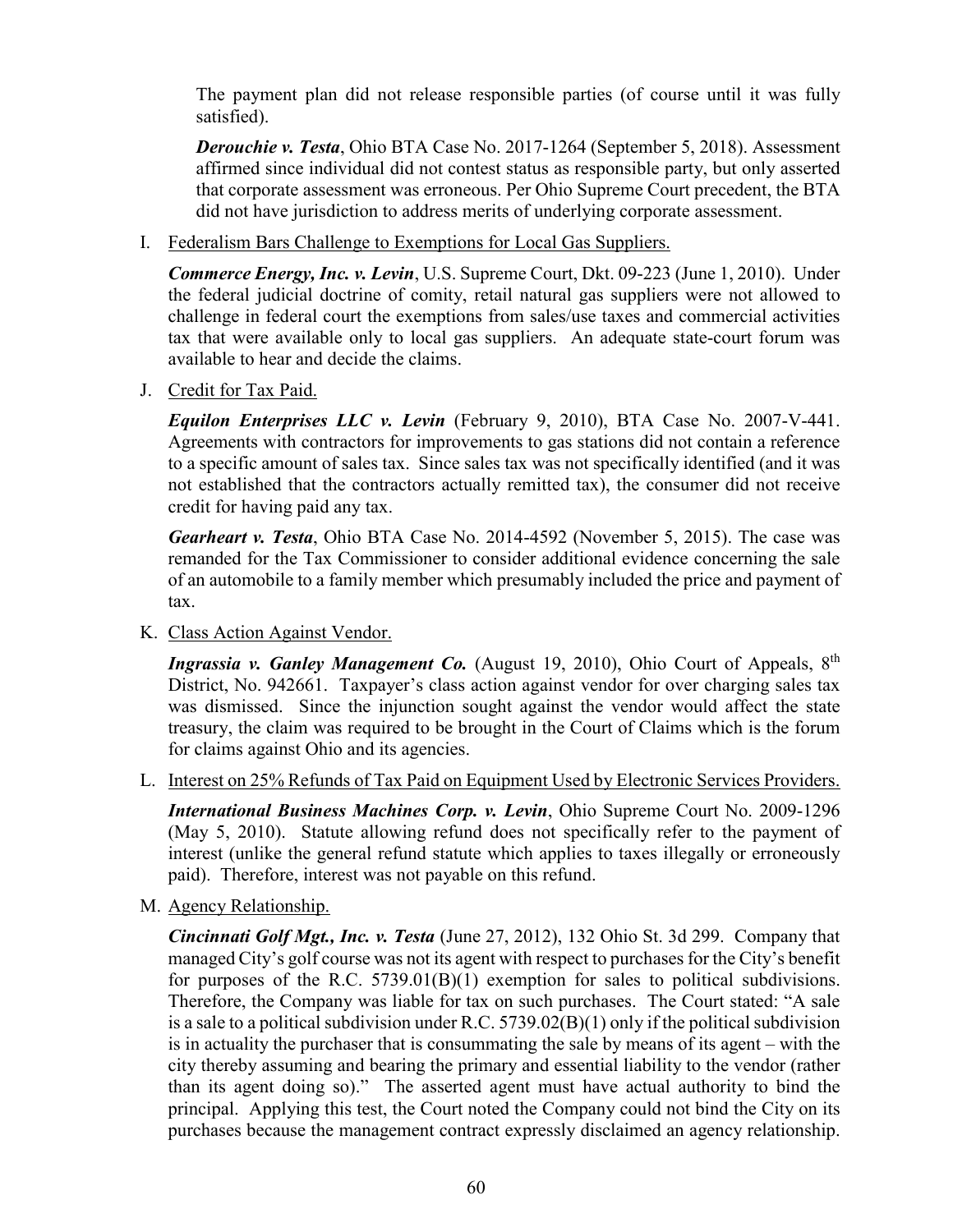All purchase invoices were submitted to the City for approved reimbursement. Finally, the Company did not make "sales" of the purchased items to the City so as to qualify for the resale exemption. See also, R.C. 5739 (D)(3), which deems a facilities' management contractor to be the consumer of all items used in connection with the performance of its contract.

#### N. Construction Contracts

*Durabilt, Inc. v. Testa* (December 21, 2010), BTA Case No. 2008-M-501; affirmed, by 5<sup>th</sup> District Court of Appeals, No. 2008-M-501 (October 17, 2011). Durabilt asserted that its relationship with Holmes Lumber, which provided materials for construction jobs, was a joint venture in which Durabilt sold construction services while Holmes was the vendor of building materials selling directly to the customer (although Durabilt received a commission based on Holmes Lumber's sales). The BTA found that Durabilt was a "construction contractor" because it was required to assist in incorporating the property being purchased from Holmes Lumber into real property. Therefore, Durabilt was liable for sales tax on the deemed material purchases from Holmes Lumber. Affirming the BTA's decision, the Court of Appeals found the BTA reasonably concluded that Durabilt's relationship with Holmes Lumber involved the purchase of materials therefrom so that Durabilt was taxed as a construction contractor.

*Armrel Byrnes Company v. Levin* (July 12, 2011), BTA No. 2008-A-1261. Consistent with the Supreme Court's decision in *R.W. Sidley, Inc. v. Limbach* (1993), 66 Ohio St. 3d 266, the manufacturing exemption was not available to a construction contractor that manufactured asphalt for its own contracts. The taxpayer was deemed to be the consumer and not the seller of the. A manufacturer entitled to the manufacturing exemption must produce tangible personal property for sale.

O. Refund Claims

*Destiny Auto Sales, LLC v. Levin* (February 8, 2011), BTA No. 2008-M-1773. Since there was not a full refund of the purchase price on a returned car, sales tax cannot be refunded. There was a \$100 mileage charge. See Ohio Adm. Code 5703-9-11.

*Evans v. Levin* (July 17, 2012), BTA No. 210-K-3177. Refund claim denied due to failure to support tax paid on purchases.

*Pierce Point Cinema 10 LLC v. Testa* (March 13, 2014), BTA Case No. 2012-3063. A movie theater operator was entitled to retain sales tax erroneously remitted on sales of movie ticket admissions because the customers did not separately pay the tax. There was no amount of tax stated on the tickets or receipts so that the customers had no reason to believe they paid the tax. Moreover, when the operator ceased remitting sales tax, it did not change its admission price, further confirming the customers had not paid the tax.

The Tax Commissioner had denied the taxpayer's refund, stating that the taxpayer was unable to identify customers to be reimbursed for the sales tax.

*The Cornerstone Shop, Inc. v. Testa*, Ohio BTA Case No. 2015-385 (December 14, 2015). Partial refund claim allowed for tax paid within four-year period preceding filing of claim. Waiver provisions of R.C. 5739.16(A)(3) arising in context of an audit/assessment, whereby refund period is extended consistent with assessment/extension, did not apply since there was no assessment at issue but, rather, there was a voluntary payment for which the refund was filed.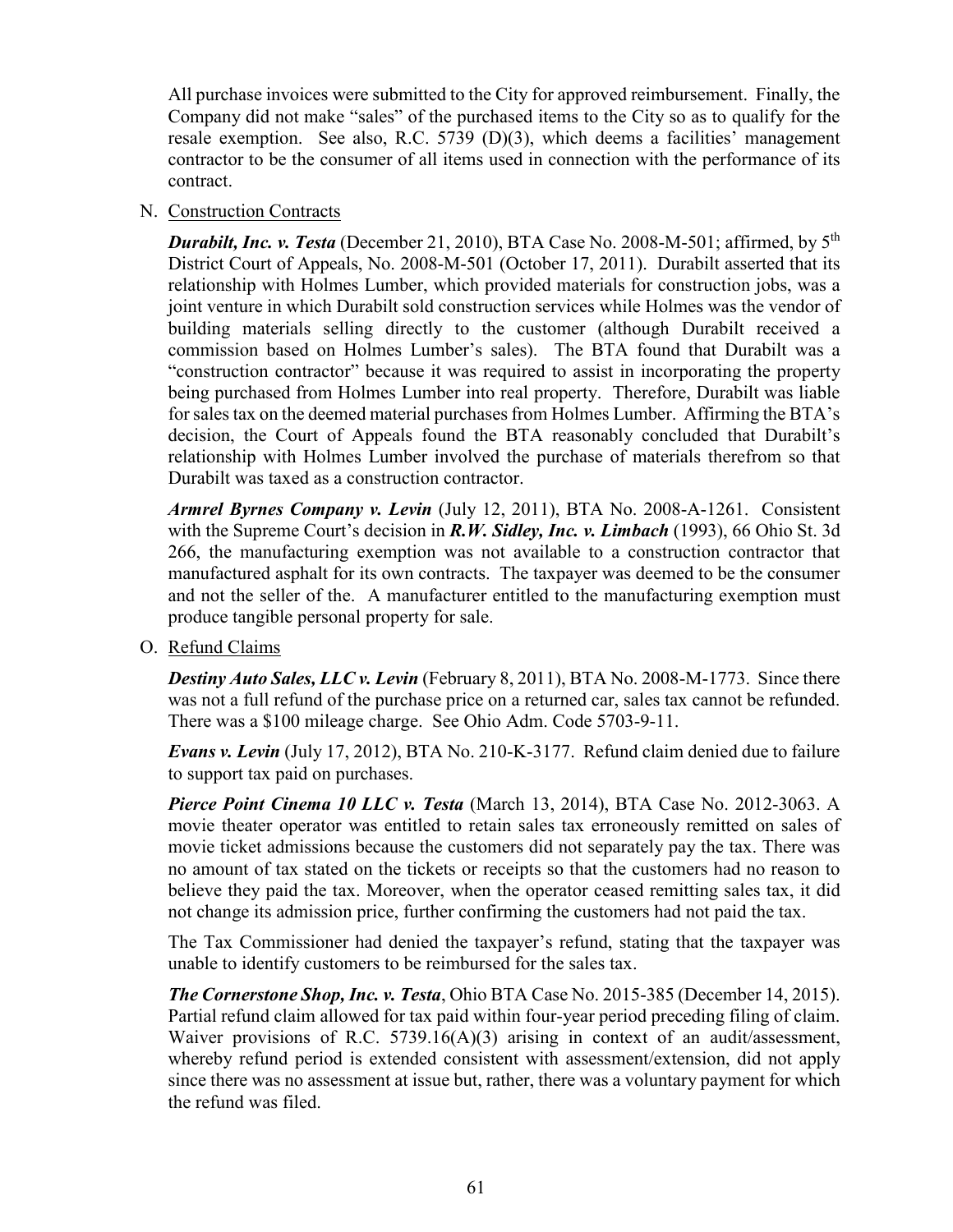*Pride of Cleveland Scooters, LLC v. Testa*, Ohio BTA Case No. 2016-375 (April 11, 2017). Vendor asserted it overpaid sales tax for three years due to an error resulting from its sales being inflated on its sales tax returns. It filed refund claims for three years and submitted evidence supporting the actual sales amounts, including profit and loss statements, explanatory spreadsheets, and receipts from the Ohio Bureau of Motor Vehicles. The Tax Commissioner granted the refund claims for two years, but inexplicitly denied the refund for 2013, claiming the vendor failed to provide sufficient evidence supporting its amended sales tax return. The BTA held that "*sufficient evidence [was] provided [to the Tax Commissioner] to determine whether the Taxpayer's request for refund was proper*". The evidence included a month-by-month summary of sales transactions, including receipt number, customer name and transaction date, as further supplemented by testimony of the vendor's accountant.

*Clerac, LLC v. Testa*, Oho BTA Case No. 2018-216 (September 10, 2018). Sales tax refund not allowed due to lack of evidence that full purchase price was refunded.

*Tallen v. Testa*, Ohio BTA Case No. 2017-1616 (Dec. 4, 2018). Sales tax refund denied because full purchase price for vehicle was not refunded. The total purchase price included a non-refunded \$250 document fee. The purchase price consisted of the cost for possession of the vehicle, as well as services necessary to complete the sale, including the \$250 document fee (necessary to transfer the Taxpayer's property).

P. Vendor Status

*Macke v. Levin* (March 15, 2011), BTA No. 2007-A-1222. Sale of watercraft did not qualify for the casual sale exemption, being expressly excluded by statute. In addition, the casual sale exemption was not available due to the use of a yacht broker who brought the seller and taxpayer together, serving as a vendor in the transaction. "Vendor" status existed because the person affected a transfer of title or possession. Actual conveyance of title is not required.

**Satisfaction Charter Services, Inc. v. Levin** (March 15, 2011), BTA Nos. 2008-M-940 and 2008-M-1157. "Vendor" status existed because the taxpayer "made a location available for a customer to consume tangible personal property, and charged that customer for the privilege of consuming such property" as part of a complete package collecting a single fee (and even though it was not the party actually providing the food).

Q. Exhaustion of Administrative Remedies.

**Brown v. Levin,** Ohio 10<sup>th</sup> District Court of Appeals No. 2012-Ohio-5768 (December 6, 2012). Taxpayer challenging the collection of Ohio sales tax on a vehicle's trade-in value was required to exhaust administrative remedies before pursuing judicial relief. R.C. 5739.07 refund procedure was an adequate remedy and not overly burdensome. Accordingly, the trial court should not have considered the case on its merits (erroneously having held that the taxpayer was not required to exhaust available administrative remedies).

R. Price.

*Woody v. Testa*, Ohio BTA Case No. 2014-3964 (September 21, 2015). Price of vehicle acquired in trade-in was its market value since there was no substantive evidence of agreed upon sale price.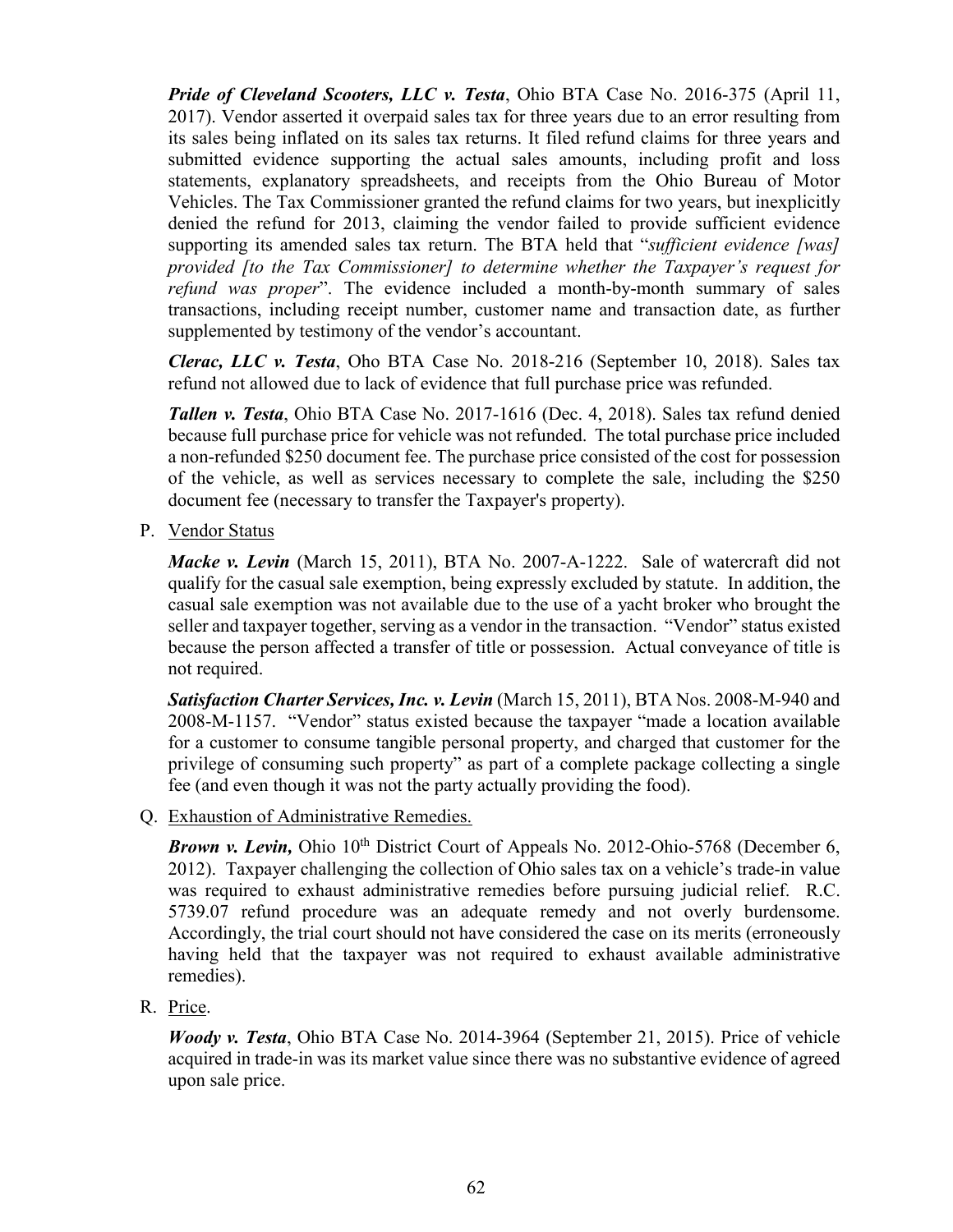*Pitsul v. Testa*, Ohio BTA Case No. 2016-158 (October 31, 2016). Tax Commissioner's independent determination of value of motorcycle acquired via trade, through research and further supported by former owner, was affirmed in the absence of contrary evidence.

*Kniffen v. McClain*, Ohio BTA Case No. 2019-530 (December 31, 2019). The tax base for cab rides included \$2.50 charge for candy (consumed off premises) that the customer paid for his/her "free" cab ride. Applying R.C. 5703.56, sham transactions can be recharacterized consistent with their economic reality when the transaction lacks a business purpose or profit expectation (other than tax benefits). The true object of the transaction was the cab ride so that the amount paid was allocated thereto and taxable.

S. Writ of Mandamus

*State ex rel. Repeal the Lorain Cty. Permissive Sales Tax Committee v. Lorain Cty. Bd. Of Elections*, Ohio Supreme Ct. 2017-1181 (September, 15, 2017). Writ of Mandamus seeking to compel the Lorain County Board of Elections to certify an initiative petition (to repeal a county permissive sales tax) for the November ballot was denied, as the Court held that R.C. 5739.022(A) did not provide the legal right to the relief sought since the petition was not enacted as an emergency measure.

T. Transient Use Exemption

*Guile v. Testa*, Ohio BTA Case No. 2017-2115 (September 5, 2018). Transient use exemption  $(R.C. 5741.02(C)(4))$  not available for Ohio resident's purchase of vehicle driven by him from Ohio dealer to Montana residence. Only non-residents are entitled to exemption.

U. Tax Base

*Rowitz v. McClain*, 10<sup>th</sup> App. Dist., Dkt. Nos. 18AP-191-194 (December 31, 2019). Feminine hygiene products, such as tampons and menstrual pads, not made or dispensed with a prescription are taxable. The Federal and Ohio Equal Protection Clauses were not violated since a fundamental right was not infringed (meaning the tax met the rational basis test, being rationally related to a legitimate government purpose of raising tax revenue). The sales tax is "*gender-neutral*" falling within the broad statutory provisions (and any potential disparity against women was incidental). In addition, the Federal Medical Device Amendments to the Food, Drug, and Cosmetic Act did not preempt the taxing statute since it was connected to safety issues.

Note: This decision on the merits is now moot as Ohio enacted an exemption for feminine hygiene products effective April 1, 2020.

#### **VII. NEXUS**

#### Nexus Standards.

The Department of Taxation has issued an information release dated September, 2001 explaining nexus standards applied to determine whether an out of state vendor is required to collect Ohio tax from its Ohio customers. The release describes protected safe harbor activities as well as those levels of activity that create substantial nexus.

Use Tax: Warranties of Out-of-State Company.

*Automotive Warranty Corp. of America v. Zaino*, Ohio BTA Case No. 2000-V-920 (December 20, 2002). Alabama company selling automotive repair warranties through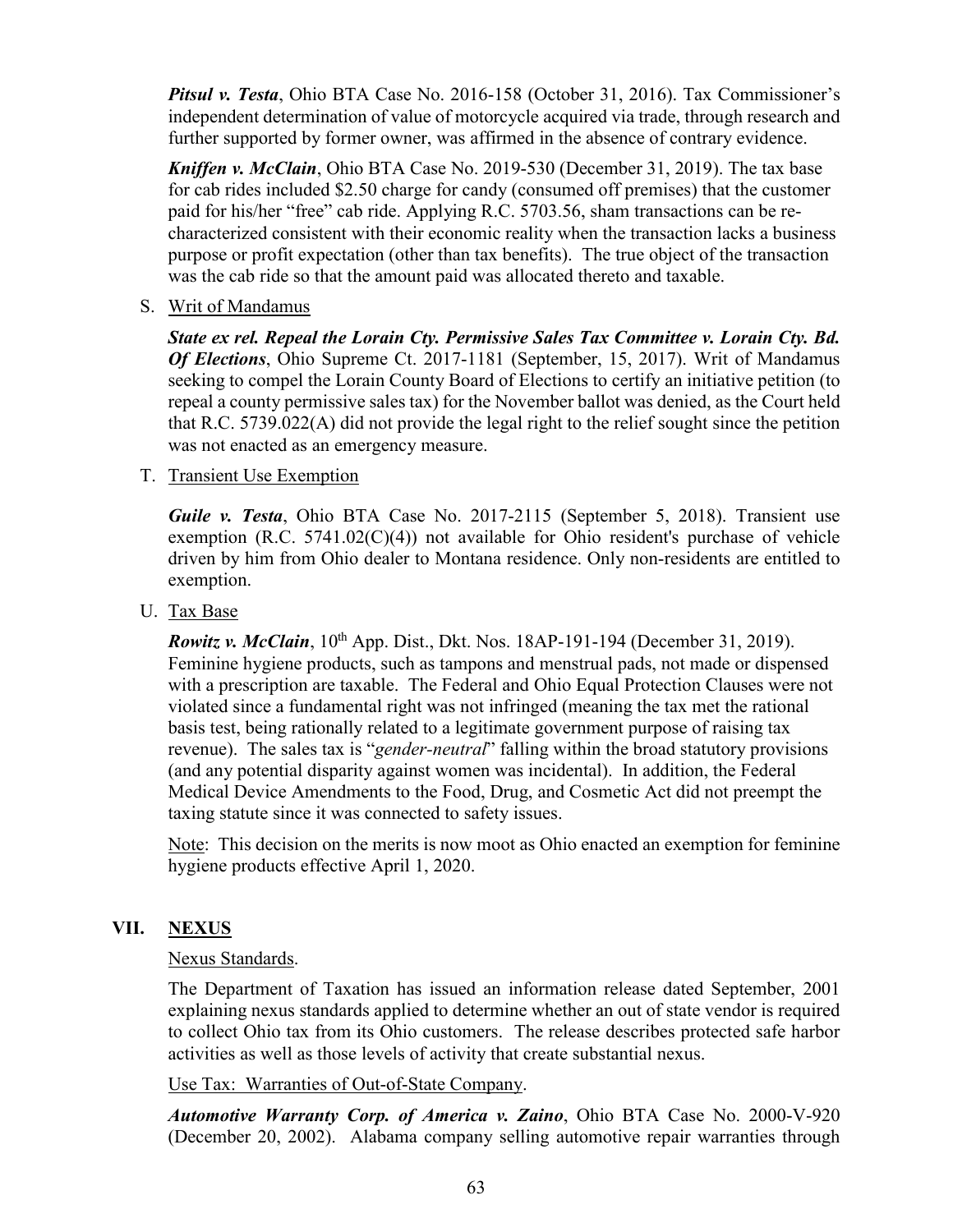direct mail solicitations was liable for uncollected use tax on its sales. The company had nexus with Ohio merely because it had registered to do business with the Ohio Secretary of State. The Board lacked jurisdiction to determine whether the relevant portion of Ohio's nexus statute (R.C. 5741.01(I)(7)) was unconstitutional under such circumstances (as a violation of the Due Process and Commerce clauses).

# **VIII. SIGNIFICANT OR "RECENT" LEGISLATION (OR PORTIONS THEREOF)**

A. Acceleration of Tax on Leases (H.B. 405, effective 2/1/02).

Effective for leases entered into on or after February 1, 2002 (and not the extension of a lease entered into before such date), the lessor is required to calculate tax on the entire amount to be paid during the lease period for leases of:

- 1. motor vehicles designed by the manufacturer to carry a load of not more than one ton;
- 2. watercraft;
- 3. outboard motors;
- 4. aircraft;
- 5. business equipment (excluding motor vehicles designed to carry loads in excess of one ton).

The entire amount of tax to be paid must be collected at the time the lease is consummated. If the total amount of the lease consideration includes amounts not calculated at the time the lease is executed, tax is calculated and collected at the time such amounts are billed to the lessee. If the lease is open ended, tax must be calculated on the basis of the total amount to be paid during the initial fixed term (and then for each subsequent renewal period as it comes due).

The Tax Commissioner may disregard sham transactions entered into for the purpose of avoiding the accelerated tax payment. Such transactions are presumed to include a lease containing a renewal clause and a termination penalty (or similar provision) that would apply if the clause is not exercised. Under such circumstances, tax is computed and paid on the basis of the entire lease period (including all renewals) until the termination penalty no longer applies.

B. S.B. 269 (effective 9/21/06). No Use Tax on Donated Property.

Use tax does not apply to property held for sale that is donated to either: (1) a nonprofit organization operated in Ohio exclusively for charitable purposes; or (2) Ohio or any of its political subdivisions exclusively for public purposes. No portion of the nonprofit organization's net income can inure to the benefit of any private shareholder or individual, and no portion of its activities can consist of carrying on propaganda or otherwise attempting to influence legislation.

- C. Am. Sub. H.B. 95:
	- 1. Expanded Service Tax Base (effective August 1, 2003 except where noted).
		- a. Self-Storage of Personal Property.
			- (i) all transactions by which tangible personal property is stored.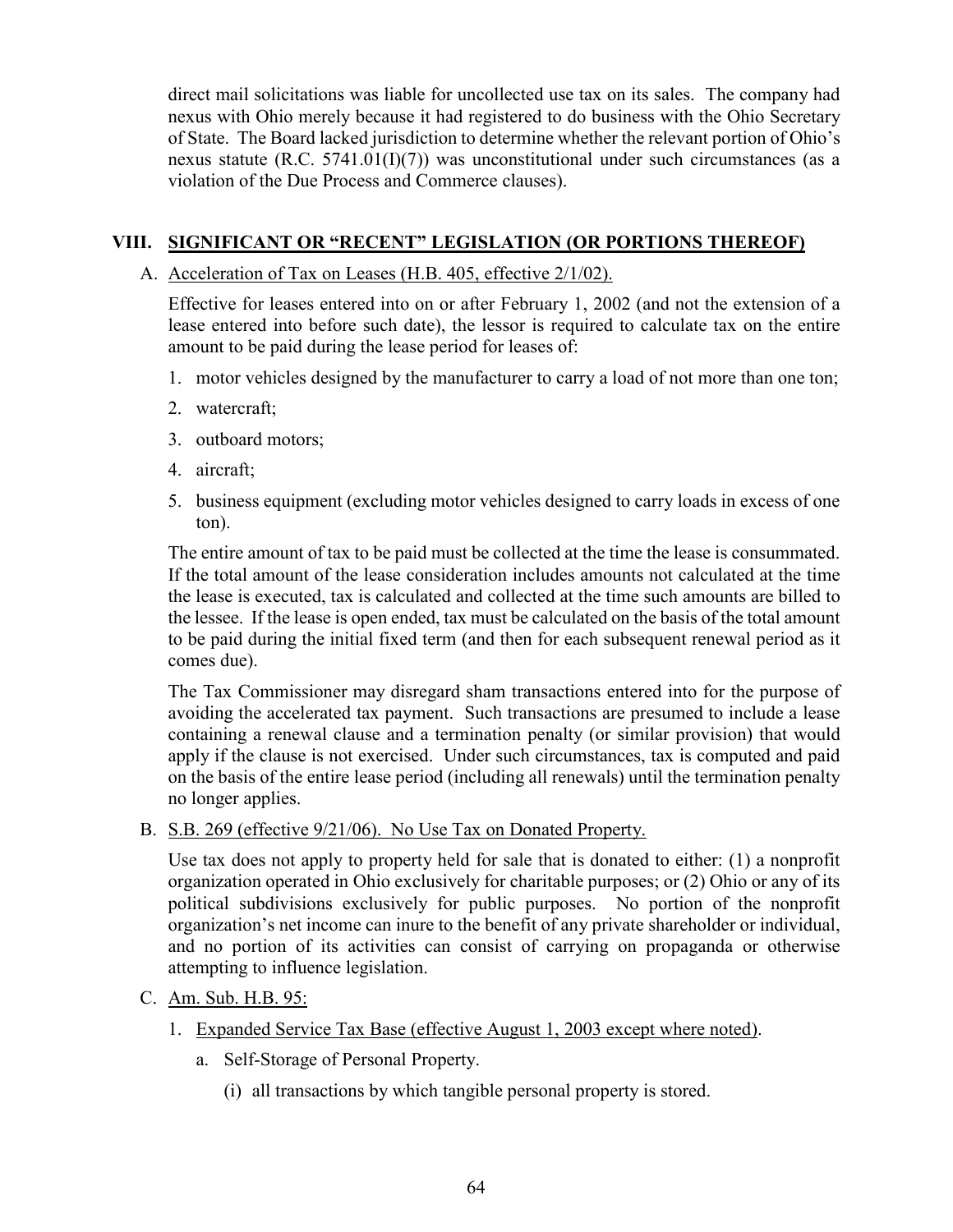- (ii) exception for property the consumer of the storage holds for sale in the regular course of business.
- b. Dry Cleaning and Laundry (not coin operated).
- c. Intrastate Motor Vehicle or Aircraft Transportation of Persons.
	- (i) services provided by taxis, limos and charter aircraft when transportation is entirely within Ohio.
	- (ii) exception for ambulances, transit busses, persons holding a certificate of public convenience and necessity under 49 U.S.C. 41102 (certain charter air transporters) and commercial airlines.
- d. Personal Care Services Provided to Individuals.
	- (i) Includes: application of cosmetics, waxing, manicuring, pedicuring, tanning, skin care, hair removal, tattooing, massaging and body piercing and other similar services.
	- (ii) excludes: services provided by or on the order of a licensed physician or chiropractor or the cutting, coloring or styling of an individual's hair.
- e. Satellite Broadcasting (audio and video).

Includes the distribution or broadcasting of programming or service by satellite directly to the subscriber's receiving equipment without the use of ground receiving or distribution equipment, except the subscriber's receiving equipment or equipment used in the uplink process to the satellite, and includes all service and rental charges, premium channels or other special services, installation and repair service charges and any other charges having any connection with the provision of the satellite broadcasting service.

- f. Local Telecommunications (effective January 1, 2004).
- g. Motor Vehicle Towing.

Defined: the towing or conveyance of a wrecked, disabled or illegally parked motor vehicle.

- h. Snow Removal.
	- (i) includes removal of snow by any mechanized means.

(ii) exemption if  $\leq$  \$5,000 in annual sales.

- 2. Exemptions Corresponding to Tax Base Expansion (effective July 1, 2003).
	- a. Property primarily used directly in providing taxable transportation services.
	- b. Sales to a mobile telecommunications vendor or satellite broadcasting services vendor of tangible personal property and services used directly and primarily in transmitting, receiving or recording electromagnetic communications.
	- c. Sales of telecommunications services to providers of mobile telecommunications services for use in providing such services.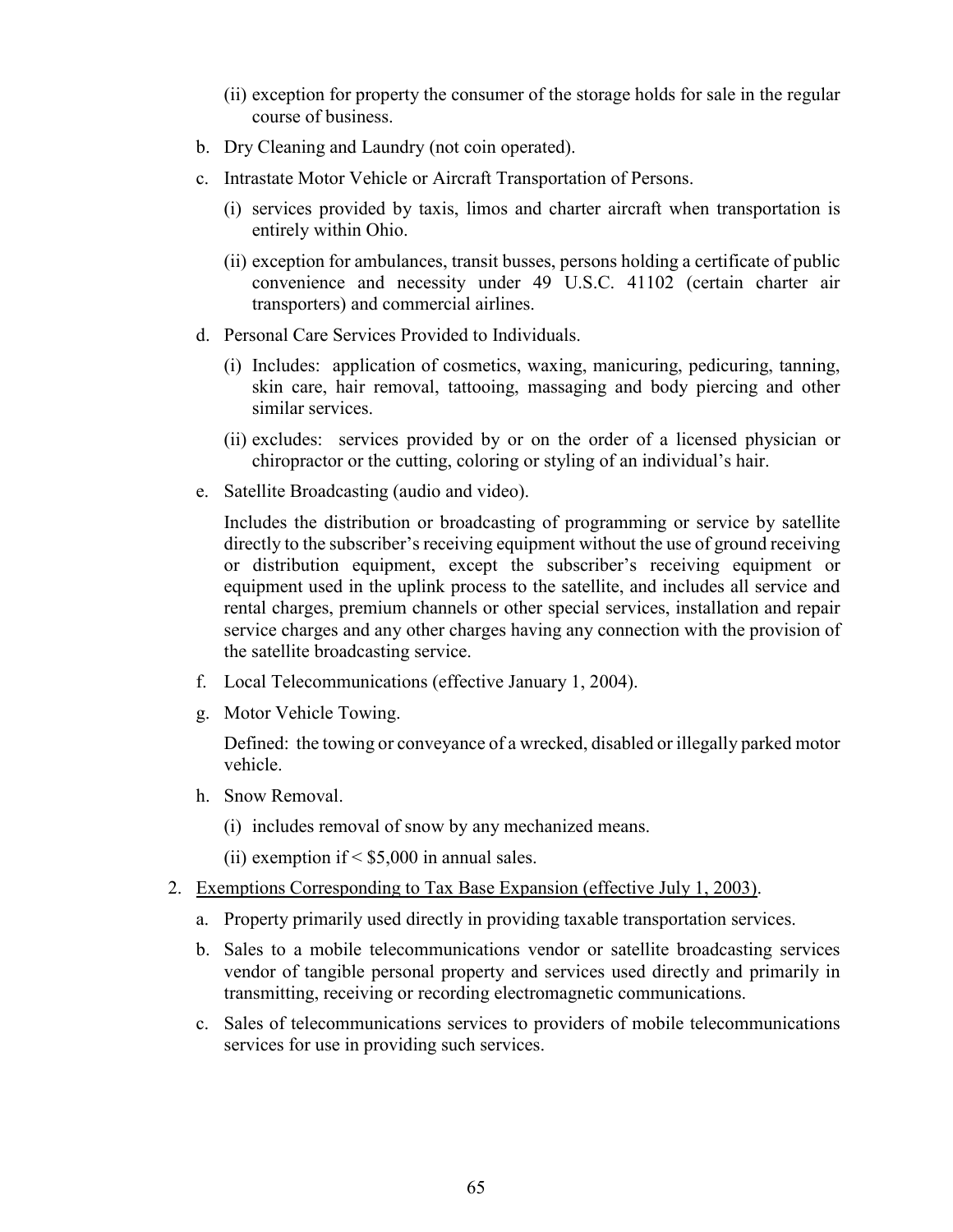- D. Conformity with the Streamlined Sales Tax Project (Effective July 1, 2003 Except Where Noted).
	- 1. Tangible Personal Property Deemed to Include Prewritten Computer Software.
		- a. Defined: computer software, including prewritten upgrades, not designed by the author or other creator to the specifications of a specific purchaser (essentially "canned" software).
		- b. Applicable only for sales/use tax purposes.
		- c. Combinations of prewritten computer software programs remain prewritten computer software.
		- d. Customized software remains nontaxable. Key: the author develops the program to the specifications of the purchaser.
		- e. Modifications/enhancements to canned software are nontaxable if separately stated.

Ohio Administrative Code Rule 5703-9-46 will need to be amended to eliminate 50% rule (which had exempted even the canned software if the modifications represented more than 50% of the aggregate cost of the software in one transaction with a single vendor).

#### 2. Medical Property.

- a. Outlined in Appendix A.
- b. Concerns:
	- (i) prescription requirement:
		- **prosthetic devices**
		- durable medical equipment
		- mobility enhancing equipment
	- (ii) yet, broad definition of "prescription".
- 3. Leases.
	- a. Nominal option price.
		- (i) deemed a sale (conditional sale) and not a lease thereby requiring tax to be collected on price at time of sale (upon entering into "lease"), which includes finance/interest charges.

Old law: any lease agreement with an option to purchase at the end of the lease term was considered a lease, regardless of the option price.

- (ii) nominal if option to purchase does not exceed greater of \$100 or 1% of total payments.
- b. A lease with a renewal clause and a termination penalty or similar provision that applies if the renewal clause is not exercised is presumed to be a sham transaction. Tax must be calculated and collected on the basis of the entire length of the lease period, including any renewal periods, until the termination penalty or similar provision no longer applies.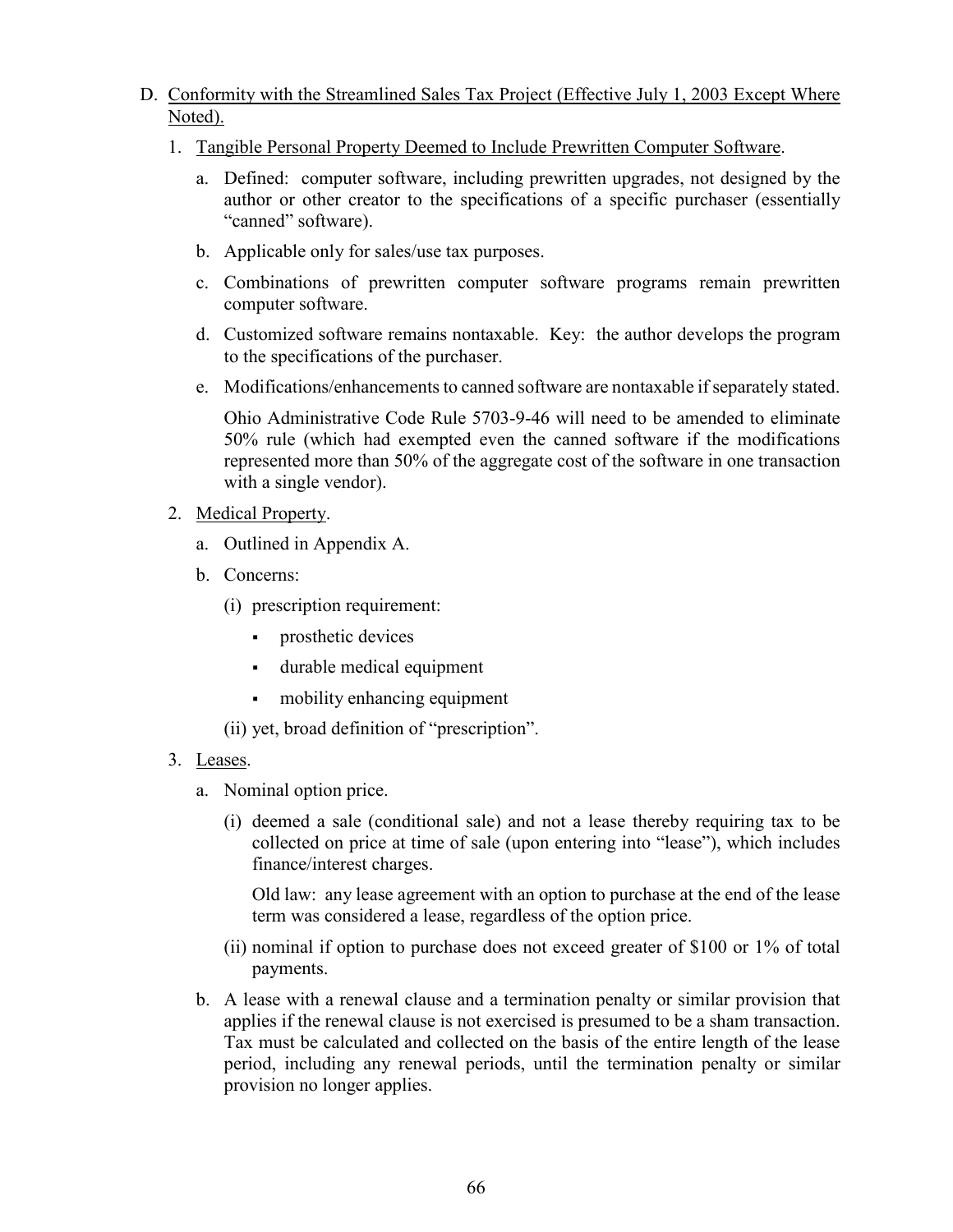- 4. Definition of Price.
	- a. Discounts: exclude all discounts provided by vendor (whether at the time or after the sale). Manufacturer's discounts continue to be taxable.

If the discount is taken after the vendor filed the sales tax return (i.e., 2% discount upon payment of invoice within 30 days), then vendor may reduce its taxable sales by the discount on its next return.

b. Delivery charges (effective August 1, 2003): included in the tax base are all charges passed onto the customer by the vendor for the preparation and delivery of taxable property to a location designated by the consumer. Delivery charges include transportation, shipping, postage, handling, crating and packing. Previously, delivery charges had been excluded from the tax base if they were separately stated.

Charges by delivery companies continue to be exempt from tax. Therefore, less sales/use tax is paid if consumer pays delivery company directly.

- c. When the transaction involves telecommunications services, mobile telecommunications services or cable television services sold in a bundled transaction with other distinct services, the entire price is taxable unless the vendor can reasonably identify the nontaxable portion from its books and records kept in the ordinary course of business.
- 5. Electricity.
	- a. Included within the definition of tangible personal property (previously had been excluded from definition).
	- b. Offsetting exemption for sales of electricity delivered through wires.
- 6. Food (effective July 1, 2004).
	- a. Expanded to include items consumed for their taste or nutritional value (including bottled water and chewing gum).
	- b. Excludes alcoholic beverages, dietary supplements, soft drinks and tobacco. "Soft drinks" do not include beverages that contain milk or milk products, soy, rice or similar milk substitutes, or that contain greater than 50% vegetable or fruit juice by volume.
- 7. Bad Debts.
	- a. Refund claim is allowed to the extent bad debts on a return are greater than the taxable sales reported for the period. The refund claim must be filed within four years of the due date for the return that could have first claimed the bad debt.
	- b. Vendor's certified service provider ("CSP"), as defined in R.C. 5740.01, may claim a bad debt deduction on behalf of vendor.
		- (i) CSP must credit/refund full deduction amount to vendor.
		- (ii) Only vendor or CSP (on behalf of vendor) may claim a bad debt deduction.
- E. Extension of Tax Commissioner Authority to Attack Transaction (effective June 26, 2003).
	- 1. For all taxes, the Tax Commissioner can now apply the following doctrines: sham transaction, economic reality, substance over form and step transaction. Previously, these doctrines applied to only corporate franchise/income and personal income taxes.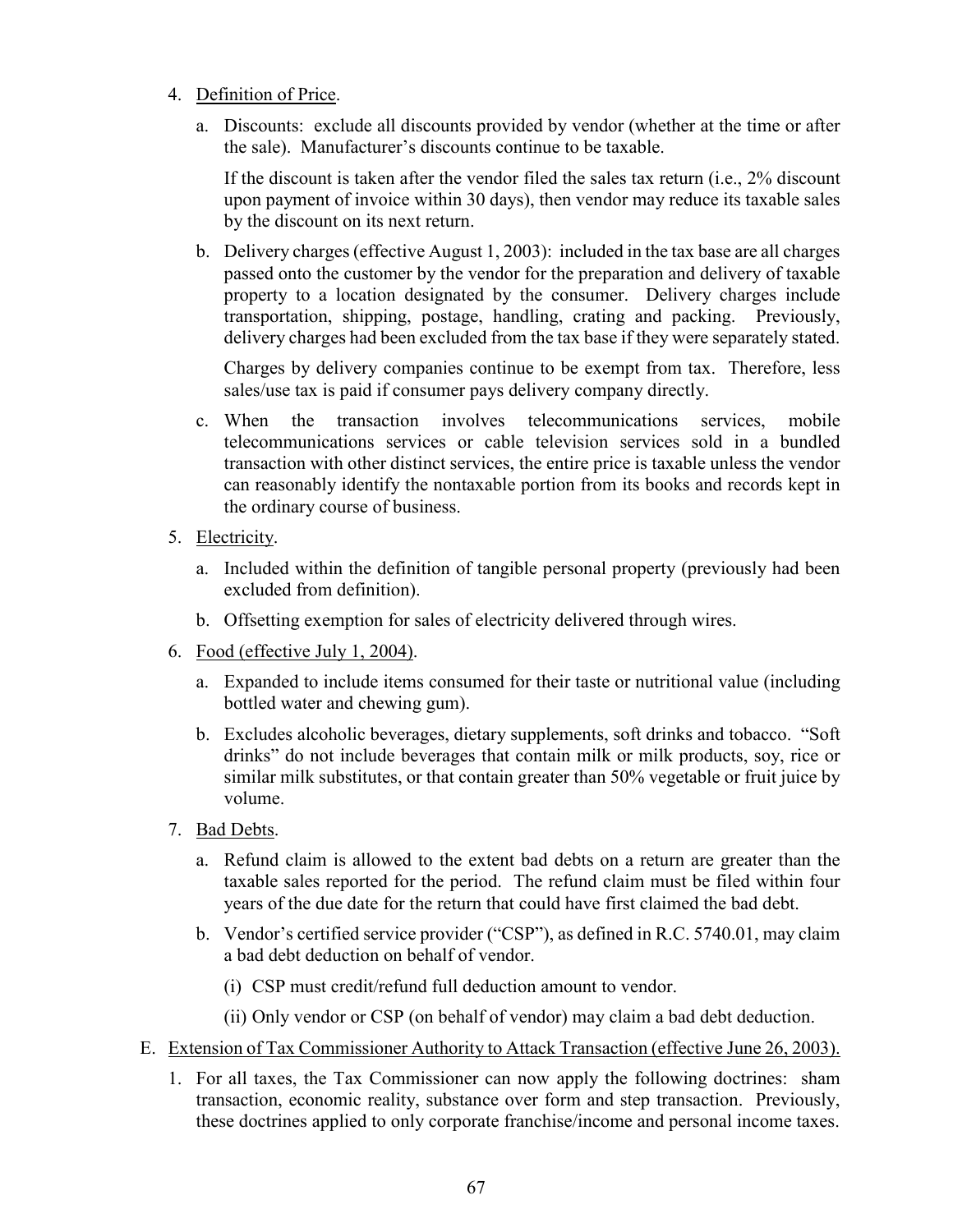- 2. A "sham transaction" is defined as any transaction or series of transactions that have no economic substance because there is no business purpose or expectation of profit other than obtaining tax benefits.
- 3. Burden of proof on taxpayer if member of controlled group.

# F. H.B. 429.

1. Origin Sourcing.

All vendors must use origin sourcing for intrastate sales effective January 1, 2010. Vendors that had adopted destination sourcing are permitted to go back to origin sourcing earlier if desired. Out-of-state retailers selling into Ohio must continue to collect sales taxes on the basis of the tax rate for the destination. EFFECTIVE 1/1/2010, CONSUMERS DO NOT OWE ADDITIONAL USE TAX LIABILITY ON PURCHASES OF TPP IF THEY PAID THE SALES TAX USING THE ORIGIN OR DESTINATION RATE EVEN IF THE ITEM IS CONSUMED IN A HIGHER RATE COUNTY.

2. Delivery Charges.

Effective July 1, 2008, a vendor refunding the price of an item less the delivery charge need not refund the tax on the delivery charge.

- G. Miscellaneous Modifications to Administrative Code to Conform with the Streamlined Sales and Use Tax Agreement (Selected Provisions).
	- 1. Computer software maintenance contracts that provide only upgrades and updates are considered the sale of taxable pre-written computer software. The provision of mere support services is nontaxable. If both types of services are provided, the invoice must be itemized. Otherwise, the entire amount is deemed taxable.
	- 2. An exemption certificate must be obtained within 90 days of the sale and include the customer's name, address, tax identification number, business type, as well as the seller's name and address, the reason for exemption and the purchaser's signature (if in hard copy form).
	- 3. Sales of ancillary services or internet access services are sourced to the consumer's place of primary use. Ancillary services include those incidental to the provision of telecommunications services and include conference bridging services, detailed communications building services, directory assistance, vertical service and voicemail services.

## H. Am. Sub. H.B. 153

- 1. Exemptions (effective July 1, 2011).
	- a. Computer Data Center Exemption.

Exemption for purchases of computer data center equipment, as well as the installation, labor and repair of such equipment, for businesses that invest  $>$  \$100 million in a computer data center project site during a three consecutive year period while maintaining a payroll  $> $5$  million at the center. An application must be filed with the Tax Credit Authority to enter into an agreement for the complete or partial sales tax exemption.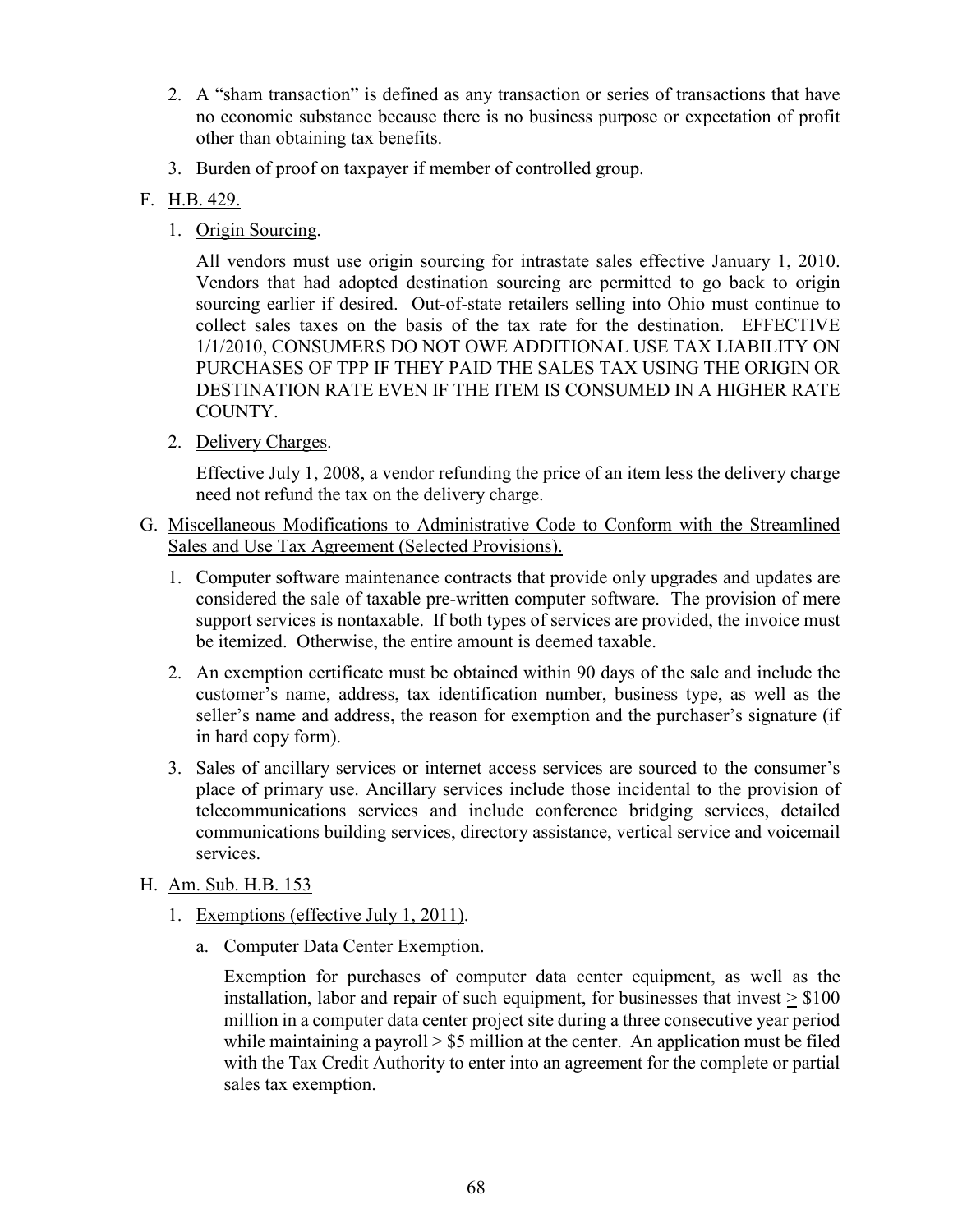b. Agricultural Exemption.

Standard changed from "directly" to "primarily".

c. Livestock Buildings / Structures.

The exemption for livestock related property is extended to purchases of building materials and related services incorporated into a building or structure primarily to be used for keeping fish, horses or captive deer.

d. Highway Service Projects.

The transfer or lease of tangible personal property between the State and a successful "proposer" remains exempt as long as Ohio retains ownership of the project. A "proposer" is defined as "a private sector entity, local or regional public entity or agency or any group or combination thereof, in collaboration or cooperation with other private sector entities, local or regional public entities, submitting qualification or a proposal for providing highway services."

- 2. Exclusion of Gift Cards from Definition of "Price". (effective July 1, 2011).
	- a. The vendor cannot receive compensation from a third party to cover the gift card value.
	- b. The gift card is distributed through a customer award, loyalty or promotional program.
- 3. Consumer Use Tax Assessments.

Seven year look-back limitation, but cannot assess use tax due prior to 2008.

- I. Am. Sub. H.B. No. 59 Highlights (effective September 1, 2013).
	- Increase in state tax rate from  $5.5\%$  to  $5.75\%$ .
	- The statute provides that Ohio is to become a full member in the Streamlined Sales and Use Tax Project (SSUTP) by adopting any necessary conforming legislation if Congress passes the Marketplace Fairness Act (or similar legislation). This will enable the State to collect more use tax from remote sellers, defined as those vendors not legally required to collect Ohio sales tax until provided by federal law. Since Ohio's laws now comply with the SSUTP, on July 9, 2013 Governor Kasich signed an Executive Order directing Tax Commissioner Testa to immediately apply for full membership in the SSUTP. Such full membership became effective January 1, 2014.
	- Elimination of exemption for magazine subscriptions.
	- Exemption for sales to a "qualifying corporation", defined as:
		- Nonprofit corporation organized in Ohio.
		- Leases real property from an "*eligible county*".
		- The real property is part of a recreational facility used by a major league professional athletic team or minor league baseball for a significant portion of its home schedule.
		- Excess revenue paid to county; this consists of the revenue in excess of expenses, capital costs and reserves.
		- Upon dissolution, all assets are transferred to the County.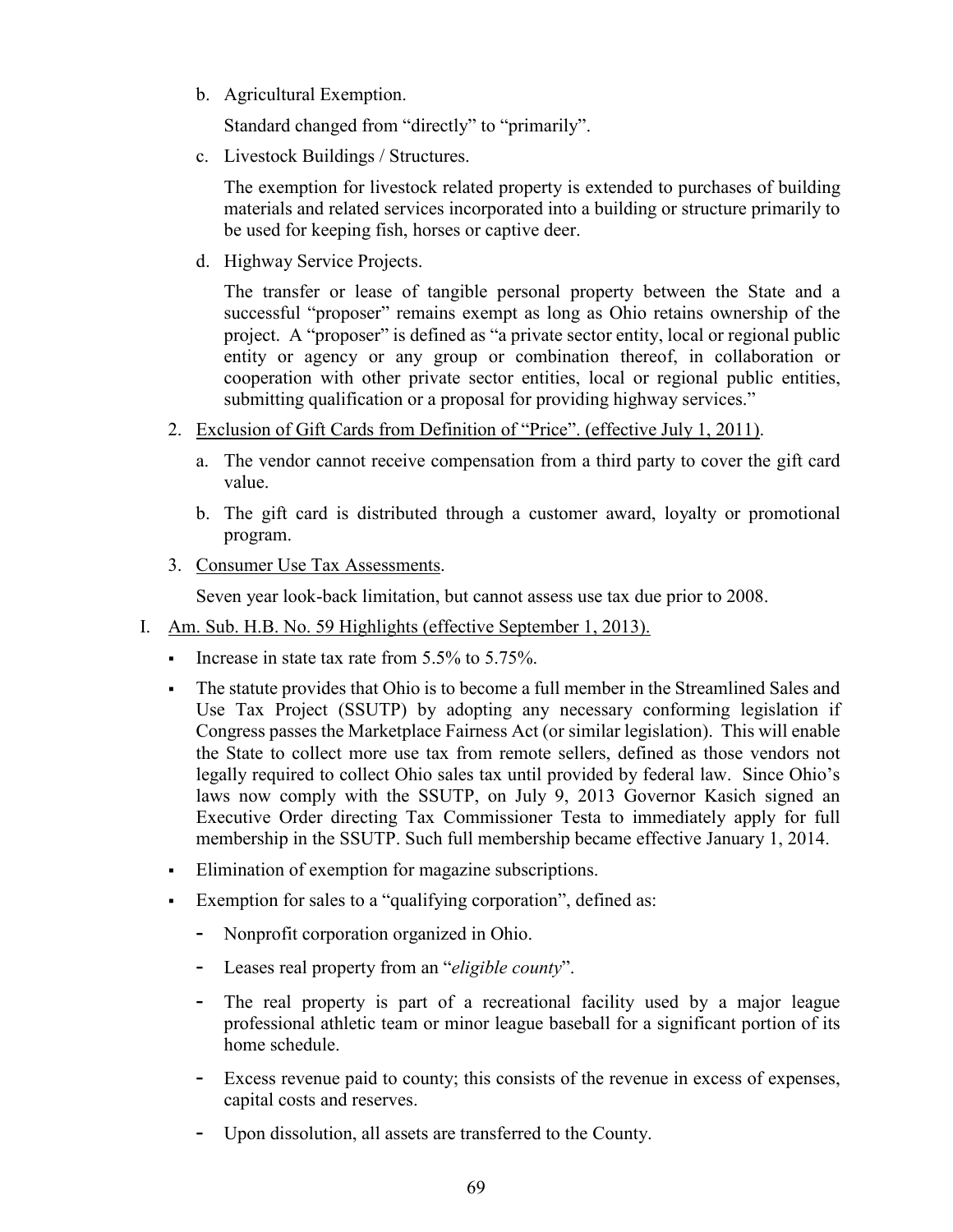- Expansion of tax base to include sales of "*specified digital products*" for permanent or temporary use. This consists of electronically transferred (e.g., conveyed other than by tangible storage media):
	- Digital audiovisual work: a series of related images that, when shown in succession, impart an impression of motion, together with accompanying sounds, if any.
	- Digital audio work: a work that results from the fixation of a series of musical, spoken, or other sounds, including digitized sound files that are downloaded onto a device and that may be used to alert the customer with respect to a communication.
	- Digital books: a work that is generally recognized in the ordinary and usual sense as a book.
- Exemption for sales to or by a cable service provider, video service provider, or radio or television broadcast station regulated by the federal government of cable service or programming, video service or programming, audio service or programming, or electronically transferred digital audio visual or audio work.

# J. Amended Sub. H.B. 64 (2015)

1. *"Substantial Nexus*" Definition Modified – R.C. 5741.01(I).

Presumption of substantial nexus is raised when the seller:

- a. Uses an office, distribution facility, warehouse, storage facility or similar place of business in Ohio whether operated by the seller or any other person (other than common carrier acting in its capacity as a common carrier).
- b. Regularly uses employees, agents, representatives, repairers, salespersons or other persons in Ohio to conduct the seller's business or engage in business with a person that: (i) sells the same or a similar line of products and has the same industry classification; or (ii) uses the same or similar trademarks, service marks or trade names in Ohio.
- c. Uses any person (other than a common carrier) in Ohio to: (i) receive or process orders; (ii) advertise, promote or facilitate Ohio sales; (iii) deliver, install, assemble or perform maintenance services for seller's customers; or (iv) allow customers to pick up property sold by the seller.
- d. Is affiliated with a person that has substantial nexus with Ohio.
- e. Enters into an agreement with one or more residents of Ohio where the resident, for a commission or other consideration, refers potential customers to the seller, whether by weblink, telemarketing, or otherwise, where sales from such referrals exceeds \$10,000 during the preceding 12 months.

All nexus presumptions may be rebutted by the seller upon showing the activities are not significantly associated with the seller's ability to establish or maintain an Ohio market. With respect to item 5 above, such proof can include sworn statements provided in good faith from each resident with whom such seller has an agreement that the resident did not solicit in Ohio.

Registration with the Ohio Secretary of State or registration with any state agency to transact business, in and of itself, no longer establishes substantial nexus. However, an out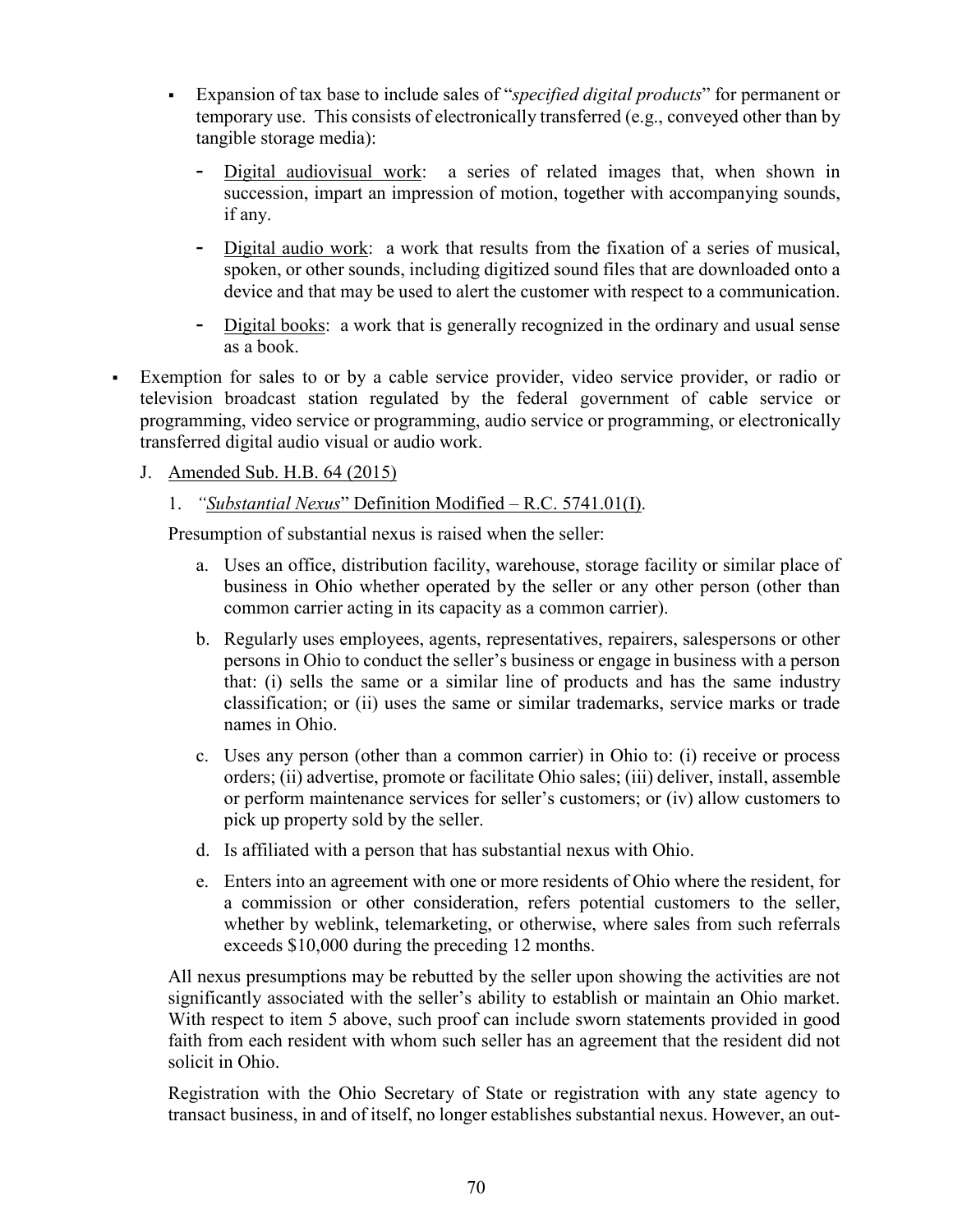of-state seller must register to collect Ohio use tax before it provides property or services to any Ohio state agency.

2. Exemption for Meat Sanitation Services - R.C. 5739.02(B)(42)(p).

Building maintenance and janitorial services excludes sanitation services provided to meat slaughtering or processing operations necessary to comply with federal meat safety regulations under 21 U.S.C. 608.

3. Exemption for Rental Vehicles Provided by Warrantor - R.C. 5739.02(B)(42)(p).

Exemption added for rental vehicles provided to a person whose motor vehicle is being repaired or serviced, if the rental vehicle cost is reimbursed by the manufacturer, warrantor, or provider of a maintenance, service or similar contract, with respect to the vehicle being repaired. The Tax Commissioner must abate any unpaid taxes, interest, and penalties for these rental vehicle transactions occurring prior to the effective date of the exemption, provided the taxpayer paid sales/use tax on its other taxable transactions.

4. Tourism Development Districts.

Certain municipalities are authorized to impose additional taxes on businesses making sales, admission charges and real property leases within a tourism development district (TDD) to fund tourism development and promotion. TDDs may only be formed in counties with population between 375,000 and 400,000 with a sales tax rate not greater than 0.5% (currently, only Stark County) and cannot be more than 200 contiguous acres. The tax may be passed onto the consumer.

The Pro Football Hall of Fame Village is being considered to be designated as a TDD.

K. Exemption for Natural Gas Sold by Municipal Gas Companies - H.B. 390

Sales of natural gas by a municipal gas utility are exempt from tax. R.C. 5739.01(RRR) and 5739.02(B)(7).

L. Exemption for Investment Bullion and Coins – S.B. 172

Investment metal bullion and investment coins are exempt from tax. R.C. 5739.02(B)(54). "Investment metal bullion" has the same meaning as in I.R.C.  $\S$  408(m)(3)(B) and "investment coins" are coins primarily composed of gold, silver, platinum or palladium.

- M. H.B. 49 Budget Bill Effective September 29, 2017
	- 1. Substantial Nexus Presumption Expanded Sellers with greater than \$500,000 of Ohio sales in the current or preceding calendar year are presumed to have nexus for use tax collection purposes if the seller either: (i) uses in-state software to make taxable sales to Ohio consumers (e.g., cookies); or (ii) provides or uses a content distribution network using servers in Ohio to accelerate or enhance delivery of seller's website to Ohio consumers. R.C.  $5741.01(I)(2)(h)$  and (i).
	- 2. Jukebox Exemption Purchases of digital audio sold through a single-play commercial machine that accepts direct payments (i.e., jukebox) are exempt from tax. R.C. 5739.02(B)(55).
	- 3. Direct Mail Adopts definitions of "advertising and promotion direct mail" and "other direct mail" to conform with the Streamline Sales and Use Tax Agreement. Advertising and promotional direct mail is sourced to where it is delivered to the recipient, if such information is provided by the consumer. If delivery information is not provided (and the consumer does not provide an exemption certificate or direct pay permit), the sale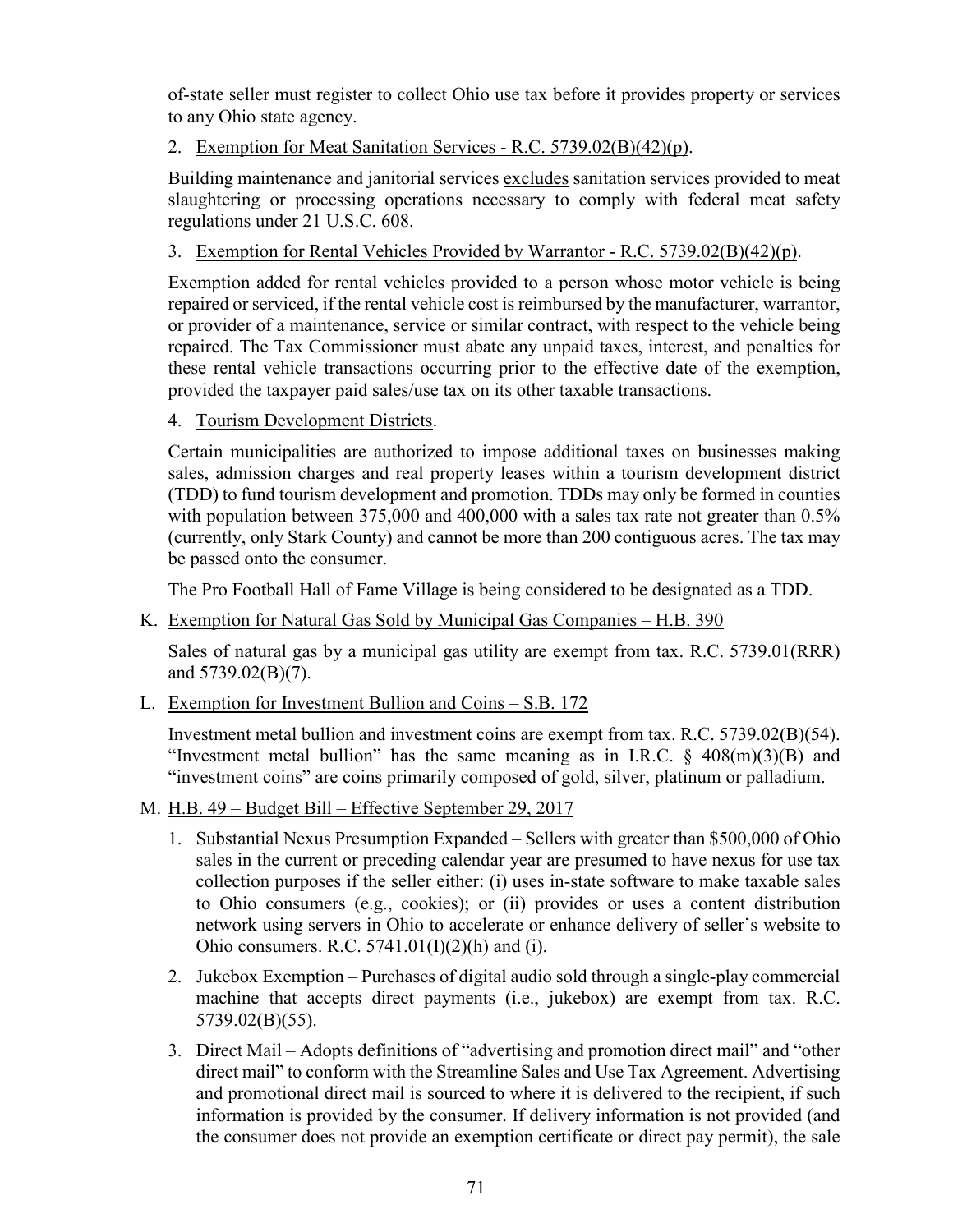is sourced to the location from which it was shipped. Other direct mail is sourced to the consumer's location maintained by the direct mail vendor in the ordinary course of business. R.C. 5739.033(F).

- 4. Vendor's License Database The Tax Commissioner must maintain an online system allowing county auditors to issue vendor's licenses and publish the list of active and inactive vendor's licenses. R.C. 5739.18.
- 5. Suspension of Vendor's License The Tax Commissioner can suspend a vendor's license based upon the failure to pay employer withholding taxes under R.C. 5747.07. Further, a suspended vendor's license may not be reinstated until all returns have been filed and taxes paid (including penalties and related charges) required under R.C. 5747.07. R.C. 5739.30(C) and (D).
- 6. 2018 Sales Tax Holiday Purchase of certain items (clothing less than \$75, school supplies less than \$20, and school instructional materials less than \$20) are exempt from tax August 3-5, 2018. Similar to 2017 sales tax holiday. Uncodified Section 757.120.
- N. Sub. H.B. 69 Counties and transit authorities may levy local sales / use tax rates in increments of 0.1% or 0.25%. R.C. 5739.021 and R.C. 5739.023. Previous law (H.B. 49) had changed law to authorize 0.1%, but eliminated increments of 0.25%.
- O. S.B. 8 Corrective eyeglasses and contact lenses are exempt from sales / use tax effective July 1, 2019. Added to definition of "prosthetic devices" in R.C. 5739.01(JJJ).
- P. H.B. 430 (Oil/Gas Production) Clarifies the exemption for property used in the production of, or exploration for, crude oil and natural gas. Technological advancements (specifically fracking operations) facilitated the need to clarify and identify certain property and activities that are exempt, but may not have been contemplated when the exemption was enacted decades earlier.

The legislation specifies the following activities and equipment relating to oil and gas production are exempt:

- Construction of permanent access roads, well sites, and temporary impoundments;
- Equipment used to create a wellbore pathway to underground reservoirs;
- Drilling and services used within a subsurface well;
- Casing, tubes, and float and centralizing equipment;
- Well completion services and equipment used in providing such services;
- Wireline evaluation, mud logging, and perforation, and equipment used in providing such services;
- Pressure pumping and artificial lift equipment; and
- Wellhead and well site equipment used to separate, stabilize, and control hydrocarbon phases and control water.

The amendment also lists several types of oil and gas property that is not exempt. The list of exempt and nonexempt equipment is set forth in R.C. 5739.02(B)(42)(q). As a clarification of existing law, this amendment applies to pending audits and appeals.

Q. S.B. 226 makes sales tax holidays permanent beginning the first Friday through Sunday in August each year. Sales tax holiday was held August  $3 - 5$ , 2018 and will occur from August 2-4, 2019. The sales tax holiday applies to: (1) school supplies priced \$20 or less;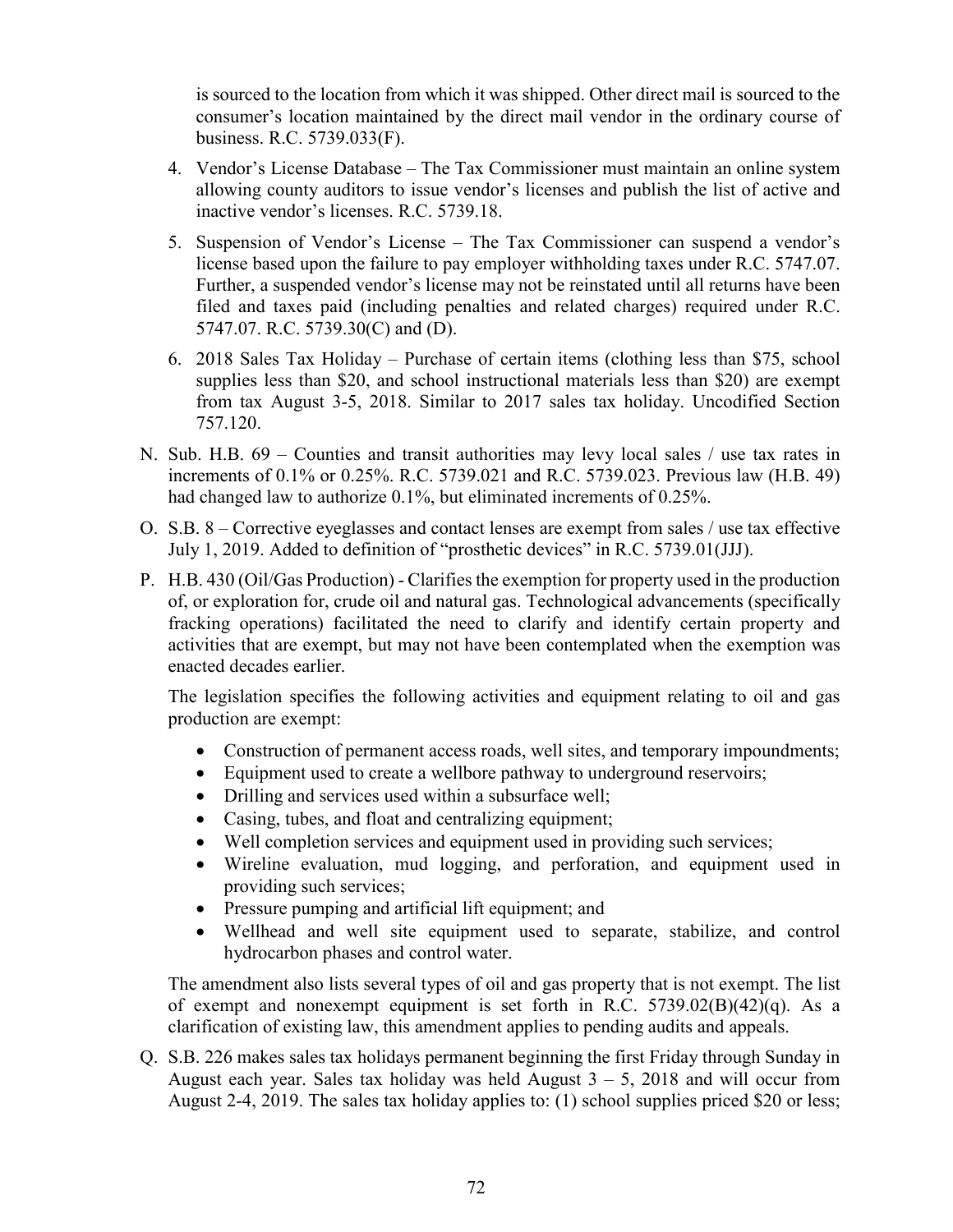(2) school instructional materials priced \$20 or less; and (3) clothing priced \$75 or less. R.C. 5739.02(B)(56).

- R. L. 2018, H133: Exempts the temporary use in Ohio of any equipment by an out-of-state disaster business to repair a public utility or communications infrastructure damaged by a declared disaster during a defined period of time.
- S. Temporary Storage for Export Exemption S.B. 51 (eff. 3/20/19)

Exemption for sales to a foreign citizen, and not a U.S. citizen, that are: (1) delivered to a person in Ohio that is not a related person; (2) for the sole purpose of temporary storage and package consolidation in Ohio; (3) subsequently delivered to the purchaser outside the U.S.; and (4) present in Ohio for no more than 60 days. R.C. 5739.02(B)(57). Exemption does not apply to goods required to be registered or licensed in Ohio (e.g., motor vehicles).

## T. Am Sub. H.B. 166

a. Economic Nexus – (eff.  $8/1/2019$ )

Economic nexus was enacted, replacing the previous click-through and software/network nexus provisions. Beginning August 1, 2019, out-of-state sellers and marketplace facilitators that had at least \$100,000 of sales or 200 separate transactions delivered to Ohio in the previous or current calendar year are presumed to have nexus for Ohio use tax collection. R.C. 5741.01(I)(2)(g) and (I)(2)(h). These thresholds include sales of tangible personal property and services delivered to Ohio customers. A seller that meets either threshold must obtain an Ohio seller's use tax license and collect tax, unless it can overcome the substantial nexus presumption by establishing that these activities "are not significantly associated with the seller's ability to establish or maintain" its Ohio market. R.C.  $5741.01(I)(3)$ .

#### b. Marketplace Facilitators – (eff. 8/1/2019)

Marketplace facilitators, such as eBay, are presumed to have substantial nexus for Ohio use tax collection if the facilitator meets the same economic thresholds as above:  $$100,000$  in sales or 200 separate transactions delivered to Ohio. R.C. 5741.01(I)(4). In determining the amount of sales and transactions for these thresholds, sales made directly by the marketplace facilitator and those made on behalf of marketplace sellers are both included. A "marketplace facilitator" with substantial nexus with Ohio is treated as the seller of sales it facilitates and, therefore, responsible for collecting and remitting Ohio tax on such sales (unless the marketplace seller obtains a waiver, as discussed below). R.C. 5741.01(E).

A "marketplace facilitator" is "a person that owns, operates, or controls a physical or electronic marketplace through which retail sales are facilitated." R.C. 5741.01(T). An electronic marketplace is defined broadly to digital distribution services and platforms, online portals, computer software applications, in-app purchase mechanisms, and other digital products. R.C. 5741.01(V). However, a marketplace facilitator does not include: (1) advertising platforms that do not collect or transmit payments, provide payment processing services, or provide virtual currency that consumers may use to make the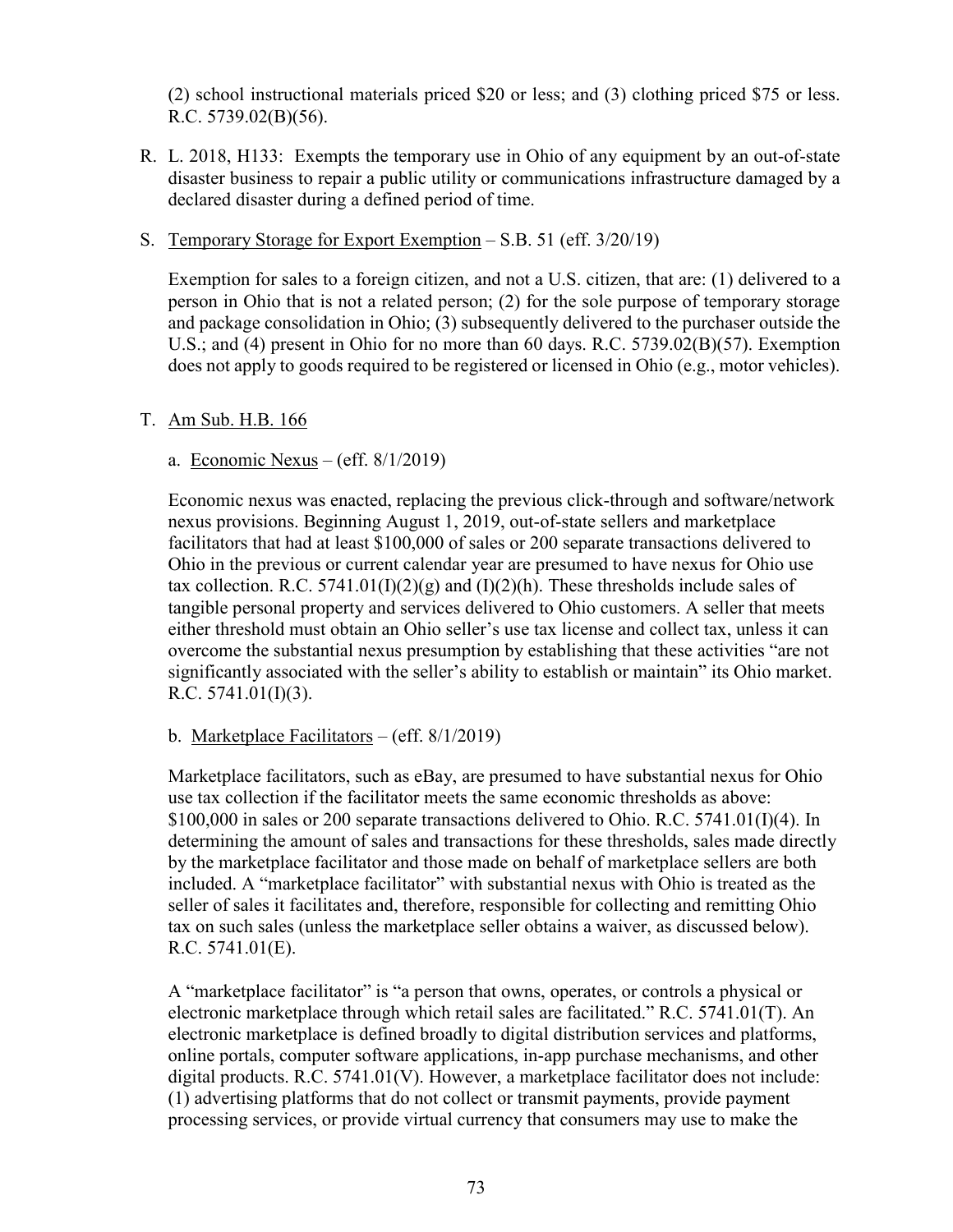purchase; and (2) services facilitating the sale of lodging provided by a hotel. R.C. 5741.01(T) & (W)(3).

A sale is facilitated by a marketplace facilitator on behalf of a marketplace seller if both of the following occur:

- 1. The facilitator, directly or indirectly, does any of the following:
	- a. Provides the marketplace where the sale is made;
	- b. Lists, makes available, or advertises sales by sellers;
	- c. Transmits or communicates offers and acceptance between sellers and purchasers;
	- d. Owns, rents, licenses, makes available, or operates the infrastructure, or any property, process, method, copyright, trademark, or patent, that connects sellers to purchasers;
	- e. Provides fulfillment or storage services for marketplace sellers;
	- f. Determines the price of sales by marketplace sellers;
	- g. Provides or offers customers service, or accepts or assists with taking orders, returns, or exchanges for or on behalf of marketplace sellers;
	- h. Identifies itself as a marketplace facilitator.
- 2. The facilitator collects or transmit payment (including through a third-party), provides payment processing services, or provide virtual currency for the sale.

R.C.  $5741.01(W)(1) & (W)(2)$ 

Destination Sourcing- R.C. 5741.05(B) requires marketplace facilitators to source sales they facilitate to the location where the consumer receives the property or service that is sold.

Waiver- R.C. 5741.071 allows marketplace sellers meeting certain conditions to apply for waivers from the Tax Commissioner that waive the facilitators responsibility for collecting and remitting use tax. To qualify, the marketplace seller must have greater than \$1 billion of U.S. sales, be publically traded, and compliant with other Ohio taxes (except if subject to a bona fide dispute).

c. Cleaning services and supplies for food processing  $-R.C. 5739.011(B)(13)$ 

Beginning October 1, 2019, the sales tax exemption for equipment and supplies used to clean dairy processing equipment is expanded to include equipment and supplies used to clean equipment for processing food for human consumption.

d. Vetoed expansion of "vendor" to include "technology platforms" – R.C. 5739.01

As passed by the General Assembly, a "technology platform" that connects a consumer with a person providing a taxable service would be treated as the vendor for sales / use tax purposes. After veto, only a "peer to peer car sharing program" is considered the vendor.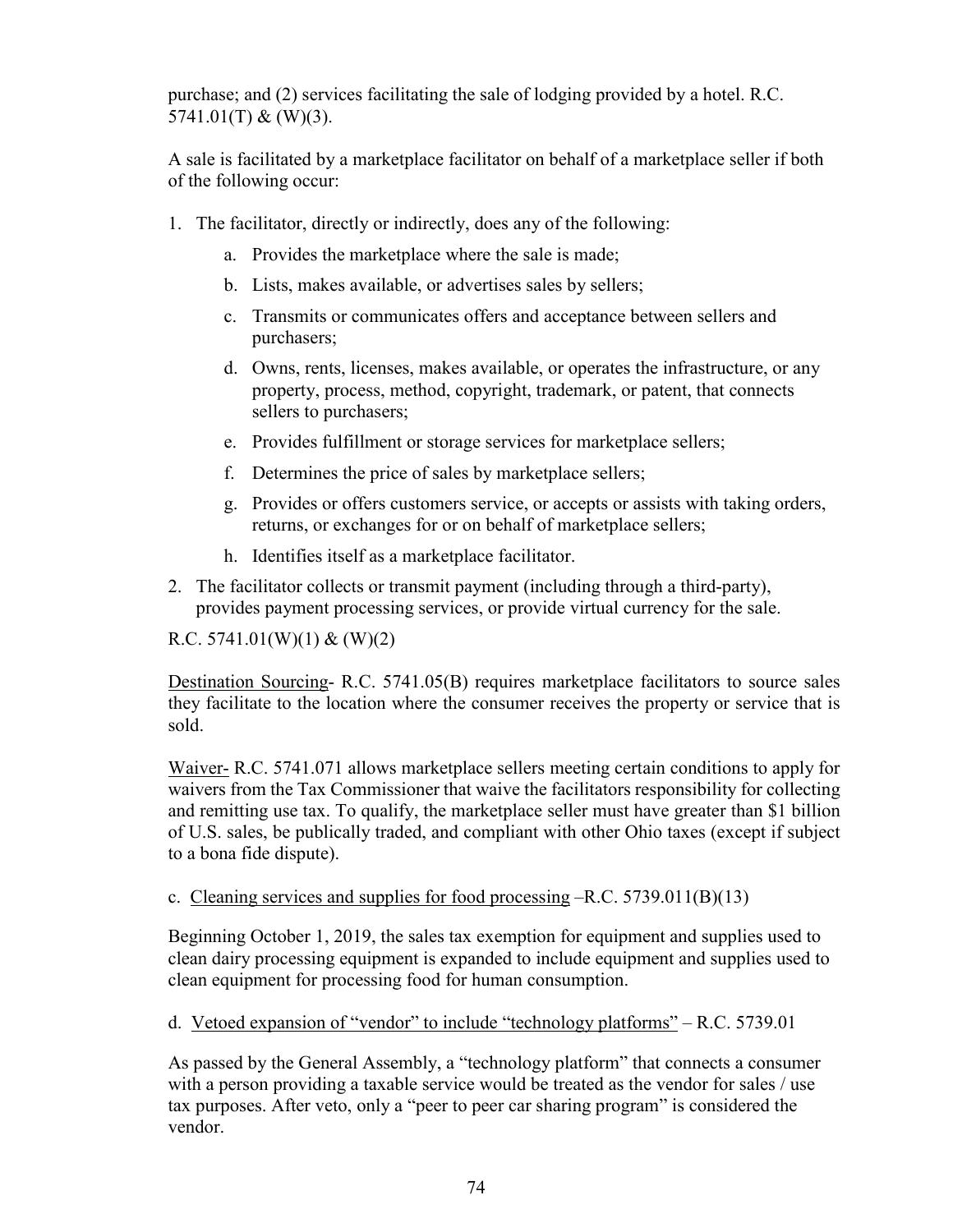- e. Repealed Sales / Use Tax Exemptions (eff. 10-1-19)
	- Motor Racing Teams-Repealed the exemption for sales of vehicles, parts and repair services sold to qualified motor racing teams.
	- Investment Bullion and Coins- Repealed exemption available for sales of investment bullion and coins.
- U. "Prosthetic Device" Am. Sub. S.B. 8

The definition for prosthetic device extends the existing sales and use tax exemption for prosthetic devices to include corrective eyeglasses or contact lenses sold on or after July 1, 2019. The exemption previously specifically excluded eyeglasses and contact lenses. R.C. 5739.01(JJJ).

## V. Exemption for Fuel used for Refrigeration Unit – Am. Sub. H.B. 62 (eff. 9/1/2019)

Motor fuel used to power a refrigeration unit on any vehicle other than a unit used for the comfort of vehicle occupants will be exempt from sales tax. The taxpayer claiming this exemption must provide proof of the percentage of fuel used to power a refrigeration unit. R.C. 5739.02(B)(6)(b).

## W. Exemption for Feminine Hygiene Products and Prescribed Diapers and Incontinence Underpads

S.B. 26 – Effective April 1, 2020, the following are exempt from sales / use taxes: (1) feminine hygiene products, which means tampons, panty liners, menstrual cups, sanitary napkins, and other similar tangible personal property designed for feminine hygiene in connection with the human menstrual cycle, but excludes grooming and hygiene products; and (2) prescription diapers and incontinence underpads for the benefit of a Medicaid recipient with a diagnosis of incontinence, provided that the Medicaid program covers such products as an incontinence garment. R.C. 5739.01(TT); R.C. 5739.02(B)(56) and (B)(57).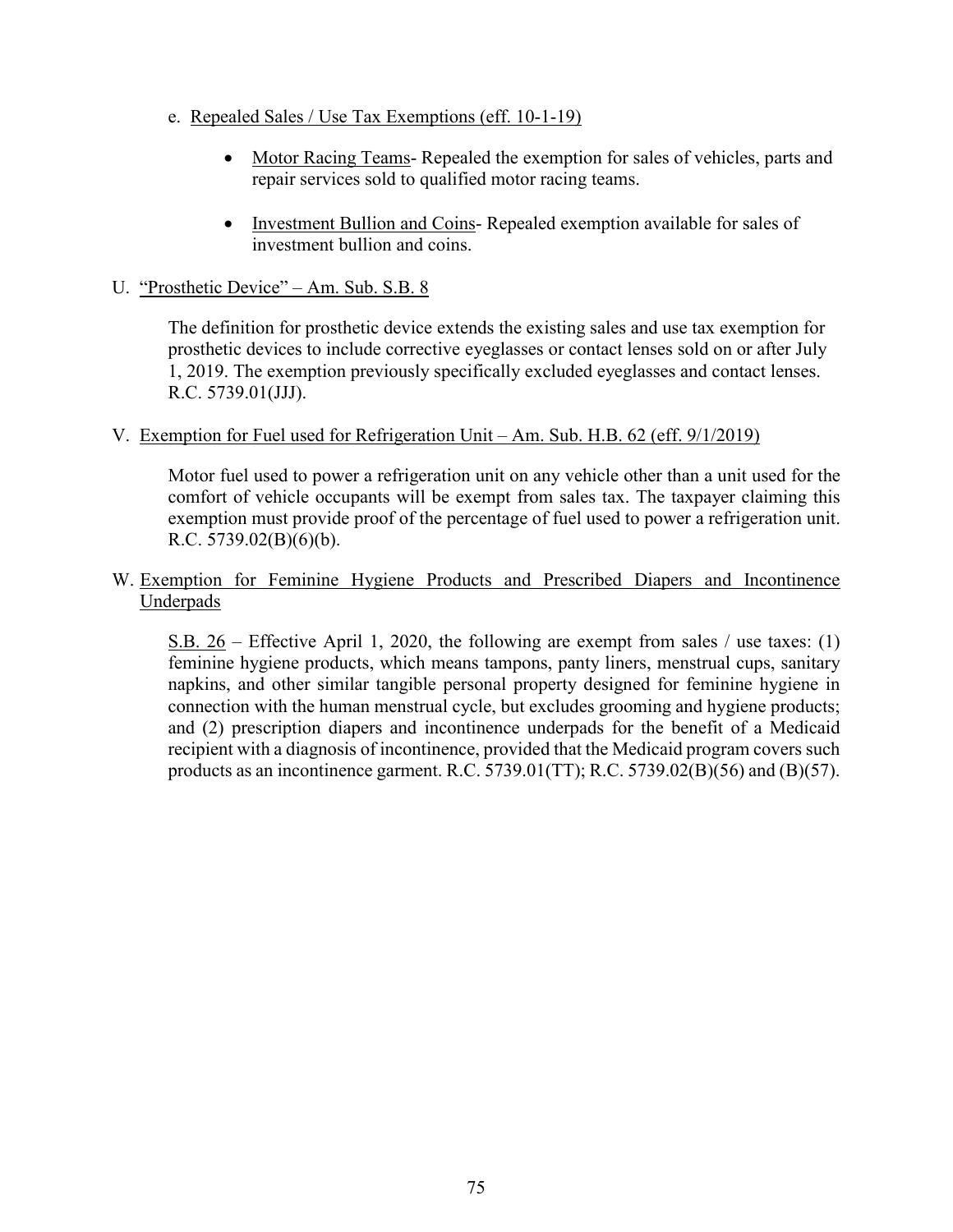## **Appendix A**

As part of an effort to make Ohio consistent with other states, substantial changes were made to the exemption for medical property effective July 1, 2003. These are summarized below. The left column reflects property exempt through June 30, 2003. The right column reflects the new exemption.

| <b>Exemptions through June 30, 2003</b> |                                                                                                                                                   | "New" Law                                                                                                                                                                                                       |
|-----------------------------------------|---------------------------------------------------------------------------------------------------------------------------------------------------|-----------------------------------------------------------------------------------------------------------------------------------------------------------------------------------------------------------------|
|                                         | 1. Drugs dispensed by a licensed pharmacist upon the<br>order of a licensed health professional authorized to<br>prescribe drugs to a human being | Expanded to exempt if merely sold<br>prescription <sup>1</sup><br>pursuant<br>to<br>a<br>(thereby allowing exemption for<br>drugs dispensed by a physician<br>during the course of his/her<br>practice). $^{2}$ |
| 2.                                      | Insulin                                                                                                                                           | No change                                                                                                                                                                                                       |
| 3.                                      | Urine and blood testing materials of diabetics or<br>persons with hypoglycemia to test for glucose or<br>acetone                                  | No change                                                                                                                                                                                                       |
|                                         | 4. Hypodermic syringes and needles of diabetics for<br>insulin                                                                                    | No change                                                                                                                                                                                                       |
|                                         | 5. Epoetin alfa when purchased for use in the treatment of<br>persons with end stage renal disease                                                | Expanded to exempt treatment for<br>any medical disease                                                                                                                                                         |
| 6.                                      | Hospital beds for use by persons with medical problems<br>for medical purposes                                                                    | No change                                                                                                                                                                                                       |
| 7.                                      | Oxygen and oxygen dispensing equipment for use by<br>persons with medical problems for medical purposes                                           | Must be "medical" oxygen and<br>equipment                                                                                                                                                                       |
|                                         | 8. Prosthetic devices for humans                                                                                                                  | Must be sold pursuant to<br><sub>a</sub><br>prescription <sup>3</sup> .                                                                                                                                         |
| 9.                                      | Catch All                                                                                                                                         |                                                                                                                                                                                                                 |
|                                         | Braces or other devices for supporting weakened or<br>a)<br>nonfunctioning parts of the human body                                                | Replaced with exemption for the<br>following<br>property<br>used<br>by                                                                                                                                          |

<span id="page-79-0"></span><sup>&</sup>lt;sup>1</sup> A "prescription" is defined as an order, formula, or recipe issued in any form of oral, written, electronic, or other means of transmission by a duly licensed practitioner authorized by Ohio laws to issue a prescription. The drug must be of a type that can only be dispensed pursuant to a prescription, meaning sales of OTC drugs are not exempt (unless sold to patients in a medical facility or nursing home where a prescription is required?)

<span id="page-79-1"></span><sup>&</sup>lt;sup>2</sup> A "drug" is defined as a compound, substance, or preparation, and any component of a compound, substance, or preparation, other than food, dietary supplements, or alcoholic beverages that is recognized in the official United States pharmacopoeia, official homeopathic pharmacopoeia of the United States, or official national formulary, and supplements to them; is intended for use in the diagnosis, cure, mitigation, treatment, or prevention of disease; or is intended to affect the structure or any function of the body.

<span id="page-79-2"></span> $3 A$  "prosthetic device" is defined as a replacement, corrective, or supportive device worn on or in the human body to artificially replace a missing portion of the body, prevent or correct physical deformity or malfunction, or support a weak or deformed portion of the body (and does not include corrective eyeglasses, contact lenses, or dental prosthesis).